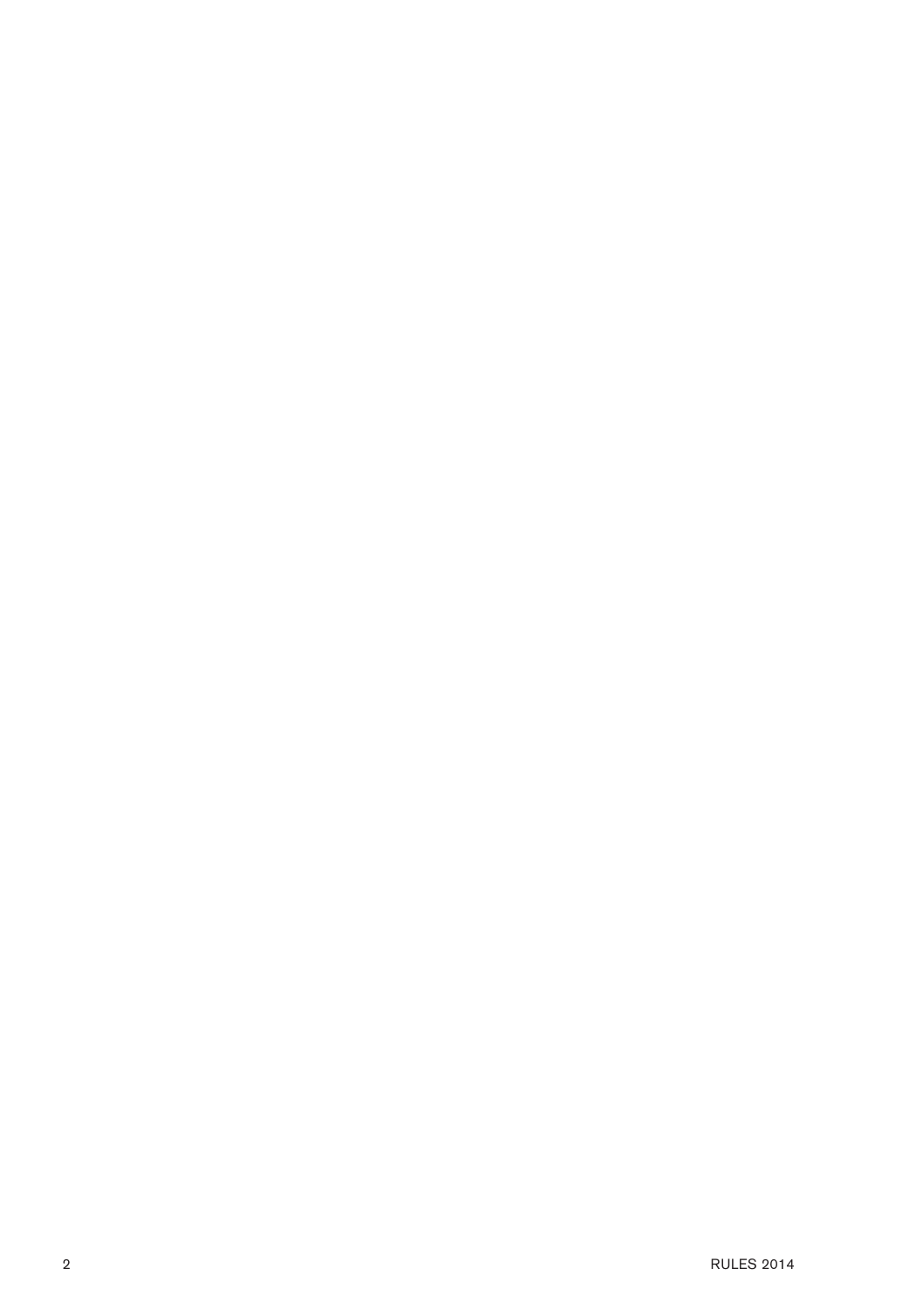# **The Rules**

## **Table of Contents**

|                                                                        | page |
|------------------------------------------------------------------------|------|
| Foreword                                                               | 6    |
| Rule 1. Introductory                                                   | 7    |
| Rule 2. Risks covered                                                  | 9    |
| Section 1. Liability to persons other than seamen                      | 9    |
| Section 2. Injury and death of seamen                                  | 11   |
| Section 3. Illness and death of seamen                                 | 11   |
| Section 4. Repatriation and substitute expenses                        | 11   |
| Section 5. Loss of and damage to the effect of seamen and others       | 12   |
| Section 6. Shipwreck unemployment indemnity                            | 13   |
| Section 7. Diversion expenses                                          | 13   |
| Section 8. Stowaways and refugees                                      | 13   |
| Section 9. Life salvage                                                | 13   |
| Section 10. Collision with other ships                                 | 13   |
| Section 11. Loss or damage to property                                 | 15   |
| Section 12. Pollution risks                                            | 15   |
| Section 13. Liability arising out of towage of or by an entered ship   | 17   |
| Section 14. Liability arising under certain indemnities and contracts  | 17   |
| Section 15. Wreck liabilities                                          | 18   |
| Section 16. Quarantine expenses                                        | 19   |
| Section 17. Cargo liabilities                                          | 19   |
| Section 18. Property on the entered ship                               | 22   |
| Section 19. Unrecoverable general average contributions                | 23   |
| Section 20. Ship's proportion of general average                       | 23   |
| Section 21. Special compensation to salvors                            | 23   |
| Section 22. Fines                                                      | 24   |
| Section 23. Enquiry expenses                                           | 25   |
| Section 24. Expenses incidental to the operation of ships              | 25   |
| Section 25. Sue and labour and legal costs                             | 26   |
| Section 26. Expenses incurred by direction of the Association          | 26   |
| Appendix A to Rule 2. Association's liability for oil pollution claims | 27   |
| Appendix B to Rule 2. Deductibles                                      | 27   |
| Rule 3. Special Cover                                                  | 28   |
| Rule 4. Special Cover for Charterers, Specialist Operations and        |      |
| Passenger Ships                                                        | 29   |
| Section 1. Charterers                                                  | 29   |
| Section 2. Specialist operations                                       | 29   |
| Section 3. Passenger ships                                             | 30   |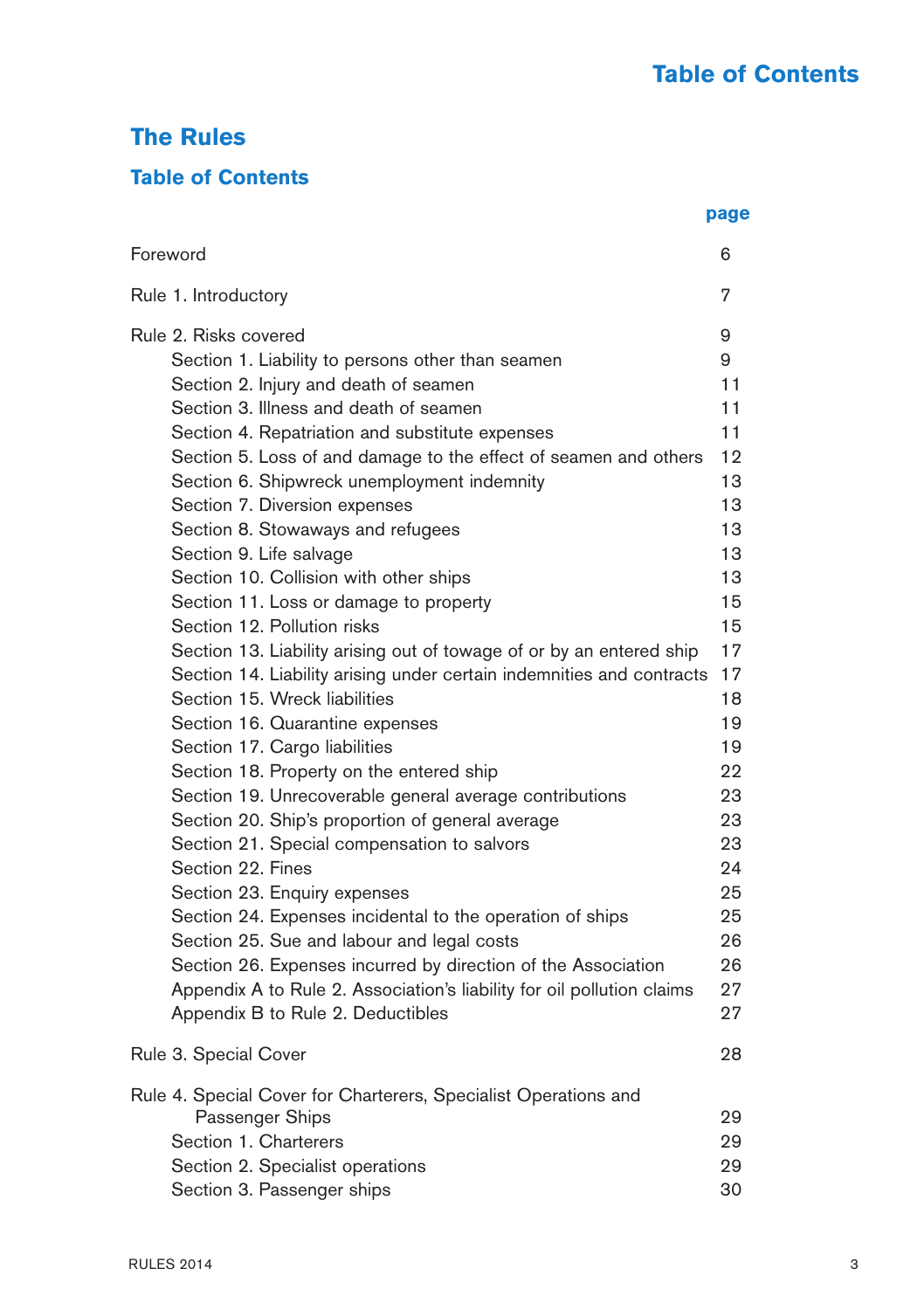# **Table of Contents**

| Rule 5. Conditions, Exceptions and Limitations                                                                   | 31       |
|------------------------------------------------------------------------------------------------------------------|----------|
| A. Payment first by the Owner                                                                                    | 31       |
| B. Limitation of the Association's liability                                                                     | 31       |
| C. Set-off                                                                                                       | 33       |
| D. Exclusion of sums insurable under hull policies                                                               | 33       |
| E. Exclusion of war risks                                                                                        | 34       |
| F. Exclusion of nuclear risks                                                                                    | 34       |
| G. Exclusion of damage to entered ship, loss of hire, etc                                                        | 35       |
| H. Exclusion of certain liabilities, costs and expenses of salvage<br>ships, drilling ships, dredgers and others | 36       |
| I. Double insurance                                                                                              | 37       |
| J. Contraband, blockade running, unlawful trade, imprudent or                                                    |          |
| hazardous operations                                                                                             | 37       |
| K. Classification and statutory requirements                                                                     | 37       |
| L. Rules subject to Marine Insurance Act                                                                         | 38       |
| M. Obligation to sue and labour                                                                                  | 38       |
| N. Obligations with regard to claims                                                                             | 38       |
| O. Time bar                                                                                                      | 39       |
| P. Recoveries                                                                                                    | 39       |
| Q. Survey of ships                                                                                               | 39       |
| R. Survey of ships after lay-up                                                                                  | 40       |
| S. Electronic communication<br>T. Interest                                                                       | 40<br>41 |
| U. Certificates and undertakings                                                                                 | 41       |
| V. Sanction risks                                                                                                | 41       |
|                                                                                                                  |          |
| Rule 6. Owners and Successors Bound by Rules                                                                     | 43       |
| Rule 7. Applications for Insurance                                                                               | 44       |
| Rule 8. Premium Rating                                                                                           | 45       |
| Rule 9. Fixed Premiums                                                                                           | 46       |
| Rule 10. Joint Entries                                                                                           | 47       |
| Rule 11. Group Affiliate Cover                                                                                   | 48       |
| Rule 12. Certificate of Entry and Endorsement Slip                                                               | 49       |
| Rule 13. Reinsurance                                                                                             | 50       |
| Rule 14. Membership                                                                                              | 51       |
| Rule 15. Assignment                                                                                              | 52       |
| Rule 16, Period of Insurance                                                                                     | 53       |
| Rule 17. Variation of Contract                                                                                   | 54       |
| Rule 18. Notice of Termination                                                                                   | 55       |
| Rule 19. Calls                                                                                                   | 56       |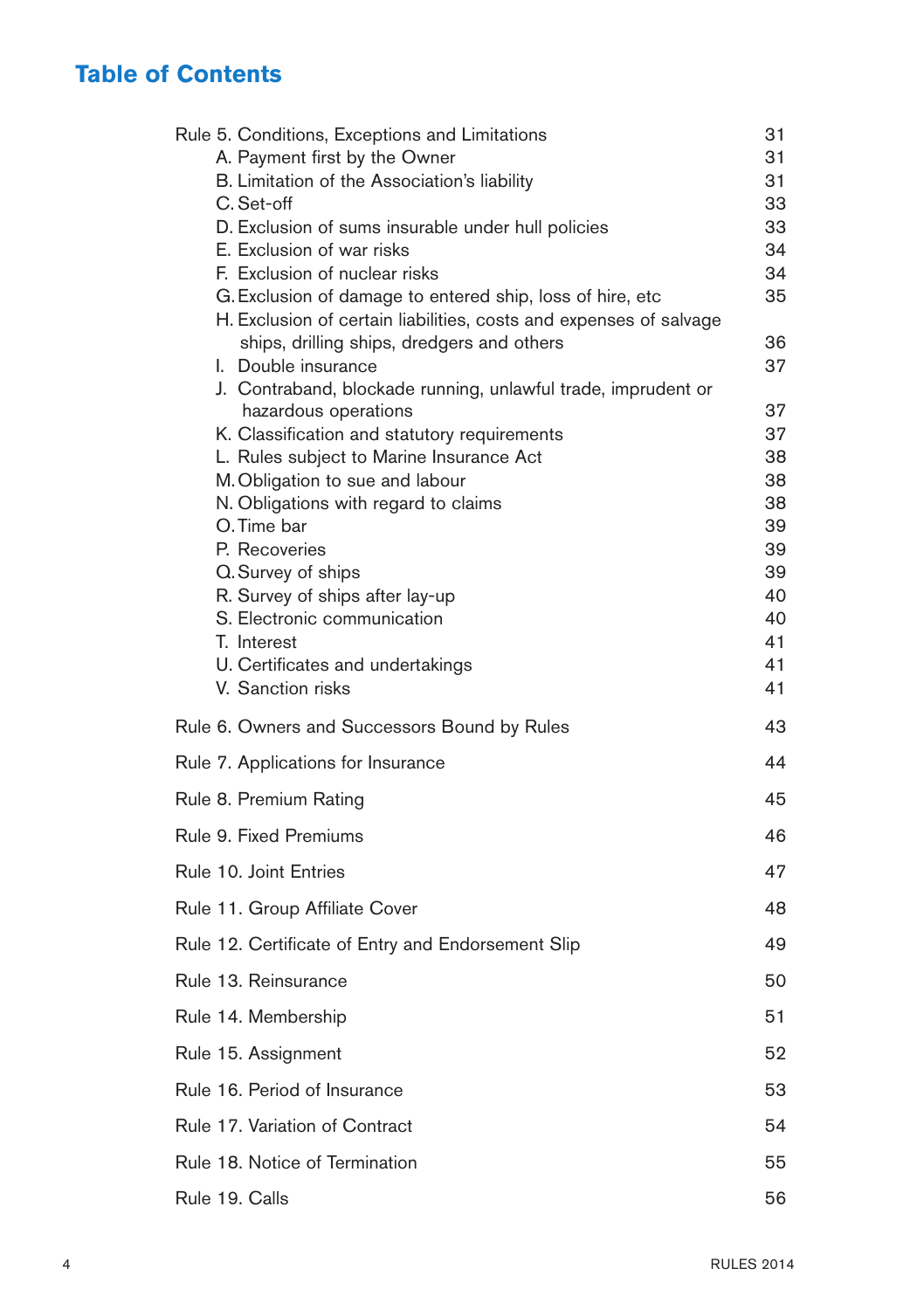# **Table of Contents**

| Rule 20. Mutual Premium                                                                                                                                                                                                                                                                                                                 | 57                                     |
|-----------------------------------------------------------------------------------------------------------------------------------------------------------------------------------------------------------------------------------------------------------------------------------------------------------------------------------------|----------------------------------------|
| Rule 21. Supplementary Premium                                                                                                                                                                                                                                                                                                          | 58                                     |
| Rule 22. Overspill Claims, Calls and Guarantees<br>Section 1. Introductory<br>Section 2. Recoverability of overspill claims<br>Section 3. Payment of overspill claims<br>Section 4. Overspill claims - expert examinations<br>Section 5. Levying of overspill calls<br>Section 6. Security for overspill calls on termination or cesser | 59<br>59<br>59<br>60<br>61<br>62<br>63 |
| Rule 23. Payment                                                                                                                                                                                                                                                                                                                        | 64                                     |
| Rule 24. Reserves                                                                                                                                                                                                                                                                                                                       | 66                                     |
| Rule 25. Closing of Policy Years                                                                                                                                                                                                                                                                                                        | 67                                     |
| Rule 26. Investment                                                                                                                                                                                                                                                                                                                     | 70                                     |
| Rule 27. Laid-up Returns                                                                                                                                                                                                                                                                                                                | 71                                     |
| Rule 28. Termination and its Effects                                                                                                                                                                                                                                                                                                    | 72                                     |
| Rule 29. Cesser of Insurance and its Effects                                                                                                                                                                                                                                                                                            | 73                                     |
| Rule 30. Release Calls upon Cesser of Insurance                                                                                                                                                                                                                                                                                         | 76                                     |
| Rule 31. Cancellation of Insurance and its Effects                                                                                                                                                                                                                                                                                      | 77                                     |
| Rule 32. Sums Due to the Association for the Purpose of Application<br>of the Rules on Cancellation                                                                                                                                                                                                                                     | 79                                     |
| Rule 33. Release Calls upon Cancellation                                                                                                                                                                                                                                                                                                | 80                                     |
| Rule 34. Regulations and Recommendations by Directors                                                                                                                                                                                                                                                                                   | 81                                     |
| Rule 35. Managers' Remuneration                                                                                                                                                                                                                                                                                                         | 82                                     |
| Rule 36, Claims                                                                                                                                                                                                                                                                                                                         | 83                                     |
| Rule 37. Powers of the Managers relating to the Handling and<br>Settlement of Claims                                                                                                                                                                                                                                                    | 84                                     |
| Rule 38. Meetings of the Directors                                                                                                                                                                                                                                                                                                      | 85                                     |
| Rule 39. Forbearance and Reimbursement                                                                                                                                                                                                                                                                                                  | 86                                     |
| Rule 40. Disputes                                                                                                                                                                                                                                                                                                                       | 87                                     |
| Rule 41. Notices                                                                                                                                                                                                                                                                                                                        | 89                                     |
| Rule 42. Law of Contract                                                                                                                                                                                                                                                                                                                | 90                                     |
| Rule 43. Delegation                                                                                                                                                                                                                                                                                                                     | 91                                     |
| Rule 44. Definitions                                                                                                                                                                                                                                                                                                                    | 92                                     |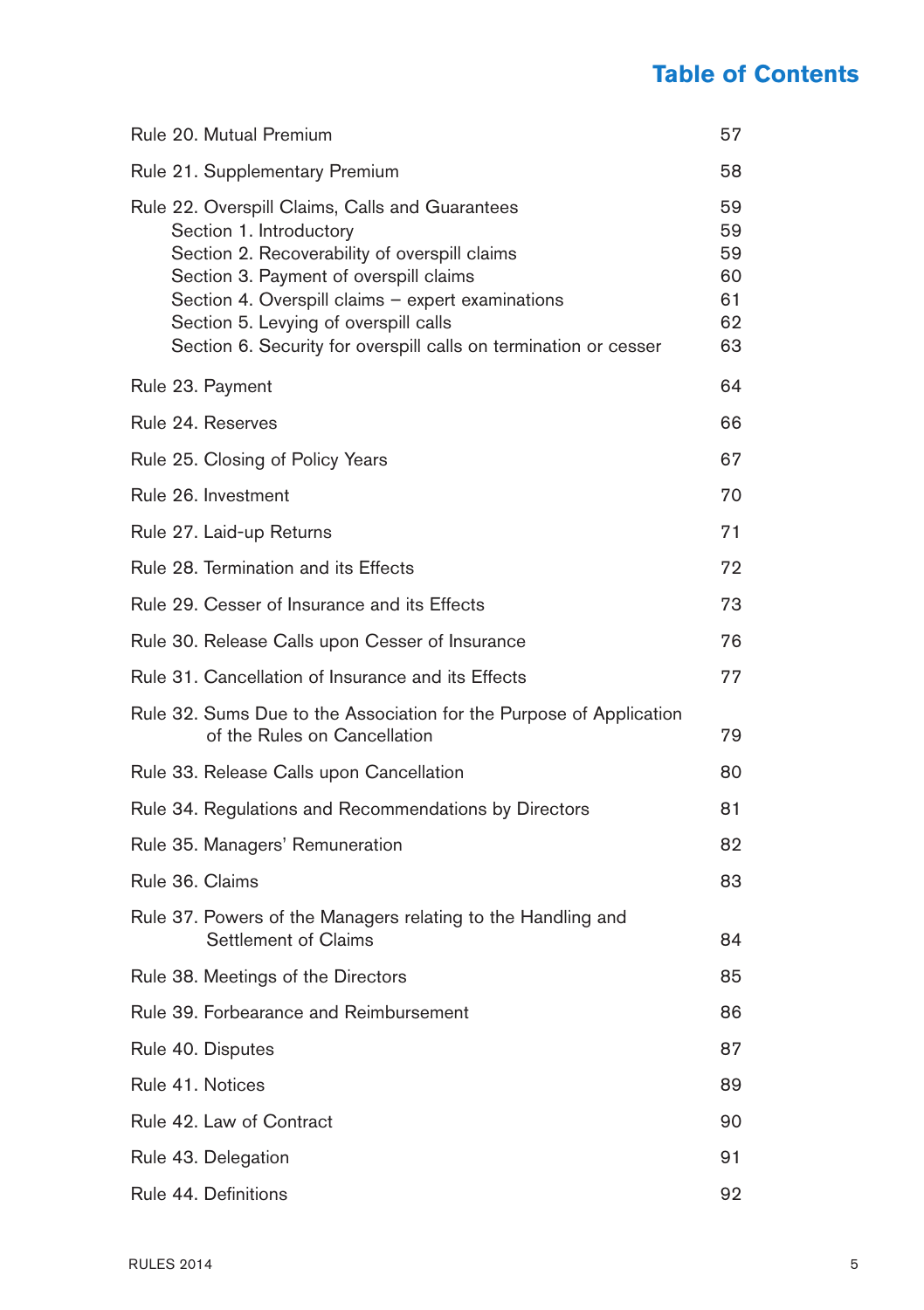## **Foreword**

# **The Rules**

(Effective on and from noon Greenwich Mean Time on 20th February, 2014).

These Rules were adopted in accordance with the powers conferred by The United Kingdom Mutual Steam Ship Assurance Association (Bermuda) Limited Consolidation & Amendment Act 1993 and the Bye-Laws of The United Kingdom Mutual Steam Ship Assurance Association (Bermuda) Limited, which said Bye-Laws provide for the alteration, abrogation of or addition to the Rules by Resolution of the Association.

These Rules shall be the Rules of The United Kingdom Mutual Steam Ship Assurance Association (Bermuda) Limited

The notes to the Rules are for guidance only and do not form part of the Rules.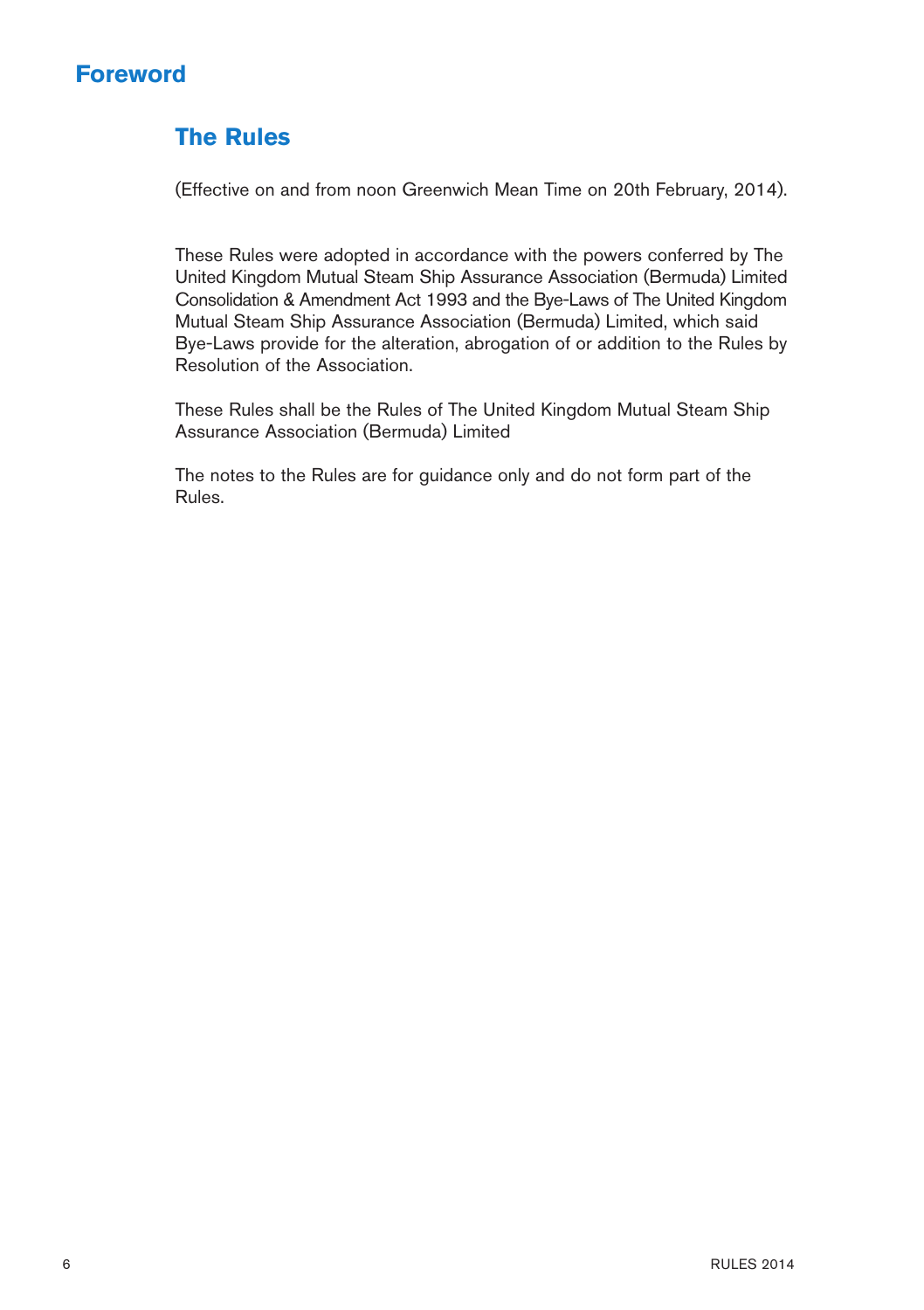## **Introductory**

- 1 The standard cover afforded by the Association to an Owner who has entered his ship in the Association is set out in Rule 2.
- 2 The risks specified in Rule 2 are always subject to the conditions, exceptions, limitations and other terms set out in Rule 5 and in the remainder of these Rules.
- 3 The cover set out in these Rules may be excluded, limited, modified or otherwise altered by any special terms which have been agreed in writing between an Owner and the Managers.
- 4 By virtue of Rules 3 and 4 an Owner may be insured against risks other than those set out in Rule 2 where such special terms have been agreed in writing between the Owner and the Managers. Unless otherwise expressly agreed such special insurance shall be subject to the conditions, exceptions, limitations and other terms set out in Rule 5 and in the remainder of these Rules.
- 5 An Owner is only insured against loss, damage, liability or expense incurred by him which arises:
	- i out of events occurring during the period of entry of a ship in the Association;
	- ii in respect of the Owner's interest in the entered ship; and
	- iii in connection with the operation of the ship by or on behalf of the Owner.
- 6 An Owner who has entered his ship in the Association for insurance against any of the aforesaid risks is bound (subject to (7) below) to pay Calls to the Association in accordance with Rules 8 and 19 to 23 ("Call Entries'').
- 7 By virtue of Rule 9 an Owner may be insured on the special terms that he is liable to pay a fixed premium to the Association ("Fixed Premium Entries''), provided that this has been expressly agreed in writing between the Owner and the Managers.
- 8 Save as provided in Rule 1(9), the cover provided by the Association as set out in these Rules is solely for the benefit of the Owner, and any Joint Owner, Group Affiliate, other association or insurer, or permitted assign, to the extent allowed by Rules 10, 11, 13 and 15. It is not intended, save as provided in Rule 1(9), that rights should be acquired by any third party, through the operation of the Contracts (Rights of Third Parties) Act 1999 of the United Kingdom or similar legislation.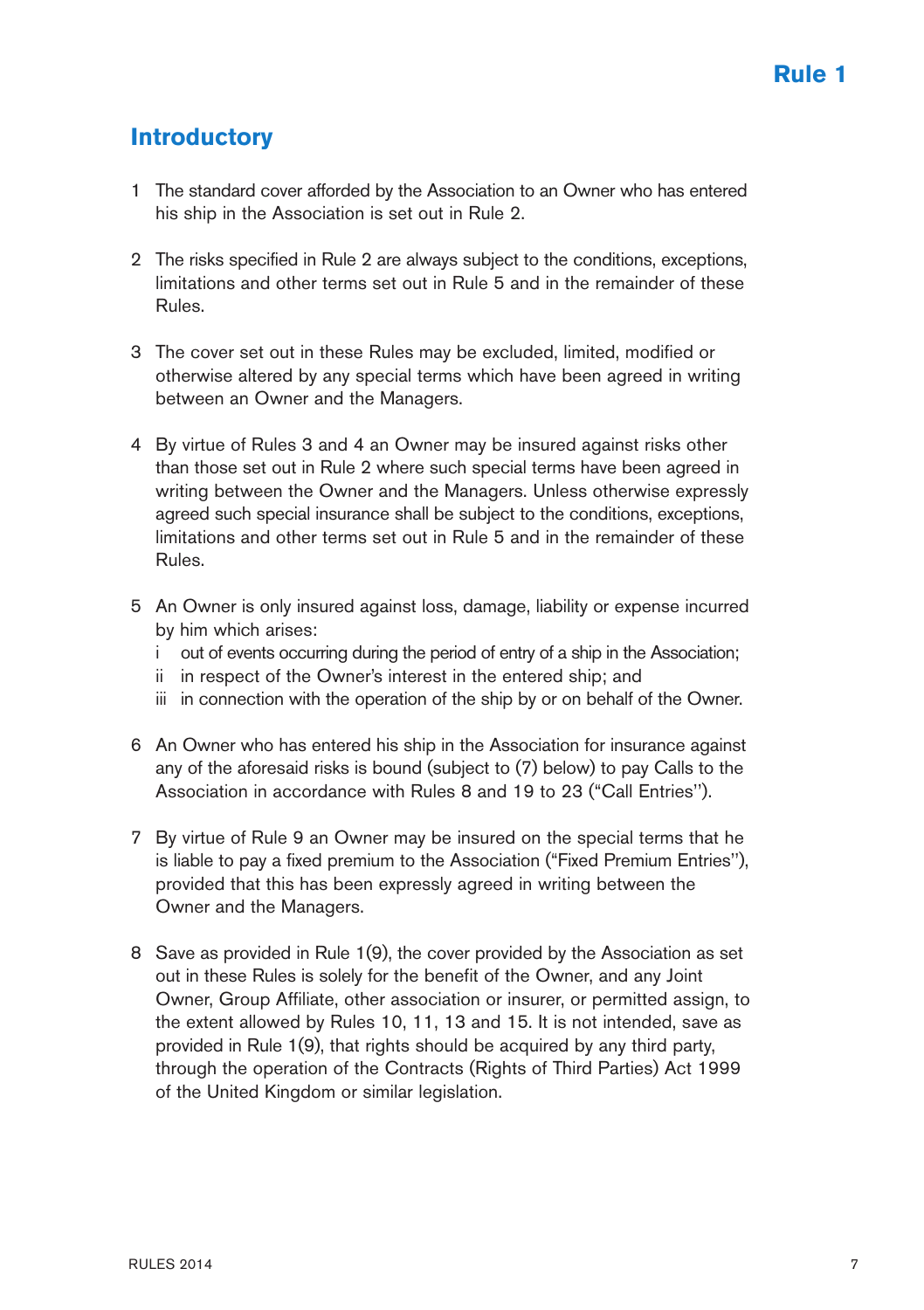9 Notwithstanding the provisions of Rule 5A, where an Owner has failed to discharge a legal liability to pay damages or compensation for illness, personal injury or death of a seaman, the Association shall discharge or pay such claim on the Owner's behalf directly to such seaman or dependent thereof

#### PROVIDED ALWAYS that:

- (i) the seaman or dependent has no enforceable right of recovery against any other party and would otherwise be uncompensated,
- (ii) subject to (iii) below, the amount payable by the Association shall under no circumstances exceed the amount which the Owner would otherwise have been able to recover from the Association under the Rules and the Owner's terms of entry,
- (iii) where the Association is under no liability to the Owner in respect of such claim in accordance with Rule 31(B)(ii)(a) and (d) by reason of cancellation for non-payment of amounts due to the Association, the Association shall nevertheless discharge or pay that claim to the extent only that it arises from an event occurring prior to the date of cancellation, but as agent only of the Owner, and the Owner shall be liable to reimburse the Association for the full amount of such claim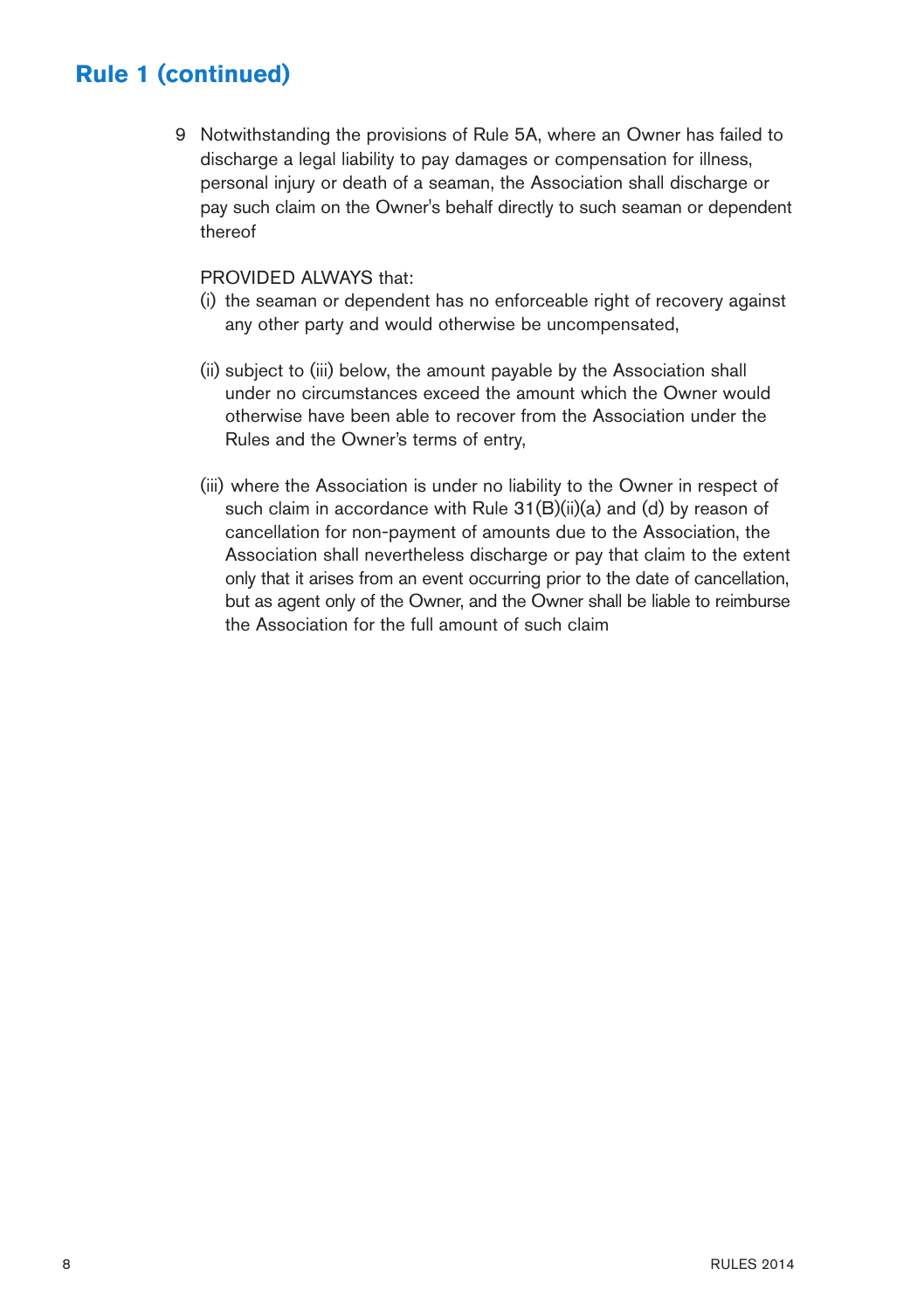## **Risks Covered**

Unless otherwise agreed between an Owner and the Managers, the risks covered by the Association are as set out in Sections 1 to 26 below, PROVIDED ALWAYS that:

- Unless and to the extent that the Directors otherwise decide, an Owner is only insured in respect of such sums as he has paid to discharge the liabilities or to pay the losses, costs or expenses referred to in those sections;
- ii The maximum amount recoverable by an Owner in respect of any one event may be limited by virtue of the limits set out in Rule 5(B), or by virtue of a resolution of the Directors made before the commencement of the relevant policy year;
- iii Unless otherwise agreed between an Owner and the Managers, an Owner's recovery from the Association shall be subject to the deductibles set out in Appendix B to this Rule.

## **Section 1 Liability to persons other than seamen**

- A Liability to pay damages or compensation for personal injury, illness or death of any person (other than the persons specified in paragraphs (B) and (C) of this Section and in Sections 2 and 3) and hospital, medical or funeral expenses incurred in relation to such injury, illness or death.
- B Liability to pay damages or compensation for personal injury, illness or death of any person engaged to handle the cargo of an entered ship. PROVIDED ALWAYS that:
- a) Cover under paragraphs (A) and (B) of this Section is limited to liabilities arising out of a negligent act or omission on board or in relation to an entered ship or in relation to the handling of her cargo from the time of receipt of that cargo from the shipper or pre-carrier at the port of shipment until delivery of that cargo to consignee or onward carrier at the port of discharge.
- b) Where the liability arises under the terms of any contract or indemnity and would not have arisen but for those terms, that liability is not covered under this Section but may be covered under and in accordance with Section 14 of this Rule.
- c) Where the liability is in respect of a person on another ship, and arises out of a collision between that ship and the entered ship, that liability is not covered under this Section but may be recoverable under and in accordance with Section 10(B) of this Rule.
- C Liability to pay damages or compensation:
	- for personal injury, illness or death of any passenger and hospital, medical or funeral expenses incurred in relation to such injury, illness or death;
	- ii to passengers on board an entered ship arising as a consequence of a casualty to that ship while they are on board, including the cost of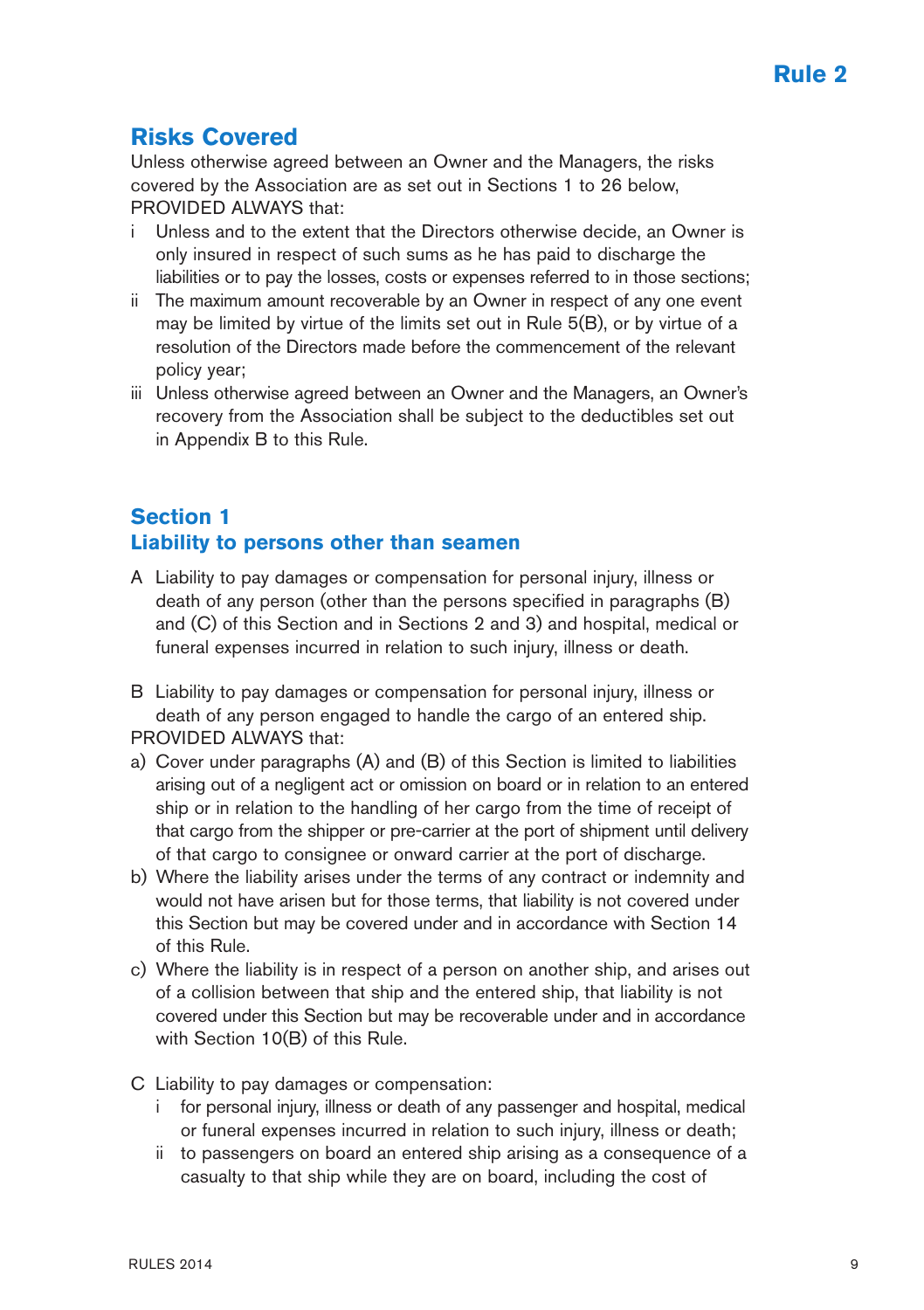forwarding passengers to destination or return to port of embarkation and of maintenance of passengers ashore;

iii for loss of or damage to the effects of any passenger.

PROVIDED AI WAYS that:

- a) The terms of the passage ticket or other contract between the passenger and the Owner have been approved by the Managers in writing and cover for the liabilities set out in this paragraph (C) has been agreed between the Owner and the Managers on such terms as the Managers may require.
- b) There shall be no recovery from the Association under this paragraph (C) in respect of liabilities for personal injury or death, or loss of or damage to property, delay or any other consequential loss sustained by any passenger by reason of carriage by air, except where such liability occurs either
	- i during repatriation by air of injured or sick passengers or of passengers following a casualty to the entered ship; or
	- ii subject always to proviso (c) of this paragraph (C), during an excursion from the entered ship.
- c) There shall be no recovery from the Association under this paragraph (C) in respect of the contractual liability of an Owner for death or injury to a passenger whilst on an excursion from the entered ship in circumstances where either:
	- i a separate contract has been entered into by the passenger for the excursion, whether or not with the Owner, or
	- ii the Owner has waived any or all of his rights of recourse against any sub-contractor or other third party in respect of the excursion.
- d) Unless and to the extent that the Owner has obtained appropriate special cover by agreement with the Managers, there shall be no recovery from the Association in respect of claims relating to cash, negotiable instruments, precious or rare metals or stones, valuables or objects of a rare or precious nature.
- e) For the purpose of this paragraph (C), 'casualty' means 'an incident involving either:
	- (i) collision, stranding, explosion, fire, or any other cause affecting the physical condition of the entered ship so as to render it incapable of safe navigation to its intended destination; or
	- (ii) a threat to the life, health or safety of passengers in general'.
- f) Where liabilities to passengers include liabilities arising under a non-war certificate issued by the Association in compliance with either Article 4bis of the Athens Convention relating to Carriage of Passengers and their Luggage by Sea, 2002 and Guidelines for its implementation or Regulation (EC) No. 392/2009 of the European Parliament and of the Council which gives effect thereto ("Certified Liabilities") and such liabilities exceed or may exceed in the aggregate the limit of cover of US\$2,000 million as specified in Rule  $5(B)(iii)(1)$ 
	- i. the Managers may in their absolute discretion defer payment of a claim in respect of those liabilities or any part thereof until the Certified Liabilities, or such part of the Certified Liabilities as the Managers may decide, have been discharged; and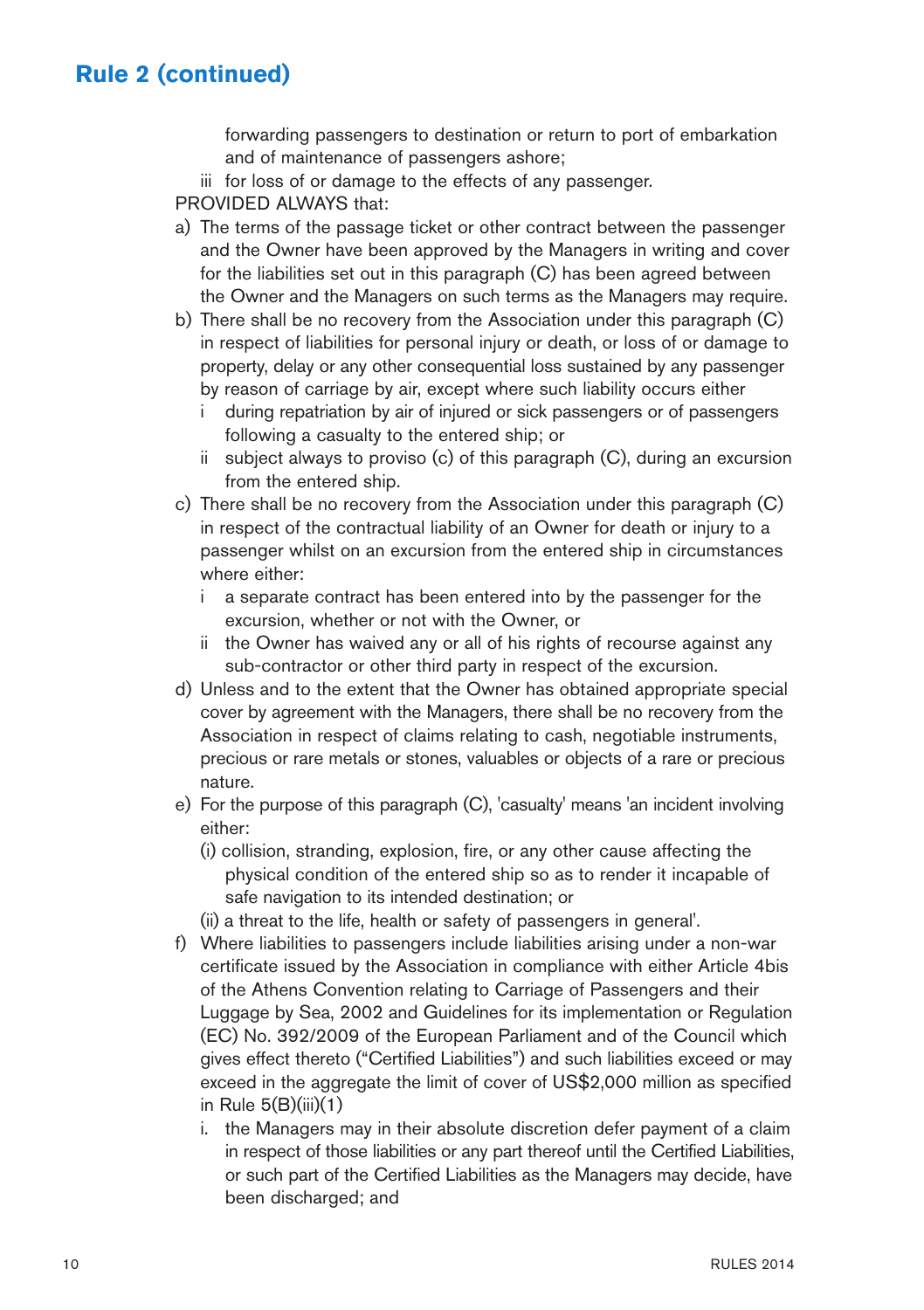ii. if, and to the extent any Certified Liabilities discharged by the Association exceed the said limit any payment by the Association in respect thereof shall be by way of loan and the Member shall indemnify the Association in respect of such payment.

## **Section 2 Injury and death of seamen**

Liability to pay damages or compensation for personal injury or death of any seaman, and hospital, medical, funeral and other expenses necessarily incurred in relation to such injury or death, including expenses of repatriating the seaman and sending abroad a substitute to replace him.

PROVIDED ALWAYS that:

Where the liability arises or the costs or expenses are incurred under the terms of a crew agreement or other contract of service or employment and would not have arisen but for those terms, that liability is not covered by the Association unless and to the extent that those terms shall have been previously approved by the Managers in writing.

### **Section 3 Illness and death of seamen**

Liability to pay damages or compensation for illness and death resulting from illness of any seaman, and hospital, medical, funeral or other expenses necessarily incurred in relation to such illness or such death including expenses of repatriating the seaman and sending abroad a substitute to replace him. PROVIDED ALWAYS that:

Where the liability arises or the costs or expenses are incurred under the terms of a crew agreement or other contract of service or employment and would not have arisen but for those terms, that liability is not covered by the Association unless and to the extent that those terms shall have been previously approved by the Managers in writing.

### **Section 4 Repatriation and substitute expenses**

A Repatriation and substitute expenses which are not recoverable under Sections 2 and 3 of this Rule and which are incurred in sending abroad a substitute to replace a seaman of an entered ship who has been left ashore, or incurred under statutory obligation in repatriating any seaman of the entered ship.

PROVIDED ALWAYS that:

This paragraph A of Section 4 does not cover expenses which arise out of or are the consequence of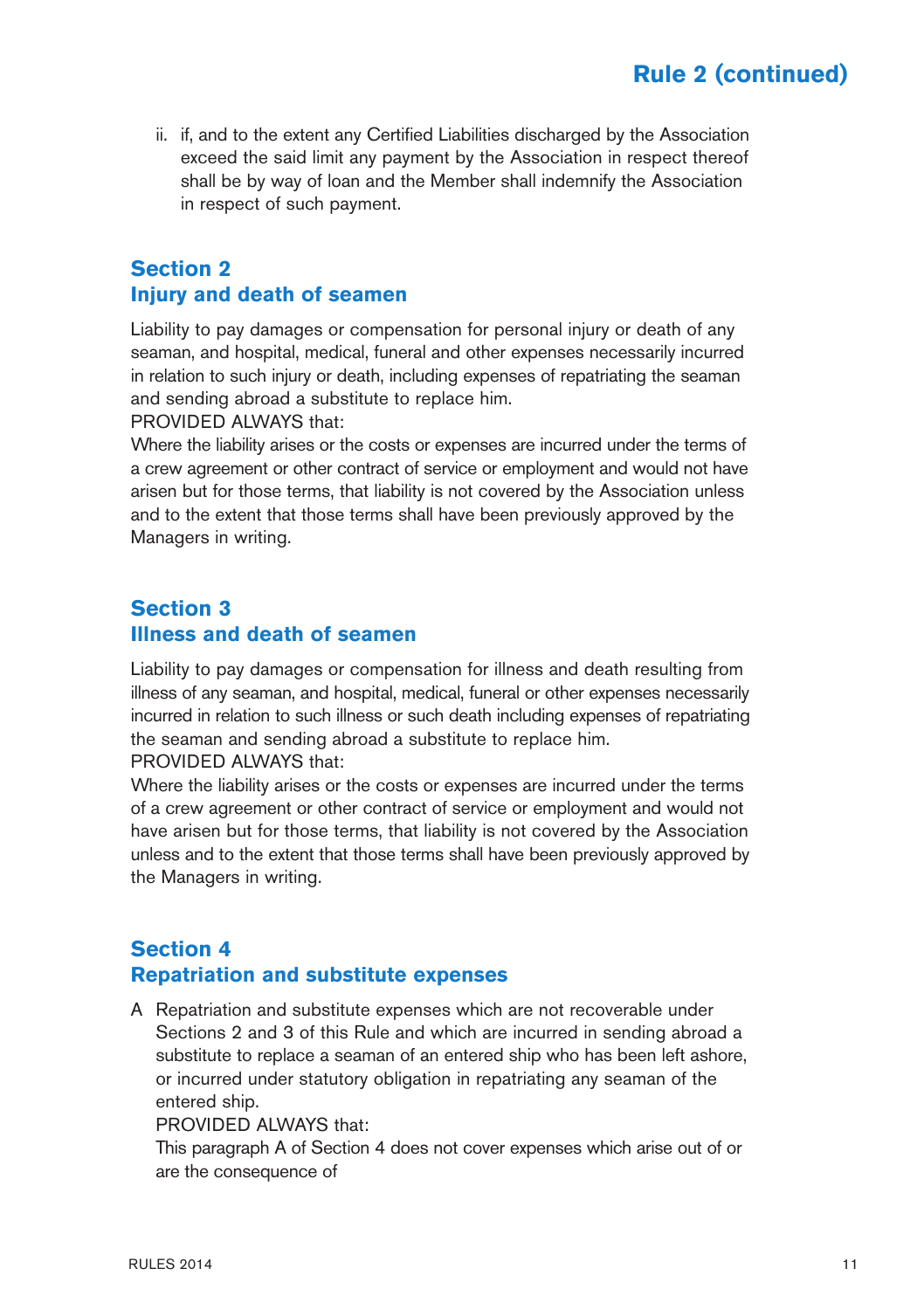- (i) the expiry of a seaman's period of service on the entered ship either in accordance with the terms of a crew agreement or other contract of service or employment or by mutual consent of the parties to it, or
- (ii) breach by the Owner of any agreement or other contract of service or employment, or
- (iii)sale of the ship, or
- (iv)any other act of the Owner in respect of the entered ship.
- B Repatriation and substitute expenses incurred in compliance with Guideline B2.5 of Regulation 2.5 of the 2006 Maritime Labour Convention (MLC 2006) or domestic legislation by a State Party implementing MLC 2006 unless costs are otherwise recoverable under Rule 2, Sections 2, 3 or 4A.
- C Notwithstanding Rule 5A, where a Member has failed to discharge or pay the liabilities referred to in Section 4B above, the Association shall discharge or pay such claim on the Member's behalf directly to such seaman.

#### PROVIDED ALWAYS that:

- (a) where the Association is under no liability in respect of the claim by reason of a cesser under Rule 29A or cancellation under Rule 31, the Association shall nevertheless discharge or pay a claim under Section 4C incurred within the earlier of three months of the date of cesser or cancellation, or the expiry of the policy, but only as agent of the Owner and the Owner shall reimburse the Association in full for such claim; and
- (b) the Owner shall reimburse the Association in full for any claim paid under Section 4B of Rule 2.

## **Section 5 Loss of and damage to the effects of seamen and others**

Liability to pay damages or compensation for loss of or damage to the effects of:

- A Any seaman,
- B Any other person, on board an entered ship (other than the persons specified in paragraph (C) of Section 1).

PROVIDED ALWAYS that:

- a) Unless and to the extent that the Owner has obtained appropriate special cover by agreement with the Managers, there shall be no recovery from the Association in respect of claims relating to cash, negotiable instruments, precious or rare metals or stones, valuables or objects of a rare or precious nature.
- b) Where the liability arises under the terms of a contract and would not have arisen but for those terms, that liability is not covered by the Association unless and to the extent that those terms shall have been previously approved by the Managers in writing.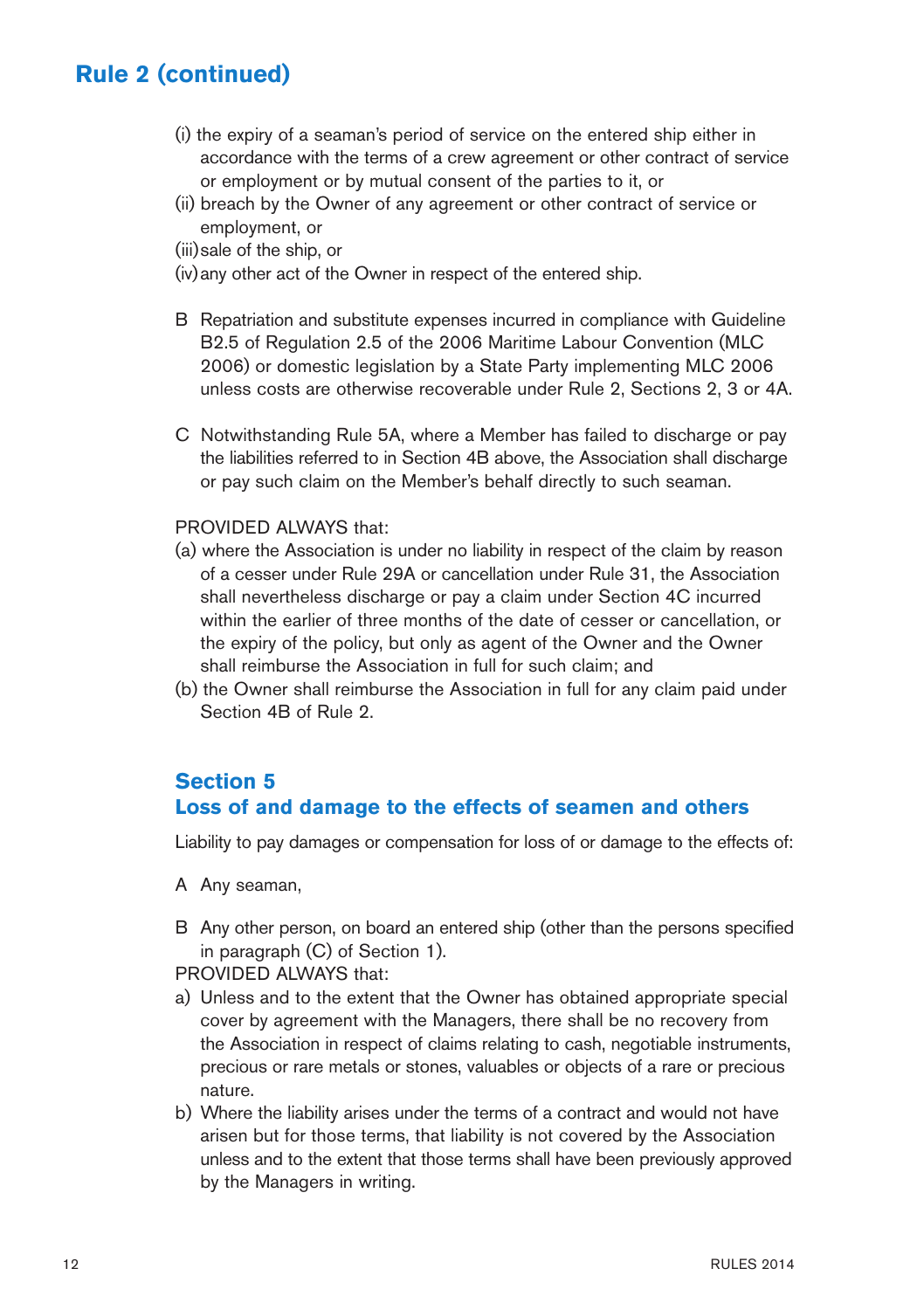## **Section 6 Shipwreck unemployment indemnity**

Liability to compensate any seaman for the loss of his employment caused in consequence of the actual or constructive total loss of an entered ship, where the wages or compensation are payable under statutory or other legal obligation or under the terms of any crew agreement or other contract of service or employment if and to the extent that those terms have previously been approved by the Managers.

## **Section 7 Diversion expenses**

Expenses of diversion of an entered ship where and to the extent that those expenses (i) represent the net loss to the Owner (over and above such expenses as would have been incurred but for the diversion) in respect of the cost of fuel, insurance, wages, stores, provisions and port charges and (ii) are incurred solely for the purpose of securing treatment for an injured or sick person or while awaiting a substitute for such person or for the purpose of landing stowaways or refugees, or (with the Managers' agreement) a deceased person, or for the purpose of saving life at sea.

### **Section 8 Stowaways and refugees**

Expenses, other than those covered under Section 7 of this Rule, incurred by the Owner in discharging his obligations towards or making necessary arrangements for stowaways or refugees, but only if and to the extent that the Owner is legally liable for the expenses or they are incurred with the approval and agreement of the Managers.

### **Section 9 Life salvage**

Sums legally due to third parties by reason of the fact that they have saved or attempted to save the life of any person on or from an entered ship but only if and to the extent that such payments are not recoverable under the Hull Policies of the entered ship or from cargo owners or underwriters.

### **Section 10 Collision with other ships**

The liabilities, set out in paragraphs (A), (B) and (C) below, to pay costs and damages to any other person as a consequence of a collision between an entered ship and any other ship, but only if and to the extent that such liabilities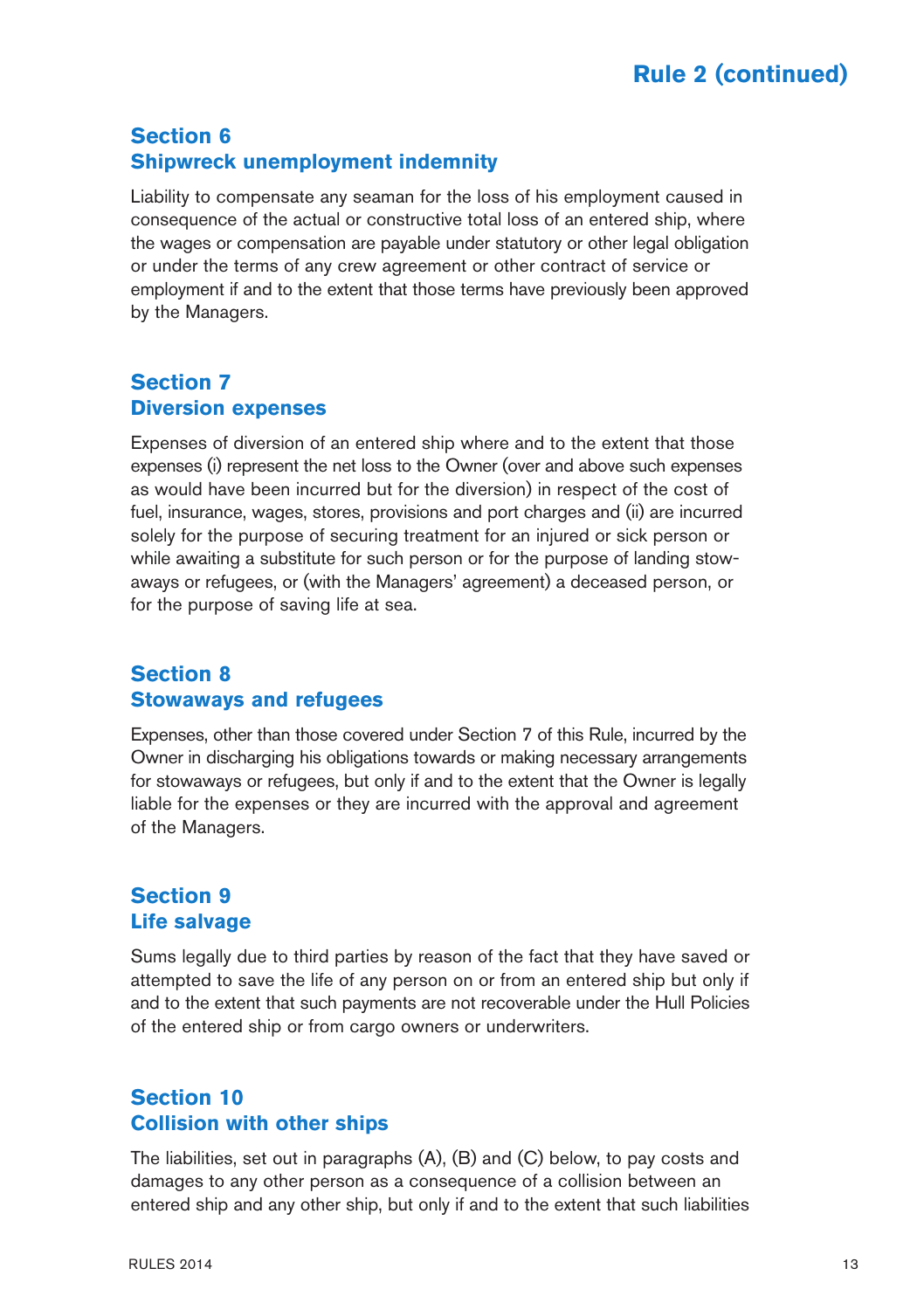are not recoverable under the collision liability clause contained in the Hull Policies of the entered ship:

- A One fourth, or such other proportion as may have been agreed in writing by the Managers, of the liabilities arising out of the collision other than the liabilities listed in paragraph (B) of this Section.
- B Four fourths of the liabilities arising out of the collision for or relating to
	- i removal or disposal of obstructions, wrecks, cargoes or any other thing whatsoever,
	- ii any real or personal property or any thing whatsoever except other ships or property on other ships,
	- iii the cargo or other property on the entered ship, or general average contributions, special charges or salvage paid by the owners of that cargo or property,
	- iv loss of life, personal injury, illness, repatriation or substitute expenses,
	- v an escape or discharge (other than from the entered ship), of oil or any other substance, or the threat thereof, but excluding damage to other ships with which the entered ship is in collision and property on such other ships.
	- vi remuneration paid, pursuant to the Special Compensation P&I Club (SCOPIC) Clause, or any revision thereof, in respect of the salvage of a ship with which the entered ship is in collision.
- C That part of the Owner's liabilities arising out of the collision, other than the liabilities listed in paragraphs (A) and (B) of this Section, which exceeds the sum recoverable under the Hull Policies of the entered ship solely by reason of the fact that the sum of the liabilities arising out of the collision exceeds the valuation of the ship in those policies. PROVIDED ALWAYS that:
	- a) Unless and to the extent that the Directors in their discretion otherwise decide, recovery from the Association under paragraph (C) of this Section shall be limited to the excess (if any) of the amount which would have been recoverable under the Hull Policies of the entered ship if that ship had been insured thereunder at the proper value in accordance with Rule 5(D)
	- b) Unless otherwise agreed by the Managers at the time of entry or of subsequent annual renewal, an Owner shall not be entitled to recover from the Association any franchise or deductible borne by him under the Hull Policies of the entered ship.
	- c) If a claim arises under this Section in respect of a collision involving two ships belonging wholly or partly to the same Owner, he shall be entitled to recover from the Association, and the Association shall have the same rights, as if the ships had belonged to different owners.
	- d) Unless otherwise agreed between the Owner and the Managers as a term of the ship's entry in the Association, if both ships are to blame, then where the liability of either or both of the ships in collision becomes limited by law, claims under this Section shall be settled upon the principle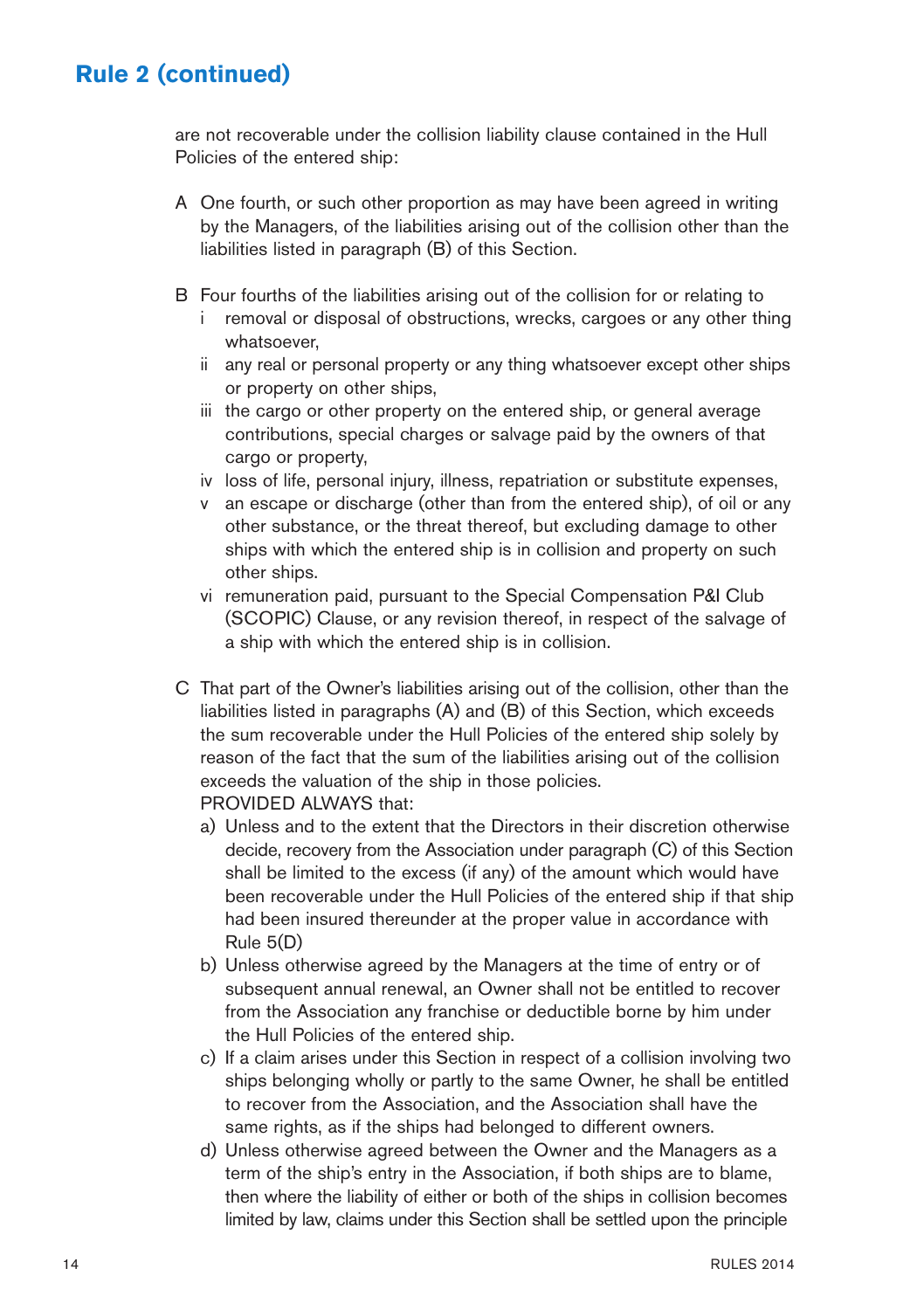of single liability, but in all other cases claims under this Section shall be settled upon the principle of cross-liabilities, as if the owner of each ship had been compelled to pay the owner of the other ship such proportion of the latter's damages as may have been properly allowed in ascertaining the balance or sum payable by or to the Owner of the entered ship in consequence of the collision.

*Note: Any oil pollution element in a claim under this Section 10 will be subject to the limitation set out in Rule 5(B) and in the corresponding note.*

### **Section 11 Loss or damage to property**

Liability to pay damages or compensation for any loss of or damage to any property (including infringement of rights) whether on land or water and whether fixed or moveable.

PROVIDED ALWAYS that:

- a) There shall be no recovery by an Owner under this Section in respect of:
	- i Liability which arises under the terms of any contract or indemnity to the extent that it would not have arisen but for those terms.
	- ii Liability which is within the scope of the following Sections of this Rule, or within any proviso, limit, exclusion or deductible applicable to those Sections: Section 1(C) Liability to persons other than seamen.
		- Section 5 The effects of seamen and others.
		- Section 10 Collision with other ships.
		- Section 12 Pollution risks.
		- Section 13 Liability arising out of towage of or by an entered ship.
		- Section 15 Wreck liabilities.
		- Section 17 Cargo liabilities.
		- Section 18 Property on the entered ship.
	- iii Any franchise or deductible borne by the Owner under the Hull Policies of the entered ship.
- b) If an entered ship causes loss or damage to property or infringes rights belonging wholly or in part to the Owner of the entered ship, the Owner shall have the same rights of recovery from the Association as if such property or rights belonged wholly to different owners.

*Note: Any oil pollution element in a claim under this Section 11 will be subject to the limitation set out in Rule 5(B) and in the corresponding note.*

### **Section 12 Pollution risks**

The liabilities, losses, damages, costs and expenses set out in paragraphs (A) to (E) below when and to the extent that they are caused by or incurred in consequence of the discharge or escape from an entered ship of oil or any other substance, or the threat of such discharge or escape: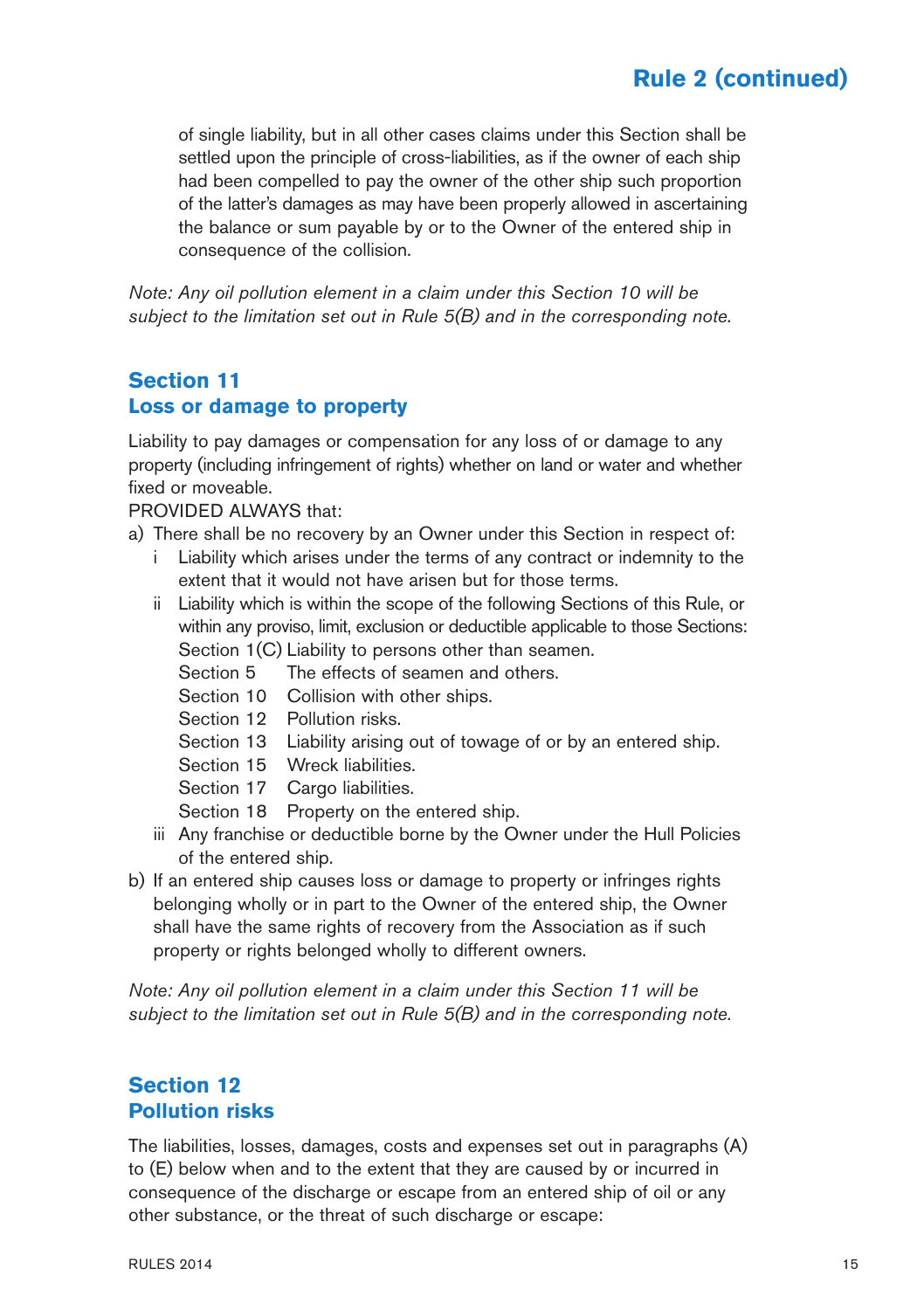#### PROVIDED ALWAYS that

- a) There shall be no recovery in respect of any liability, loss, damage, cost or expense arising as a consequence of the presence in, or the escape or discharge or threat of escape or discharge from, any land-based dump, storage or disposal facility, of any substance previously carried on the entered ship, whether or not as cargo, fuel, stores or waste, except to the extent that the Directors in their discretion, and without having to give any reasons for their decision, otherwise determine.
- b) Unless and to the extent that special cover has been agreed in writing by the Managers, the Association shall not reimburse any liability, loss, cost or expense which would have been recoverable in general average if the cargo of the entered ship had been carried on terms no less favourable to the Owner than those of the York-Antwerp Rules 1994.
- c) Unless the Managers otherwise agree in writing, the Owner of an entered ship which is a "relevant ship" as defined in the Small Tanker Oil Pollution Indemnification Agreement 2006 (STOPIA 2006) shall during the currency of that Agreement be a party to STOPIA 2006 for the period of entry of such ship in the Association and, unless the Directors otherwise determine, shall not be entitled to any recovery under this Rule 2, Section 12 in respect of such ship in relation to any casualty, event or matter occurring during a period when the Owner is not a party to STOPIA 2006.
- d) Unless the Managers otherwise agree in writing, the Owner of an entered ship which is a "relevant ship" as defined in the Tanker Oil Pollution Indemnification Agreement (TOPIA) shall during the currency of that Agreement be a party to TOPIA for the period of entry of such ship in the Association and, unless the Directors otherwise determine, shall not be entitled to any recovery under this Rule 2, Section 12 in respect of such ship in relation to any casualty, event or matter occurring during a period when the Owner is not a party to TOPIA.
- A Liability for loss, damage or contamination.
- B Any loss, damage or expense which the Owner incurs, or for which he is liable, as a party to any agreement approved by the Directors, including the costs and expenses incurred by the Owner in performing his obligations under such agreements.
- C The costs of any measures reasonably taken for the purpose of avoiding or minimizing pollution or any resulting loss or damage together with any liability for loss of or damage to property caused by measures so taken.
- D The costs of any measures reasonably taken to prevent an imminent danger of the discharge or escape from the entered ship of oil or any substance which may cause pollution.
- E The costs or liabilities incurred as a result of compliance with any order or direction given by any government or authority, for the purpose of preventing or reducing pollution or the risk of pollution, provided always that: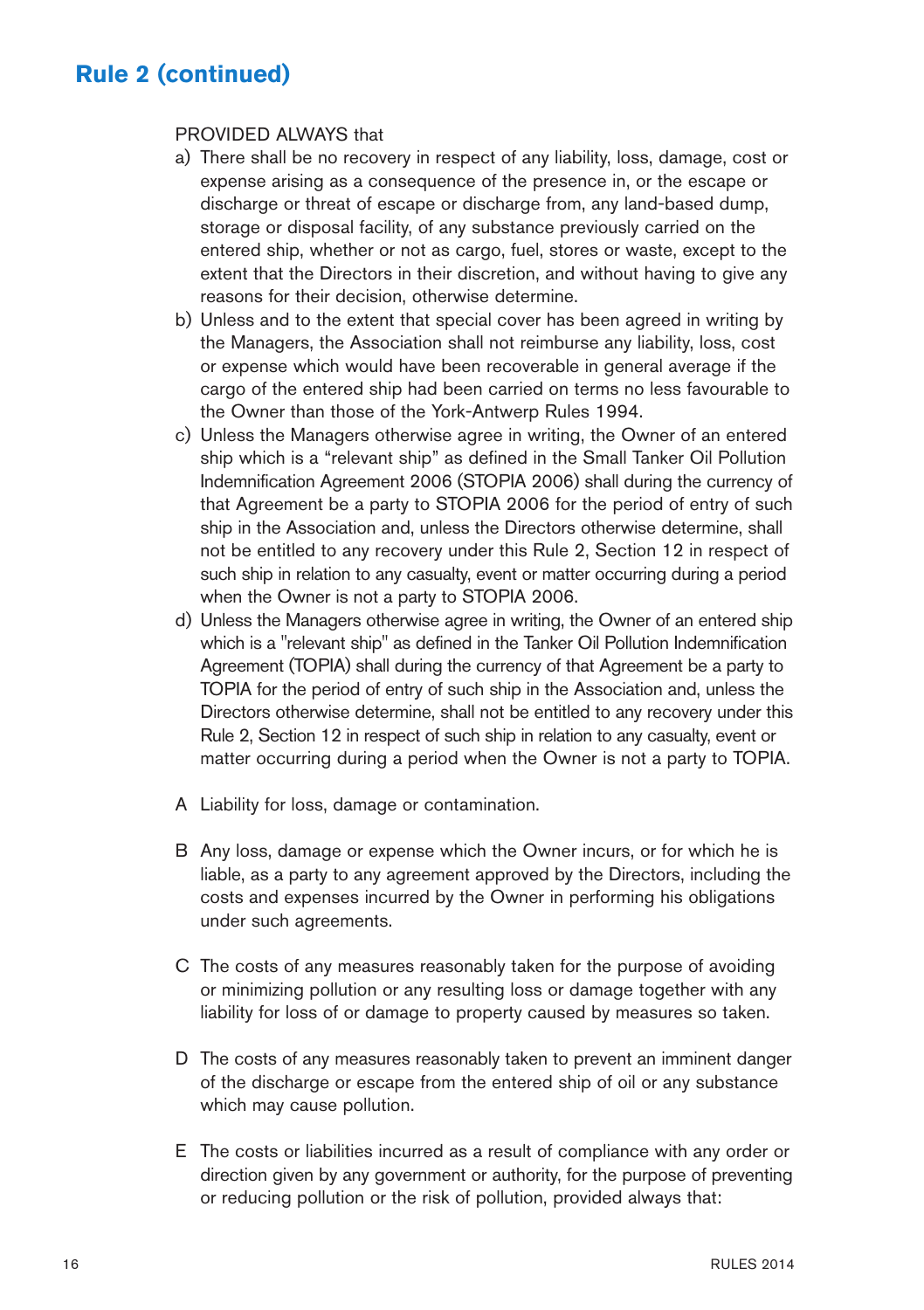- a) such compliance is not a requirement for the normal operation or salvage or repair of the entered ship; and
- b) such costs or liabilities are not recoverable under the Hull Policies of the entered ship.

*Note: Oil pollution claims under this Section 12 will be subject to the limitation set out in Rule 5(B) and in the corresponding note.*

### **Section 13 Liability arising out of towage of or by an entered ship**

#### **A Customary towage of an entered ship**

Liability, other than for the cost of the contracted services, under the terms of a contract for the customary towage of an entered ship, that is to say:

- i towage for the purpose of entering or leaving port or manoeuvring within the port during the ordinary course of trading, or
- ii towage of such entered ships as are habitually towed in the ordinary course of trading from port to port or from place to place,to the extent that the Owner is not insured against such liability under the Hull Policies of the entered ship.

#### **B Towage of an entered ship other than customary towage**

Liability under the terms of a contract for towage of an entered ship other than the customary towage covered under paragraph (A) of this Section but only if and to the extent that cover for such liability has been agreed with the Managers upon such terms as the Managers may require.

#### **C Towage by an entered ship**

Liability arising out of the towage of another ship or object by an entered ship but only if and to the extent that:

- i cover for such liability has been agreed with the Managers upon such terms as the Managers may require, or
- ii the Directors shall in their discretion decide that having regard to all the circumstances the claim falls within the scope of the Association and that the Owner should be reimbursed.

*Note: Any oil pollution element in a claim under this Section 13 will be subject to the limitation set out in Rule 5(B) and in the corresponding note.*

### **Section 14 Liability arising under certain indemnities and contracts**

Liability for loss of life, personal injury or illness, or for loss of or damage to property, arising under the terms of an indemnity or contract given or made by or on behalf of the Owner relating to facilities or services provided or to be provided to or in connection with an entered ship, but only if and to the extent that: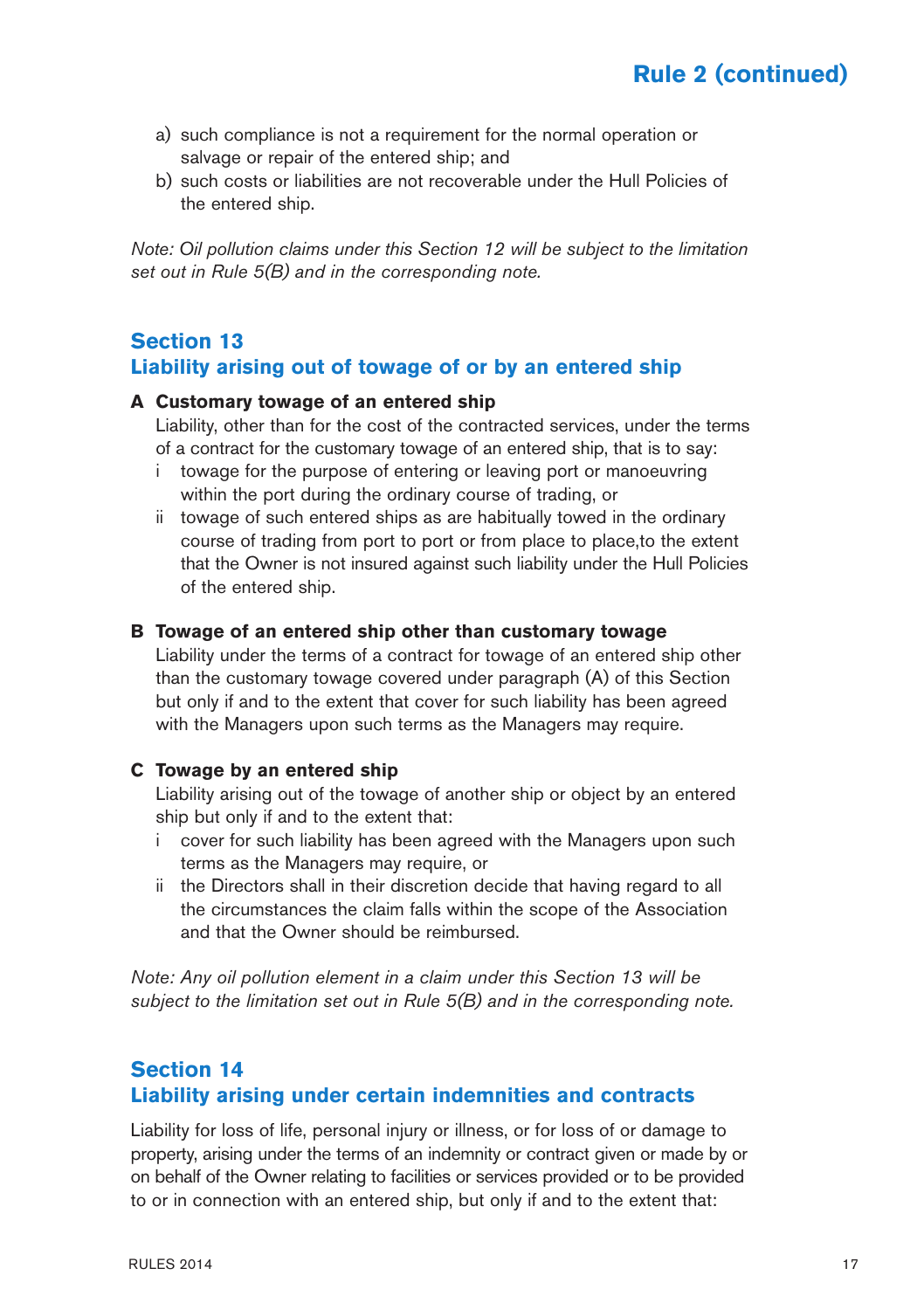- i the terms have previously been approved by the Managers and cover for the liability has been agreed between the Owner and the Managers on such terms as the Managers may require, or
- ii the Directors in their discretion decide that the Owner should be reimbursed.

*Note: Any oil pollution element in a claim under this Section 14 will be subject to the limitation set out in Rule 5(B) and in the corresponding note.*

## **Section 15 Wreck liabilities**

- A Costs or expenses relating to the raising, removal, destruction, lighting or marking of the wreck of an entered ship, when such raising, removal, destruction, lighting or marking is compulsory by law or the costs thereof are legally recoverable from the Owner.
- B Costs or expenses relating to the raising, removal or destruction of any property being carried or having been carried on an entered ship, not being oil or any other substance within the scope of Section 12 of this Rule, when such raising, removal or destruction is compulsory by law or the costs thereof are legally recoverable from the Owner but only if and to the extent that:
	- i such property does not form part of the entered ship and is not owned or leased by the Owner or by any company associated with or under the same management as the Owner; and
	- ii the Owner is unable to recover such costs or expenses from the owner or insurer of such property, or from any other party.
- C Liabilities incurred by an Owner as the result of any such raising, removal or destruction of the wreck of an entered ship or any property as is referred to in paragraphs (A) and (B) of this Section, or any attempt thereat.
- D Liabilities incurred by an Owner as the result of the presence or involuntary shifting of the wreck of an entered ship or as a result of his failure to remove, destroy, light or mark such wreck, including liability arising from the discharge or escape from such wreck of oil or any other substance.
- PROVIDED ALWAYS that:
- a) The entered ship became a wreck as the result of a casualty or event occurring during the period of that ship's entry in the Association, in which case the Association shall continue to be liable for the claim notwithstanding that in other respects the liability of the Association shall have terminated pursuant to Rule 29(C).
- b) In respect of a claim under paragraph (A) of this Section, the value of all stores and materials saved, as well as the wreck itself, shall first be deducted from such costs or expenses and only the balance thereof, if any, shall be recoverable from the Association.
- c) Nothing shall be recoverable from the Association under this section if the Owner shall, without the consent of the Managers in writing, have transferred his interest in the wreck, otherwise than by abandonment, prior to the raising,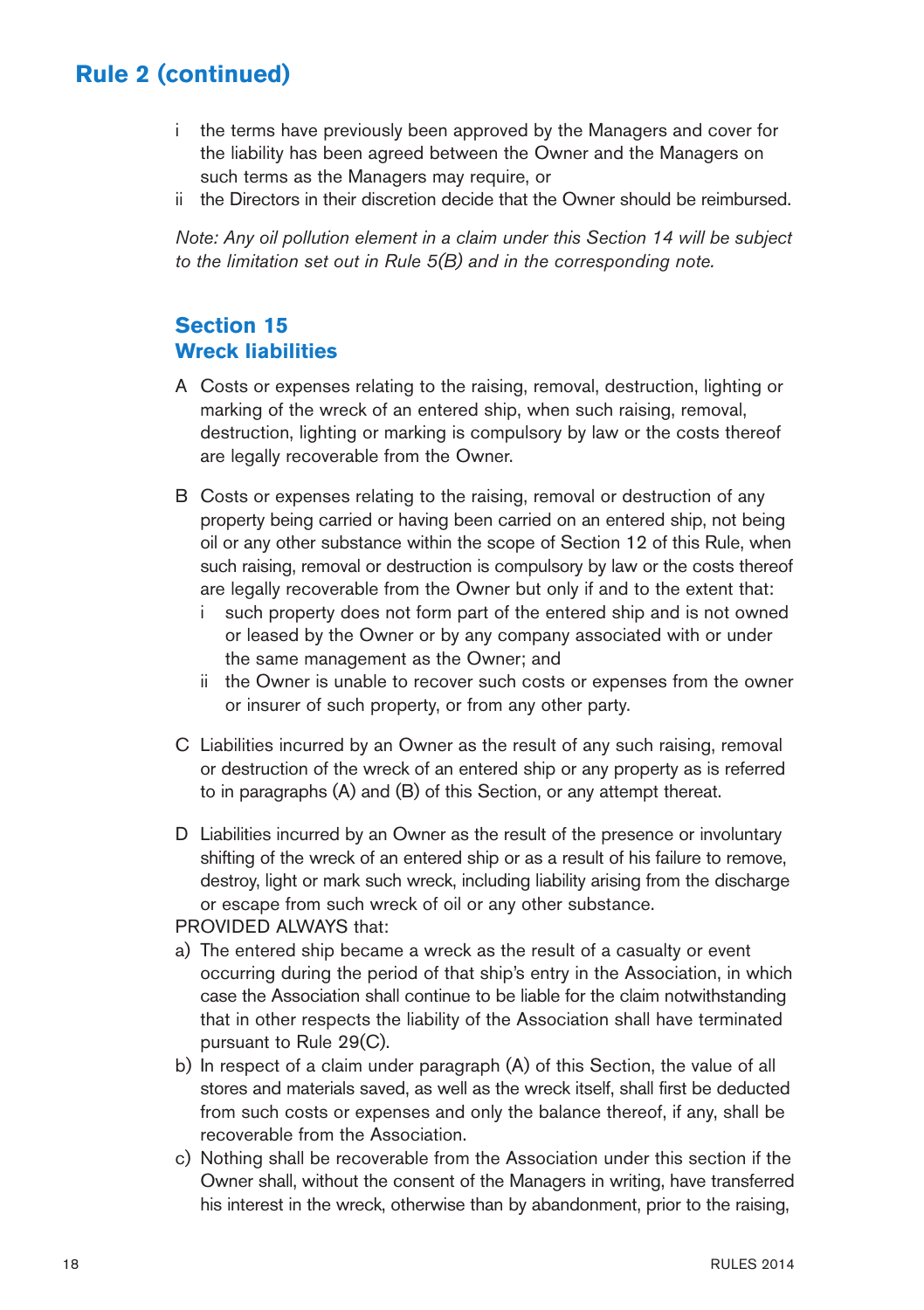removal, destruction, lighting or marking of the wreck or prior to the incident giving rise to the liabilities, costs and expenses referred to in this Section.

- d) Where the liability arises under the terms of an indemnity or contract, and would not have arisen but for those terms, such costs and expenses are only recoverable under this Section if and to the extent that
	- (i) the terms of the indemnity or contract have previously been approved by the Managers and cover has been agreed between the Owner and the Managers on such terms as the Managers may require, or
	- (ii) the Directors in their discretion decide that the Owner should be reimbursed.

*Note: Any oil pollution element in a claim under this Section 15 will be subject to the limitation set out in Rule 5(B) and in the corresponding note.*

### **Section 16 Quarantine expenses**

Additional expenses incurred by the Owner of an entered ship as a direct consequence of an outbreak of infectious disease on that ship, including quarantine and disinfection expenses and the net loss to the Owner (over and above such expenses as would have been incurred but for the outbreak) in respect of the cost of fuel, insurance, wages, stores, provisions and port charges.

### **Section 17 Cargo liabilities**

The liabilities and costs set out in paragraphs (A) to (D) below when and to the extent that they relate to cargo intended to be or being or having been carried in an entered ship:

#### **A Loss, shortage, damage or other responsibility**

Liability for loss, shortage, damage or other responsibility arising out of any breach by the Owner, or by any person for whose acts, neglect or default he may be legally liable, of his obligation properly to load, handle, stow, carry, keep, care for, discharge or deliver the cargo or out of unseaworthiness or unfitness of the entered ship.

#### **B Disposing of damaged cargo or sound cargo from a damaged ship**

The additional costs (over and above those which would have been incurred by him if the cargo or the entered ship had not been damaged) incurred by the Owner in discharging or disposing of damaged cargo or sound cargo following damage to an entered ship, but only if and to the extent that the Owner has no recourse to recover those costs from any other party.

#### **C Failure of consignee to remove cargo**

The liabilities and additional costs (over and above the costs which would have been incurred by him if the cargo had been collected or removed) incurred by an Owner solely by reason of the total failure of a consignee to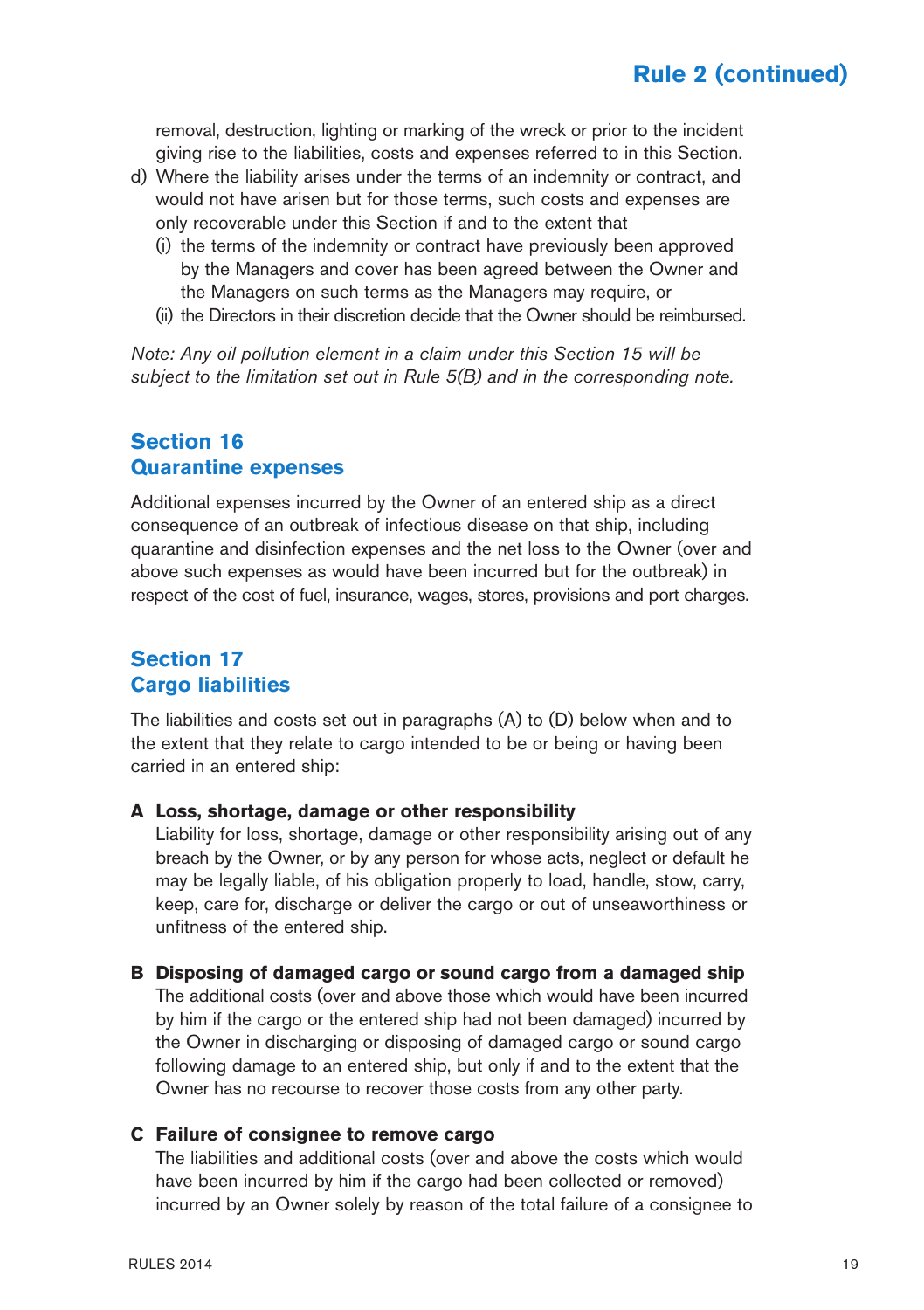collect or remove cargo at the port of discharge or place of delivery, but only if and to the extent that such liabilities or costs exceed the proceeds of sale of the cargo and the Owner has no recourse to recover those liabilities or costs from any other party.

#### **D Through or transhipment bills of lading**

Liability for loss, shortage, damage or other responsibility in respect of cargo carried by a means of transport other than the entered ship, when the liability arises under a through or transhipment bill of lading, or other form of contract, approved by the Managers, providing for carriage partly to be performed by the entered ship, provided that the Owner has contracted on terms that seek to preserve rights of recourse against others involved in the performance of the contract of carriage.

*Note: For the purpose of paragraph D, a contract is deemed to be approved if it incorporates the ICC Rules or the internationally accepted conventions such as CMR 1956 (Convention relative au Contrat de transport international de Marchandises par Route), CIM 1980 (Les régles uniformes concernant le Contrat de transport International ferroviaire de Marchandises), or the Warsaw Convention 1929 or 1955, as appropriate.*

#### PROVIDED ALWAYS that:

#### **a) Standard Terms of Contracts of Carriage**

Unless and to the extent that the Directors in their discretion otherwise decide, or special cover has been agreed in writing by the Managers, there shall be no recovery from the Association in respect of liabilities which would not have been incurred or sums which would not have been payable by the Owner if the cargo (including cargo on deck) had been carried under a contract incorporating terms no less favourable to the Owner than the Association's recommended standard terms of carriage which shall be the Hague Visby Rules and/or such other rules and/or conventions as the Directors may from time to time determine.

*Note: For the 2013 policy year the Standard Terms of Contracts of Carriage are the Hague Visby Rules, i.e. the Rules contained in the International Convention for the Unification of Certain Rules relating to Bills of Lading signed at Brussels on 25th August, 1924, as amended by the Protocol to that Convention signed at Brussels on 23rd February, 1968.*

#### **b) Deviation**

Unless and to the extent that the Directors in their discretion otherwise decide, or cover has been confirmed in writing by the Managers prior to the deviation, there shall be no recovery from the Association in respect of liabilities costs and expenses which arise out of or which are incurred as a consequence of a deviation, in the sense of a departure from the contractually agreed voyage or adventure which deprives the Owner of the right to rely on defences or rights of limitation which would otherwise have been available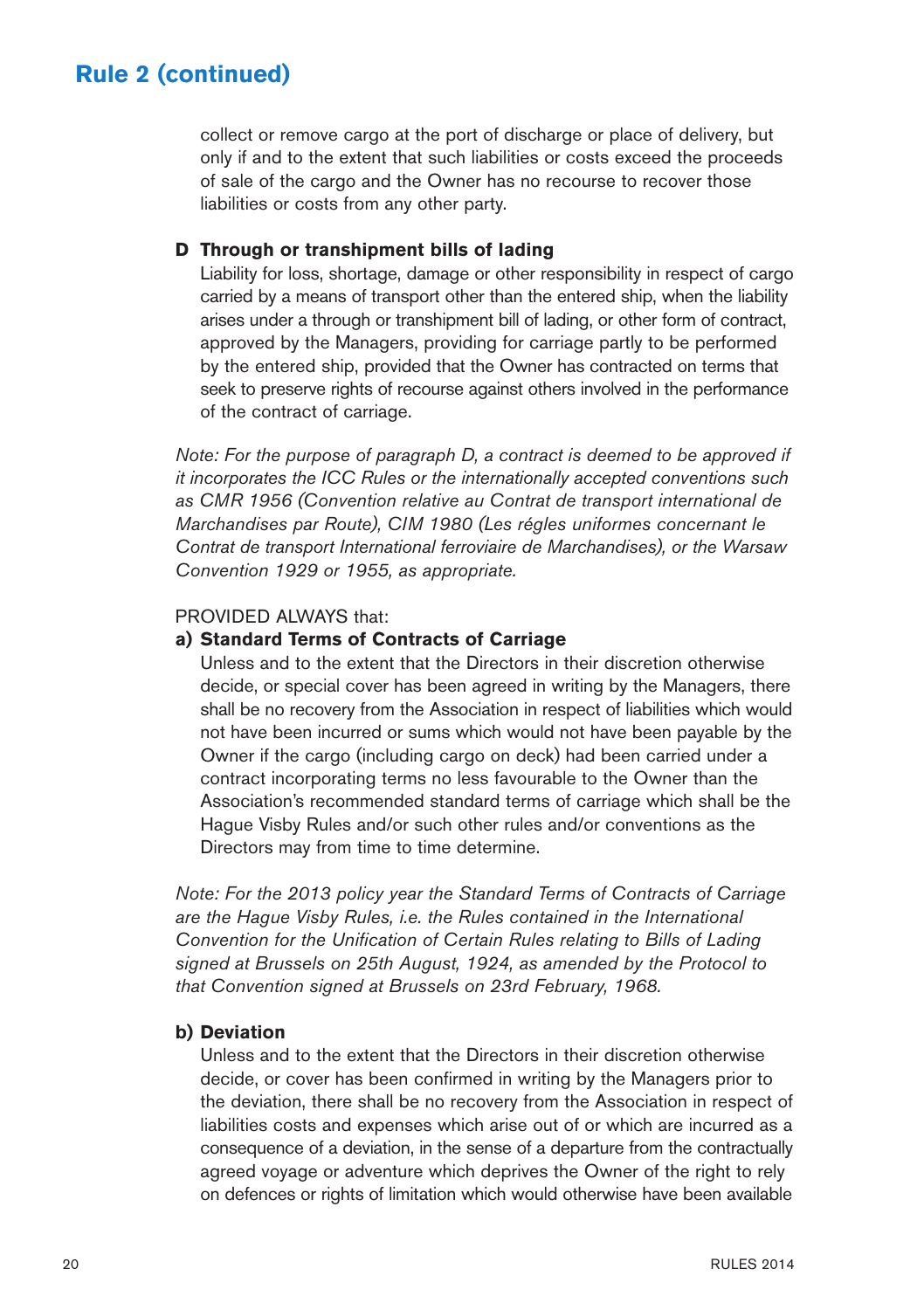to him on the basis of the standard terms of carriage referred to in proviso (a) above to reduce or eliminate his liability.

#### **c) Claims payable only at the discretion of the Directors**

Unless and to the extent that the Directors in their discretion otherwise decide there shall be no recovery from the Association in respect of liabilities, costs or expenses arising out of:

- i Discharge of cargo at a port or place other than the port or place provided in the contract of carriage;
- ii Delivery of cargo carried under a non-negotiable bill of lading, waybill or similar document without production of such document by the person to whom delivery is made, where such production is required by the express terms of that document or the law to which that document, or the contract of carriage contained in or evidenced by it, is subject, except where the Owner is required by any other law to which the carrier is subject to deliver, or relinquish custody or control of, the cargo, without production of such document.
- iii Delivery of cargo carried under a negotiable bill of lading or similar document of title without production of that bill of lading or document by the person to whom delivery is made, except where cargo has been carried on the entered ship under the terms of a non-negotiable bill of lading, waybill or other non-negotiable document, and has been properly delivered as required by that document, notwithstanding that the Owner of that entered ship may be liable under the terms of a negotiable bill of lading or other similar document of title issued by or on behalf of a party other than that Owner providing for carriage partly by a means of transport other than the entered ship;
- iv The issue of an ante dated or post dated bill of lading, waybill or other document containing or evidencing the contract of carriage, that is to say a bill of lading, waybill or other document recording the loading or shipment or receipt for shipment on a date prior or subsequent to the date on which the cargo was in fact loaded, shipped or received as the case may be;
- v A bill of lading, waybill or other document containing or evidencing the contract of carriage, issued with the knowledge of the Owner or the Master of the entered ship with an incorrect description of the cargo or its quantity or its condition;
- vi Either the failure to arrive or late arrival of the entered ship at a port of loading, or the failure to load any particular cargo or cargoes in an entered ship other than liabilities, loss and expenses arising under a bill of lading already issued.

#### **d) Ad Valorem Bills of Lading**

Unless and to the extent that special cover has been agreed in writing by the Managers, the Association shall not pay for liability arising from carriage under an ad valorem bill of lading or other document of title, waybill or other contract of carriage in which a value of more than US\$2,500 (or the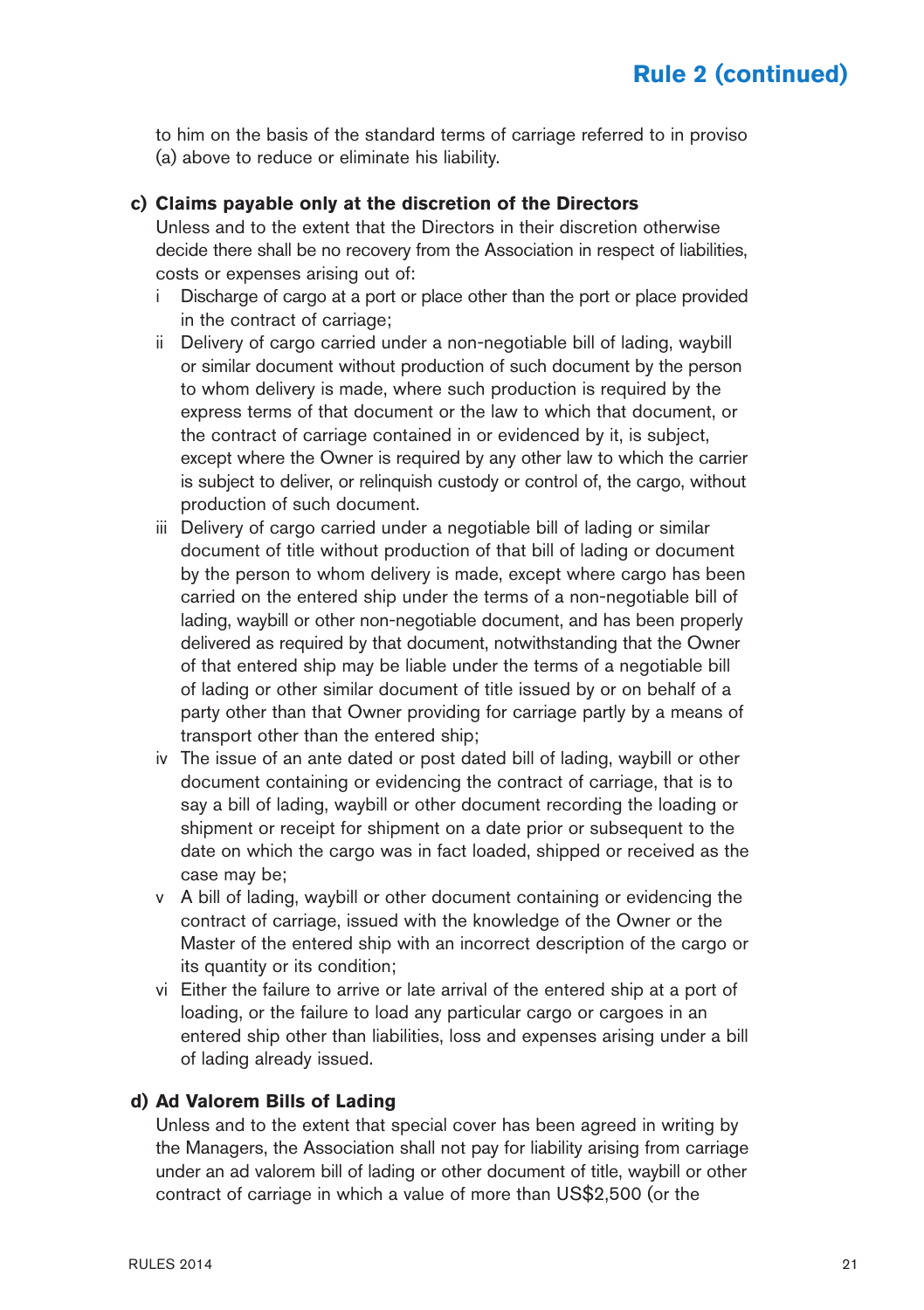equivalent in any other currency) is declared and/or inserted by reference to a unit, piece, package or otherwise, where the effect of such a declaration/ insertion is to deprive the carrier of any right or rights of limitation to which he would otherwise have been entitled and cause him to incur a greater liability than he would have done but for such declaration/insertion, to the extent that such liability thereby exceeds US\$2,500 (or the equivalent in any other currency) in respect of any such unit piece or package

#### **e) Rare and valuable cargo**

Unless and to the extent that the Managers of the Association have been notified prior to any such carriage, and any directions made by the Managers have been complied with, there shall be no recovery from the Association in respect of claims relating to the carriage of specie, bullion, precious or rare metals or stone, plate or other objects of a rare or precious nature, bank notes or other forms of currency, bonds or other negotiable instruments.

#### **f) Property of the Owner**

In the event that any cargo lost or damaged on board the entered ship shall be the property of the Owner, such Owner shall be entitled to recover from the Association the same amount as would have been recoverable from him if the cargo had belonged to a third party and that third party had concluded a contract of carriage of the cargo with the Owner on the terms of the Association's recommended standard terms of carriage.

## **Section 18 Property on the entered ship**

Liability of an Owner for loss of or damage to any containers, equipment, fuel or other property on board the entered ship.

PROVIDED ALWAYS that:

- a) Such property is not within the scope of Section 1(C) or Section 5 of this Rule (the effects of passengers, seamen and others) or Section 17 of this Rule (cargo liabilities) or within any proviso, exclusion, limit or deductible applicable to those Sections;
- b) Such property does not form part of the entered ship and is not owned or leased by the Owner or by any company associated with or under the same management as the Owner; and
- c) Unless and to the extent that the Owner has obtained appropriate special cover by agreement with the Managers, the Association shall not reimburse an Owner to the extent that any liability arises under a contract or indemnity entered into by the Owner and would not have arisen but for such contract or indemnity.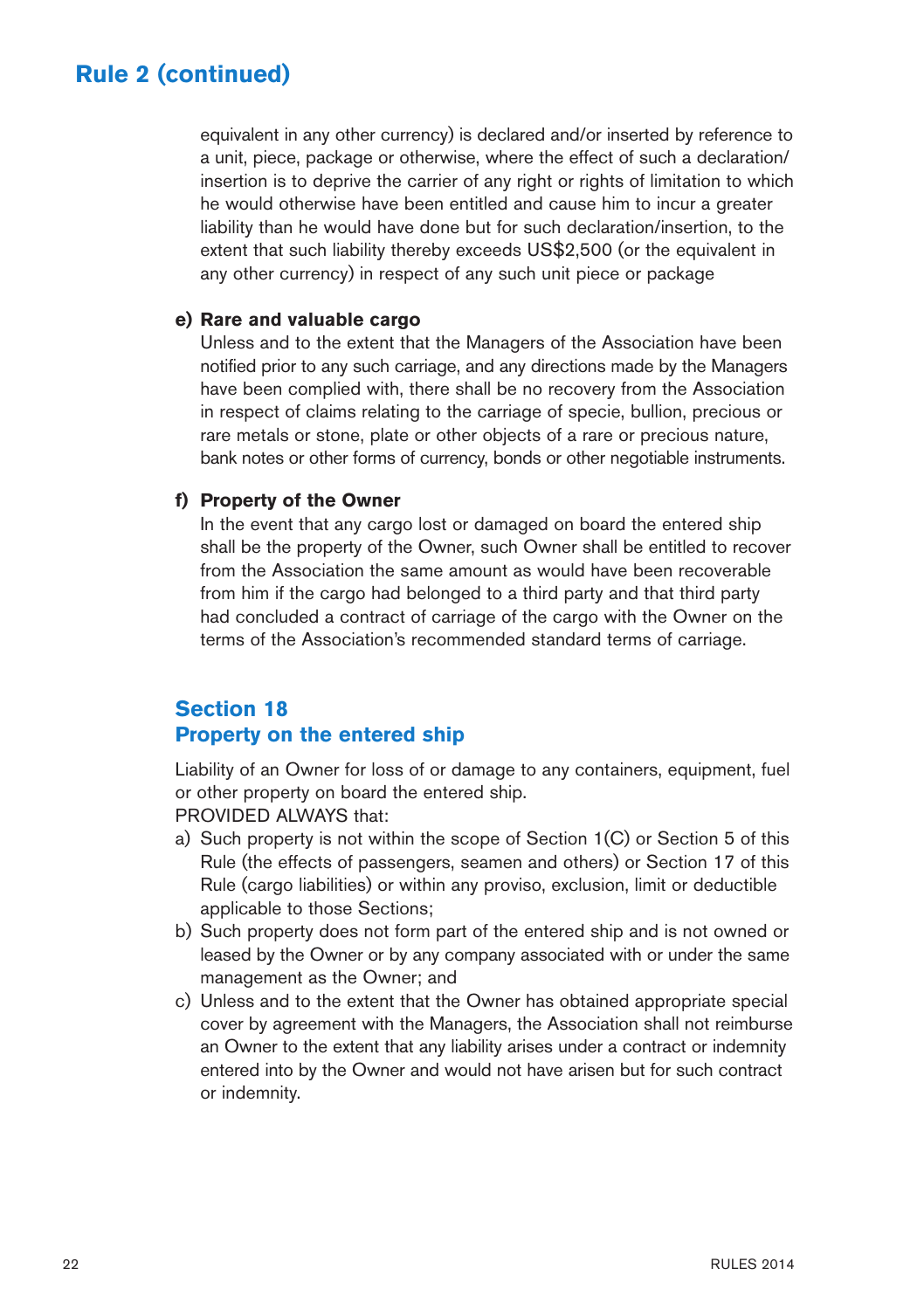## **Section 19 Unrecoverable general average contributions**

The proportion of general average, special charges or salvage which an Owner may be entitled to claim from cargo or from some other party to the marine adventure and which is not legally recoverable solely by reason of a breach of the contract of carriage.

PROVIDED ALWAYS that:

Proviso (a) (Standard terms of carriage), Proviso (b) (Deviation) and Proviso (c) (Claims payable only at the discretion of the Directors) of Section 17 of this Rule shall apply to any claim under this Section.

## **Section 20 Ship's proportion of general average**

The entered ship's proportion of general average, special charges or salvage not recoverable under the Hull Policies by reason of the value of the ship being assessed for contribution to general average or salvage at a sound value in excess of the insured value under the Hull Policies.

PROVIDED ALWAYS that:

Unless and to the extent that the Directors in their discretion otherwise decide, recovery from the Association under this Section shall be limited to the amount (if any) of the ship's proportion which would not have been recoverable under the Hull Policies if the ship had been insured thereunder at the proper value in accordance with Rule 5(D).

### **Section 21 Special compensation to salvors**

Liability of an Owner to pay special compensation to a salvor of an entered ship, but only to the extent that such liability:

- i is imposed on the Owner pursuant to Article 14 of the International Convention on Salvage, 1989, or is assumed by the Owner under the terms of a standard form of salvage agreement approved by the Directors, and
- ii is not payable by those interested in the salved property.

*Note: Any oil pollution element in a claim under this Section 21 will be subject to the limitation set out in Rule 5(B) and in the corresponding note. Note: At 20th February 2013, the Directors have approved* 

*a) Lloyd's Standard Forms of Salvage Agreement LOF 90, LOF 95, LOF 2000, LOF 2011 and any other standard form of salvage contract incorporating the provisions of the International Convention on Salvage 1989, to the extent of the liability of the owner to pay special compensation pursuant to Article 14 of the Convention or to pay remuneration pursuant to the Special Compensation P&I Clause (SCOPIC) or its revision (SCOPIC 2000), if incorporated in such contract, and*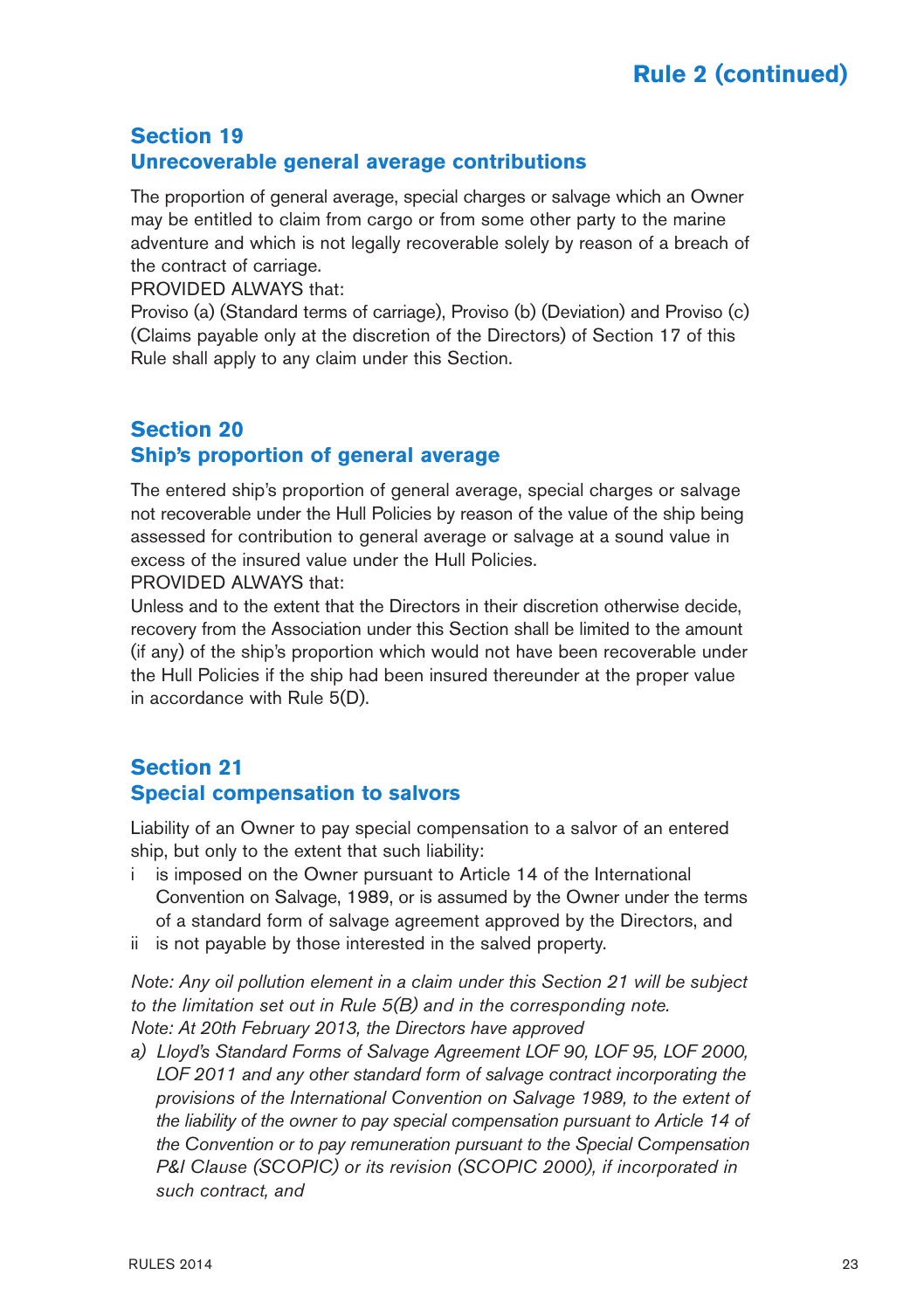*b) Lloyd's Standard Form of Salvage Agreement, 1980, to the extent of the liability of the owner of a tanker to reimburse a salvor for his "reasonably incurred expenses'' (together with any increment awarded thereon) under the exception to the principle of "no cure-no pay'' contained in clause 1(a) of that Agreement.* 

### **Section 22 Fines**

- A Fines as set out in paragraphs (B) to (F) below when and to the extent that they are imposed in respect of an entered ship by any court, tribunal or authority and are imposed:
	- i upon the Owner, or
	- ii upon any person whom the Owner may be legally liable to reimburse (other than under the terms of a contract or indemnity) or reasonably reimburses with the approval of the Managers, or
	- iii upon any person whom the Owner may be legally liable to reimburse under the terms of a contract or indemnity, but only if and to the extent that such terms have previously been approved by the Managers in writing.
- B Fines for short or overlanding or over delivery of cargo, or for failure to comply with regulations relating to declaration of goods or to documentation of the entered ship in respect of her cargo;
- C Fines for smuggling or for any infringement of any customs law or customs regulation relating to the construction, adaptation, alteration or fitment of the entered ship;
- D Fines for contravention of any law or regulation relating to immigration:
- E Fines in respect of an accidental discharge or escape of oil or other substance, or the threat thereof;

#### PROVIDED ALWAYS that:

There shall be no recovery from the Association in respect of fines arising out of

- a) the overloading of an entered ship or
- b) infringements or violations of or non-compliance with the provisions regarding construction, adaptation and equipment of ships contained in the International Convention for the Prevention of Pollution from Ships, 1973, as modified or amended by the Protocol of 1978 and any subsequent Protocol, or such of those aforesaid provisions as are contained in the laws of any State giving effect to that Convention or to such Protocol.
- F Any fine to the extent that
	- (i) the Owner has satisfied the Directors that he took such steps as appear to the Directors to be reasonable to avoid the event giving rise to such fine and
	- (ii) the Directors in their discretion and without having to give any reasons for their decision, decide that the Owner should recover.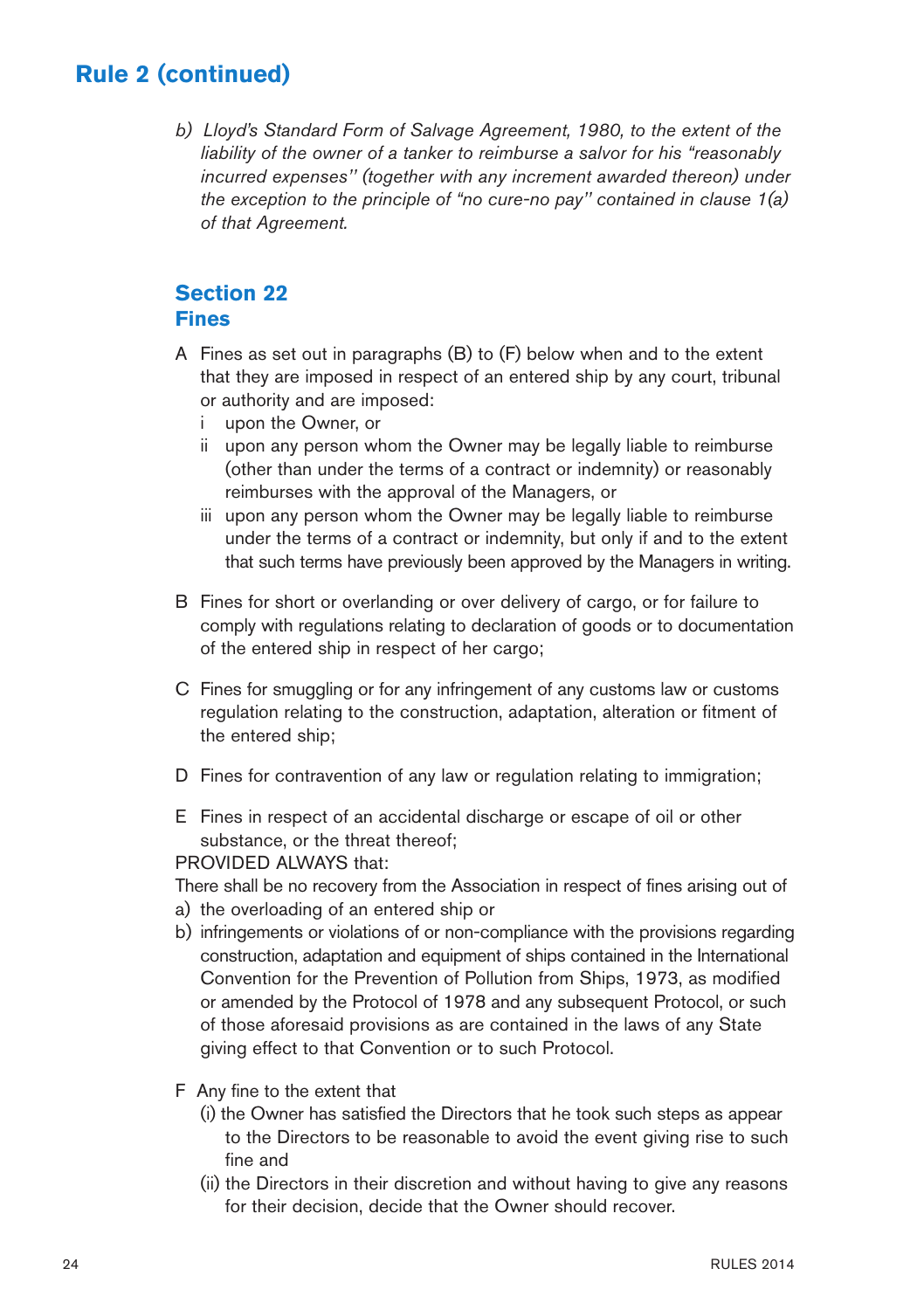G Notwithstanding the terms of Rule 5(G)(i), the Directors in their discretion may authorise the payment, in whole or in part, of an Owner's claim for loss of an entered ship following confiscation of the ship by any legally empowered court, tribunal or authority by reason of the infringement of any customs law or customs regulation:

PROVIDED ALWAYS that:

- a) the amount recoverable from the Association shall under no circumstances exceed the market value of the ship without commitment at the date of the confiscation;
- b) the Owner shall have satisfied the Directors that he took such steps as appear to the Directors to be reasonable to prevent the infringement of the customs law or regulation giving rise to the confiscation;
- c) any amount claimed under this paragraph (G) of Section 22 shall be recoverable to such extent only as the Directors in their discretion may determine without having to give any reasons for their decision.

*Note: Claims relating to oil pollution fines under this Section 22 will be subject to the limitation set out in Rule 5(B) and in the corresponding note.*

### **Section 23 Enquiry expenses**

Costs and expenses incurred by an Owner in defending himself or in protecting his interests before a formal enquiry into the loss of or into a casualty involving the entered ship but only to the extent and on such conditions as the Directors in their discretion may determine.

## **Section 24 Expenses incidental to the operation of ships**

Liabilities, costs and expenses incidental to the business of owning, operating or managing ships which in the opinion of the Directors fall within the scope of the Association;

PROVIDED ALWAYS that:

- a) Subject to paragraph (b) of this proviso there shall be no recovery under this Section in respect of liabilities, costs and expenses, which are expressly excluded by other provisions of these Rules;
- b) The Directors may authorise payment of claims which are excluded by Rule 5(G) of these Rules but only if a majority of three-quarters of those Directors present when the claim is considered so decides;
- c) Any amount claimed under this Section shall be recoverable to such extent only as the Directors in their discretion may determine without having to give any reasons for their decision.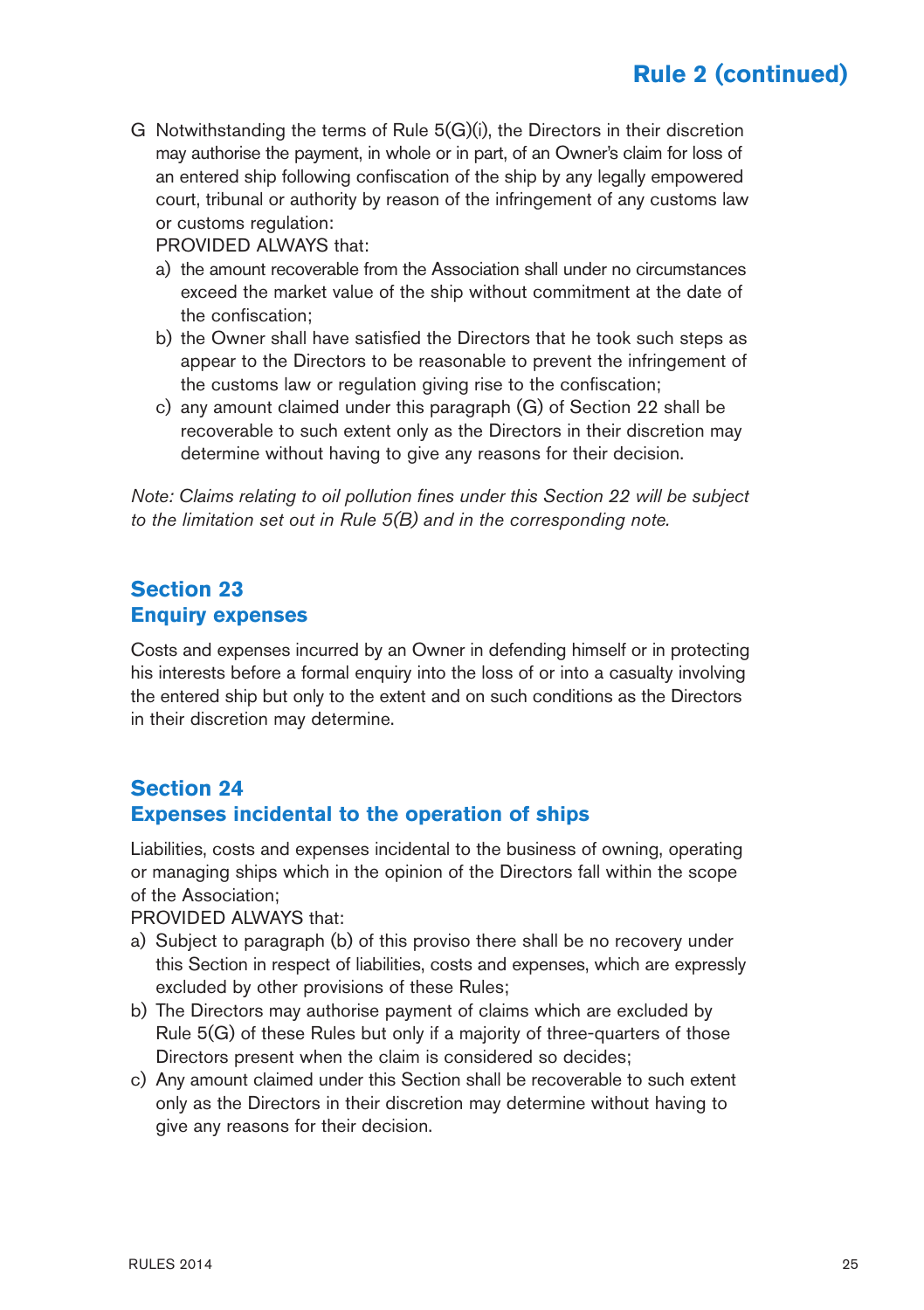### **Section 25 Sue and labour and legal costs**

- A Extraordinary costs and expenses (other than those set out in paragraph (B) of this Section) reasonably incurred on or after the occurrence of any casualty, event or matter liable to give rise to a claim upon the Association and incurred solely for the purpose of avoiding or minimizing any liability or expenditure against which the Owner is wholly or, by reason of a deductible, partly insured by the Association, but only to the extent that those costs and expenses have been incurred with the agreement of the Managers or to the extent that the Directors in their discretion decide that the Owner should recover from the Association.
- B Legal costs and expenses relating to any liability or expenditure against which the Owner is wholly, or, by reason of a deductible, partly insured by the Association, but only to the extent that those costs and expenses have been incurred with the agreement of the Managers or to the extent that the Directors in their discretion decide that the Owner should recover from the Association.

## **Section 26 Expenses incurred by direction of the Association**

Costs, expenses and loss which an Owner may incur either (i) by reason of a special direction of the Directors in cases in which the Directors decide that it is in the interests of the Association that the direction be given, or (ii), in the absence of such special direction, as a result of action which he has taken or refrained from taking if the Directors in their discretion decide that such action was in the interests of the Association and that the Owner should recover from the Association.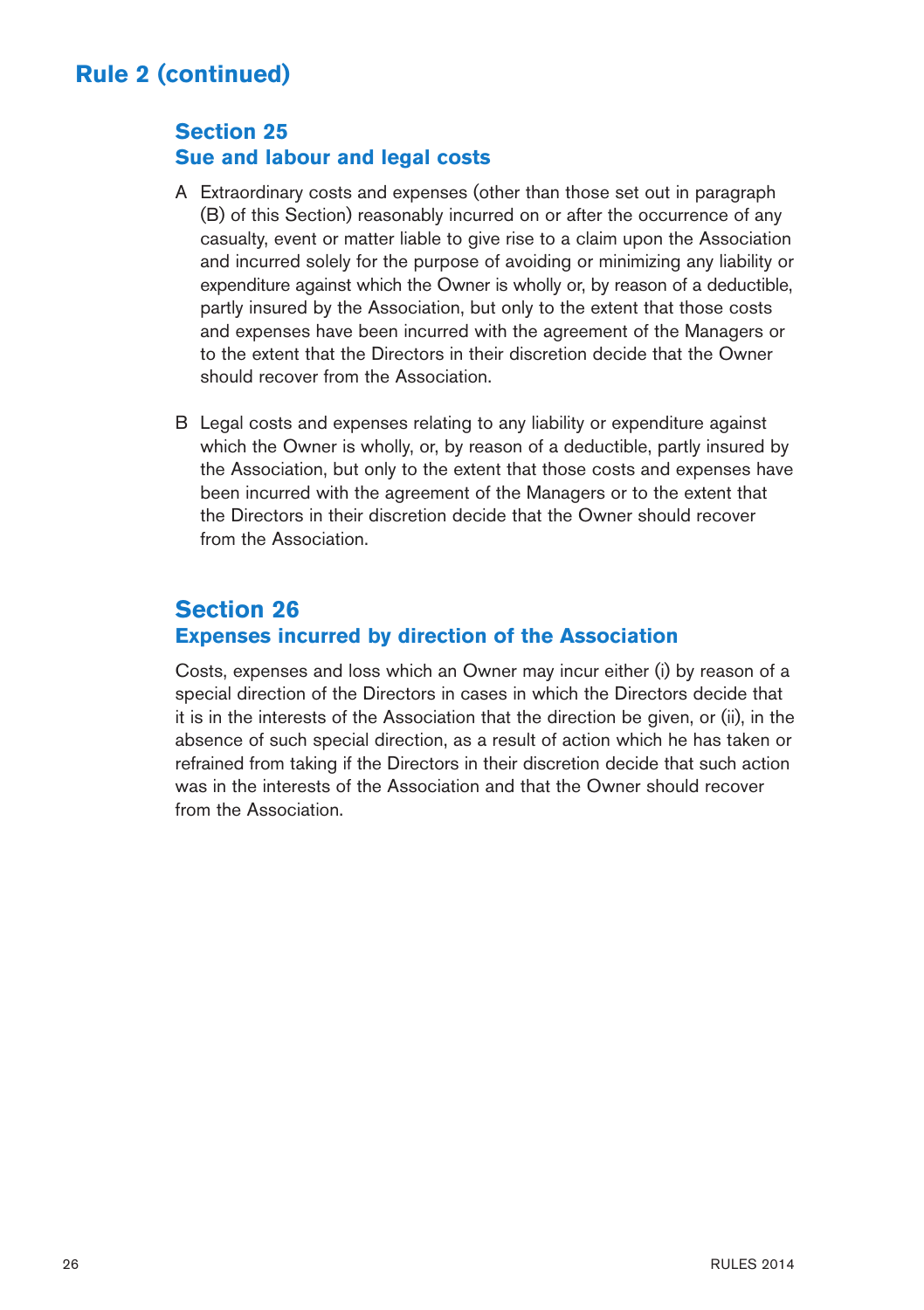## **Appendix A to Rule 2 Association's liability for oil pollution claims**

- A The Association's liability for claims in respect of or relating to an escape or discharge of oil (other than for loss of or damage to such oil), howsoever arising, whether under Section 12 or any other Section or combination of Sections of Rule 2, shall be limited to such sum or sums as the Directors may determine pursuant to Rule 5(B)(ii) and shall be subject to such terms and conditions as the Directors may from time to time determine.
- B Without prejudice to the generality of paragraph A of this Appendix the Directors may determine prior to the commencement of the policy year that cover in respect of oil pollution liabilities, whether arising under any convention, statute, law, agreement or otherwise and whether arising in any geographical area or trade or otherwise shall be excluded, restricted or afforded only on terms that an additional premium is payable in respect of such cover, in which event such additional premium shall be payable in such amount and on such terms as the Directors may determine or as may be agreed between the Owner and the Managers.

## **Appendix B to Rule 2 Deductibles**

Unless otherwise agreed between the Owner and the Managers as part of the terms upon which the ship is entered in the Association, the Owner's recovery from the Association for liabilities, losses, costs and expenses shall be subject to such deductibles as the Directors shall decide before each policy year commences.

*Note: The certificate of entry for the entered ship and any endorsement thereto will state any special deductibles agreed as a term of the entry with the Club.*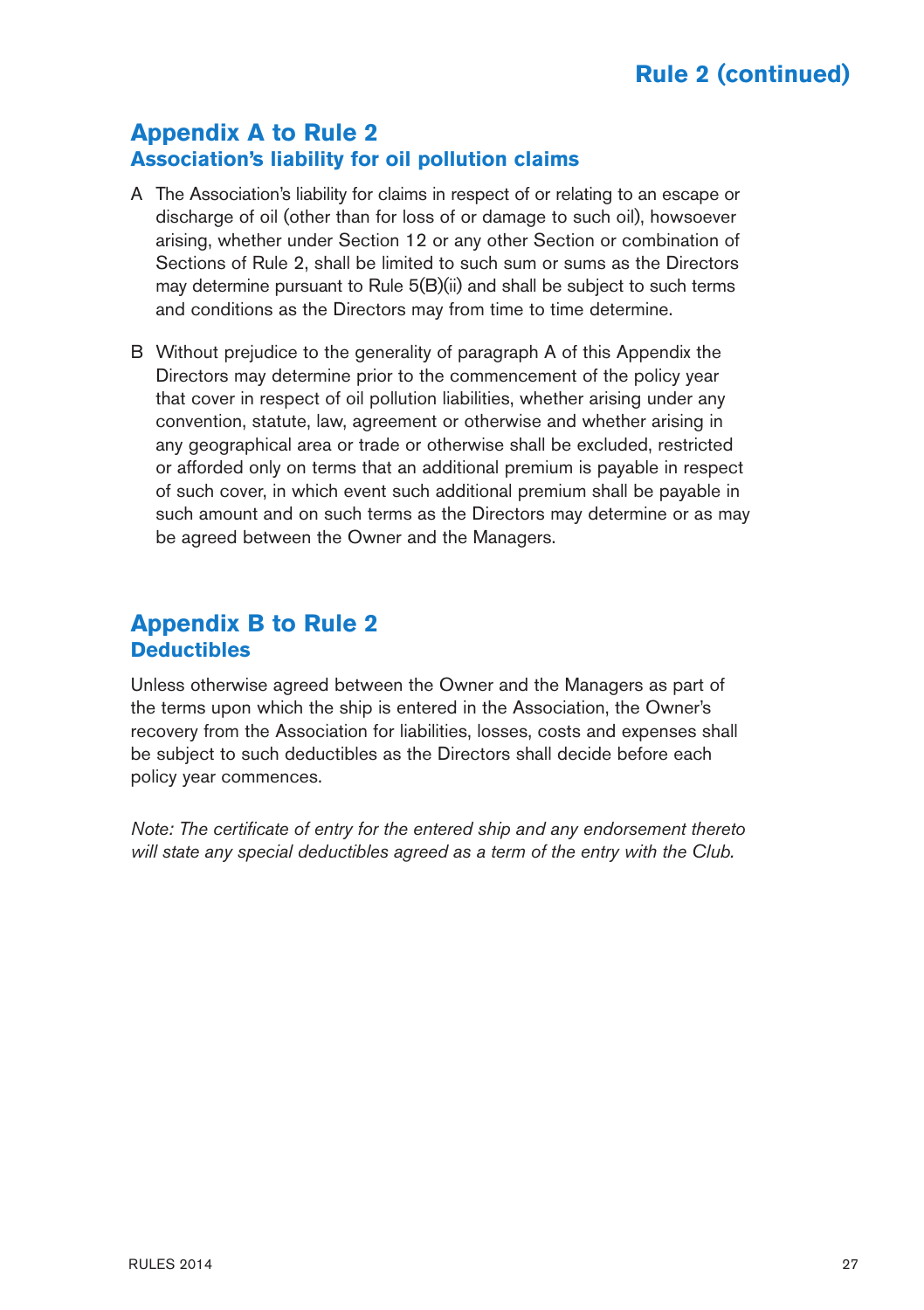# **Special Cover**

- A Subject to the Act, the Managers may accept entries of ships on terms which afford cover to an Owner against any special or additional risks not set out in Rule 2. The nature and extent of the risks and the terms of the cover shall be as agreed in writing between the Owners and the Managers.
- B Notwithstanding Rule 1(5), an Owner may be insured on the special term that the risks insured may arise otherwise than in respect of the entered ship or otherwise than in connection with the operation of the entered ship provided always that this shall have been expressly agreed in writing between the Owners and the Managers.
- C Without prejudice to the generality of Rule 13C, the Managers may reinsure in whole or in part the risk or risks of the Association insured under this Rule 3, or under Rule 4, and where such reinsurance is arranged the Owner shall be entitled to recover only the net amount actually recovered under such reinsurance arrangements, together with that portion (if any) of the risk or risks retained by the Association.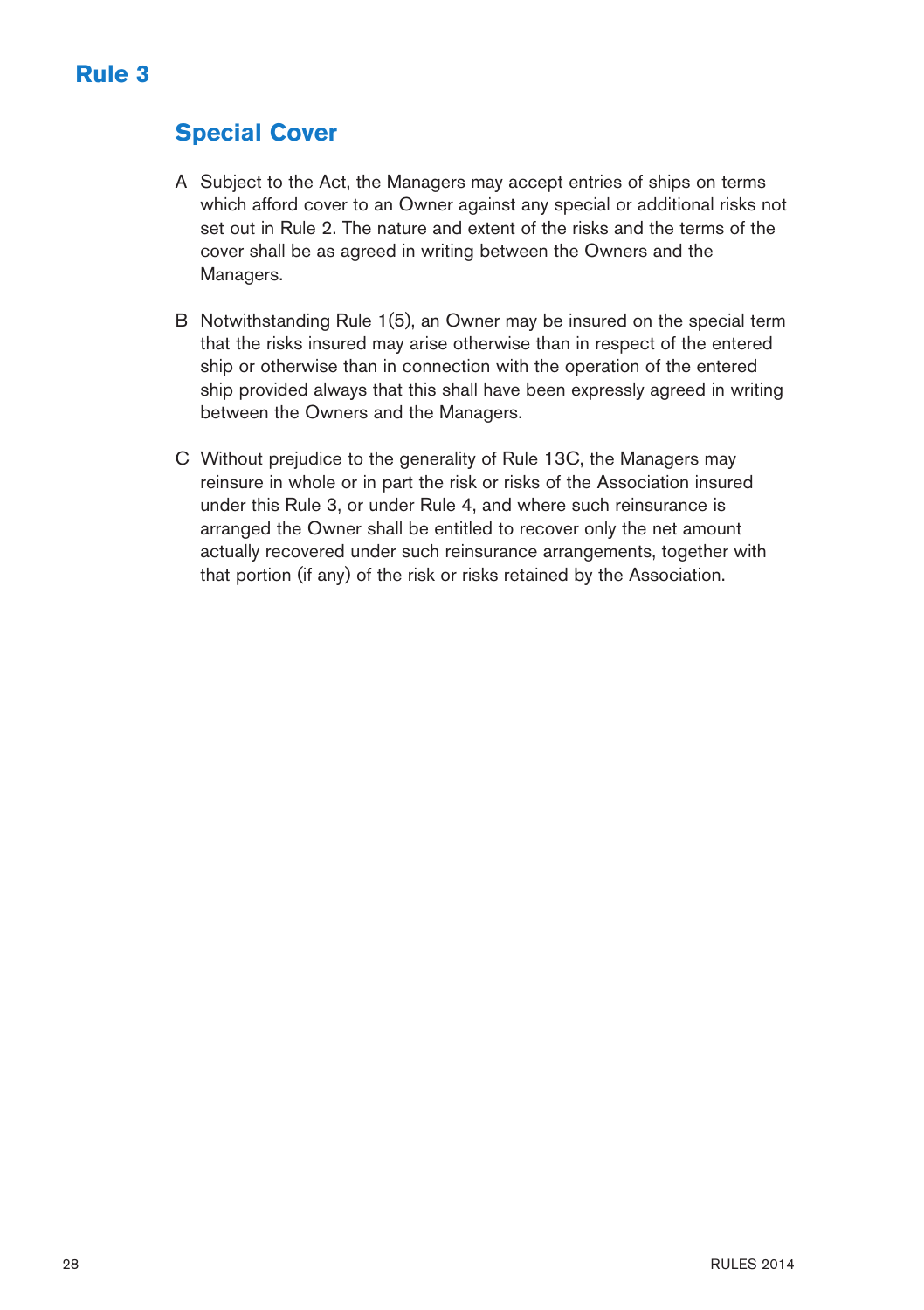## **Special Cover for Charterers, Specialist Operations and Passenger Ships**

Without prejudice to the generality of Rule 3, an Owner may be insured against such of the risks set out below as may be appropriate to his interest in an entered ship or to his operations as an Owner, but only by special agreement in writing with the Managers and upon such terms and conditions as the Managers may require.

## **Section 1 Charterers**

For the purpose of this section, a 'charterer' shall mean a charterer other than a demise or bareboat charterer. Where the entry of a ship in the Association is in the name of or on behalf of a charterer, the following liabilities, losses, costs and expenses may be covered on such terms and conditions as may be agreed by the Managers in writing:

- A Liability of the charterer, together with costs and expenses incidental thereto, to indemnify the owner or disponent owner of the entered ship in respect of the risks set out in Rule 2.
- B Notwithstanding the provisions of sub-paragraphs (i), (ii) and (iii) of Rule 5(G) the charterer's liability, together with costs and expenses incidental thereto, for loss of or damage to the entered ship.
- C Notwithstanding the provisions of sub-paragraph (ii) of Rule 5(G) the loss incurred by the charterer as a result of loss of or damage to bunkers, fuel or other property of the charterer onboard the entered ship.

*Note: The full texts of cover provided under Rule 4, Section 1 are contained in Charterer's Addendum*

## **Section 2 Specialist operations**

An Owner may be insured against any of the liabilities, fines, losses, costs or expenses which arise out of or during any of those operations in respect of which Cover is excluded or restricted either under Rule 5(H) or otherwise under these Rules upon such terms and conditions as may be expressly agreed in writing between the Owner and the Managers.

*Note: The terms and conditions which the Managers will normally require to be agreed in respect of the risks referred to in this section are set out in a separate document, available from the Managers, entitled "Standard Terms and Conditions of Cover under Rule 4 Section 2''.*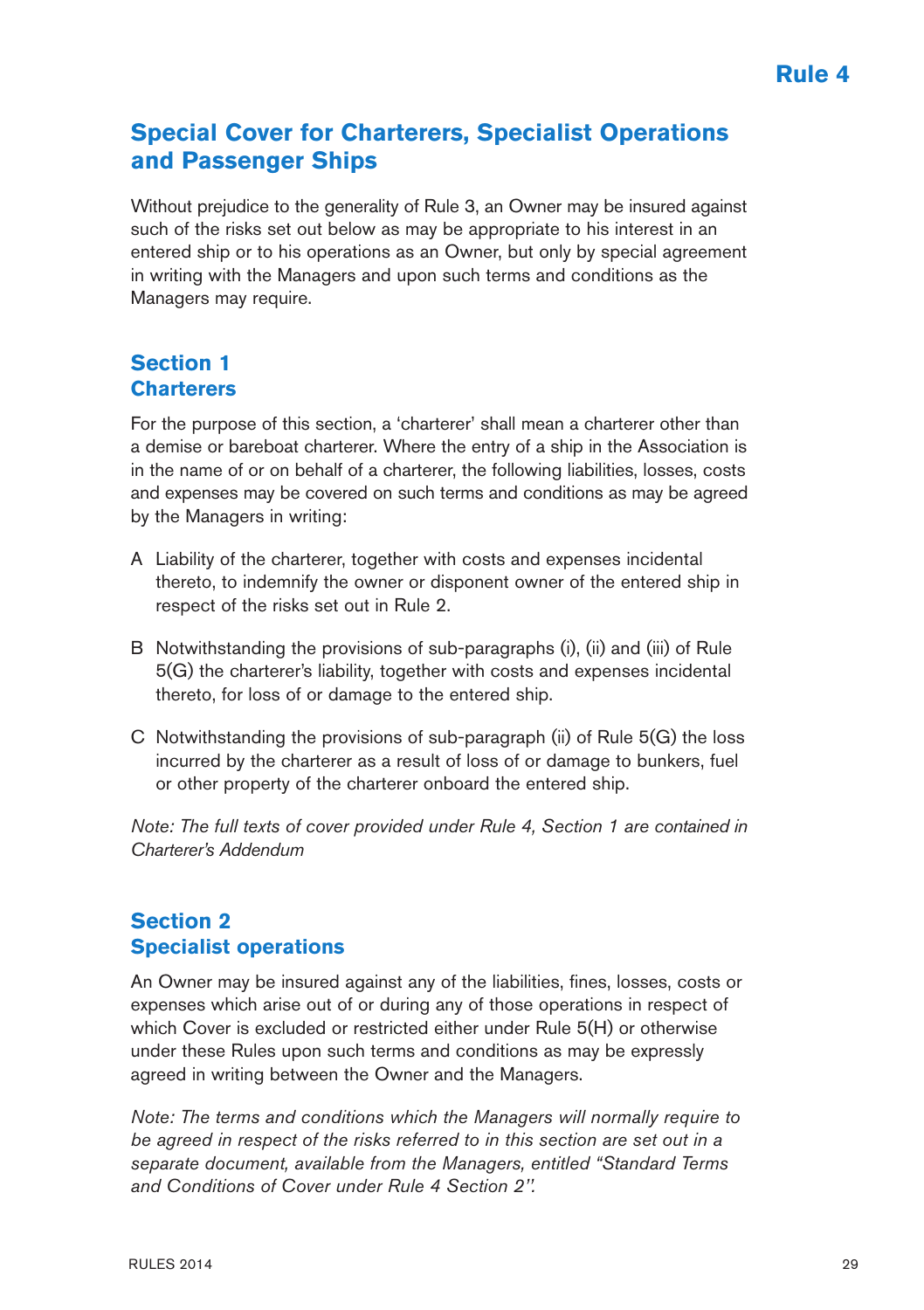## **Section 3 Passenger ships**

The Owner of a passenger ship may be insured against any of the following risks upon such terms and conditions as may be agreed by the Managers in writing:

- A Liability for loss of or damage to the effects of any passenger or personal injury, illness or death of any passenger and hospital, medical or funeral expenses incurred in connection therewith to the extent that such liability, costs or expenses are not recoverable under Section 1(C) of Rule 2.
- B Notwithstanding the provisions of sub-paragraph (vi) of Rule 5(G) liability to pay damages or compensation to passengers intended to be carried on board an entered ship arising as a consequence of a casualty to that ship, including the costs of travel and maintenance.
- C Liability to pay damages or compensation to passengers for breach of contract or warranty in respect of failure to provide facilities on board or in connection with a voyage on board an entered ship in accordance with the Owner's legal obligations.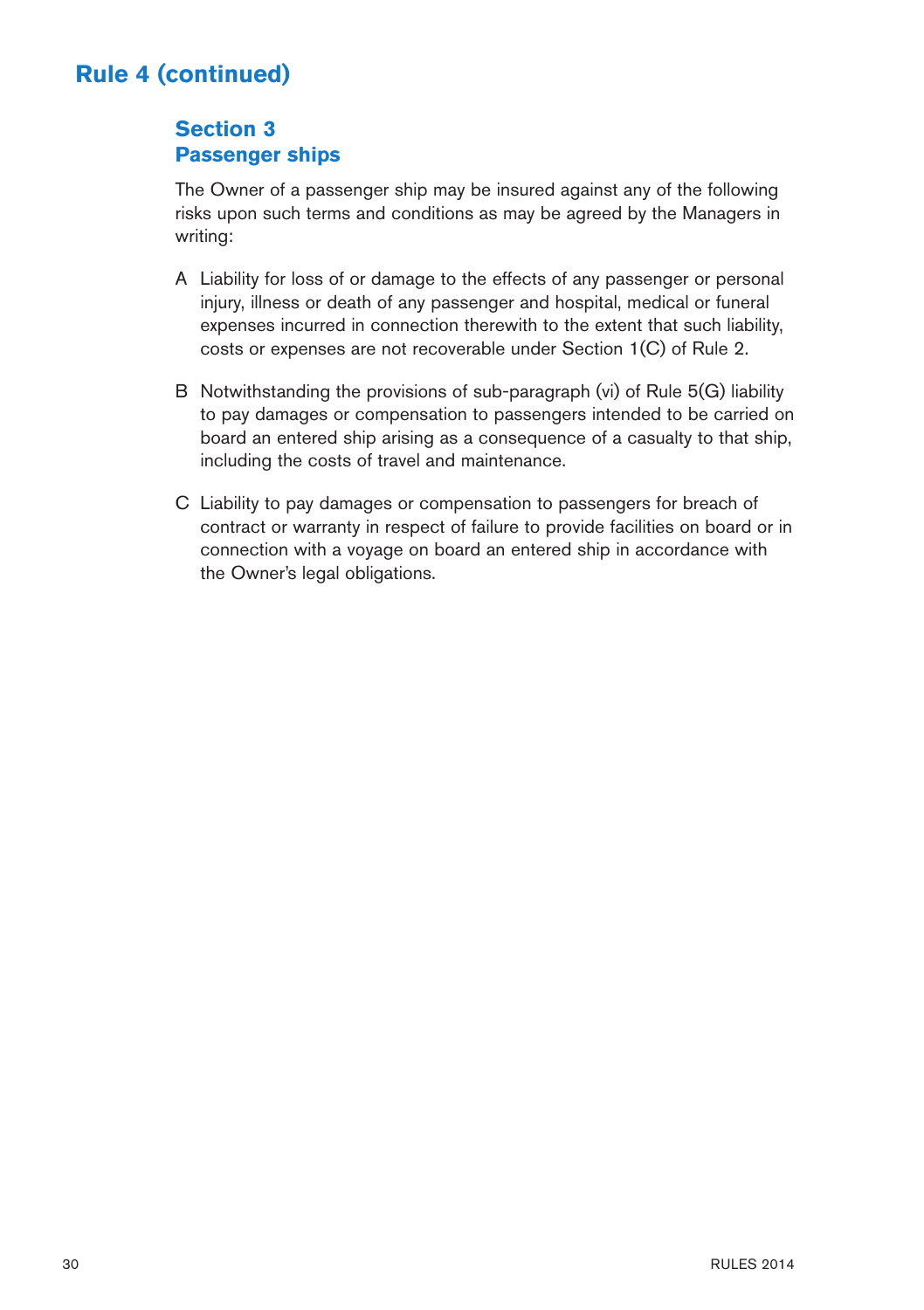## **Conditions, Exceptions and Limitations**

#### **A Payment first by the Owner**

Unless the Directors in their discretion otherwise decide, it is a condition precedent of an Owner's right to recover from the funds of the Association in respect of any liabilities, costs or expenses that he shall first have discharged or paid the same out of funds belonging to him unconditionally and not by way of loan or otherwise.

#### **B Limitation of the Association's liability**

#### i **General**

Subject to these Rules and to any special terms and conditions upon which a ship may be entered, the Association insures the liability of the Owner in respect of an entered ship as this liability may be determined and fixed by law including any laws pertaining to limitation of liability. The Association shall in no circumstances be liable for any sum in excess of such legal liability. If less than the full tonnage of a ship is entered in the Association, the Owner shall, unless the entry of the ship has been accepted on special terms which otherwise provide, be entitled only to recover such proportion of his claim as the entered tonnage bears to the full tonnage. Such proportion shall, if the Owner's claim is subject to any other limits under these Rules, be applied after the application of such limits.

#### ii **Oil Pollution**

For the purpose of this sub-paragraph and the provisos thereto, and without prejudice to anything elsewhere contained in these Rules, a "claim in respect of oil pollution" shall mean a liability, cost, loss or expense, howsoever incurred, in respect of or relating to an escape or discharge of oil or any threat or consequence of such escape or discharge, but excluding liability for loss of or damage to such oil.

Unless otherwise limited to a lesser sum, the Association's liability for any and all claims in respect of oil pollution shall be limited to such sum or sums as the Directors may from time to time determine.

Such limit shall, unless the Directors otherwise decide, apply in respect of any one entered ship each event and shall apply irrespective of whether the event involves the escape or threatened escape of oil from one or more than one ship and to all claims in respect of oil pollution brought by the Owner or Joint Owners of the entered ship whether under one Section or more than one Section of Rule 2. If the aggregate of such claims exceeds that limit, the liability of the Association for each claim shall be limited to such proportion of that limit as such claim bears to the aggregate of all such claims.

#### PROVIDED ALWAYS that:

a) Where the entered ship provides salvage or other assistance to another ship following a casualty, a claim by the Owner of the entered ship in respect of oil pollution arising out of the salvage, the assistance or the casualty shall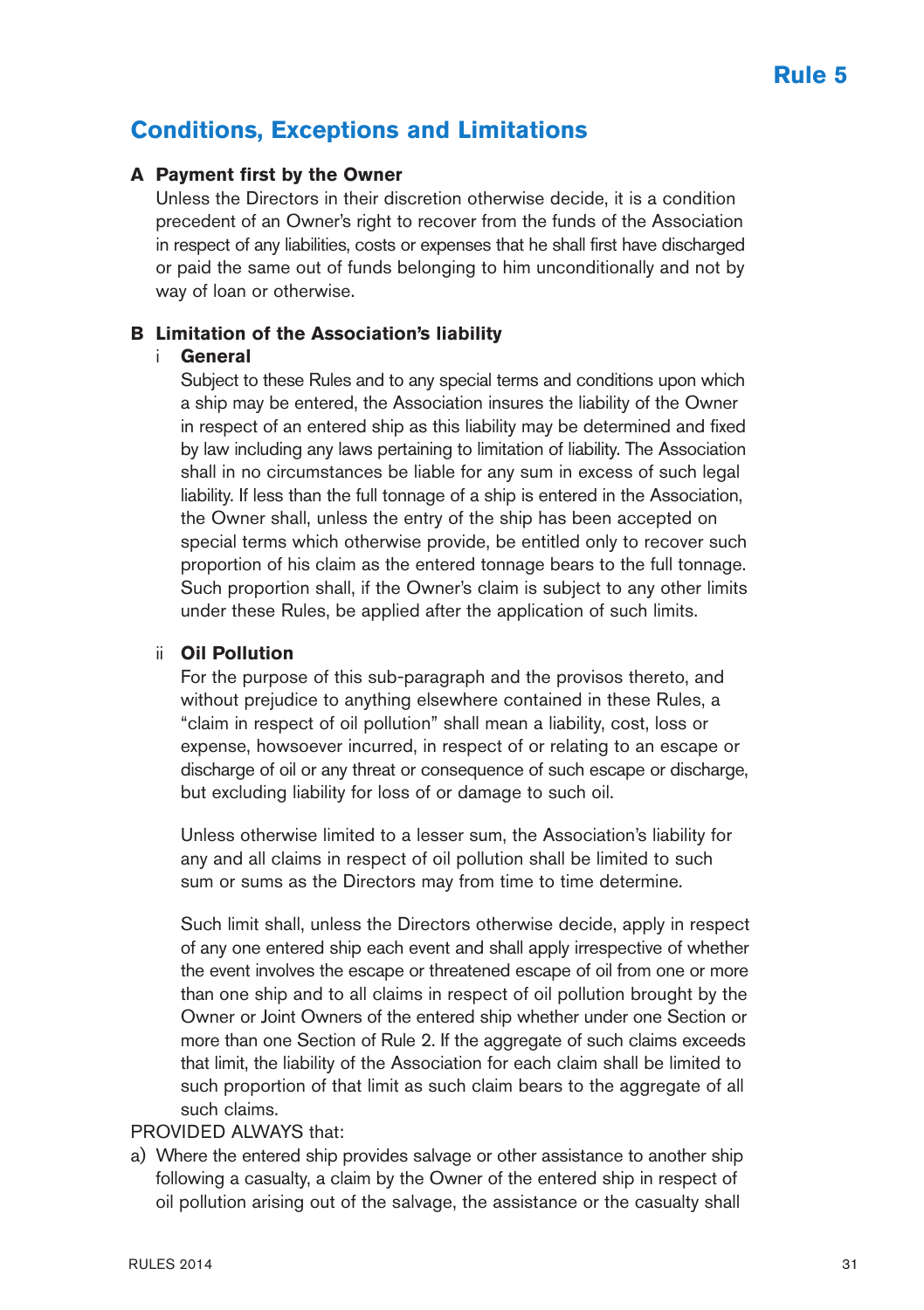be aggregated with any liabilities or costs incurred in respect of oil pollution by any other ship similarly engaged in connection with the same casualty when such other ships are insured for oil pollution risks by the Association or by any other insurer which participates in the Pooling Agreement. In these circumstances the limit of the Association's liability shall be such proportion of the limit determined by the Directors pursuant to sub-paragraph (ii) of this Rule 5(B) as the claim of the Owner bears to the aggregate of the said claims.

- b) Where a ship entered in the Association by or on behalf of any person (except a charterer other than a demise or bareboat charterer) is also separately insured in the name of or on behalf of the same or any other such person by the Association or by any other insurer which is a party to the Pooling Agreement for claims in respect of oil pollution, the aggregate recovery in respect of all such claims arising out of any one event shall not exceed the limit determined by the Directors pursuant to sub-paragraph (ii) of this Rule 5(B) and the liability of the Association to each such person insured by the Association shall be limited to such proportion of that limit as the maximum claim otherwise recoverable by such person from the Association bears to the aggregate of all such claims otherwise recoverable from the Association and from all such insurers.
- c) If and to the extent that the Owner has, in relation to any claim in respect of oil pollution, other insurance not being solely in excess of the limit determined by the Directors pursuant to this sub-paragraph (ii) of Rule 5(B) nor being a quota share arrangement agreed in advance with the Association in writing, then
	- 1) the amount of the said limit shall, as applied to such claim, be reduced by the amount of the stated limit of such other insurance and
	- 2) the Association shall not pay such claim to the extent that it does not exceed the stated limit of such other insurance.

*Note: For the 2013 policy year, the Directors have determined that the sums to which the Association's aggregate liability for any and all claims in respect of oil pollution shall be limited are; US\$1,000 million each event in respect of each ship entered by or on behalf of an Owner not being a charterer other than a demise or bareboat charterer.*

#### iii **Passenger/Seaman**

For the purpose of this sub-paragraph and the provisos thereto, and without prejudice to anything elsewhere contained in the Rules, a "Passenger" shall mean a person carried onboard a ship under a contract of carriage or who, with the consent of the carrier, is accompanying a vehicle or live animals covered by a contract for the carriage of goods and a "Seaman" shall mean any other person onboard a ship who is not a Passenger.

Unless otherwise limited to a lesser sum, the Association's aggregate liability for any and all claims arising out of any one event shall not exceed 1) in respect of liability to Passengers US\$2,000 million; and

2) in respect of liability to Passengers and Seamen US\$3,000 million, for each ship entered by or on behalf of an Owner not being a charterer other than a demise or bareboat charterer.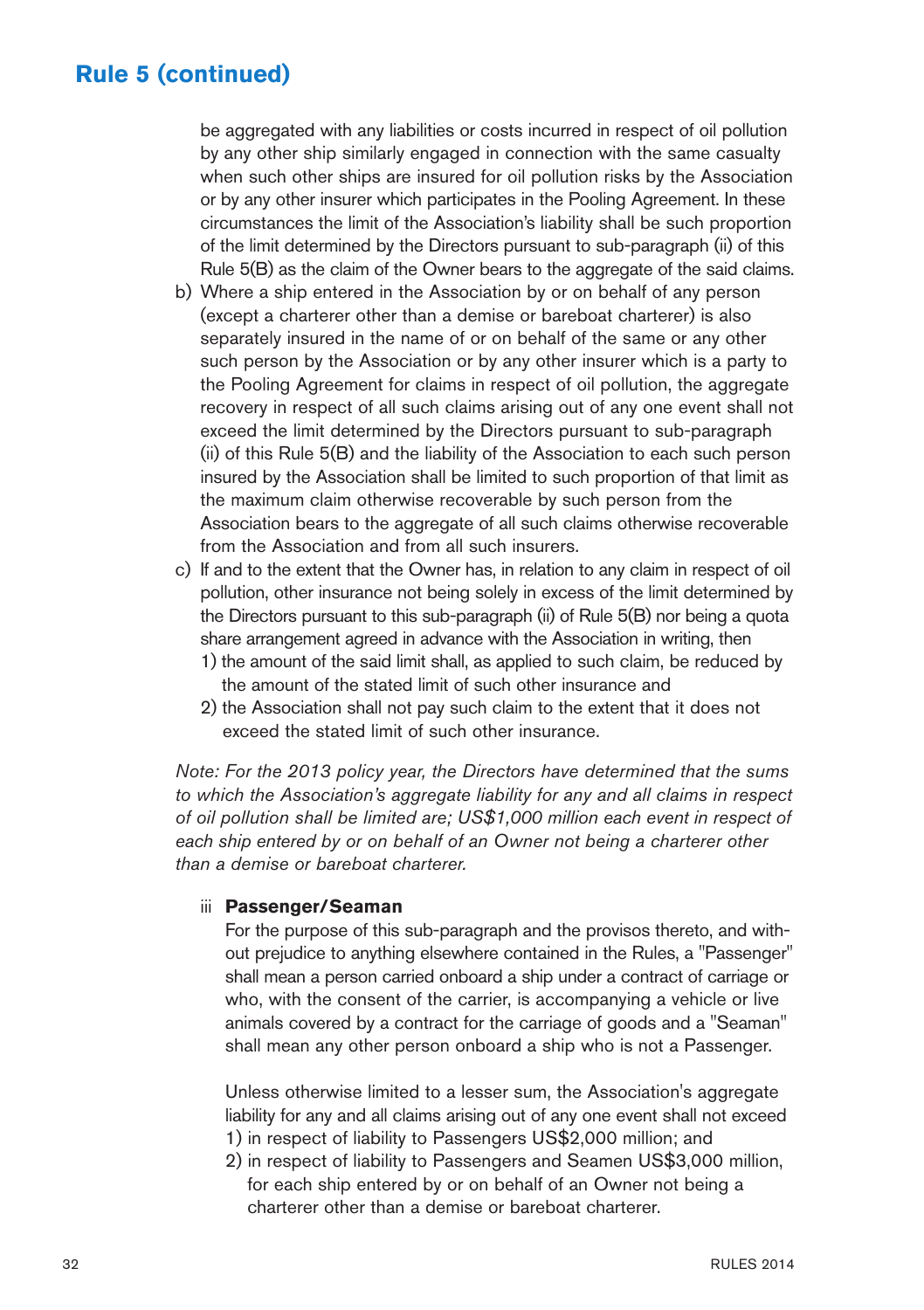#### PROVIDED ALWAYS that:

Where a ship entered in the Association by or on behalf of any person (except a charterer other than a demise or bareboat charterer) is also separately insured in the name of or on behalf of the same or any other such person by the Association or by any other insurer which is a party to the Pooling Agreement

- a) the aggregate of claims in respect of liability to Passengers recoverable from the Association and/or such other insurers shall not exceed US\$2,000 million any one event and the liability of the Association shall be limited to such proportion of that sum as the claims recoverable by such persons from the Association bears to the aggregate of all such claims otherwise recoverable from the Association and all such insurers;
- b) the aggregate of all claims in respect of liability to Passengers and Seamen recoverable from the Association and/or such other insurers shall not exceed US\$3,000 million any one event and the liability of the Association shall be limited:
	- i where claims in respect of liability to Passengers have been limited to US\$2,000 million in accordance with proviso (a) to such proportion of the balance of US\$1,000 million as the claims recoverable by such persons in respect of liability to Seamen bear to the aggregate of all such claims otherwise recoverable from the Association and all such insurers; and
	- ii in all other cases, to such proportion of US\$3,000 million as the claims recoverable by such persons in respect of liability to Passengers and Seamen bear to the aggregate of all such claims otherwise recoverable from the Association and all such insurers.

#### **C Set-off**

Without prejudice to anything elsewhere contained in these Rules the Association shall be entitled to set off any amount due from an Owner against any amount due to such Owner from the Association.

#### **D Exclusion of sums insurable under hull policies**

Unless and to the extent that the Directors in their discretion otherwise decide, or the Managers agree in writing as a term of entry, the Association shall not indemnify the Owner of an entered ship against any liabilities, costs or expenses against which that Owner would have been insured if at the time of the incident giving rise to those liabilities, costs or expenses the ship had been fully insured for its proper value under Hull Policies on terms equivalent to those of the Lloyd's Marine Policy MAR form 1/1/82 with the Institute Time Clauses Hulls 1/10/83 attached. For the purposes of these Rules "proper value'' shall mean the market value of the ship, without commitment, at the date of the incident referred to above.

*Note: When considering the proper value for which an entered ship should be insured or deemed to be insured for the purposes of claims under Rule 2 Sections 10 and 20, the Directors will require to be satisfied that the hull and/ or excess liability policies of the Owner concerned have been the subject of periodic review as market conditions may require, so that the total amount of liability coverage contained in those policies is maintained at levels approximating*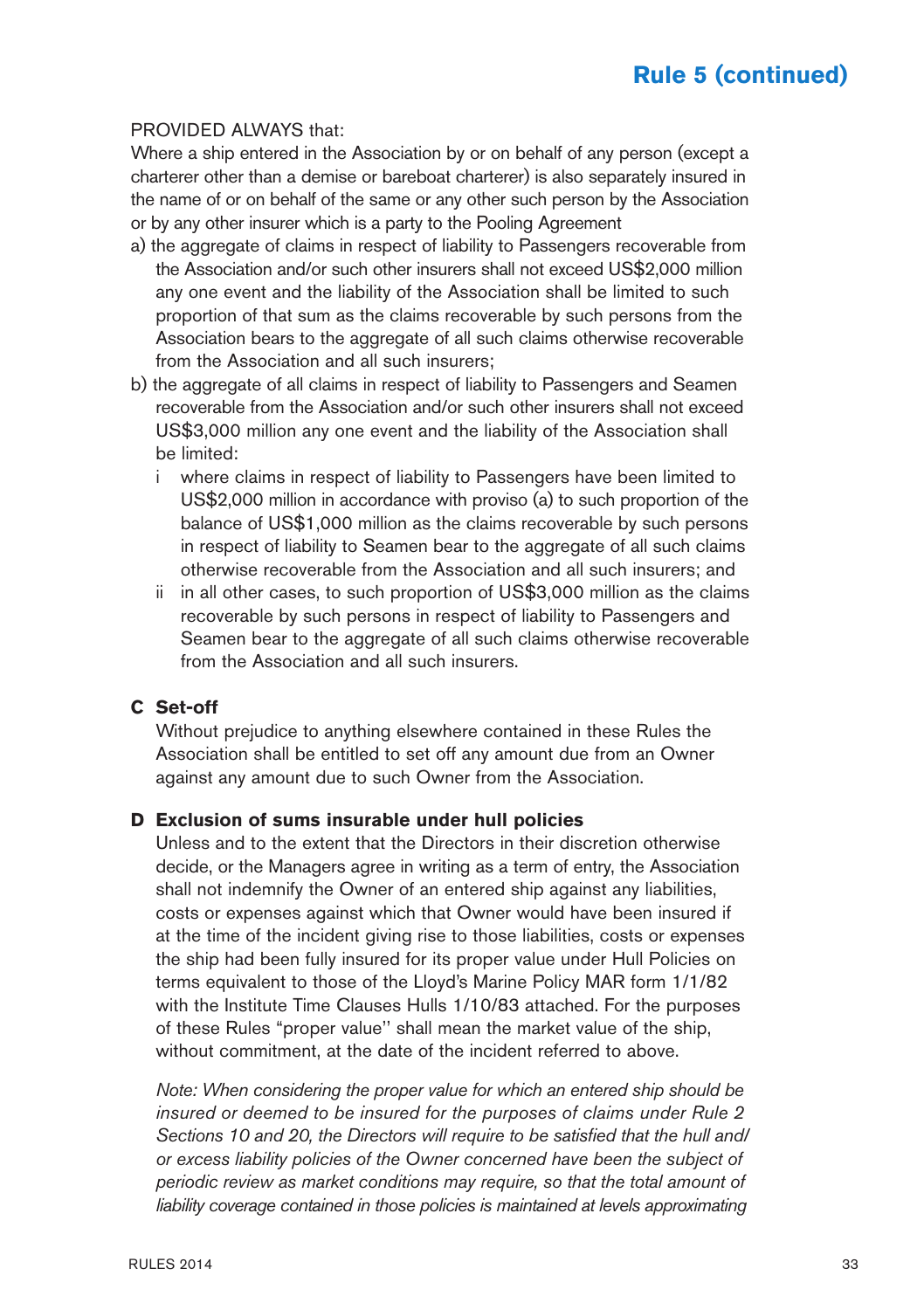*to the market value of the ship without commitment. Owners are recommended to consult their brokers and/or shipvaluers to assess periodically in the light of the above, the proper amount for which insurances should be effected to cover against collision and general average or salvage liabilities. Provided the necessary insurances are placed on the basis of the advice received, the Directors will give every consideration to a claim if, as may transpire, the values and amounts upon which the insurances have been placed are lower than the values which may have been assessed by a Court or Tribunal for general average or salvage purposes.*

#### **E Exclusion of war risks**

The Association shall not indemnify an Owner against any liabilities, costs or expenses (irrespective of whether a contributory cause of the same being incurred was any neglect on the part of the Owner or on the part of the Owner's servants or agents) when the loss or damage, injury, illness or death or other accident in respect of which such liability arises or cost or expense is incurred, was caused by:

- i War, civil war, revolution, rebellion, insurrection or civil strife arising therefrom, or any hostile act by or against a belligerent power, or any act of terrorism.
- ii Capture, seizure, arrest, restraint or detainment (barratry and piracy excepted) and the consequences thereof or any attempt thereat;
- iii Mines, torpedoes, bombs, rockets, shells, explosives or other similar weapons of war (save for those liabilities, costs or expenses which arise solely by reason of the transport of any such weapons whether on board the entered ship or not), provided always that this exclusion shall not apply to the use of such weapons either as a result of government order or with the written agreement of the Directors or the Managers where the reason for such use is the avoidance or mitigation of liabilities, costs or expenses which would otherwise fall within the cover given by the Association.

PROVIDED ALWAYS that:

- a) In the event of any dispute as to whether or not an act constitutes an act of terrorism, the decision of the Directors shall be final.
- b) The Directors may resolve that special cover be provided to the Owner against any or all of the risks set out in Rule 2 notwithstanding that those liabilities, costs or expenses would otherwise be excluded by this paragraph (E) and that such special cover should be limited to such sum or sums and be subject to such terms and conditions as the Directors may from time to time determine.

#### **F Exclusion of nuclear risks**

The Association shall not indemnify an Owner against any liabilities, costs or expenses (irrespective of whether a contributory cause of the same being incurred was any neglect on the part of the Owner or on the part of the Owner's servants or agents) when the loss or damage, injury, illness or death or other accident in respect of which such liability arises or cost or expense is incurred, was directly or indirectly caused by or arises from: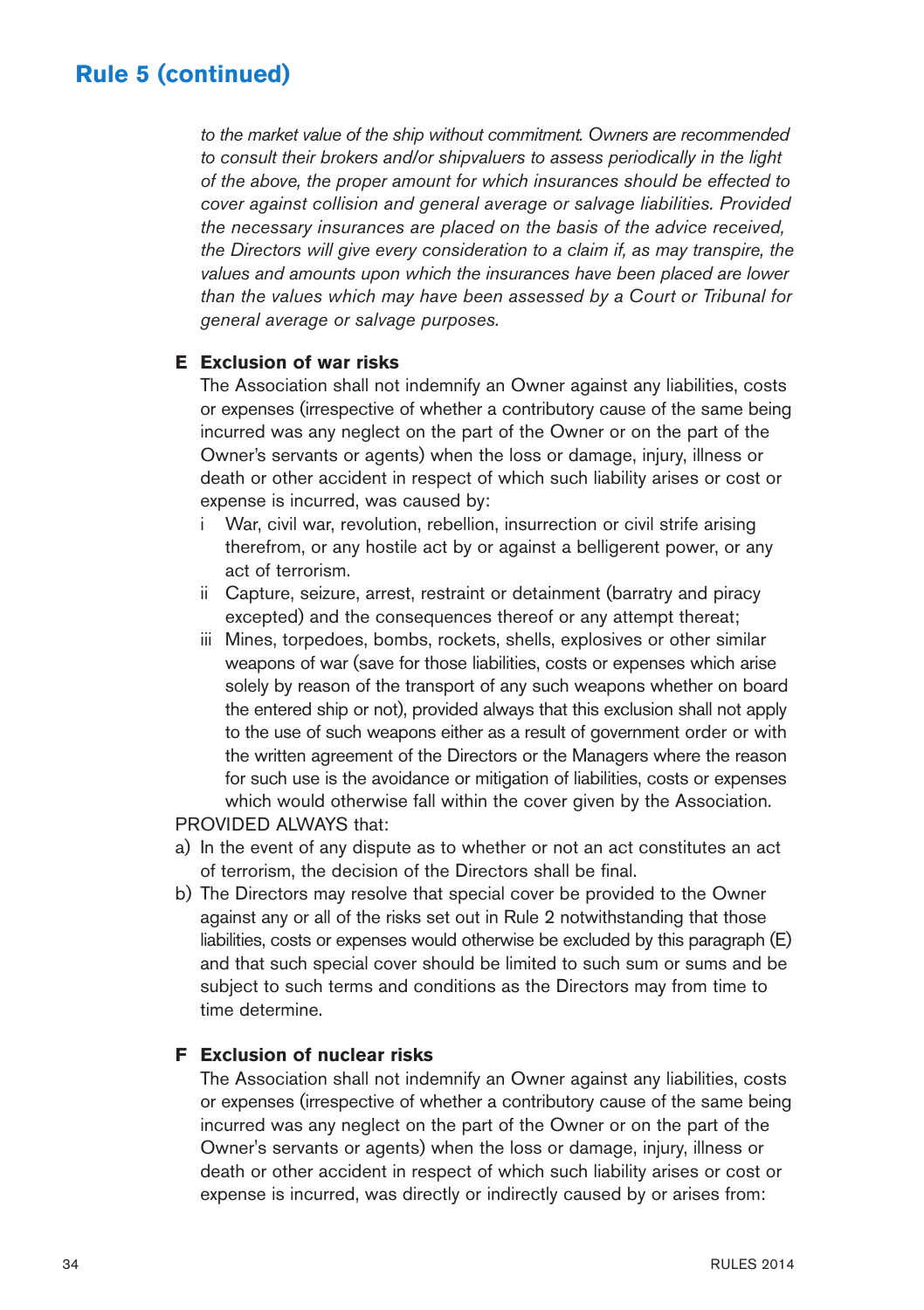- i. ionising radiations from or contamination by radioactivity from any nuclear fuel or from any nuclear waste or from the combustion of nuclear fuel
- ii the radioactive, toxic, explosive or other hazardous or contaminating properties of any nuclear installation, reactor or other nuclear assembly or nuclear component thereof
- iii any weapon or device employing atomic or nuclear fission and/or fusion or other like reaction or radioactive force or matter
- iv the radioactive, toxic, explosive or other hazardous or contaminating properties of any radioactive matter

#### PROVIDED ALWAYS that:

- a) this exclusion shall not apply to liabilities, losses, costs or expenses arising out of the carriage of "excepted matter" as cargo on an entered ship. For this purpose "excepted matter" consists of certain radio isotopes, used in or intended to be used for any industrial, commercial, agricultural, medical or scientific purpose and such further exceptions as the Directors may approve within the scope of the definition of "excepted matter" contained in the Nuclear Installations Act 1965 of the United Kingdom and any regulations made thereunder.
- b) The Directors may resolve that special cover be provided to the Owner against any or all of the risks set out in Rule 2 notwithstanding that those liabilities, losses, costs, or expenses would otherwise be excluded by this paragraph (F) and that such special cover should be limited to such sum or sums and be subject to such terms and conditions as the Directors may determine.

#### **G Exclusion of damage to entered ship, loss of hire, etc.**

Subject to paragraph (F) of Section 22 and to Section 24 of Rule 2, the Association shall not, except as otherwise provided in this paragraph, pay for:

- Loss of or damage to the entered ship or any part thereof;
- ii Loss of or damage to any equipment on board the entered ship or to any containers, lashings, stores or fuel thereon, to the extent that the same are owned or leased by the Owner or by any company associated with or under the same management as the Owner;
- iii The cost of repairs to the entered ship or any charges or expenses in connection therewith;
- iv Claims by or against the Owner relating to loss of freight or hire of an entered ship or any proportion thereof unless such loss of freight or hire forms part of a claim recoverable from the Owner for liabilities in respect of cargo or is, with the consent of the Managers, included in the settlement of such a claim;
- v Salvage or services in the nature of salvage and any costs and expenses in connection therewith;
- vi Loss arising out of cancellation of a charter or other engagement of an entered ship;
- vii Loss arising out of irrecoverable debts or out of the insolvency of any person, including insolvency of agents;
- viii Claims by or against the Owner relating to demurrage on, detention of or delay to an entered ship unless such demurrage, detention or delay forms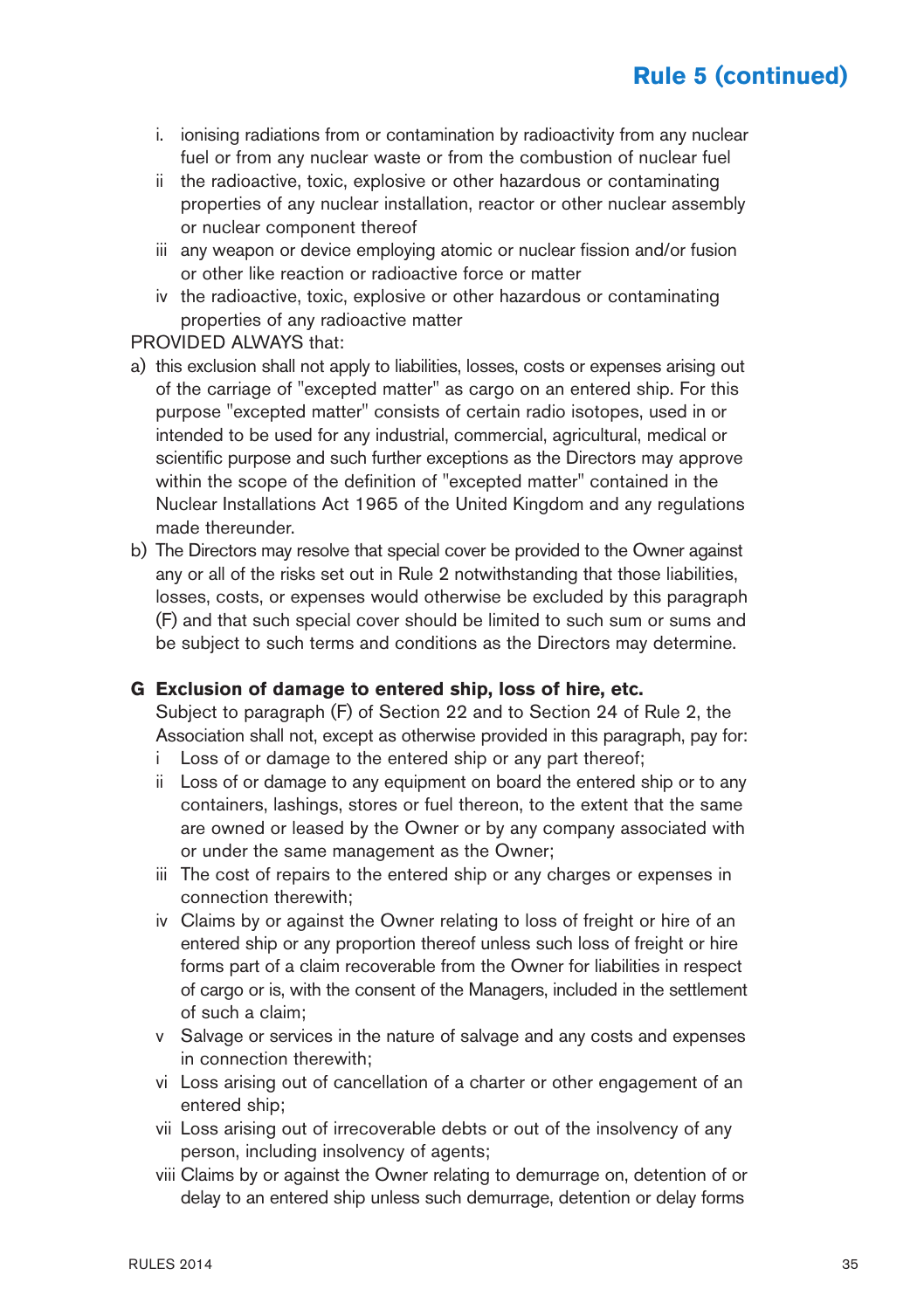part of a claim recoverable from the Owner for liabilities in respect of cargo within the scope of these Rules or is, with the consent of the Managers, included in the settlement of such a claim.

#### PROVIDED ALWAYS that:

The foregoing exceptions shall not apply to claims under the following Sections of Rule 2:

Section 9 Life Salvage,

Section 19 Unrecoverable general average contributions,

Section 20 Ship's proportion of general average,

Section 21 Special compensation to Salvors,

Section 25 Sue and labour and legal costs,

Section 26 Expenses incurred by direction of the Association.

#### **H Exclusion of certain liabilities, costs and expenses of salvage ships, drilling ships, dredgers and others**

Unless and to the extent that special cover shall have been agreed between the Owner and the Managers in accordance with the provisions of Rules 3 or 4, the Association shall not be liable for any claim relating to liabilities, costs and expenses incurred by the Owner of:

- i An entered ship which is a salvage tug or firefighting ship or other ship used or intended to be used for salvage or firefighting operations, when the claim arises out of any salvage or firefighting service or attempted salvage or firefighting service (including for the purpose of this paragraph, wreck removal);
- ii An entered ship which is used for or in connection with drilling or oil or gas production operations, when the claim arises out of or during those operations;
- iii An entered ship which is used for the operations of dredging, blasting, piledriving, well-stimulation, laying, maintaining or removing cables or pipes, core sampling, depositing of spoil, professional oil spill response or professional oil spill response training and tank cleaning (otherwise than on the entered ship),or other specialist operations, when the claim arises out of those operations;
- iv An entered ship which is used for waste disposal or incineration operations, when the claim arises out of those operations:
- v An entered ship which is used for or in connection with the operations of submarines or underwater vessels or equipment, or an entered ship which is used for or in connection with professional or commercial diving operations, when the claim arises out of those operations.
- vi An entered ship which is moored (otherwise than on a temporary basis) and is open to the public as a hotel, restaurant, bar or other place of entertainment, when the claim is in respect of hotel or restaurant guests or other visitors or catering crew of such ship.
- vii An entered ship which is used as an accommodation vessel, when the claim is in respect of personnel (other than marine crew) on board such ship employed otherwise than by the Owner, where there has not been a contractual allocation of risks as between the Owner and the employer of the personnel which has been approved by the Managers.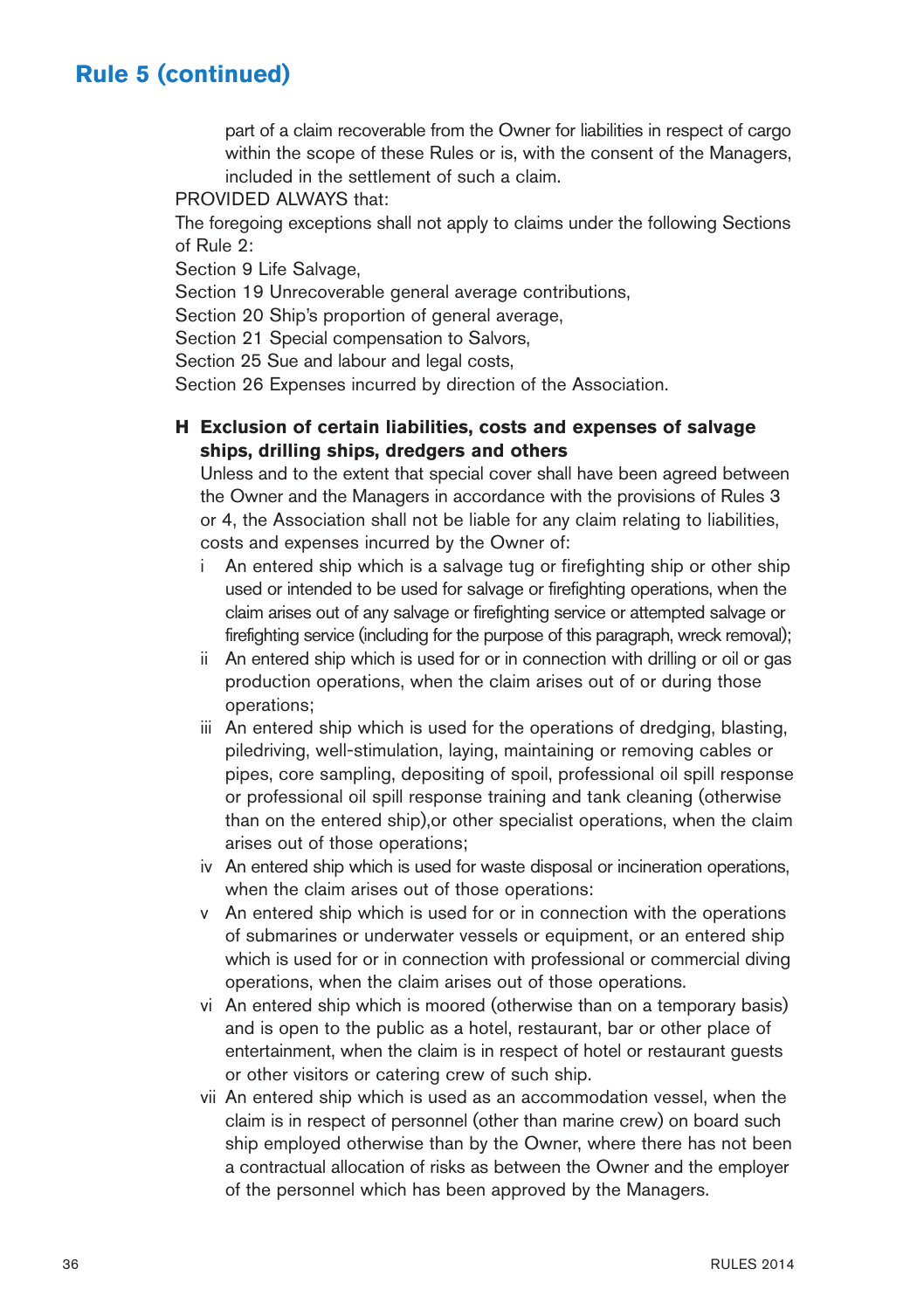viii An entered ship which is a semi-submersible heavy lift vessel or which is designed exclusively for the carriage of heavy lift cargo, when the claim is in respect of loss of or damage to or wreck removal of cargo, save where the cargo is carried under a contract on HeavyCon terms or any other terms approved in writing by the Managers.

#### **I Double insurance**

The Association shall not, unless and to the extent that the Directors in their discretion otherwise decide, be liable for any liabilities, costs or expenses recoverable under any other insurance or which would have been so recoverable:

- i apart from any terms in such other insurance excluding or limiting liability on the ground of double insurance; and
- ii if the ship had not been entered in the Association with cover against the risks set out in these Rules.

#### **J Contraband, blockade running, unlawful trade, imprudent or hazardous operations**

No claim shall be recoverable from the Association if it arises out of or is consequent upon an entered ship carrying contraband, blockade running or being employed in an unlawful trade or if the Directors, having regard to all the circumstances, shall be of the opinion that the carriage, trade or voyage was imprudent, unsafe, unduly hazardous or improper.

#### **K Classification and statutory requirements**

Unless otherwise agreed in writing between the Owner and the Managers, the following conditions are terms of the insurance of every entered ship:

- i The ship must be and remain throughout the period of entry classed with a Classification Society approved by the Managers, and
- ii Any incident or condition in respect of which that Classification Society might make recommendations as to repairs or other action to be taken by the Owner must be promptly reported to that Classification Society.
- iii The Owner must comply with all the Rules, recommendations and requirements of the Classification Society relating to the entered ship within the time or times specified by the Society.
- iv The Owner authorises the Managers to inspect any information, relating to the maintenance of class of the entered ship, in the possession of any Classification Society with which that ship is or at any time has been classed, and will where necessary authorise such Classification Society or Societies to disclose and make available that information to the Managers upon request by the Managers and for whatsoever purposes the Managers may consider necessary.
- v The Owner must immediately inform the Managers if, at any time during the period of entry, the Classification Society with which the ship is classed is changed and advise the Managers of all outstanding recommendations, requirements or restrictions specified by any Classification Society relating to that ship as at the date of such change.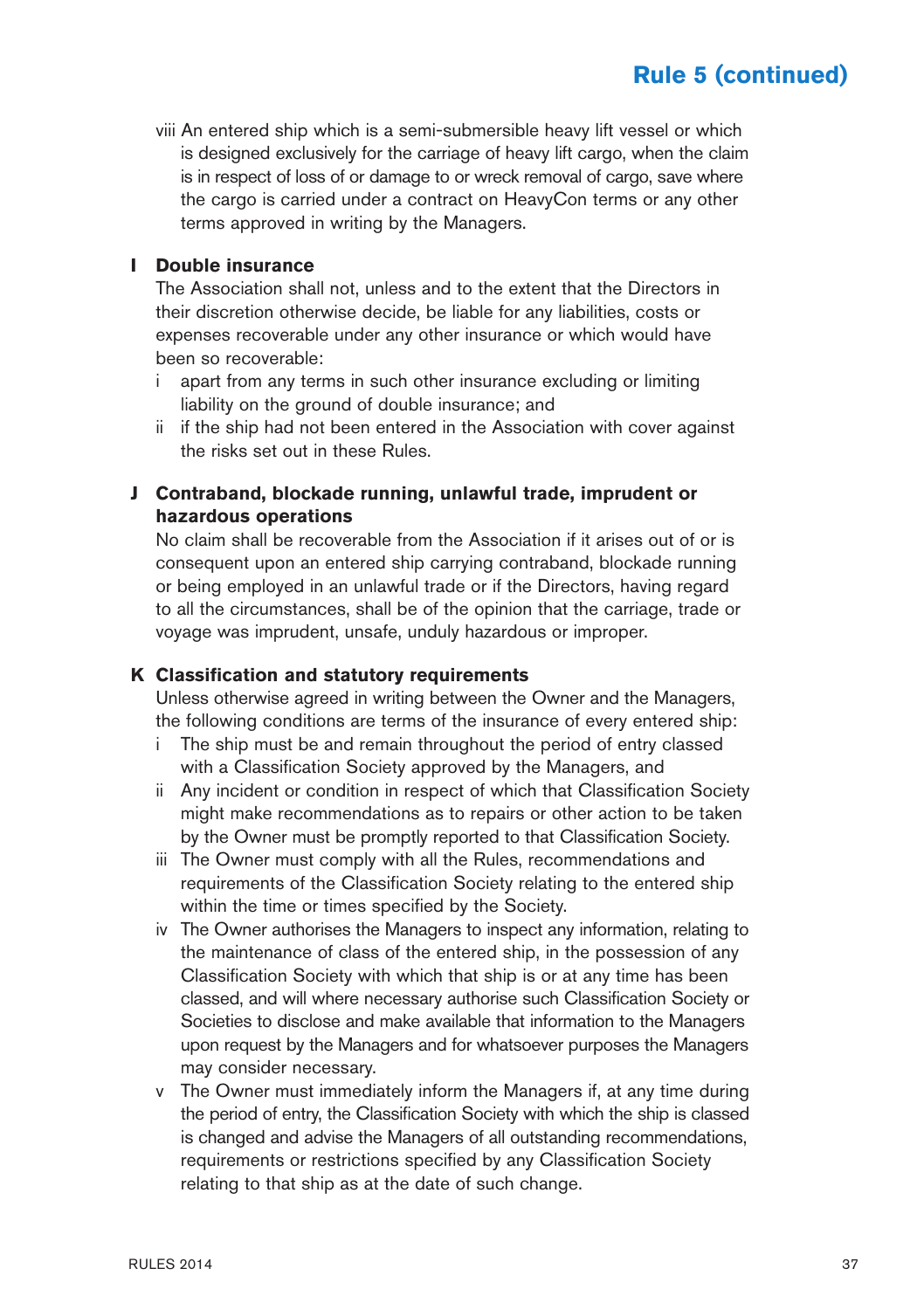vi The Owner must comply with all statutory requirements of the state of the ship's flag relating to the construction, adaptation, condition, fitment, equipment and manning of the entered ship and must at all times maintain the validity of such statutory certificates as are issued by or on behalf of the state of the ship's flag in relation to such requirements and in relation to the International Safety Management (ISM) Code and the International Ship and Port Facility Security (ISPS) Code.

Unless and to the extent that the Directors otherwise decide, an Owner shall not be entitled to any recovery from the Association in respect of any claim arising during a period when that Owner is not fulfilling or has not fulfilled those conditions.

#### PROVIDED AI WAYS that:

where the entry of a ship is solely in the name of or on behalf of a charterer other than a demise or bareboat charterer the rights of recovery of such charterer shall not be dependent on the fulfilment of conditions (ii), (iii), (iv), (v), or (vi) of this paragraph (K).

#### **L Rules subject to Marine Insurance Act**

These Rules and all contracts of insurance made by the Association shall be subject to and incorporate the provisions of the Marine Insurance Act, 1906, of the United Kingdom and any statutory modifications thereof except insofar as such Act or modifications may have been excluded by these Rules or by any term of such contracts.

#### **M Obligation to sue and labour**

Upon the occurrence of any casualty, event or matter liable to give rise to a claim by an Owner upon the Association, it shall be the duty of the Owner and his agents to take and to continue to take all such steps as may be reasonable for the purpose of averting or minimizing any expense or liability in respect whereof he may be insured by the Association. In the event that an Owner commits any breach of this obligation, the Directors may in their discretion reject any claim by the Owner against the Association arising out of the casualty, event or matter, or reduce the sum payable by the Association in respect thereof by such amount as they may determine.

#### **N Obligations with regard to claims**

- i An Owner must promptly notify the Managers of every casualty, event or claim upon him which is liable to give rise to a claim upon the Association, and of every event or matter which is liable to cause the Owner to incur liabilities, costs or expenses for which he may be insured by the Association.
- ii An Owner must promptly notify the Managers of every survey or opportunity for survey in connection with a matter referred to under (i).
- iii An Owner must at all times promptly notify the Managers of any information, documents or reports in his or his agents' possession, power or knowledge relevant to such casualty, event or matter as is referred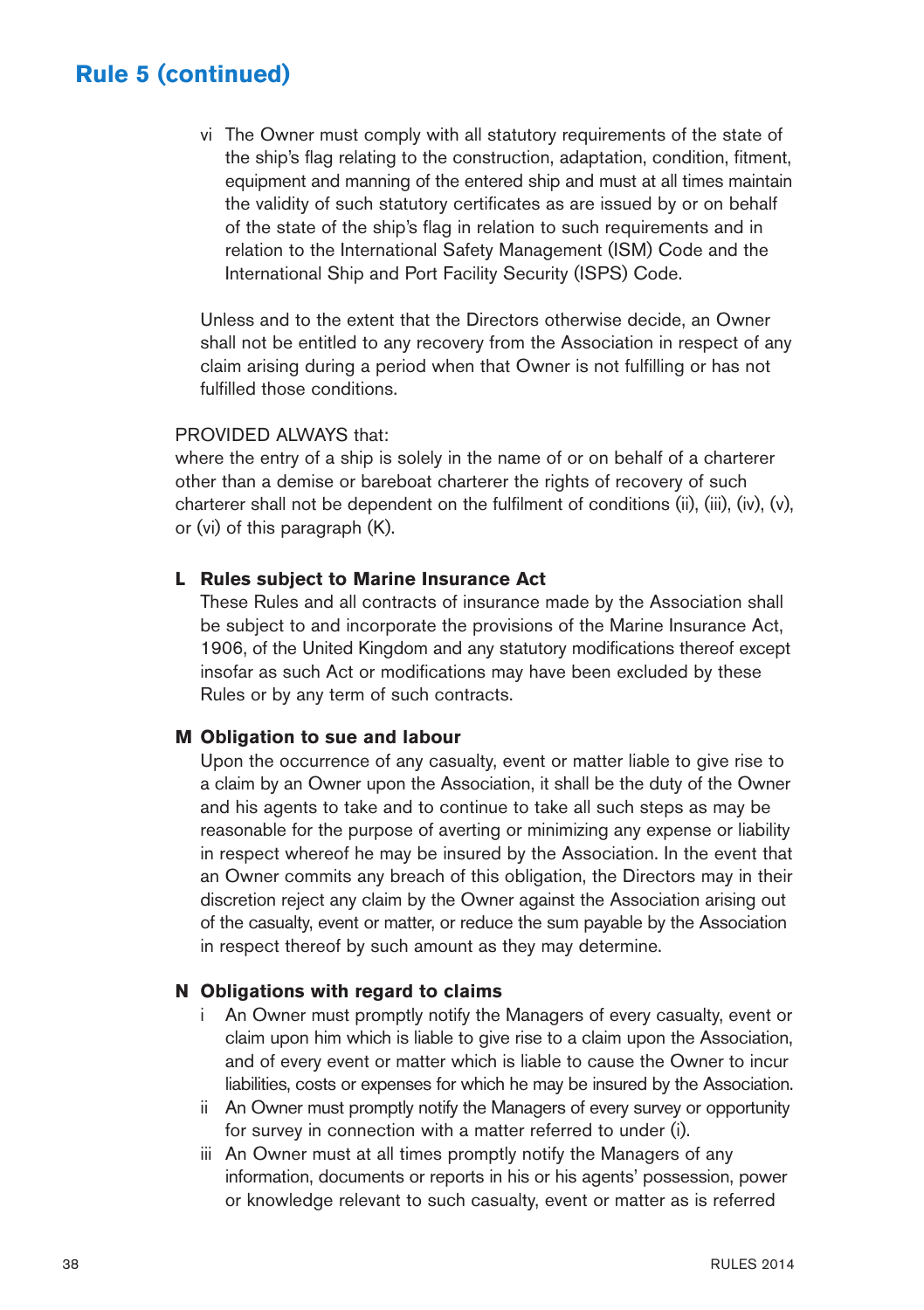to under (i) and shall further, whenever so requested by the Managers, promptly produce to the Association and/or allow the Association or its agents to inspect, copy or photograph, all relevant documents of whatsoever nature in his or his agents' possession or power and shall further permit the Association or its agents to interview any servant, agent or other person who may have been employed by the Owner at the material time or at any time thereafter or whom the Association may consider likely to have any direct or indirect knowledge of the matter or who may have been under a duty at any time to report to the Owner in connection therewith.

iv An Owner shall not settle or admit liability for any claim for which he may be insured by the Association without prior written consent of the Managers.

In the event that an Owner commits any breach of his obligations referred to in (i) to (iv) above, the Directors may in their discretion reject any claim by the Owner against the Association arising out of the casualty, event or matter, or reduce the sum payable by the Association in respect thereof by such amount as they may determine.

#### **O Time bar**

In the event that:

- i an Owner fails to notify the Managers of any casualty, event or claim referred to in paragraph (N) (i) of this Rule within one year after he has knowledge thereof; or
- ii an Owner fails to submit a claim to the Managers for reimbursement of any liabilities, costs or expenses within one year after discharging or settling the same;

the Owner's claim against the Association shall be discharged and the Association shall be under no further liability in respect thereof unless the Directors in their discretion shall otherwise determine.

#### **P Recoveries and subrogation**

Unless otherwise agreed in writing by the Managers, where the Association has paid a claim to or on behalf of an Owner the whole of any recovery from a third party in respect of that claim shall be credited and paid to the Association up to an amount corresponding with the sum paid by the Association together with any interest element on that sum comprised in the recovery, provided however that where, because of a deductible in his terms of entry, the Owner has contributed to settlement of the claim, any such interest element shall be apportioned between the Owner and the Association taking into account the payments made by each and the dates on which those payments were made.

ii. Unless otherwise agreed in writing by the Managers, where the Association has paid a claim to or on behalf of an Owner, the Association shall be subrogated to the rights of the Owner in respect of the claim to the extent of that payment, including the right to any interest accruing on that amount prior to its recovery and the right to recover any costs incurred in relation to the exercise of such rights.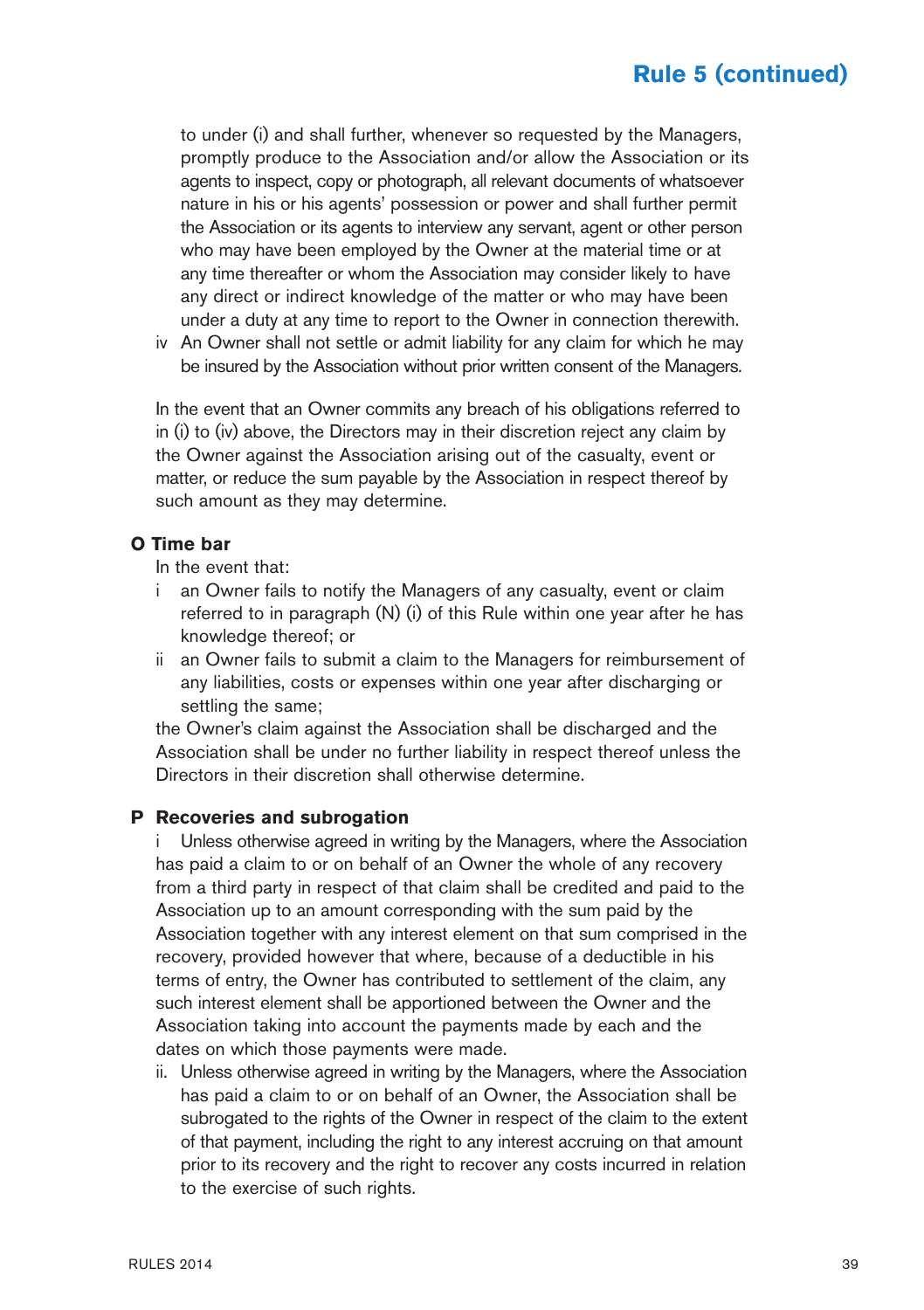#### **Q Surveys of ships**

The Managers at any time in their discretion may appoint a surveyor or such other person as they may think fit to inspect an entered ship on behalf of the Association. The Owner

- (i) shall afford such facilities as may be required for such inspection, and
- (ii) shall comply with such recommendations as the Managers may make following such inspection.

Unless and to the extent that the Directors in their discretion otherwise decide, an Owner who commits any breach of his obligations referred to in (i) to (ii) above shall not be entitled, in relation to any casualty, event or matter occurring during the period of the breach, to any recovery from the Association in respect of any claim arising out of such casualty, event or matter.

Notwithstanding the above and in addition thereto, the Directors may, in the light of such inspection or in the event of any breach of the obligations referred to in (i) to (ii) above, terminate the Owner's entry forthwith whereupon the Owner shall cease to be insured in respect of the entered ship.

#### **R Surveys of ships after lay-up**

- i If an entered ship has been laid-up for a period of six months or more, whether the ship has been entered in the Association for all or part of the period of lay-up and whether or not laid-up returns have been claimed or paid in accordance with Rule 27, the Owner shall give the Managers notice that the ship is to be recommissioned not less than seven days before the ship leaves the place of lay-up.
- ii Upon receipt of such notice the Managers in their discretion may appoint a surveyor or such other person as they may think fit to inspect the ship on behalf of the Association and the Owner shall afford such facilities as may be required for such inspection.
- iii The Owner shall comply with such recommendations as the Managers may make following such inspection.

Unless and to the extent that the Directors in their discretion otherwise decide, an Owner who commits any breach of his obligations referred to in (i) to (iii) above shall not be entitled, in relation to any casualty, event or matter occurring during the period of the breach, to any recovery from the Association in respect of any claim arising out of such casualty, event or matter.

A breach of the obligation in (i) above shall be deemed to have ended at such time as the Owner has complied with his obligations referred to in (ii) above. Notwithstanding the above and in addition thereto, the Directors may, in the light of such inspection or in the event of any breach of the obligations referred to in (ii) to (iii) above, terminate the Owner's entry forthwith whereupon the Owner shall cease to be insured in respect of the entered ship.

#### **S Electronic communication**

The Association's logs and records of any electronic communication sent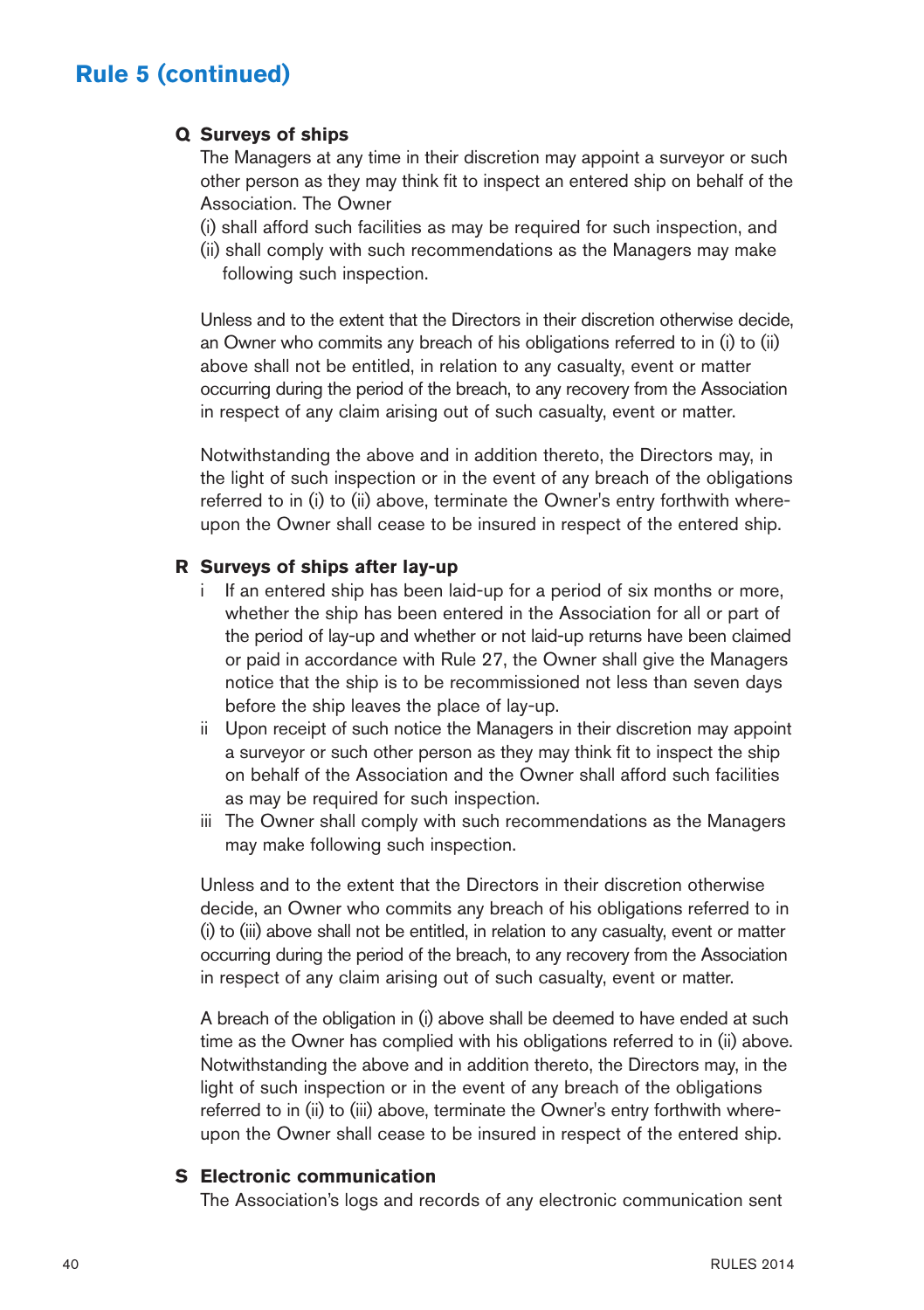or received by the Association shall, in the absence of manifest error, be conclusive evidence of such communication and of its despatch or receipt.

#### **T Interest**

In no case shall interest be paid upon sums due from the Association.

#### **U Certificates and undertakings**

Notwithstanding the exclusions in Rule 5(E), 5(F) and 5(V), the Association will discharge on behalf of the Owner liabilities, costs, expenses arising under a demand made pursuant to the issue by the Association on behalf of the Owner of

- a) a guarantee or other undertaking given by the Association to the Federal Maritime Commission under Section 2 of US Public Law 89-777, or
- b) a certificate issued by the Association in compliance with Article VII of the International Conventions on Civil Liability for Oil Pollution Damage 1969 or 1992 or any amendments thereof, or
- c) an undertaking given by the Association to the International Oil Compensation Fund 1992 in connection with the Small Tanker Oil Pollution Indemnification Agreement (STOPIA), or except where such liabilities, costs or expenses arise from or are caused by an act of terrorism, the Tanker Oil Pollution Indemnification Agreement (TOPIA), or
- d) a certificate issued by the Association in compliance with Article 7 of the International Convention on Civil Liability for Bunker Oil Pollution Damage, 2001
- e) a non-war certificate issued by the Association in compliance with either Article IV bis of the Athens Convention relating to Carriage of Passengers and their Luggage by Sea, 2002 and Guidelines for its implementation or Regulation (EC) No 392/2009 of the European Parliament and of the Council which gives effect thereto.

#### PROVIDED ALWAYS THAT:

- i The Owner shall indemnify the Association to the extent that any payment under any such guarantee, undertaking or certificate in discharge of the said liabilities, costs and expenses is or would have been recoverable in whole or in part under a standard P&I war risk policy had the Owner complied with the terms and conditions thereof, and
- ii The Owner agrees that:
- a) any payment by the Association under any such guarantee, undertaking or certificate in discharge of the said liabilities, costs and expenses shall, to the extent of any amount recovered under any policy of insurance or extension to the cover provided by the Association, be by way of loan; and
- b) there shall be assigned to the Association to the extent and on the terms that it determines in its discretion to be practicable all the rights of the Insured Owner under any other insurance and against any third party.

For the purpose of this Rule 5(U), the Directors shall have the sole discretion to determine what constitutes a standard war risk policy.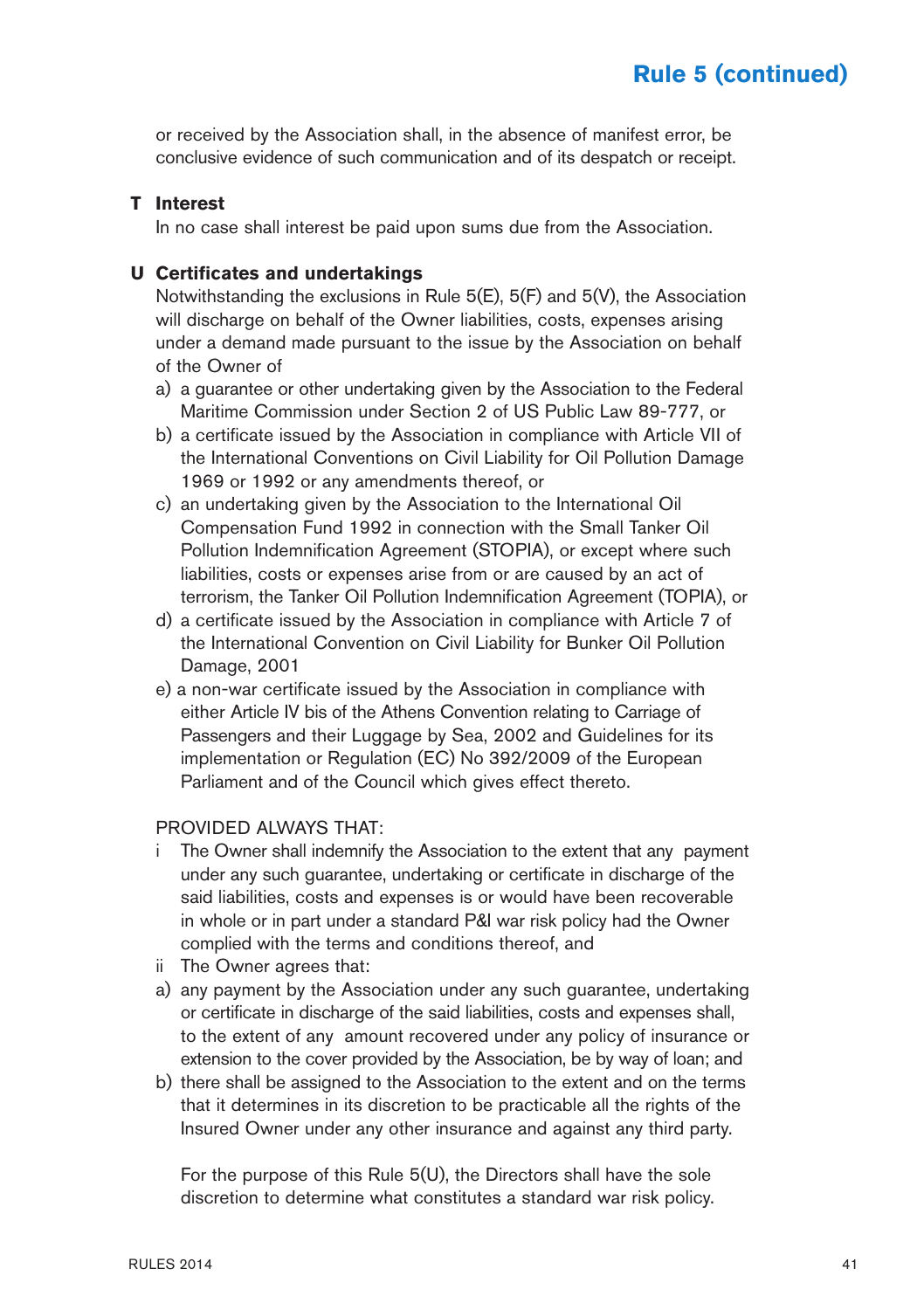#### **V Sanctions risks**

- i The Association shall not indemnify an Owner against any liabilities, costs or expenses where the provision of cover, the payment of any claim or the provision of any benefit in respect of those liabilities, costs or expenses may expose the Association to any sanction, prohibition, restriction or adverse action by any competent authority or government.
- ii The Owner shall in no circumstances be entitled to recover from the Association that part of any liabilities, costs or expenses which is not recovered by the Association from any party to the Pooling Agreement and/or from any reinsurer because of a shortfall in recovery from such party or reinsurer by reason of any sanction, prohibition or adverse action by a competent authority or government or the risk thereof if payment were to be made by such party or reinsurer. For the purposes of this paragraph, "shortfall" includes, but is not limited to, any failure or delay in recovery by the Association by reason of the said party or reinsurer delaying payment or making payment into a designated account in compliance with the requirements of any competent authority or government.
- iii Notwithstanding, and without prejudice to, any other provisions of these Rules, the Directors may terminate the insurance of an Owner in respect of any and all ships entered by him where, in the opinion of the Directors, the Owner has exposed or will expose the Association to a material risk of being or becoming subject to a sanction, prohibition, restriction or other adverse action by a competent authority or government, which may materially affect the Association.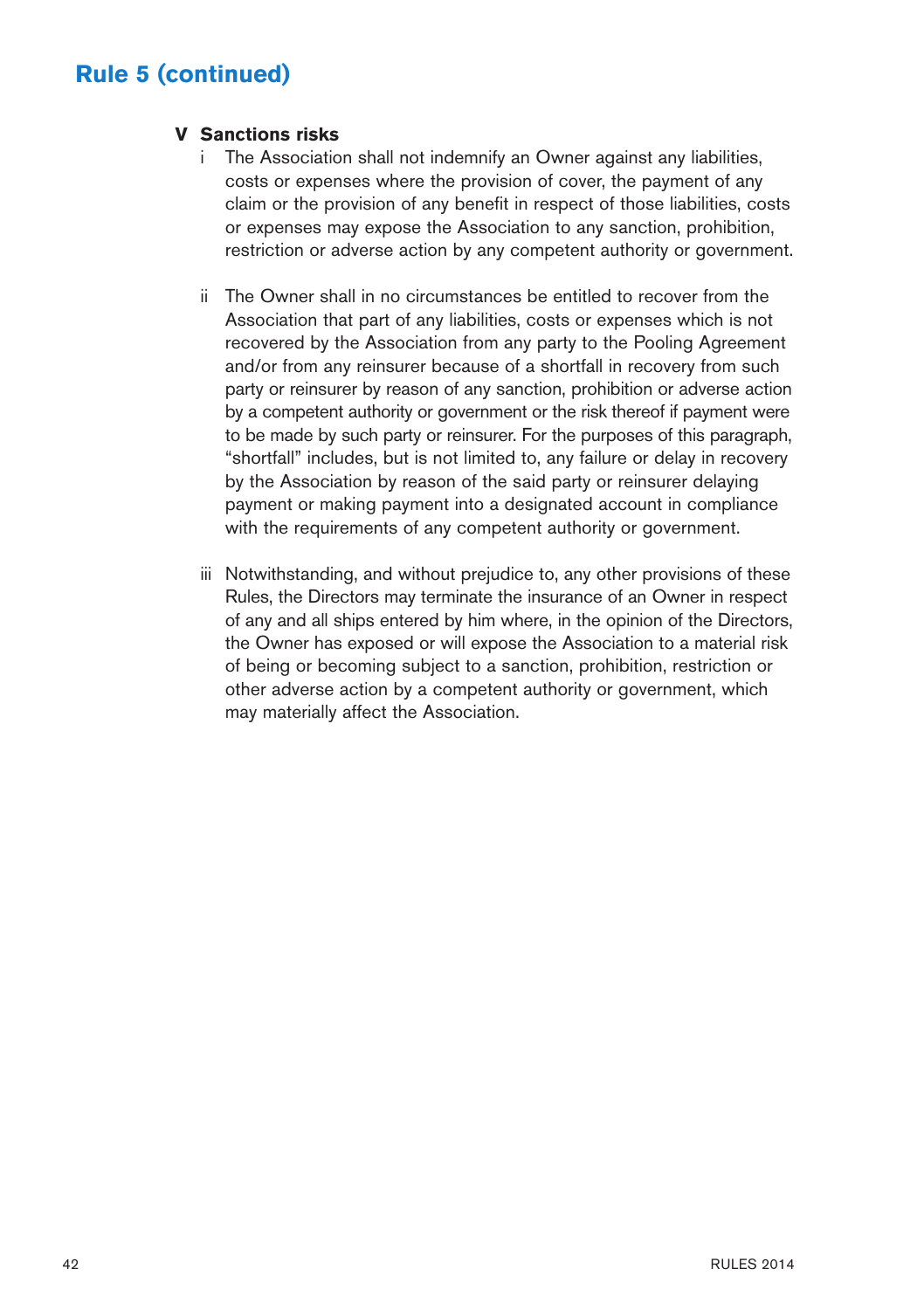### **Owners and Successors Bound by Rules**

- A All contracts of insurance effected by the Association shall, save and insofar as they contain any special terms inconsistent herewith, be deemed to incorporate and shall incorporate all the provisions of these Rules.
- B An Owner or other person (including an insurer to be reinsured under Rule 13) by whom or on whose behalf an application is made for insurance or reinsurance by the Association shall be deemed to have agreed not only on his own behalf but also on behalf of his successors and each of them that both he and they will in every respect be subject to and bound by the provisions of these Rules and by any contract of insurance with the Association.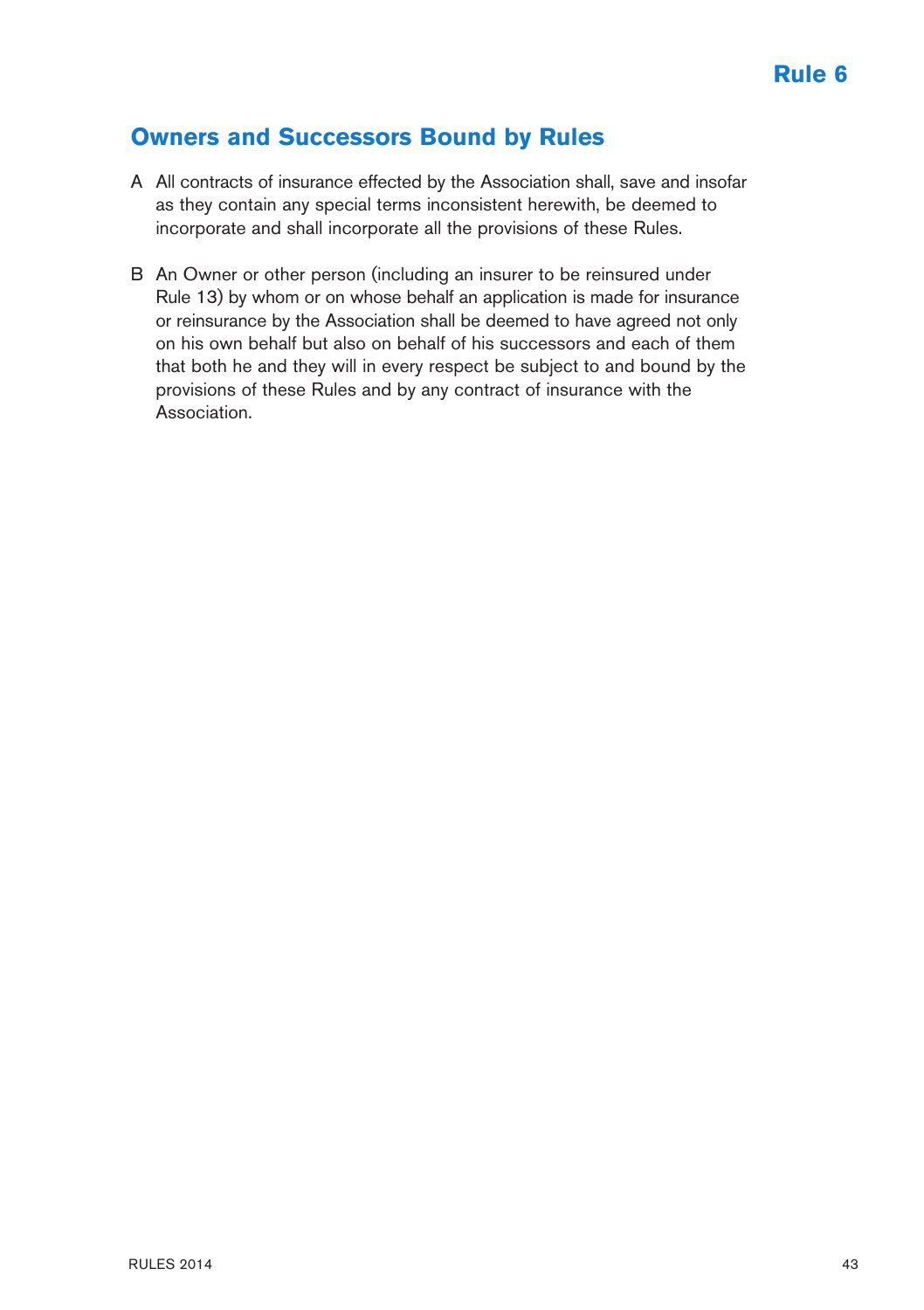## **Applications for Insurance**

- A Any applicant Owner who desires to enter a ship for insurance in the Association shall make application for such entry in such form as may from time to time be required by the Managers.
- B The particulars given by an applicant Owner in any application form together with any other particulars or information given in the course of applying for insurance or negotiating changes in the terms of insurance to the Managers of the Association shall, if the entry of the relevant ship be accepted, be deemed to form the basis of the contract of insurance between the Owner and the Association and it shall be a condition precedent of such insurance that all such particulars and information were true so far as the Owner knew or could with reasonable diligence have ascertained.
- C The Managers shall be entitled, in their discretion and without assigning any reason, to refuse any application for the entry of a ship for insurance in the Association whether or not the applicant Owner of such ship is a Member.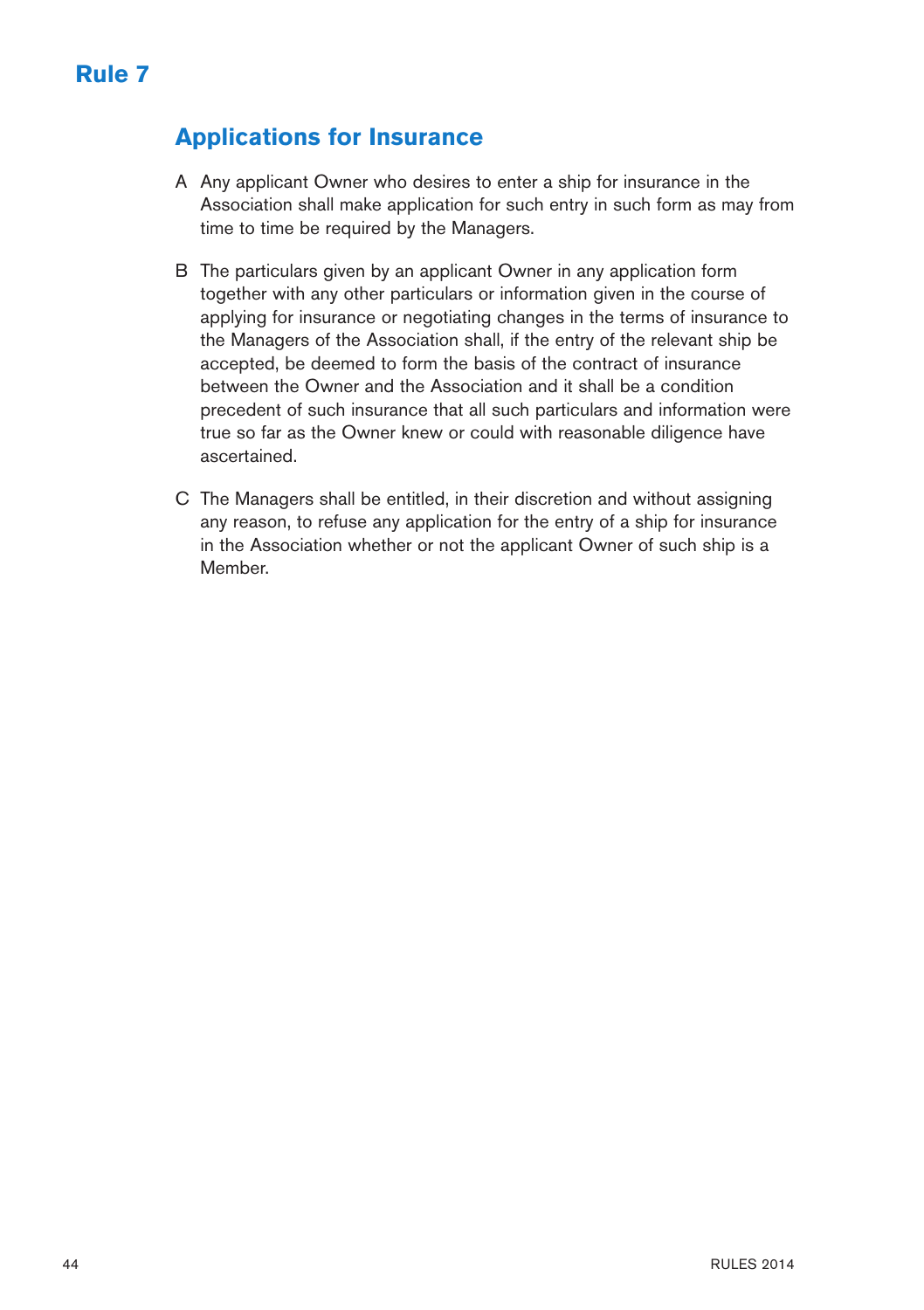## **Premium Rating**

Before an application is accepted for the entry of a ship on the terms (as set out in Rule 1 (6)) that the Owner is to pay Calls (including Mutual Premiums, Supplementary Premiums, or Overspill Calls) to the Association ("Call Entries"), the applicant Owner and the Managers shall agree the premium rating of the ship concerned. In deciding upon the premium rating of any ship the Managers may take into account all matters which they may consider relevant including (without prejudice to the generality of the foregoing) the degree of risk estimated to be involved in the proposed insurance.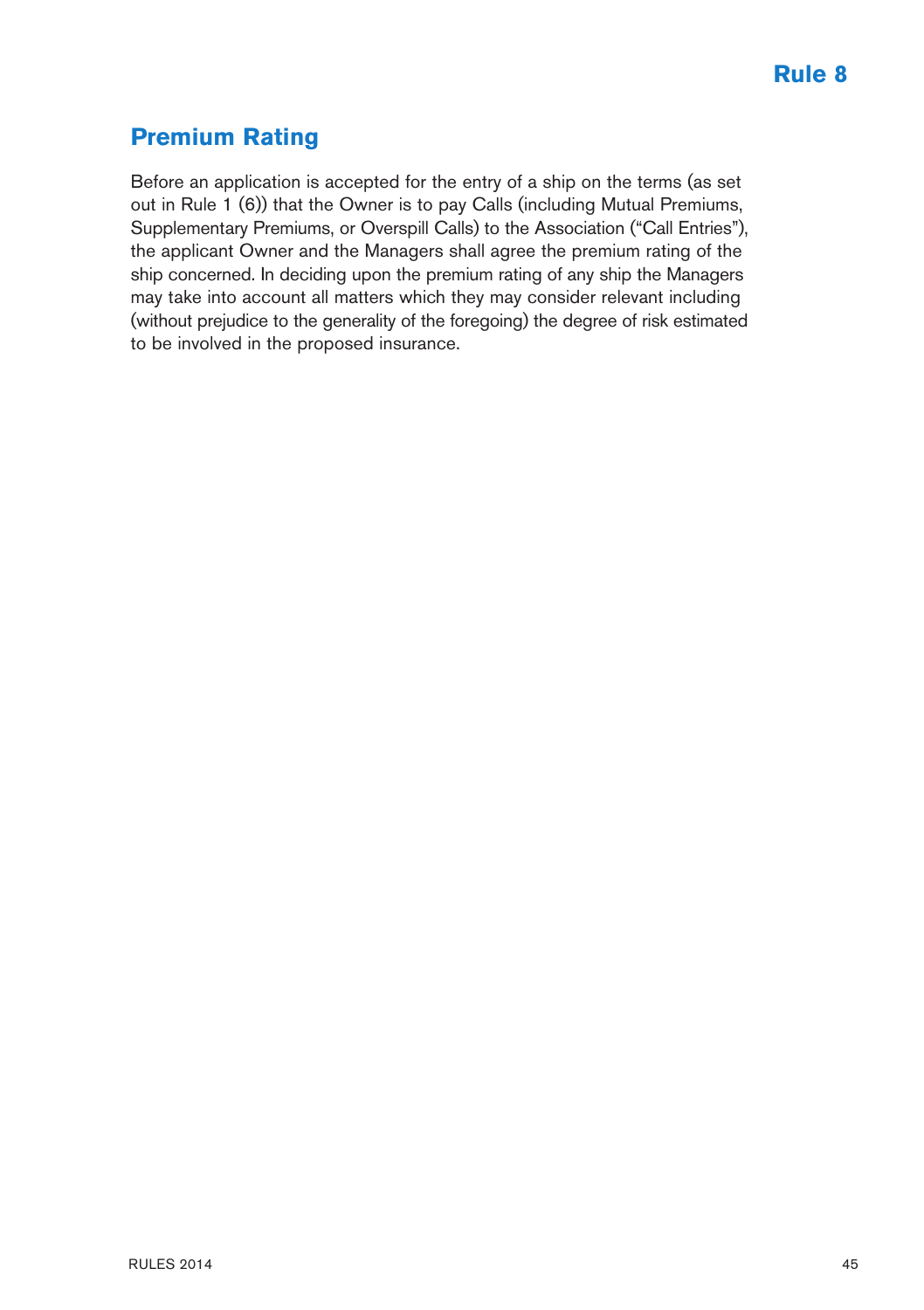### **Fixed Premiums**

- A Before an application is accepted for the entry of a ship on the terms (as set out in Rule 1 (7)) that the Owner is liable to pay a fixed premium to the Association ("Fixed Premium Entries"), the applicant Owner and the Managers shall agree the amount of the premium and the time or times at which it is payable.
- B Every Owner by whom or on whose behalf an application is made for the entry of a ship as a Fixed Premium Entry shall, if his application is accepted, be bound to pay and shall pay to the Association such sums as shall have been agreed with the Managers and at such time or times as the Managers shall have specified.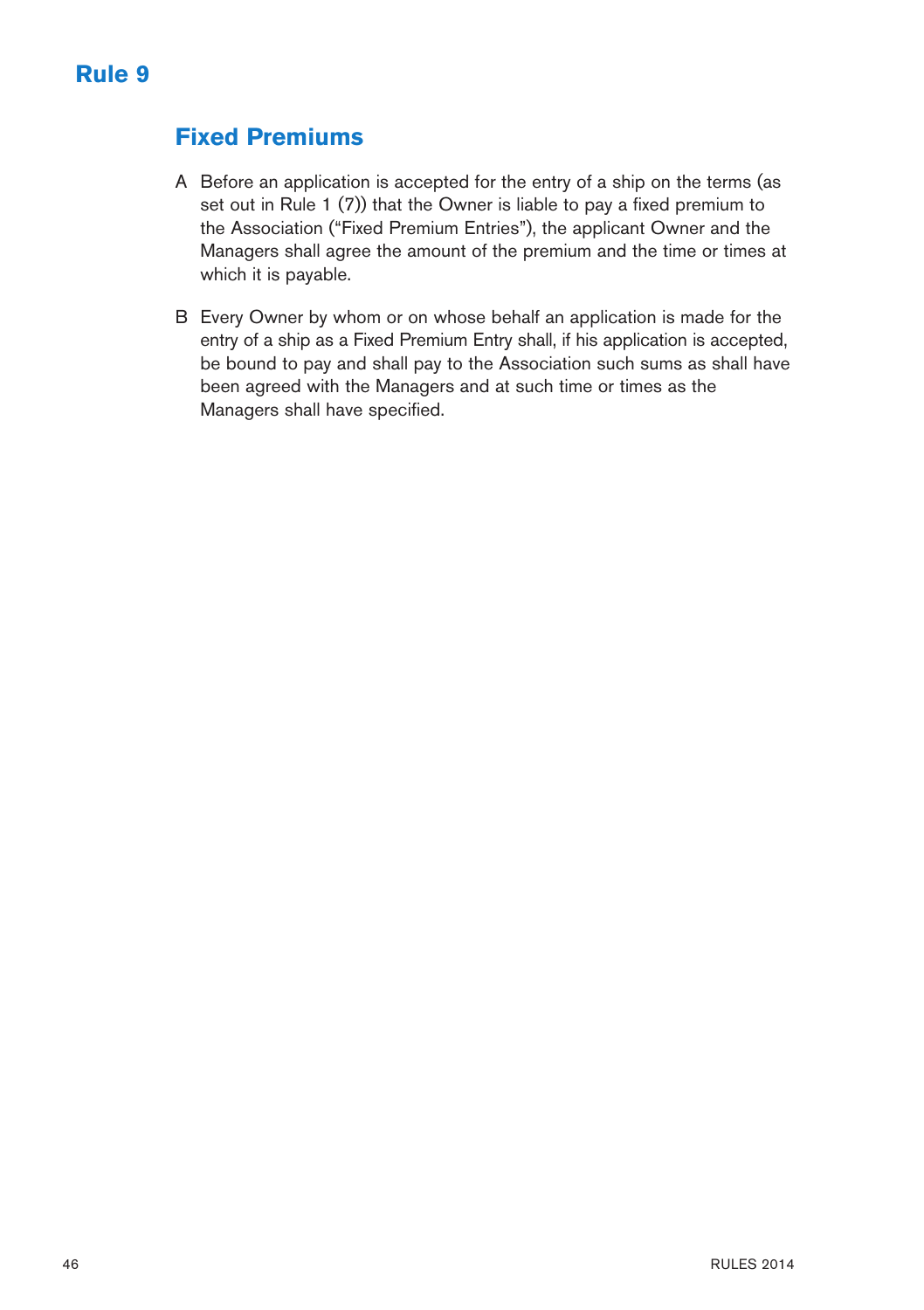## **Joint Entries**

- A If a ship shall be entered in the names of or on behalf of more persons than one (hereinafter referred to as "Joint Owners") the terms upon which each Joint Owner shall be entitled to recover losses from the Association and upon which the Association shall be entitled to recover Calls or Fixed Premiums from the Joint Owners shall be such as may be agreed in writing between the Joint Owners and the Managers.
- B Unless otherwise agreed in writing by the Managers all Joint Owners shall be jointly and severally liable to pay all contributions or other sums due to the Association in respect of such entry, and the receipt by any one of such persons for any sums payable by the Association in respect of such entry shall be a sufficient discharge of the Association for the same.
- C Failure by any Joint Owner to disclose material information within his knowledge shall be deemed to have been failure of all the Joint Owners.
- D Conduct of any Joint Owner which would have entitled the Association to decline to indemnify him shall be deemed the conduct of all the Joint Owners.
- E Unless the Managers have otherwise agreed in writing, the contents of any communication from or on behalf of the Association to any Joint Owner shall be deemed to be within the knowledge of all the Joint Owners, and any communication from any Joint Owner to the Association, the Managers or their agents shall be deemed to have been made with the full approval and authority of all the Joint Owners
- F The cover afforded under this Rule shall extend only to risks, liabilities and expenses arising out of operations and/or activities customarily carried on by or at the risk and responsibility of Owners and which are within the scope of the cover afforded by the Rules and any special terms set out in the Certificate of Entry.

.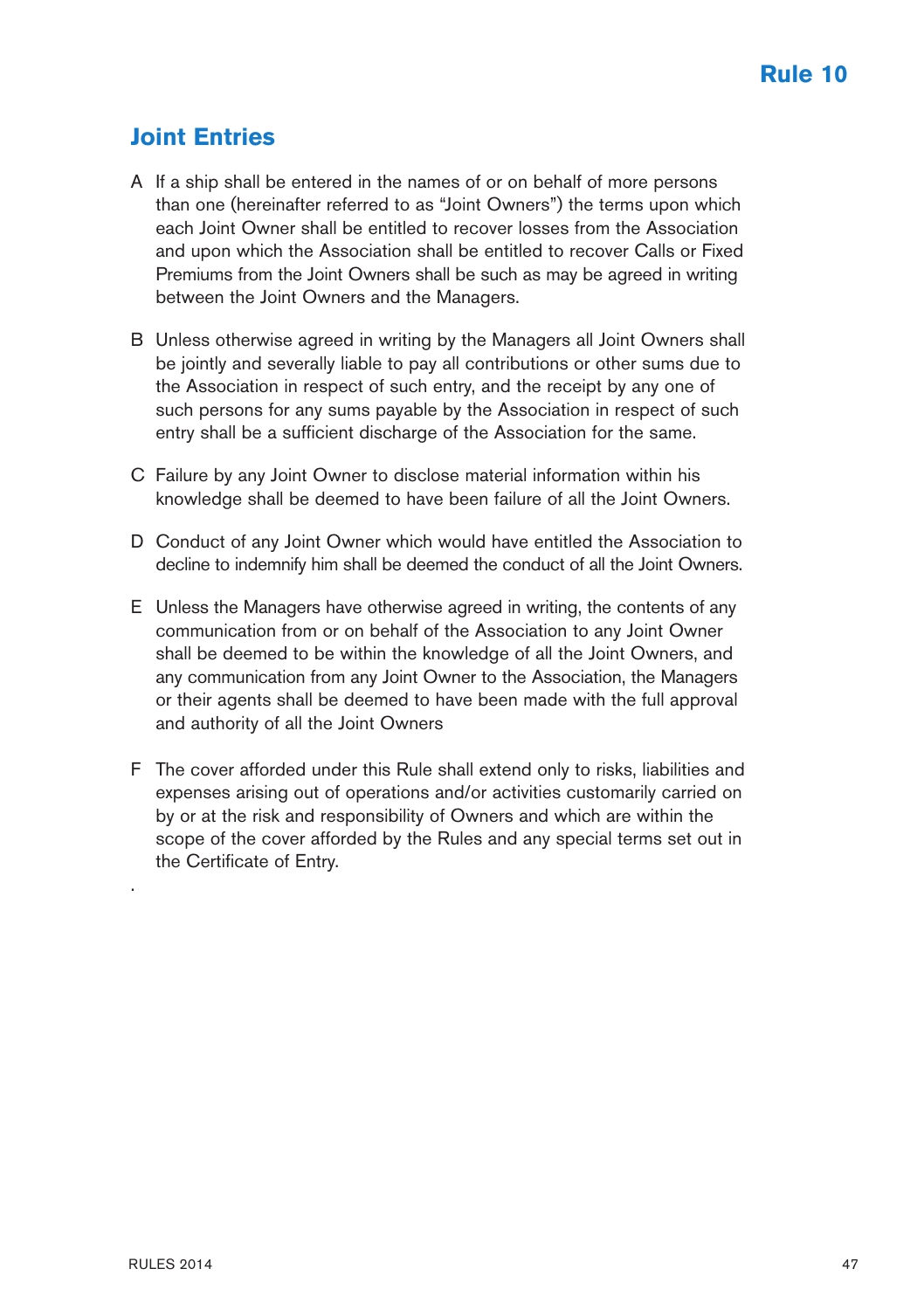### **Group Affiliate Cover**

- A The Managers may accept the entry of any ship upon terms that within the limits and upon the conditions set out in paragraphs (B) and (C) of this Rule, the benefit of the cover afforded by the Association to the Owner in respect of that ship shall be extended to persons or companies affiliated or associated with that Owner. The rights and obligations as between the Association and any such persons or companies (both referred to hereafter in this Rule as Group Affiliates) shall, subject always to paragraphs (B) and (C) of this Rule, be such as may be agreed between the Owner and the Managers.
- B The benefit of the cover extended to Group Affiliates in accordance with paragraph (A) of this Rule shall be limited to reimbursement of claims relating to liabilities, costs or expenses incurred by them to the extent that the Owner (i) would have incurred the same liabilities, costs and expenses if the same claims had been pursued against him and (ii) would thereafter have been entitled to obtain reimbursement from the Association in accordance with the terms of entry of the ship in the Association.
- C The total liability of the Association in respect of any one event to the Owner and to all Group Affiliates to whom the benefit of that Owner's cover has been extended in accordance with this Rule shall not exceed such sum as would have been recoverable from the Association in respect of such event by that Owner, and the receipt by any one of the Owner and any such Group Affiliates of that sum or of separate payments by the Association amounting in aggregate to that sum shall be a full and sufficient discharge of the Association's liability.
- D Conduct of any one of the parties insured under this Rule which would have entitled the Association to decline to indemnify him shall be deemed the conduct of all insureds under the same entry.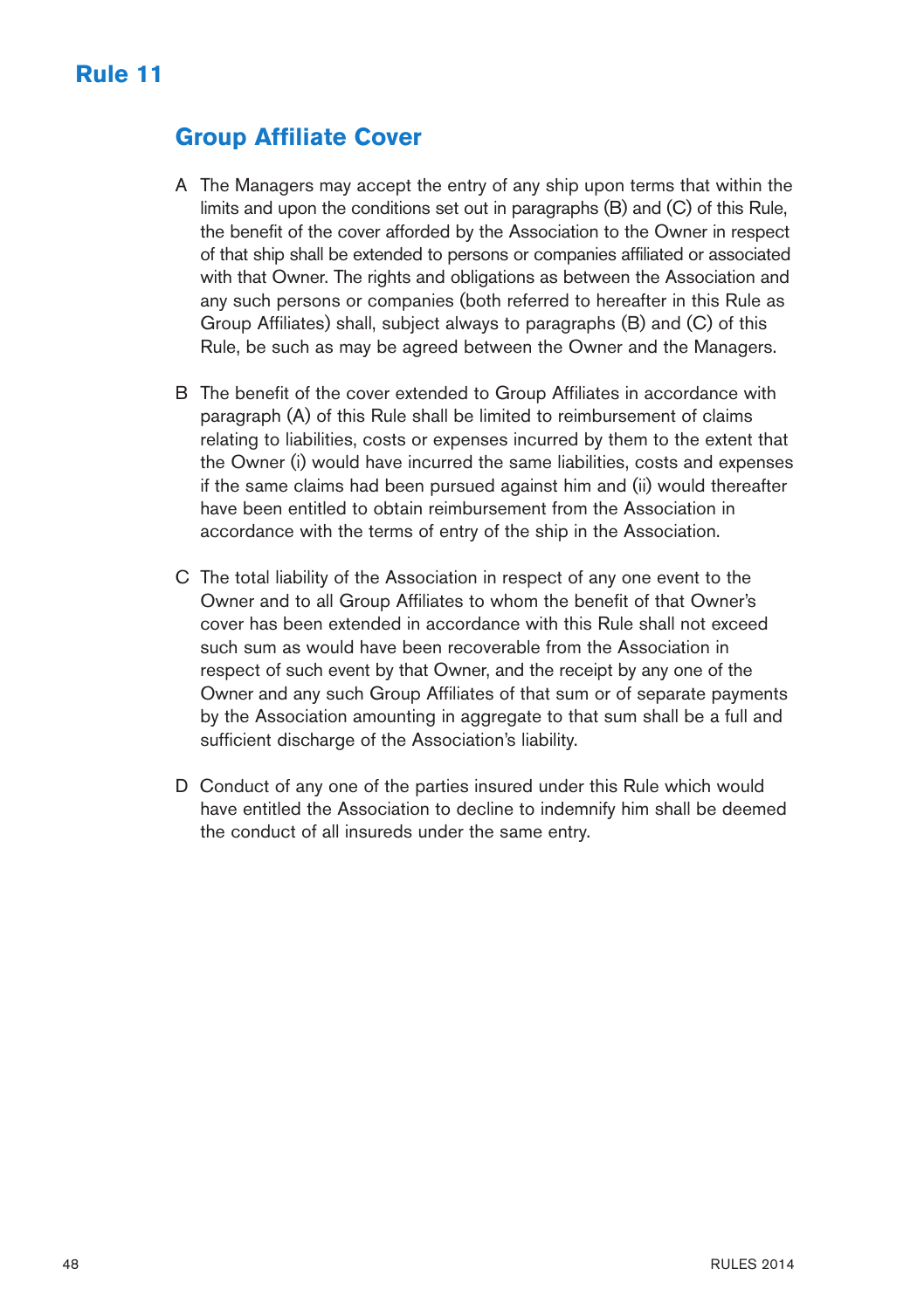### **Certificate of Entry and Endorsement Slip**

- A As soon as reasonably practical after accepting an application for the entry of a ship for insurance in the Association and at the commencement of each subsequent policy year during which such entry continues, the Managers shall issue to the Owner of such ship a Certificate of Entry in such form as may from time to time be prescribed by the Managers but so that such Certificate of Entry shall state the date of the commencement of the period of insurance or the policy year as the case may be and the terms and conditions on which the vessel has been accepted for insurance.
- B If at any other time or from time to time the Managers and the Owner of any ship entered for insurance shall agree to vary the terms relating to the entered ship, the Managers shall, as soon as reasonably practical thereafter, issue to the Owner of such ship an Endorsement Slip stating the terms of such variation and the date from which such variation is to be effective.
- C Every Certificate of Entry and every Endorsement Slip issued as aforesaid shall be conclusive evidence and binding for all purposes as to the commencement of the period of insurance, as to the terms and conditions on which the ship has been entered for insurance, and as to the terms of any variation and the date from which such variation is to be effective; provided that in the event that any Certificate of Entry or any Endorsement Slip shall in the opinion of the Managers contain any error or omission the Managers may in their discretion issue a new Certificate of Entry or a new Endorsement Slip which shall be conclusive evidence and binding as aforesaid.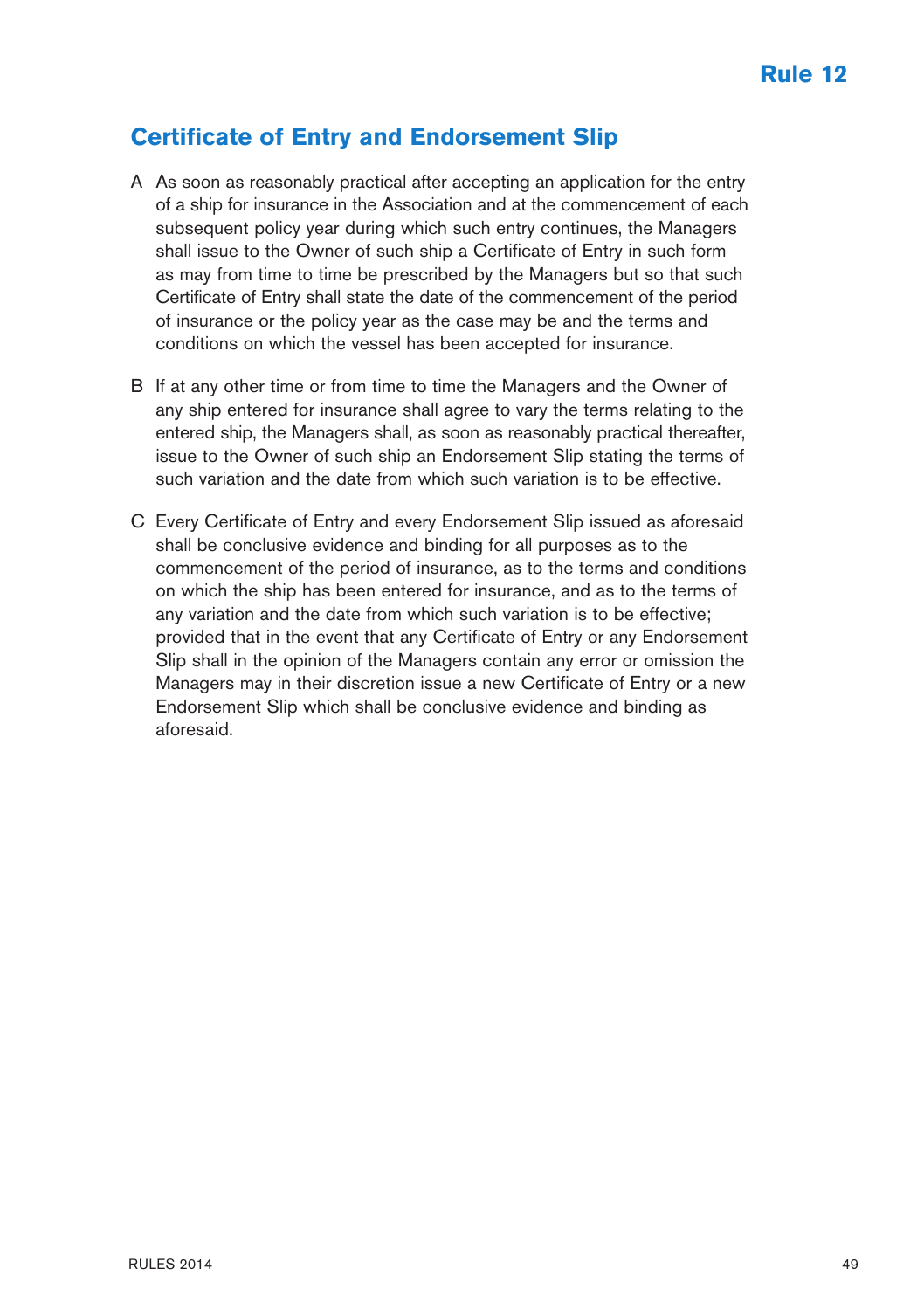### **Reinsurance**

- A Subject to the Act, and save insofar as expressly prohibited by these Rules, the Managers may enter into contracts of reinsurance on behalf of the Association whereby the Association agrees to reinsure the risks arising in connection with any one or more ships insured by another Association or insurer or else agrees to reinsure the whole or any part or proportion of the insurance business of any other Association or insurer. The consideration payable to the Association and the terms and conditions on which the reinsurance is accepted by the Association shall be such as are agreed between the Managers and such other Association or insurer. Save where otherwise agreed in writing the other Association or insurer shall be in every respect subject to and bound by the provisions of these Rules and his contract with the Association shall for all purposes take effect as though he were the Owner of any ship or ships in connection with which the relevant risks may arise and had as Owner entered the ship or ships in the Association for insurance.
- B The Association may continue to be a party to the Pooling Agreement or to any other agreement of a similar nature or purpose.
- C The Managers shall have the right in their discretion to effect on behalf of the Association the reinsurance or ceding of any risks insured by the Association (including any risk which may fall on the Association by reason of a reinsurance or pooling agreement referred to in paragraphs (A) or (B) of this Rule) with such reinsurers and on such terms as the Managers shall consider appropriate.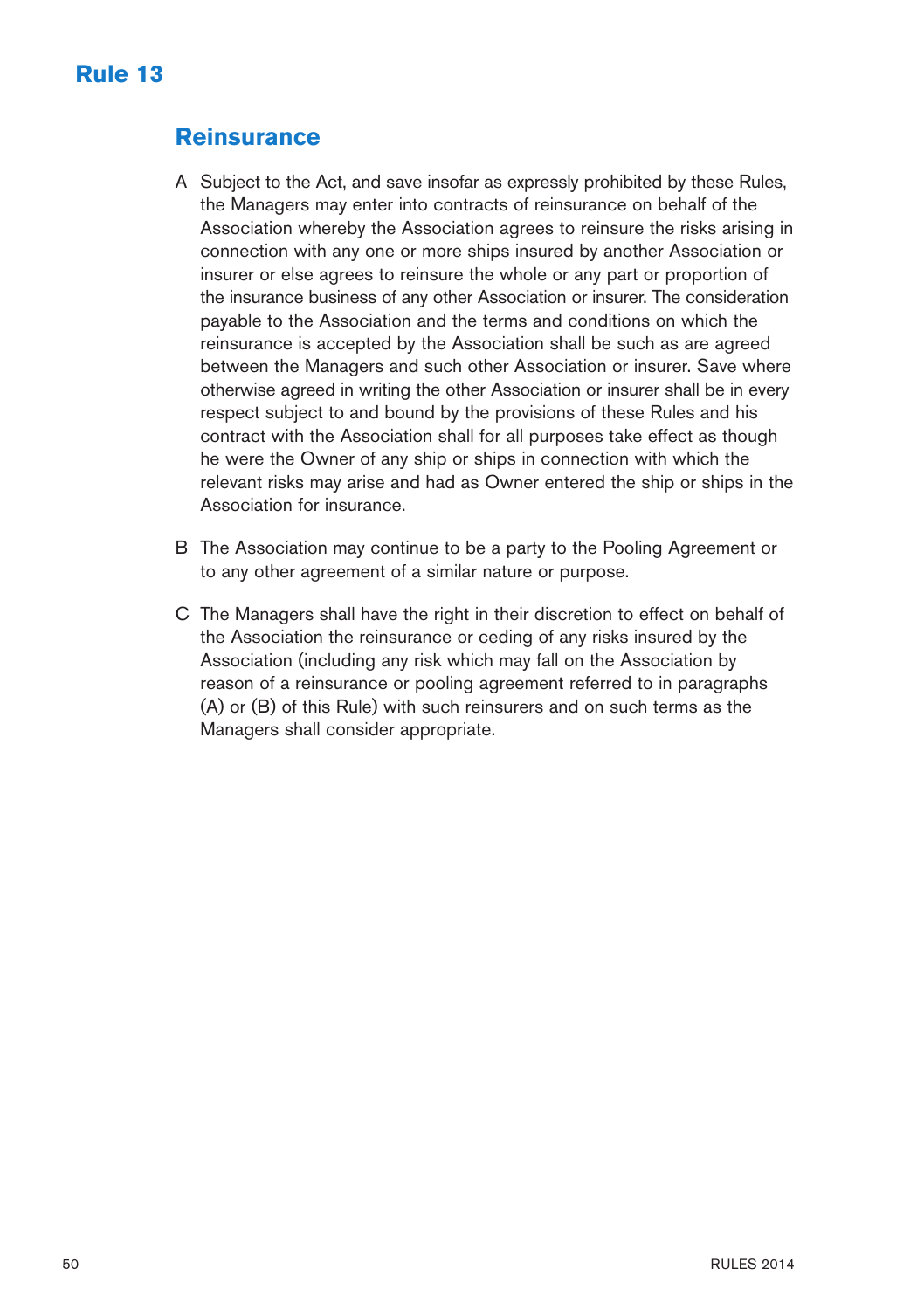### **Membership**

- A If the Association accepts an application from an Owner who is not already a Member for a ship to be entered on terms that Calls are payable to the Association ("Call Entries"), then such Owner shall, as from the date of the acceptance of such entry, be and become a Member and his name shall be entered in the register of Members.
- B If the Association accepts an application from an Owner for a ship to be entered on terms that a fixed premium is payable to the Association ("Fixed Premium Entries"), the Managers may in their discretion decide either that the Owner is to be or that he is not to be a Member and they may accept the application on either basis.
- C Whenever the Association agrees to accept the reinsurance of any risks in accordance with Rule 13 (A) the Managers may in their discretion decide that the insurer reinsured by the Association and/or the Owner insured by such insurer is to be a Member or that neither of them is to be a Member and they may accept the application on any such basis.
- D An Owner shall cease to be a Member if for any reason whatsoever the period of insurance shall have terminated in respect of all ships entered in the Associations in his name. Whenever the period of any reinsurance shall have terminated the insurer reinsured by the Association and the Owner insured by such insurer, if previously a Member, shall cease to be one.
- E Any Owner who is or becomes a Member shall be and remain a member of The United Kingdom Mutual Steam Ship Assurance Association (Isle of Man) Limited ("the IOM Company") (or its successors or assigns) subject always to the provisions of the memorandum and articles (or equivalent) of the IOM Company (or the constitutional documentation of any successor or assign) from time to time in force. It is a condition of membership of the Association and of acceptance of any application for membership of the Association that the aforesaid terms apply.
- F. In the event that the Directors determine, in their discretion, that for the protection and security of the Association's undertaking and property and the interests of the Members against loss, damage or injury, the Association transfers its funds and business to the IOM Company, of which the Owner is also a member under Rule 14E, then any certificate of entry present and in force, issued to each Owner shall be transferred, assigned and conveyed to the IOM Company immediately whereupon the IOM Company shall provide the same coverage afforded under the applicable certificate of entry on the same terms and conditions as the certificate of entry present and in force issued by the Association. Entry of the ship with the IOM Company shall be on the same terms and conditions as entry with the Association.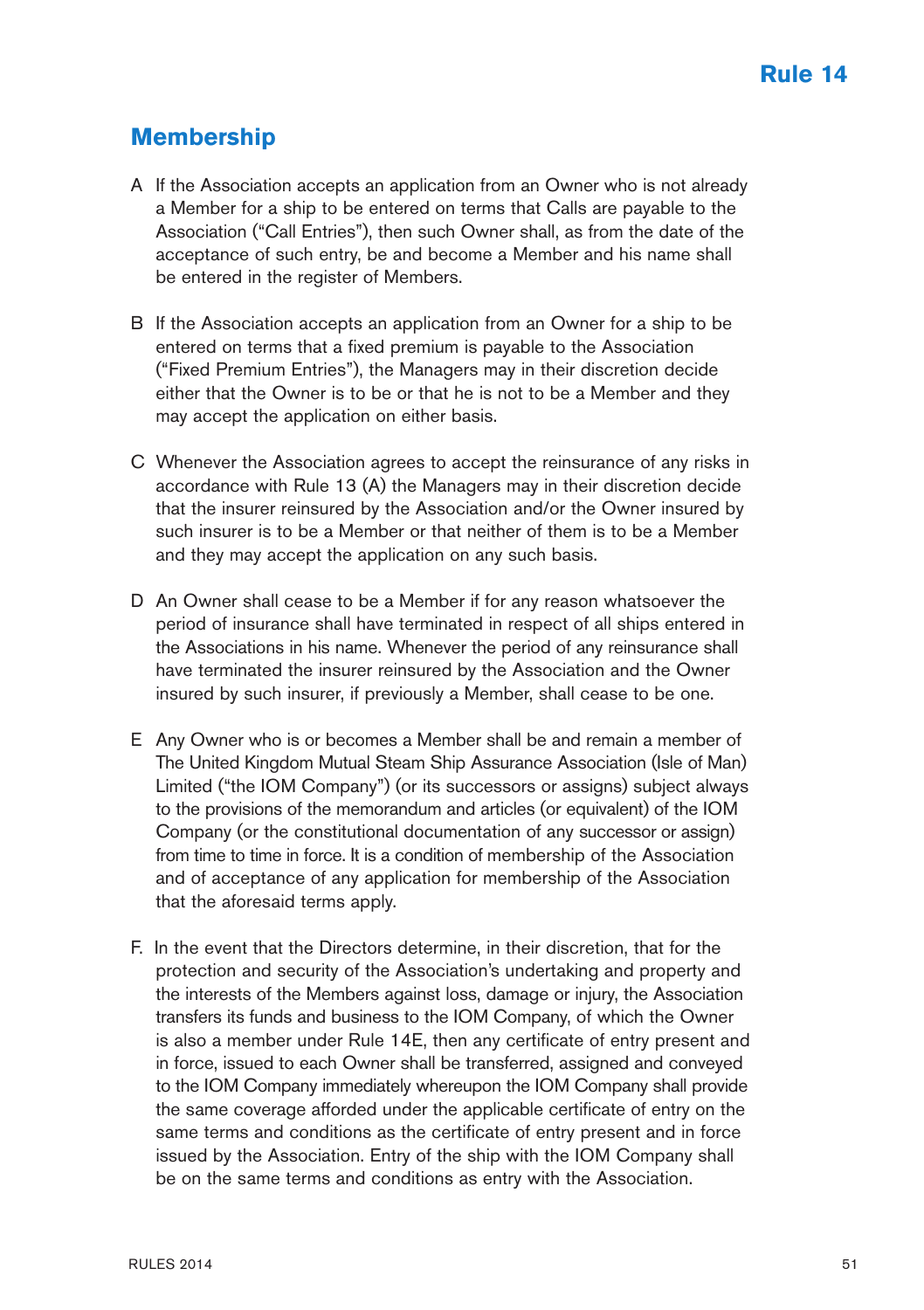## **Assignment**

- A No insurance given by the Association and no interest under these Rules or under any contract between the Association and any Owner may be assigned without the written consent of the Managers who shall have the right in their discretion to give or refuse such consent without stating any reason or to give such consent upon any such terms or conditions as they may think fit. Any purported assignment made without such consent or without there being due compliance with any such terms and conditions as the Managers may impose shall, unless the Managers in their discretion otherwise decide, be void and of no effect.
- B Whether or not the Managers shall expressly so stipulate as a condition for giving their consent to any assignment, the Association shall be entitled in settling any claim presented by the assignee to deduct or retain such amount as the Managers may then estimate to be sufficient to discharge any liabilities of the assignor to the Association, whether existing at the time of the assignment or having accrued or being likely to accrue thereafter.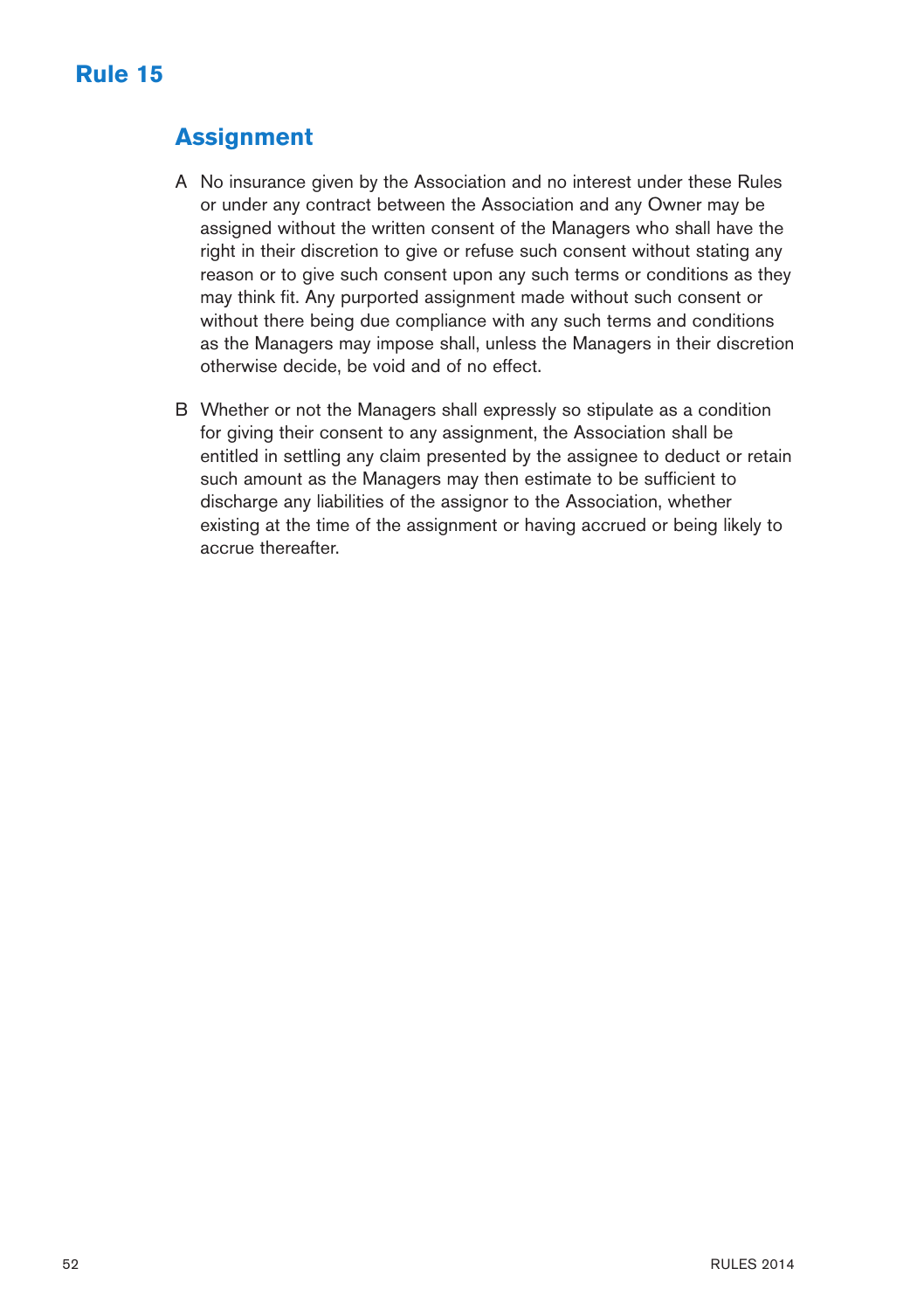## **Period of Insurance**

- A Subject as otherwise provided in these Rules the insurance by the Association of a ship entered in the Association otherwise than for a fixed period shall commence at the time and date specified in the Certificate of Entry and shall continue until noon of the 20th February next ensuing and thereafter, unless terminated in accordance with these Rules, from policy year to policy year.
- B The insurance by the Association of each ship entered for insurance for a fixed period shall, subject as otherwise provided in these Rules, cease at the expiry of such fixed period.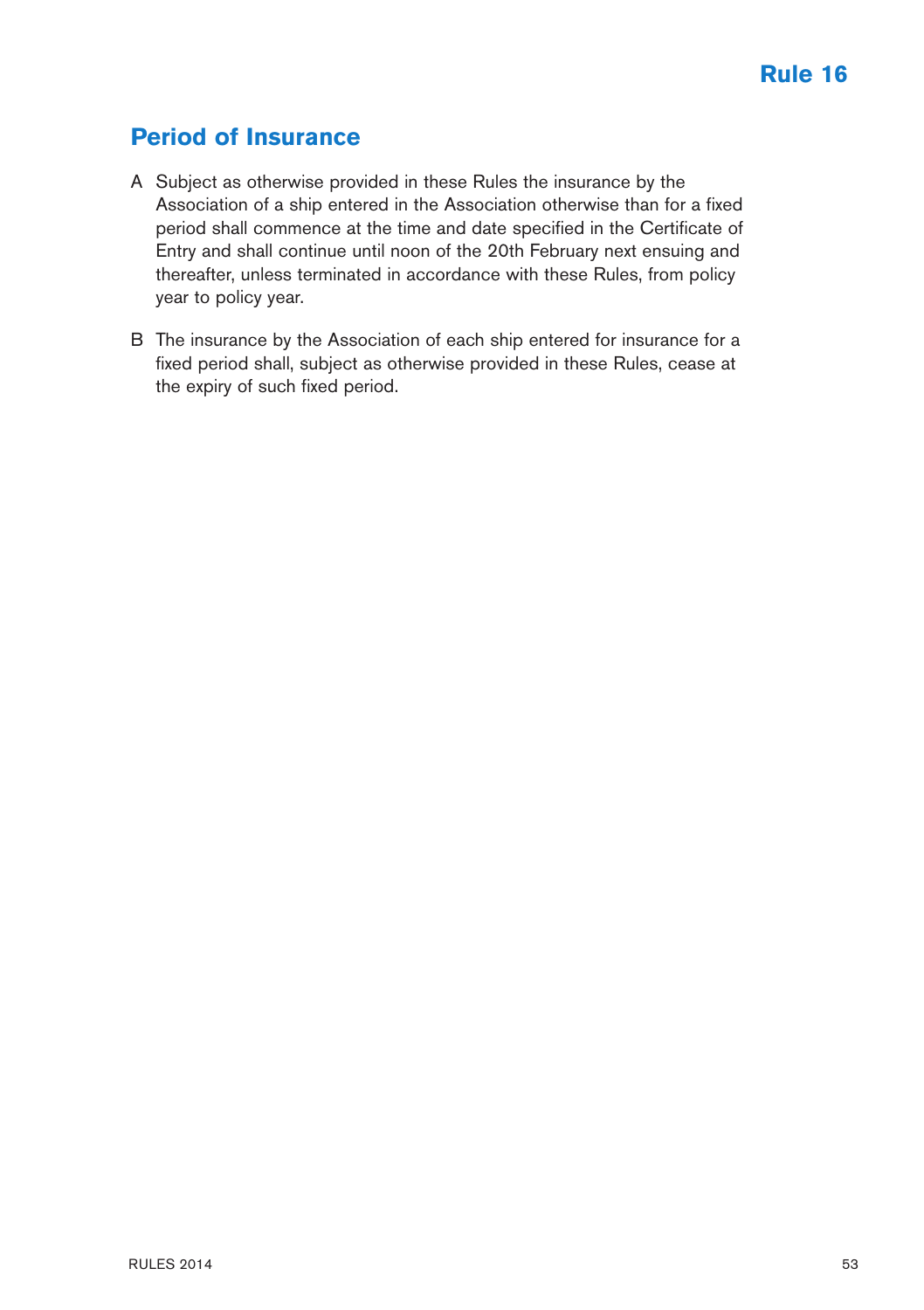### **Variation of Contract**

- A The Directors may decide during the course of any policy year that for the next ensuing policy year the premium ratings of the ships entered in the Association shall generally be increased by a single fixed percentage. If before the 20th December in any year the Managers shall have given notice to an Owner of such a decision, then the period of insurance shall continue for the next policy year upon the terms that the premium rating of the entered ship has been varied by the percentage fixed by the Directors, and the terms of entry of the entered ship shall be deemed for all purposes to have been varied accordingly, unless:
	- i. a further notice of variation is given pursuant to paragraph (C) of this Rule; or
	- ii. a notice of termination is given pursuant to Rule 18; or
	- iii. the period of insurance has previously terminated for some other reason.

A notice of the Directors' decision shall constitute an Endorsement Slip for the purposes of Rule 12.

- B i If before the end of any policy year these Rules shall have been altered in any respect which affects the terms and conditions of the contract of insurance between the Owner and the Association, then such alteration shall be binding upon the Owner and for all purposes take effect as from the commencement of the next ensuing policy year.
	- ii Notwithstanding the provisions of sub-paragraph (i) above, where, in the opinion of the Directors, there occurs or may occur a material change in the risks to the Association or the cover provided by it, either as a result of the implementation of new legislation or for any other reason whatsoever, the Association may alter the Rules in accordance with Bye-Law 15 and decide that such alteration shall take effect during the policy year on no less than 30 days notice.
- C If the Managers shall give a notice not later than noon on the 20th January in any policy year that for the next ensuing policy year they require the premium rating of an entered ship to be altered (otherwise than in accordance with paragraph (A) of this Rule) or that they require some other change to be made in the terms or conditions of entry, then the insurance for the entered ship for the next ensuing policy year shall continue upon such premium rating, terms or conditions as may be agreed between the Owner and the Managers before noon on the 20th February immediately following such notice and if by then no such agreement shall have been made the period of insurance shall thereupon terminate.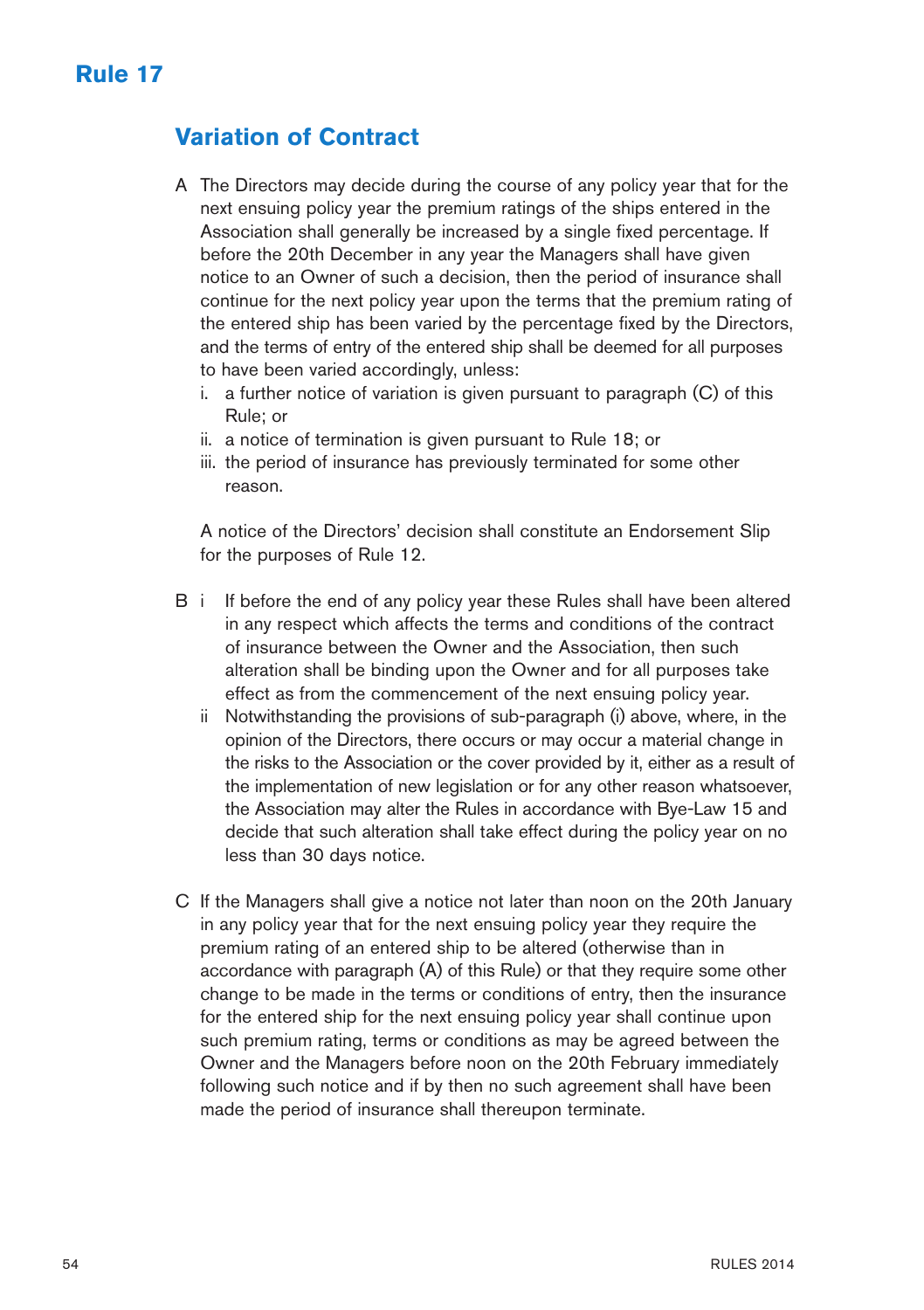## **Notice of Termination**

- A The period of insurance of any ship entered in the Association (otherwise than for a fixed period) may be terminated in the following manner:
	- i The Directors in their discretion and without giving any reason may give a written notice of termination to any Owner not later than noon on the 20th January in any policy year.
	- ii An Owner in his discretion and without giving any reason may give a written notice of termination to the Association not later than noon on the 20th January in any policy year.
- B If a notice shall have been given pursuant to paragraph (A) of this Rule the period of insurance shall terminate at noon on 20th February immediately following such notice. Save with the agreement of the Managers a ship may not be withdrawn from the Association nor may any notice of termination be given at any other time.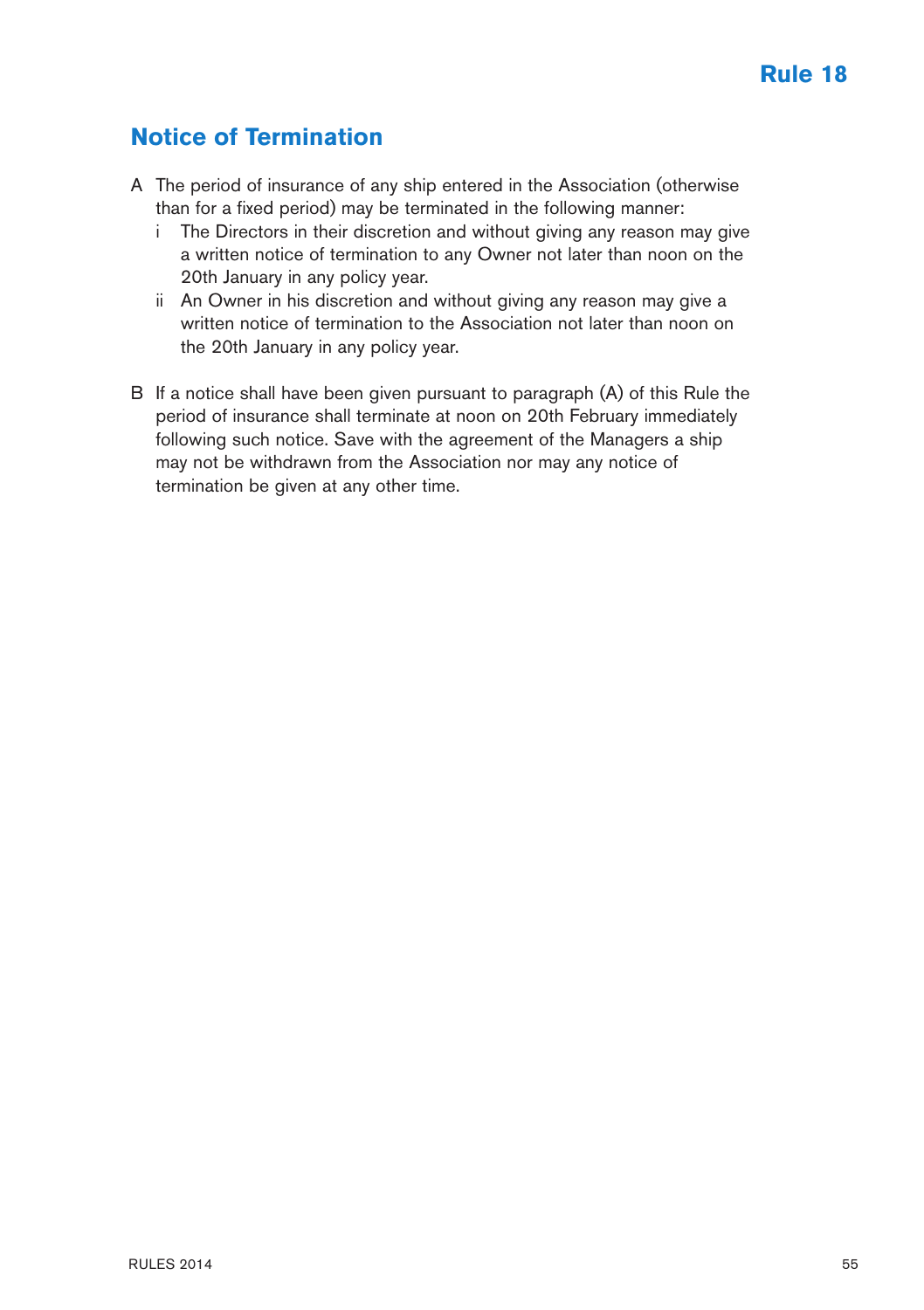# **Rule 19**

# **Calls**

- A The Owners who have entered ships for insurance in the Association in respect of any policy year (not being a policy year closed in accordance with Rule 25) otherwise than on terms that a fixed premium shall be payable in respect of such ship, shall provide by way of Calls to be levied from such Owners all funds which in the opinion of the Directors are required:
	- i To meet such of the general expenses of the Associations (or any of them) as the Directors may from time to time think fit to charge against the insurance business of the Associations in respect of such policy year;
	- ii To meet the claims, expenses and outgoings (whether incurred, accrued or anticipated) of the insurance and/or reinsurance business of the Associations (or any of them) in respect of such policy year (including, without prejudice to the generality of the foregoing, any such excess of the claims and other outgoings in respect of fixed premium entries over the premiums payable to the Associations (or any of them) in respect thereof as the Directors may charge to such policy year, and any proportion of any claims, expenses or outgoings of any insurer other than the Associations which has fallen or which may be thought likely to fall upon the Associations (or any of them) by virtue of any reinsurance or pooling agreement concluded between the Associations (or any of them) and such other insurer);
	- iii For such transfers to the contingency account, catastrophe or other reserves of the Associations (or any of them) (as referred to in Rule 24) and for subsequent application for the purposes of such reserves or otherwise as the Directors may think expedient;
	- iv For such transfers as the Directors may think proper to meet any deficiency which has occurred or may be thought likely to occur in any closed policy year or years of the Associations (or any of them).
- B The said Calls shall be levied by means of Mutual Premium, Supplementary Premium and Overspill Calls in accordance with the provisions of Rules 20 to 22.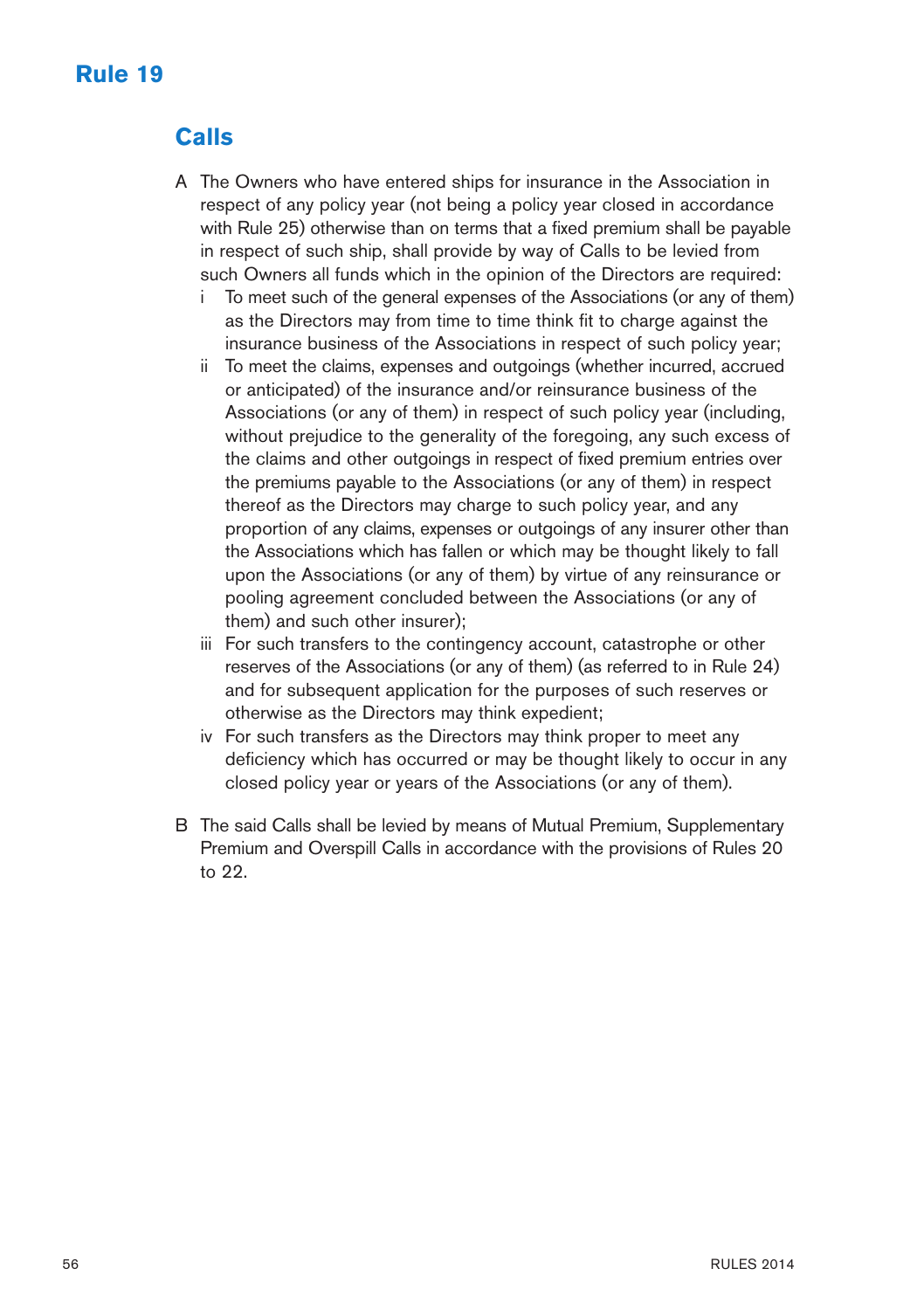### **Mutual Premium**

- A Before each policy year commences the Directors shall decide the percentage which is to be applied to the premium ratings of all ships entered for that year (other than Fixed Premium Entries) in ascertaining the Mutual Premium payable in respect of that policy year. This decision may be made at the same time as a decision to increase the premium ratings of entered ships pursuant to Rule 17(A).
- B An Owner of a ship (other than a Fixed Premium Entry) which is entered for any policy year shall be bound to pay by way of Mutual Premium in respect of such policy year a sum ascertained by multiplying the percentage ordered by the Directors pursuant to paragraph (A) of this Rule by the premium rating of the ship (as agreed between the Owner and the Managers and/or as increased pursuant to Rule 17(A), as the case may be) by the entered tonnage of the ship in the Association.
- C If at any time before the final instalment of Mutual Premium in respect of a policy year has become payable it shall appear to the Directors unlikely that the whole of such Mutual Premium (together with any transfers from reserves and provisions made for the credit of or in respect of such policy year) is required for the purposes set out in Rule 19;
	- i the Directors may resolve to reduce the amount of Mutual Premium payable in respect of that policy year by declaring a Mutual Premium Discount, expressed as a percentage of the Mutual Premium or of any instalment thereof, and
	- ii the liability of the Owners under paragraph (B) of this Rule to pay Mutual Premium shall be reduced accordingly.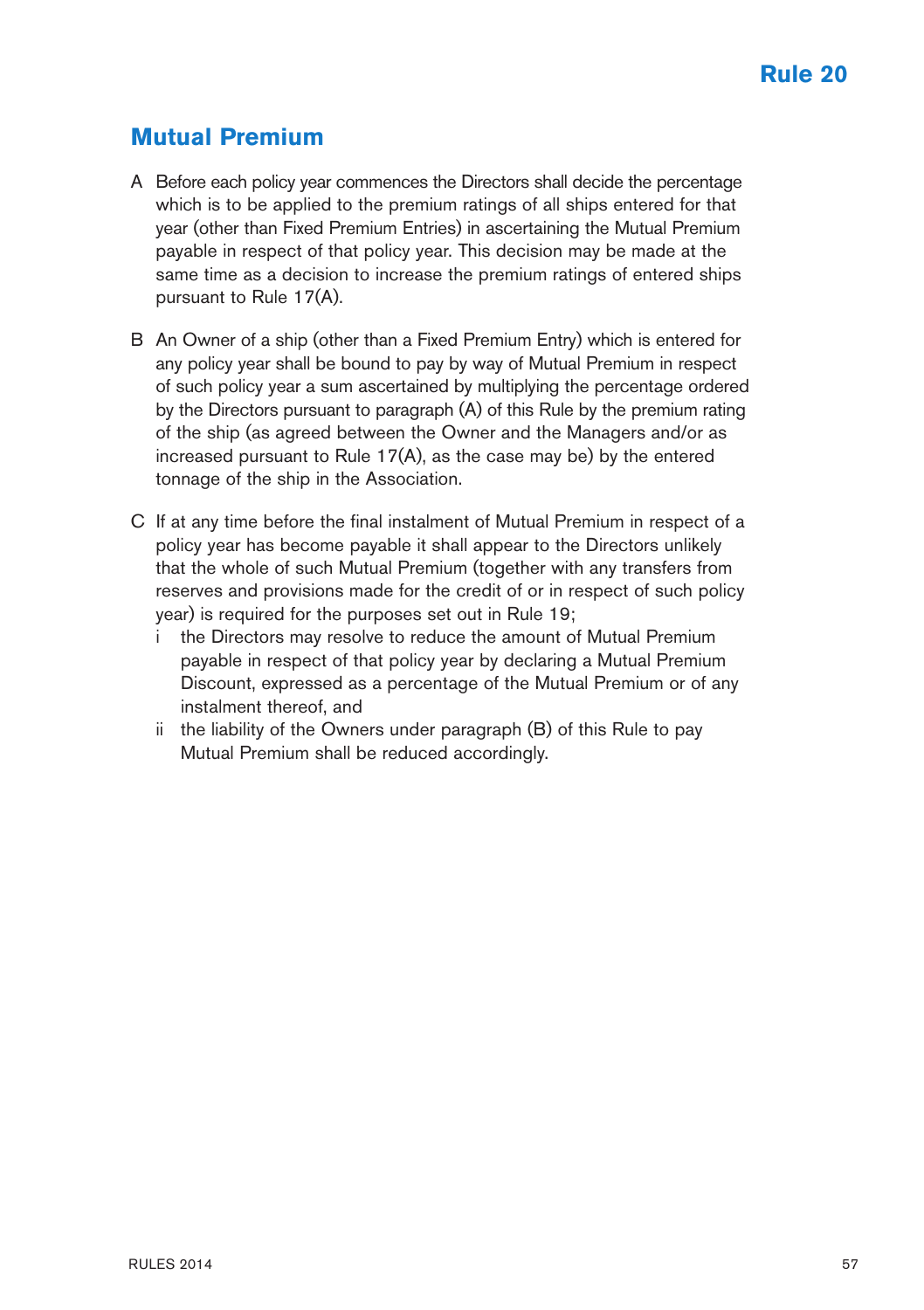### **Supplementary Premium**

- A At any time or times during or after the end of each policy year (but not after such policy year has been closed) the Directors may decide to levy from the Owners of ships entered in respect of that year (other than Fixed Premium Entries) one or more Supplementary Premiums. The Directors may levy such a Premium either (i) by deciding upon a percentage of the net Mutual Premium or (ii) by deciding upon a percentage of the premium ratings of all ships entered for that year.
- B An Owner of a ship (other than a Fixed Premium Entry) entered for any policy year shall be bound to pay by way of Supplementary Premium a sum ascertained, in the case of (i) by multiplying the percentage ordered by the Directors by the net Mutual Premium paid or payable by him in respect of such policy year and, in the case of (ii) by multiplying the percentage ordered by the Directors by the premium rating of the entered ship by the entered tonnage of the ship in the Association.
- C The Directors, the Managers or their servants or agents may at any time seek to enable Owners to become aware of their financial commitment for the relevant policy year by indicating an estimate of the percentage at which it is hoped that any Supplementary Premium will be levied. If any such estimate shall be given to any Owner it shall be without prejudice to the right of the Directors to levy Supplementary Premiums and Overspill Calls for the relevant policy year in accordance with these Rules at a greater or lesser percentage than so indicated and neither the Association, the Directors, the Managers nor any of their servants or agents shall under any circumstances be under any liability in respect of any estimate so given or in respect of any error, omission or inaccuracy contained therein.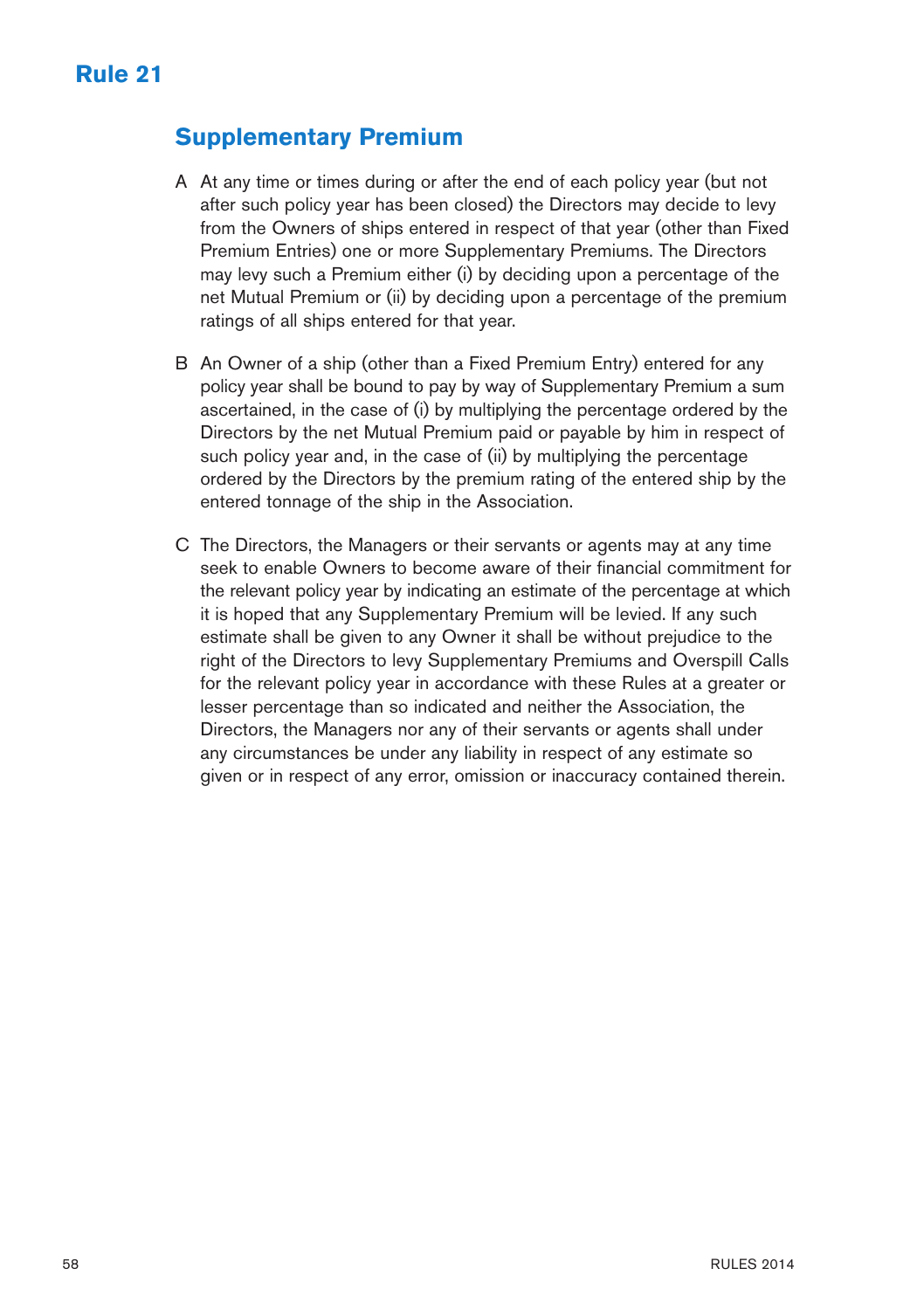#### **Overspill Claims, Calls and Guarantees Section 1 Introductory**

- A All claims (other than claims arising in respect of oil pollution) incurred by the Association or by any other party to the Pooling Agreement under the entry of any one ship arising from any one event including any claim in respect of liability for the removal or non-removal of any wreck shall for the purpose of the definitions in these Rules of "Overspill Claim" and "Group Reinsurance Limit" be treated as if they were one claim.
- B Any reference to a claim incurred by the Association or by any other party to the Pooling Agreement shall be deemed to include the costs and expenses associated therewith.
- C That part (if any) of a claim (other than a claim in respect of oil pollution) incurred by the Association or by any other party to the Pooling Agreement under the terms of entry of a ship which exceeds or may exceed the Group Reinsurance Limit is referred to herein as an "Overspill Claim".

#### **Section 2 Recoverability of overspill claims**

- A Without prejudice to any other applicable limit, any Overspill Claim incurred by the Association shall not be recoverable from the Association in excess of the aggregate of:
	- i that part of the Overspill Claim which is eligible for pooling under the Pooling Agreement but which, under the terms of the Pooling Agreement, is to be borne by the Association; and
	- ii the maximum amount that the Association is able to recover from the other parties to the Pooling Agreement as their contributions to the Overspill Claim.
- B The aggregate amount referred to in paragraph (A) of this Section shall be reduced to the extent that the Association can evidence:
	- i that costs have been properly incurred by it in collecting or seeking to collect
		- a) Overspill Calls levied to provide funds to pay that part of the Overspill Claim referred to in sub-paragraph (A)(i) of this Section, or
		- b) the amount referred to in sub-paragraph (A)(ii) of this Section; or
	- ii that it is unable to collect an amount equal to that part of the Overspill Claim referred to in sub-paragraph (A)(i) of this Section which it had intended to pay out of the levy of Overspill Calls because any Overspill Calls so levied, or parts thereof, are not economically recoverable, provided that if, due to a change in circumstances, such amounts subsequently become economically recoverable, the aggregate amount referred to in paragraph (A) of this Section shall be reinstated to that extent.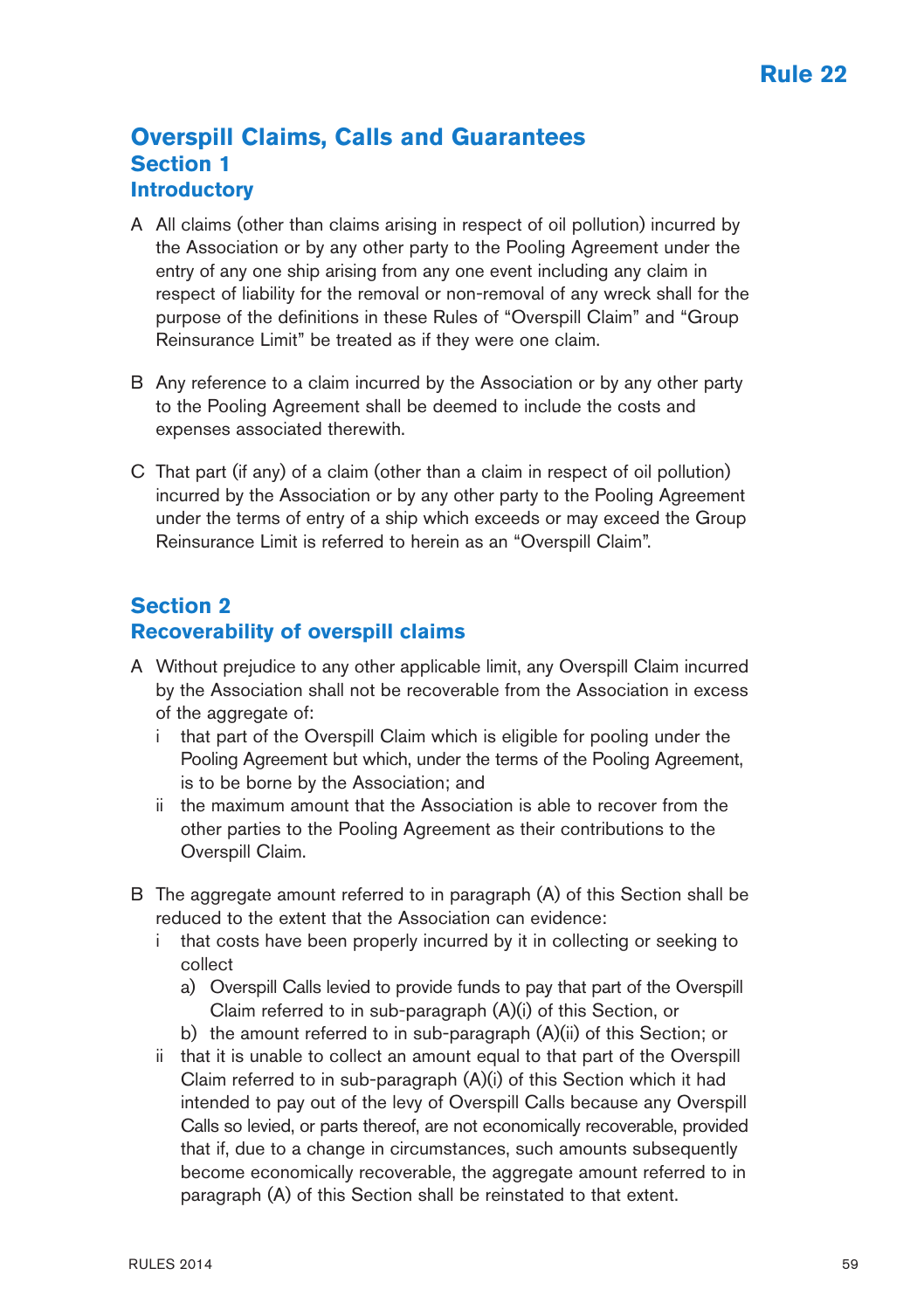- C In evidencing the matters referred to in sub-paragraph (B)(ii) above the Association shall be required to show that:
	- i it has levied Overspill Calls in respect of the Overspill Claim referred to in paragraph (A) of this Section on all Owners entered in the Association on the Overspill Claim Date in accordance with and in the maximum amounts permitted under Section 5 of this Rule 22; and
	- ii it has levied those Overspill Calls in a timely manner, has not released or otherwise waived an Owner's obligation to pay those calls and has taken all reasonable steps to recover those calls.

#### **Section 3**

#### **Payment of overspill claims**

- A The funds required to pay any Overspill Claim incurred by the Association shall be provided:
	- i from such sums as the Association is able to recover from the other parties to the Pooling Agreement as their contributions to the Overspill Claim, and
	- ii from such sums as the Association is able to recover from any special insurance which may, in the discretion of the Association, have been effected to protect the Association against the risk of payments of Overspill Claims, and
	- iii from such proportion of any sums standing to the credit of the Catastrophe Reserve (as defined in Rule 24) of the Associations (or any of them) as the Directors in their discretion decide, and
	- iv by levying one or more Overspill Calls in accordance with Section 5 of this Rule, irrespective of whether the Association has sought to recover or has recovered all or any of the sums referred to in sub-paragraph (ii) above but provided the Association shall first have made a determination in accordance with sub-paragraph (iii) above, and
	- v from any interest accruing to the Association on any funds provided as aforesaid.
- B The funds required to pay such proportion of any Overspill Claim incurred by any other party to the Pooling Agreement which the Association is liable to contribute under the terms of the Pooling Agreement shall be provided in the manner specified in sub-paragraphs  $(A)(ii) - (v)$  of this Section.
- C To the extent that the Association intends to provide funds required to pay any Overspill Claim incurred by it in the manner specified in sub-paragraph (A)(iv) of this Section, the Association shall only be required to pay such Overspill Claim as and when such funds are received by it, provided that it can show from time to time that, in seeking to collect such funds, it has taken the steps referred to in paragraph (C) of Section 2 of this Rule 22.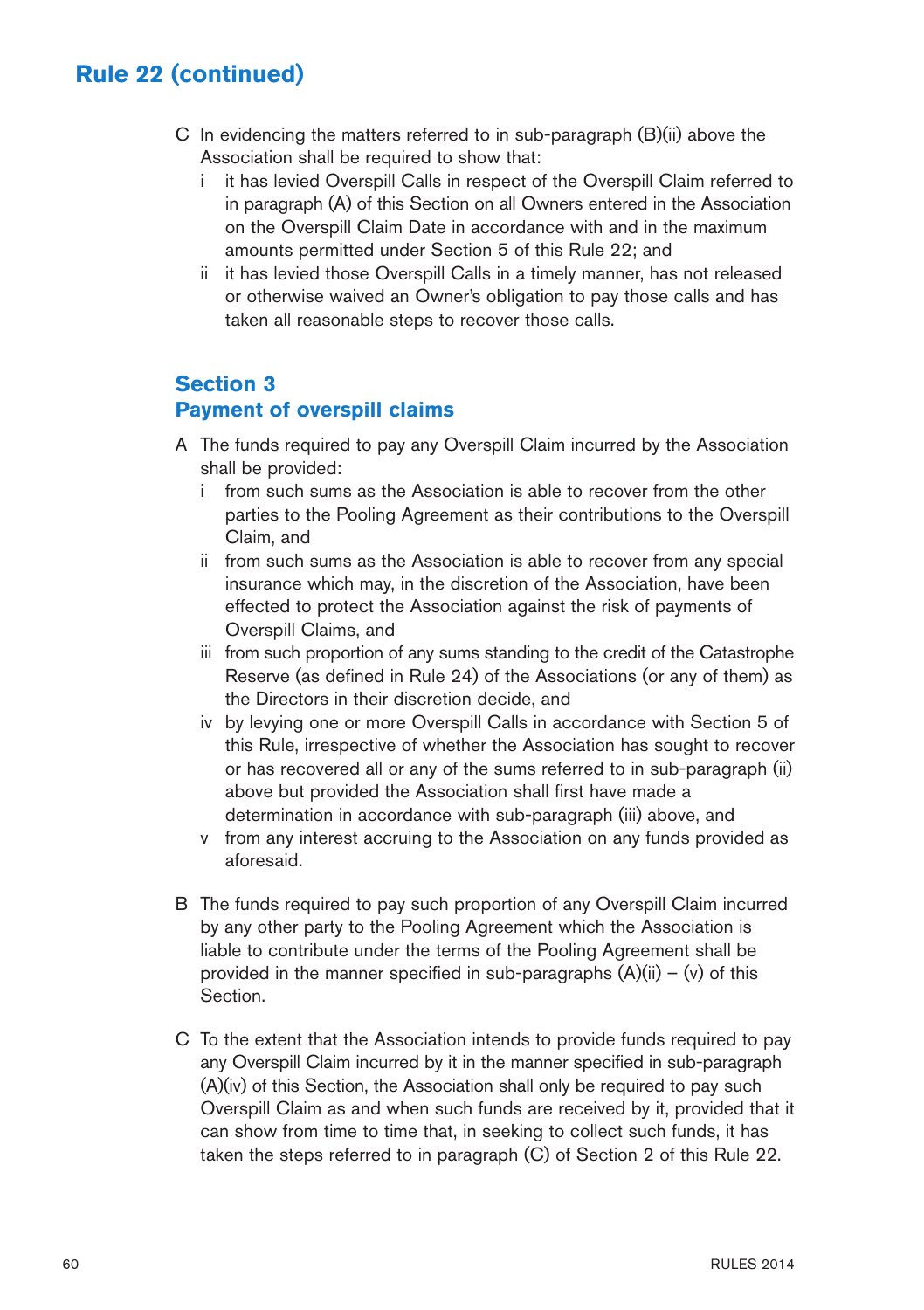#### **Section 4 Overspill claims - expert determinations**

- A Any issue, arising from the application to an Overspill Claim (the "relevant Overspill Claim") of paragraphs (B) or (C) of Section 2 of this Rule or paragraph (C) of Section 3 of this Rule, of whether
	- i costs have been properly incurred in collecting or seeking to collect funds to pay Overspill Claims, or
	- ii any Overspill Call or part thereof is economically recoverable, or
	- iii in seeking to collect the funds referred to in Section 3(C), the Association has taken the steps referred to in that Section,

on which the Association and the Owner cannot agree shall, notwithstanding Rule 40, be referred to a panel (the "Panel") constituted in accordance with arrangements established in the Pooling Agreement which, acting as a body of experts and not as an arbitration tribunal, shall determine the issue.

- B If the Panel has not been constituted at a time when the Owner wishes to refer an issue to it, the Association shall, on request by the Owner, give a direction for the constitution of the Panel as required under the Pooling Agreement.
- C The Association may (and, on the direction of the Owner, shall) give such direction as is required under the Pooling Agreement for the formal instruction of the Panel to investigate any issue and to give its determination as soon as reasonably practicable.
- D The Panel shall in its discretion decide what information, documents, evidence and submission it requires in order to determine an issue and how to obtain these, and the Association and the Owner shall co-operate fully with the Panel.
- E In determining any issue referred to it under this Section 4 the Panel shall endeavour to follow the same procedures as it follows in determining issues arising in respect of the relevant Overspill Claim which are referred to it under the Pooling Agreement.
- F In determining an issue the members of the Panel
	- i shall rely on their own knowledge and expertise, and
	- ii may rely on any information documents evidence or submission provided to it by the Association or the Owner as the Panel sees fit.
- G If the three members of the Panel cannot agree on any matter, the view of the majority shall prevail.
- H The Panel shall not be required to give reasons for any determination.
- I The Panel's determination shall be final and binding upon the Association and the Owner (subject only to Paragraph J below) and there shall be no right of appeal from such determination.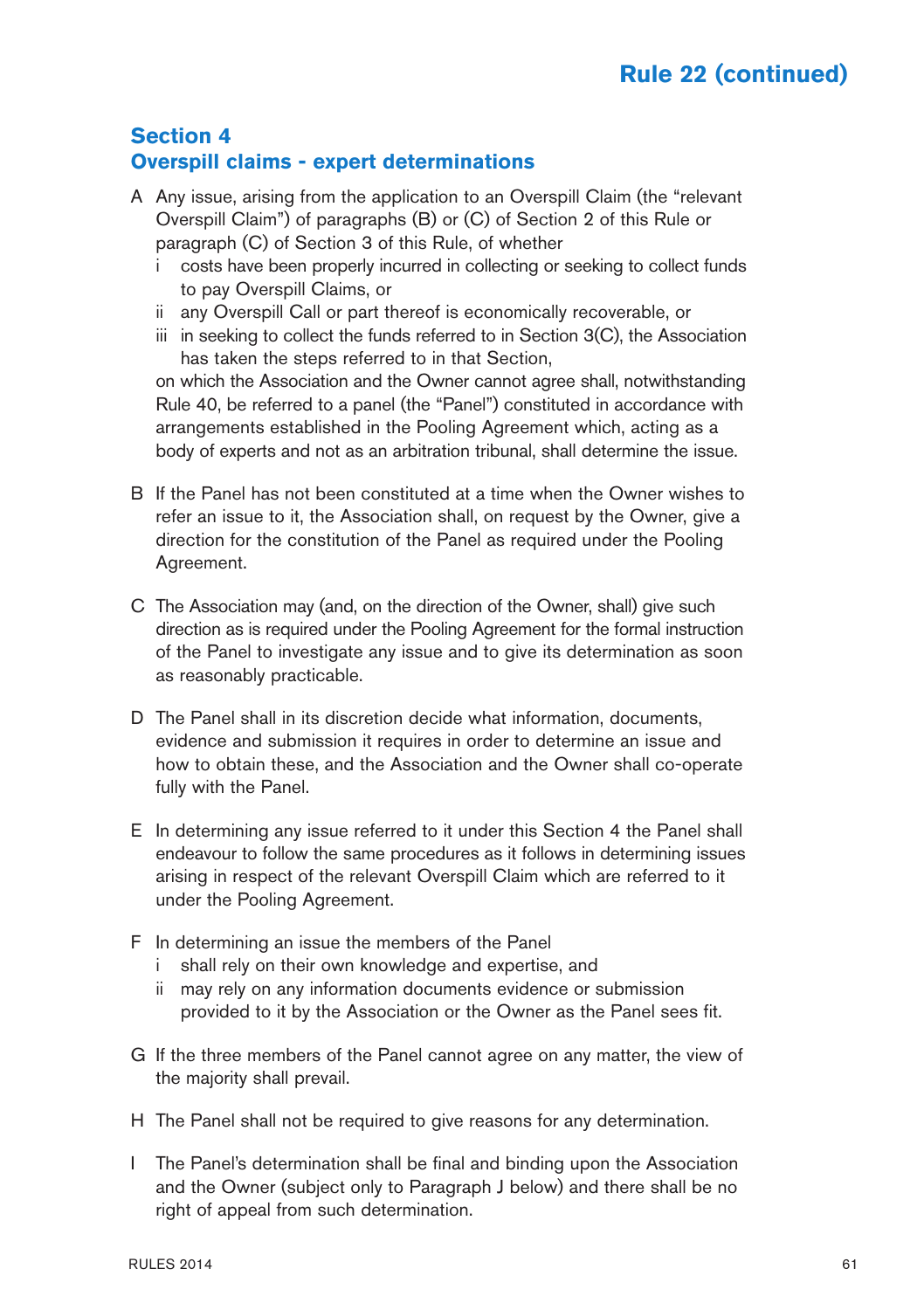- J If the Panel makes a determination on an issue referred to in sub-paragraphs (A)(ii) or (iii) of this Section 4 the Association or the Owner may refer the issue back to the Panel, notwithstanding paragraph (I) above, if it considers that the position has materially changed since the Panel made its determination.
- K The costs of the Panel shall be paid by the Association.
- L Costs, indemnities and other sums payable to the Panel by the Association in relation to any Overspill Claim, whether the reference to the Panel has been made under Section 4 of this Rule 22 or under the Pooling Agreement, shall be deemed to be costs properly incurred by the Association in respect of that Overspill Claim for the purposes specified in sub-paragraph (B)(i) of Section 2 of this Rule.

#### **Section 5 Levying of overspill calls**

- A If
	- i the Directors shall at any time determine that funds are or may in future be required to pay part of an Overspill Claim (whether incurred by the Association or by any other party to the Pooling Agreement); and
	- ii the Directors shall have made a declaration under Rule 25(C)(i) or 25(C)(iii) that a Policy Year shall remain open for the purpose of levying an Overspill Call or Calls in respect of that Overspill Claim, the Directors in their discretion, at any time or times after such declaration has been made, may levy one or more Overspill Calls in respect of that Overspill Claim in accordance with paragraph (B) below.
- B The Directors shall levy any such Overspill Call
	- i on all Owners entered in the Association on the Overspill Claim Date in respect of ships entered by them at that time, notwithstanding the fact that, if the Overspill Claim Date shall be in a Policy Year in respect of which the Directors have made a declaration under Rule 25(C)(iii), any such ship may not have been entered in the Association at the time the relevant event occurred, and
	- ii at such percentage of the Convention Limit of each such ship as the Directors in their discretion shall decide.
- C An Overspill Call shall not be levied in respect of any ship entered on the Overspill Claim Date with an overall limit of cover equal to or less than the Group Reinsurance Limit.
- D The Directors shall not levy on any Owner in respect of the entry of any one ship an Overspill Call or Calls in respect of any one Overspill Claim exceeding in the aggregate two and a half per cent (2.5%) of the Convention Limit of that ship.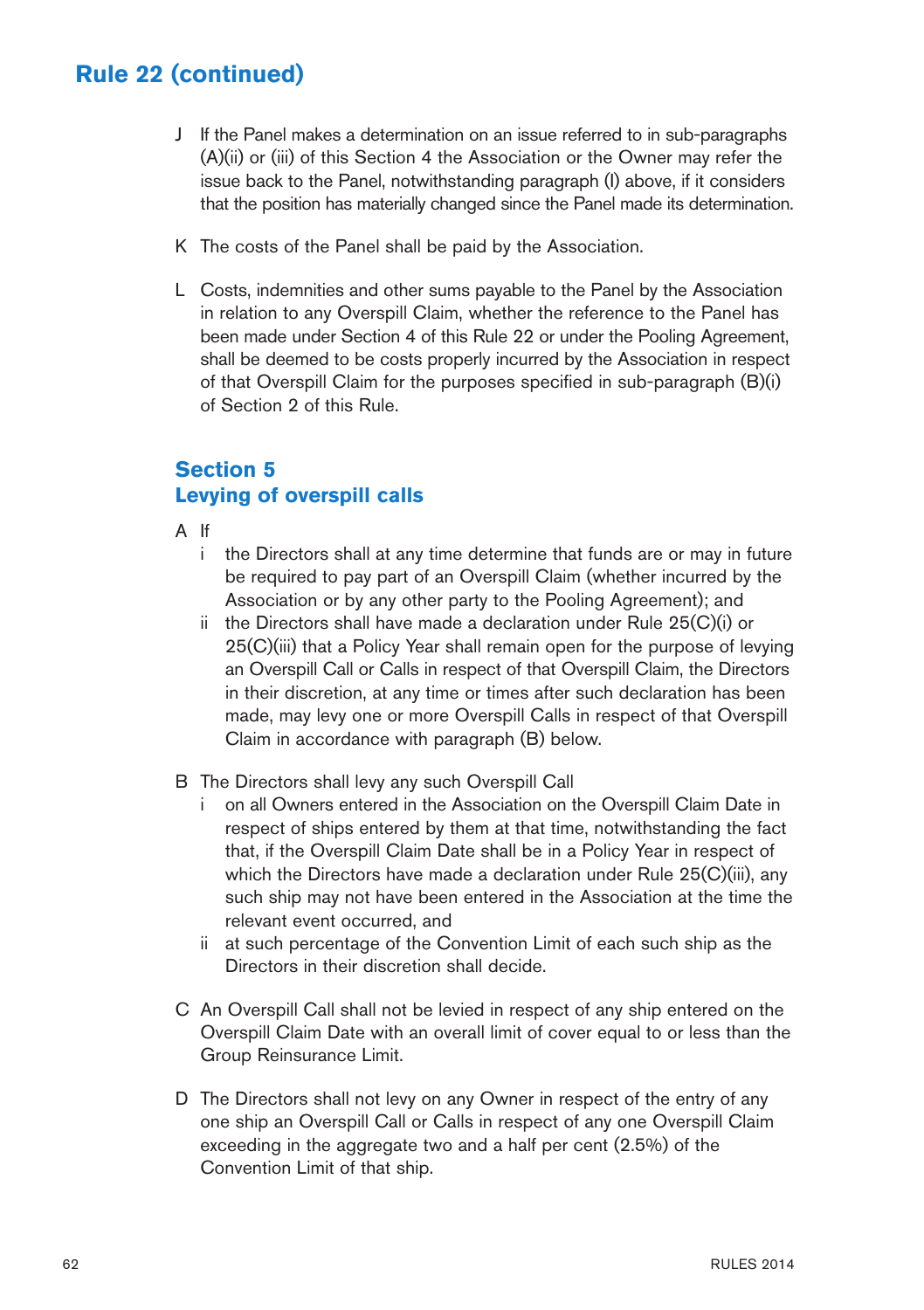#### **Section 6 Security for overspill calls on termination or cesser**

- A If
	- i the Directors make a declaration in accordance with Rule 25 (C) (i) or 25 (C) (iii) that a Policy Year shall remain open for the purpose of levying an Overspill Call or Calls, and
	- ii an Owner who is liable to pay any such Overspill Call or Calls as may be levied by the Directors in accordance with Section 5 of this Rule ceases or has ceased to be insured by the Association for any reason, or the Association determines that the insurance of any such Owner may cease the Managers may require such Owner to provide to the Association a guarantee or other security in respect of the Owner's estimated future liability for such Overspill Call or Calls, such guarantee or other security to be provided in such form and amount (the "guarantee amount") and by such date (the "due date") and upon such terms as the Managers in their discretion may deem to be appropriate in the circumstances.
- B Unless and until such guarantee or other security as is required by the Managers has been provided by the Owner, the Owner shall not be entitled to recovery from the Association of any claims whatsoever and whensoever arising in respect of any and all vessels entered in the Association by him or on his behalf for any Policy Year.
- C If such guarantee or other security is not provided by the Owner to the Association by the due date, a sum equal to the guarantee amount shall be due and payable by the Owner to the Association on the due date, and shall be retained by the Association as a security deposit on such terms as the Managers in their discretion may deem to be appropriate in the circumstances.
- D The provision of a guarantee or other security as required by the Association (including a payment in accordance with paragraph (C) above) shall in no way restrict or limit the Owner's liability to pay such Overspill Call or Calls as may be levied by the Directors in accordance with Section 5 of this Rule.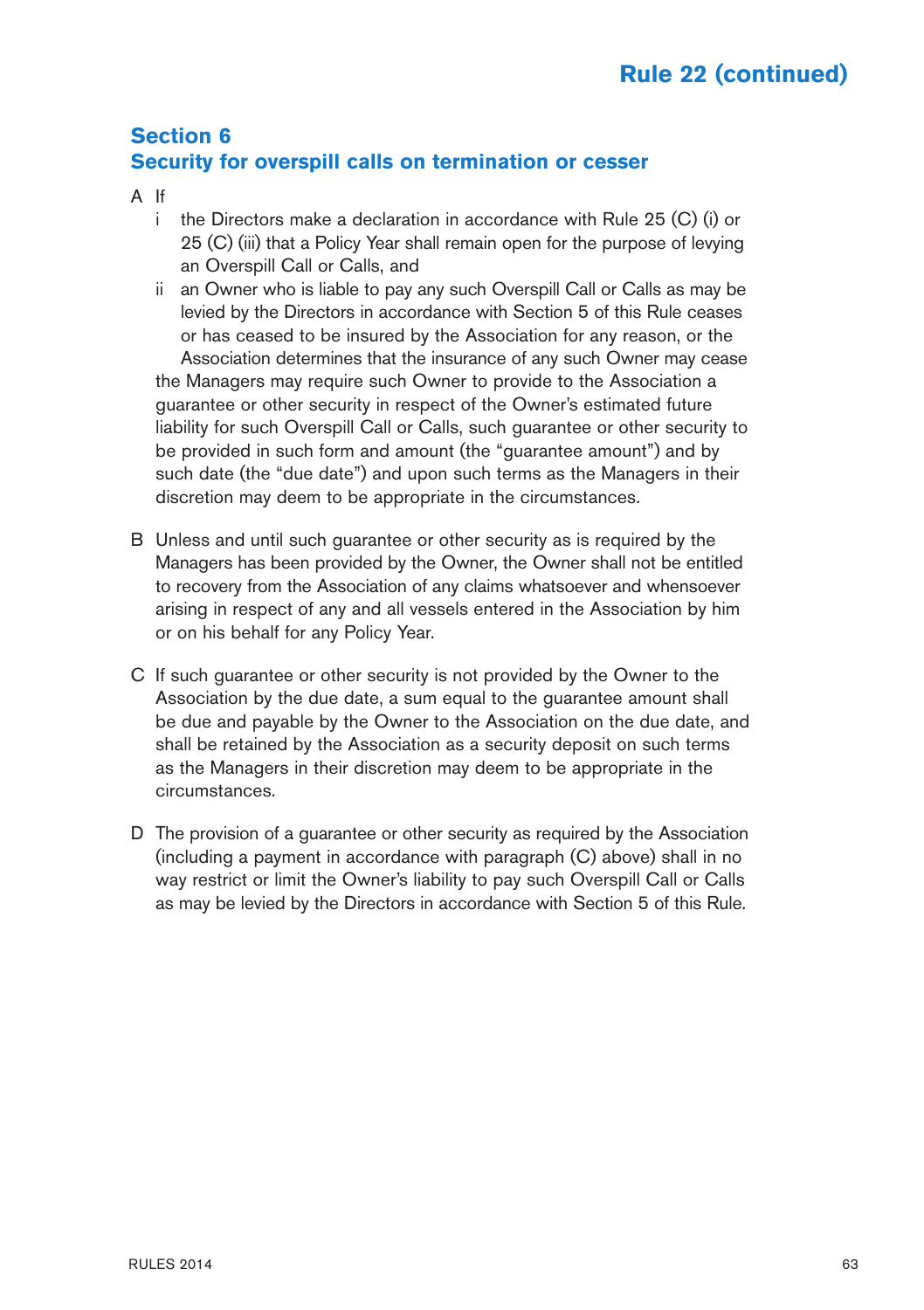### **Payment**

- A Every Call (Mutual Premium, Supplementary Premium or Overspill Call) shall be payable at such rate and, save as otherwise agreed in writing by the Managers, in such instalments and on such dates as the Directors may specify.
- B As soon as reasonably practical after the rate of any Call (Mutual Premium, Supplementary Premium or Overspill Call) shall have been so fixed the Managers shall notify each Owner concerned:
	- i Of such rate;
	- ii Of the date on which the Call concerned is payable or, if such Call is payable by instalments, of the amounts of such instalments and the respective dates on which they are payable;
	- iii Of the amount payable by such Owner in respect of each ship entered by him;
	- iv If such Call is payable by such Owner in any currency other than U.S. Dollars, of such fact.
- C The Managers may require any Owner to pay all or any part of any Call payable by him in such currency or currencies as the Managers may specify.
- D No claim of any kind whatsoever by an Owner against any of the Associations shall constitute any set-off against the Calls, fixed premiums or other sums of whatsoever nature due to the Associations or shall entitle an Owner to withhold or delay payment of any such sum.
- E Without prejudice to the rights and remedies of the Association under these Rules and in particular Rules 29 to 33 inclusive, if any Call or instalment or part thereof or any other sum of whatsoever nature (including, without prejudice to the generality of the foregoing, any fixed premium and any amount due pursuant to Rules 30 or 33 and any part thereof) due from any Owner is not paid by such Owner on or before the date specified for payment thereof, such Owner shall pay interest on the amount not so paid from and including the date so specified down to the date of payment at such rate as the Directors may from time to time determine, but the Directors may waive payment of such interest in whole or in part.
- F The Association shall have a lien or other right of action against any ship entered by the Owner in respect of any sum of whatsoever nature owed by him to any of the Associations, notwithstanding that the cover of the Owner or in respect of any ship entered by him may have ceased or been terminated or cancelled.
- G If any Call or other payment due from an Owner to any of the Associations is not paid and if the Directors decide that payment cannot be obtained, the sums required to make good any resulting shortfall or deficiency in the funds of the Associations shall be deemed to be expenses of the Associations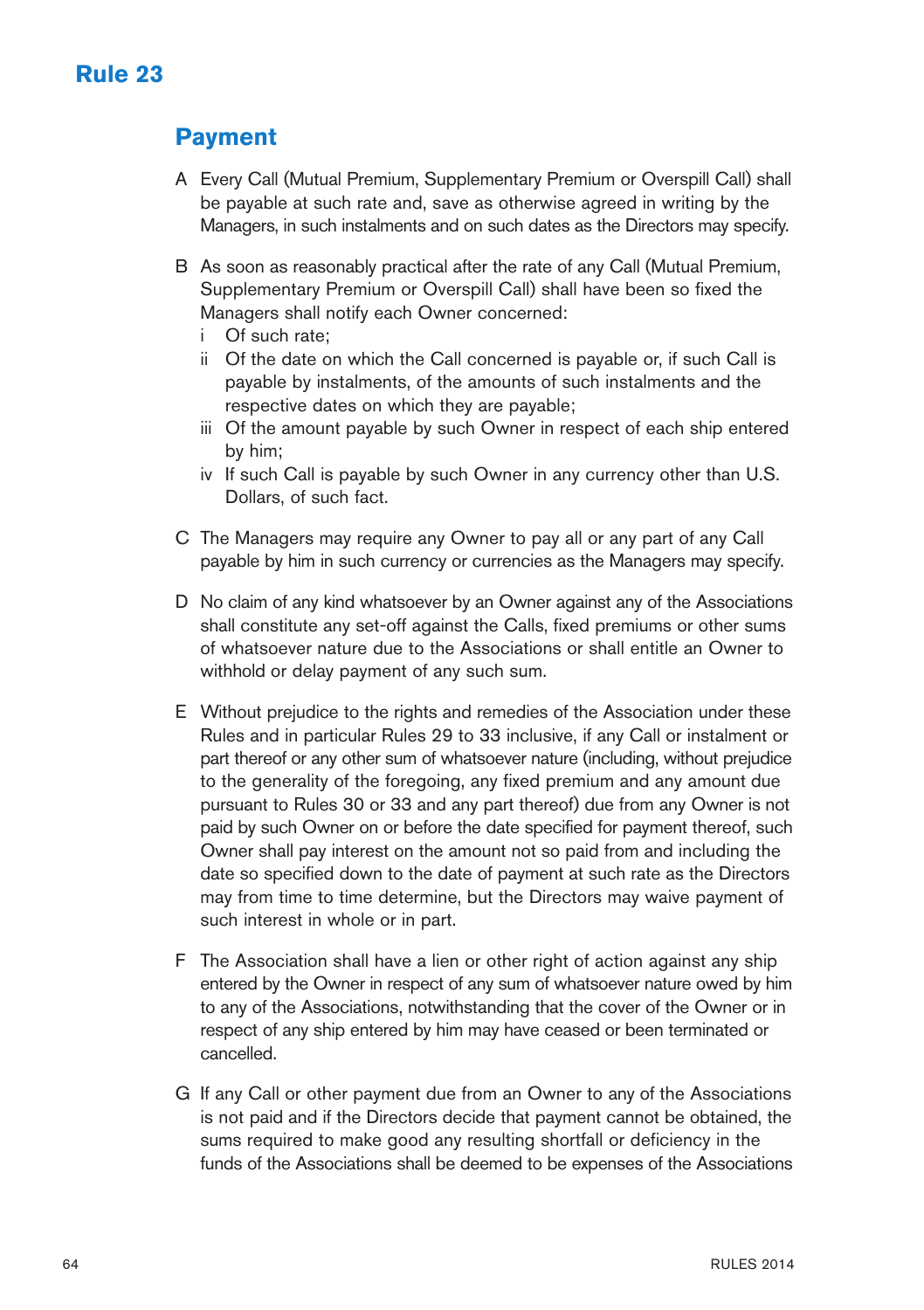for which, as the Directors may decide, Calls may be levied in accordance with Rule 19 (or, if the shortfall or deficiency is in respect of an Overspill Call under Rule 22, Section 5, a further Overspill Call under that Rule), or the reserves may be applied in accordance with Rules 24 and 25.

H An Owner shall pay on demand to the Association or its order the amount of any premium tax or other tax levied on or in connection with the insurance or reinsurance provided by the Association to the Owner which the Association determines it or the Owner has or may become liable, and shall indemnify the Association and hold it harmless in respect of any loss, damage, liability, cost or expense which the Association may incur in respect of such premium tax or other similar tax.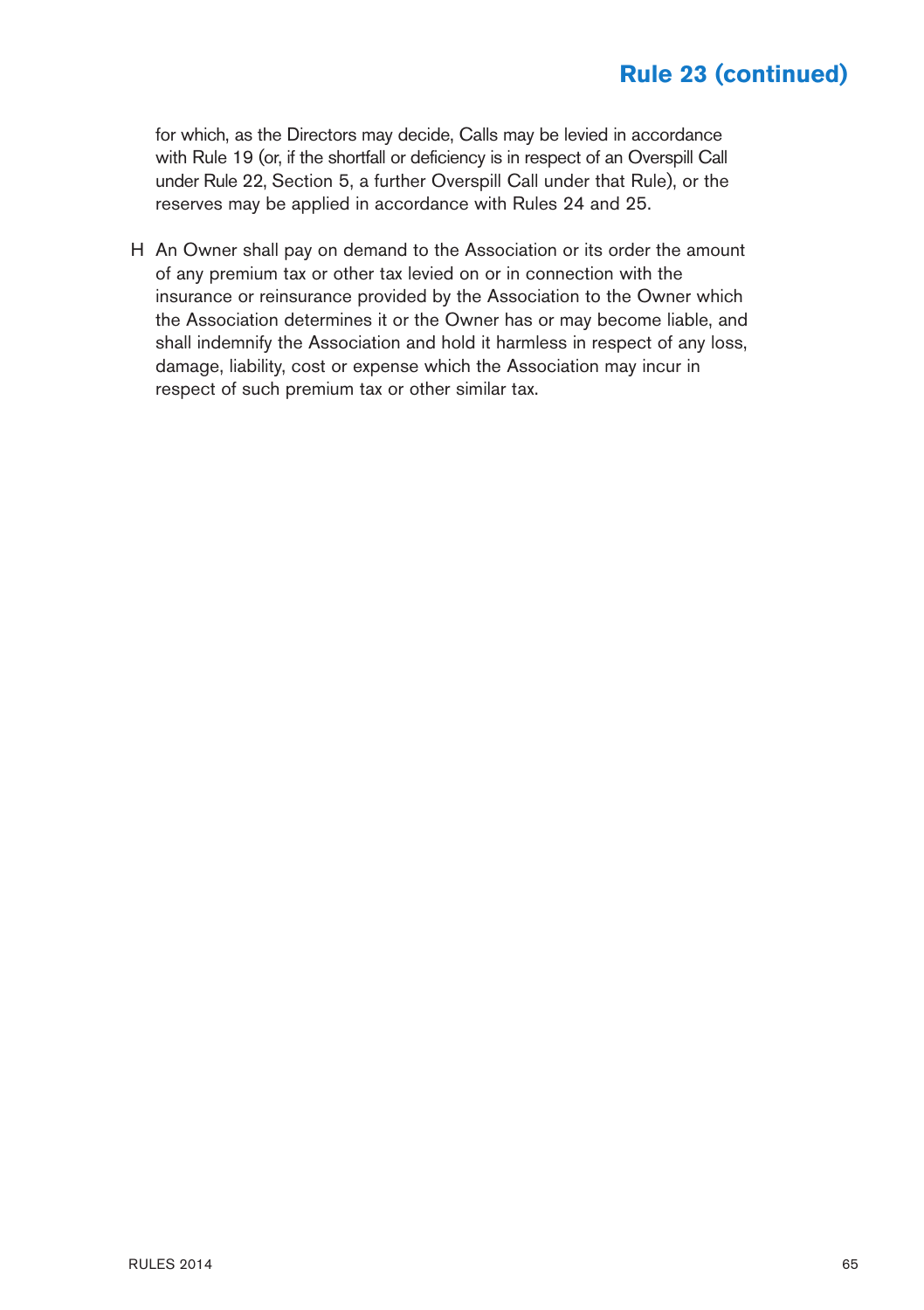# **Rule 24**

### **Reserves**

- A The Directors may establish and maintain such reserve funds or other accounts for such contingencies or purposes as they think fit.
- B Without prejudice to the generality of paragraph (A) of this Rule the Directors may establish and maintain reserves or other accounts for one or more of the following specific purposes:
	- i A reserve (herein called the "Catastrophe Reserve'') to provide a source of funds which may be applied towards meeting any Overspill Claim or Claims of the Associations whether occurring in the same or in any other policy year;
	- ii A reserve (herein called the "Contingency Account'') to provide a source of funds which may be applied for any general purposes of the Association including the following; to stabilize the level of Mutual or Supplementary Premiums and to eliminate or reduce the need to levy such Premiums or any part thereof in respect of any policy year, past present or future; to eliminate or reduce a deficiency which has occurred or may be thought likely to occur in respect of any closed policy year; to protect the Associations against any actual or potential losses on exchange, or in connection with its investments, realised or unrealised.
- C The Directors may apply the sums standing to the credit of any reserve for any of the purposes for which the reserve was maintained even though the sum be paid in respect of any different policy year or years from that from which the funds originated. The Directors may also apply the sums standing to the credit of any reserve for any other or different purposes whenever the Directors consider this to be in the interests of the Members or the Associations. The Directors may also at any time transfer sums from one reserve to another including between the reserves of the Associations.
- D The funds required to establish such reserves or accounts may be raised in either or both of the following ways:
	- i The Directors, when deciding on the rate of any Mutual or Supplementary Premium for any policy year, may resolve that any specified amount or proportion of such Premium shall be transferred to and applied for the purposes of any such reserve or account;
	- ii The Directors may on the closing of any policy year or at any time or times thereafter resolve that any specified amount or proportion of the funds standing to the credit of that policy year shall be transferred to and applied for the purposes of any such reserve or account.
- E If the Directors shall resolve as set out in paragraph  $(D)$  (i) of this Rule. then the Managers shall inform the Owners entered for such policy year on or before the time that payment is demanded.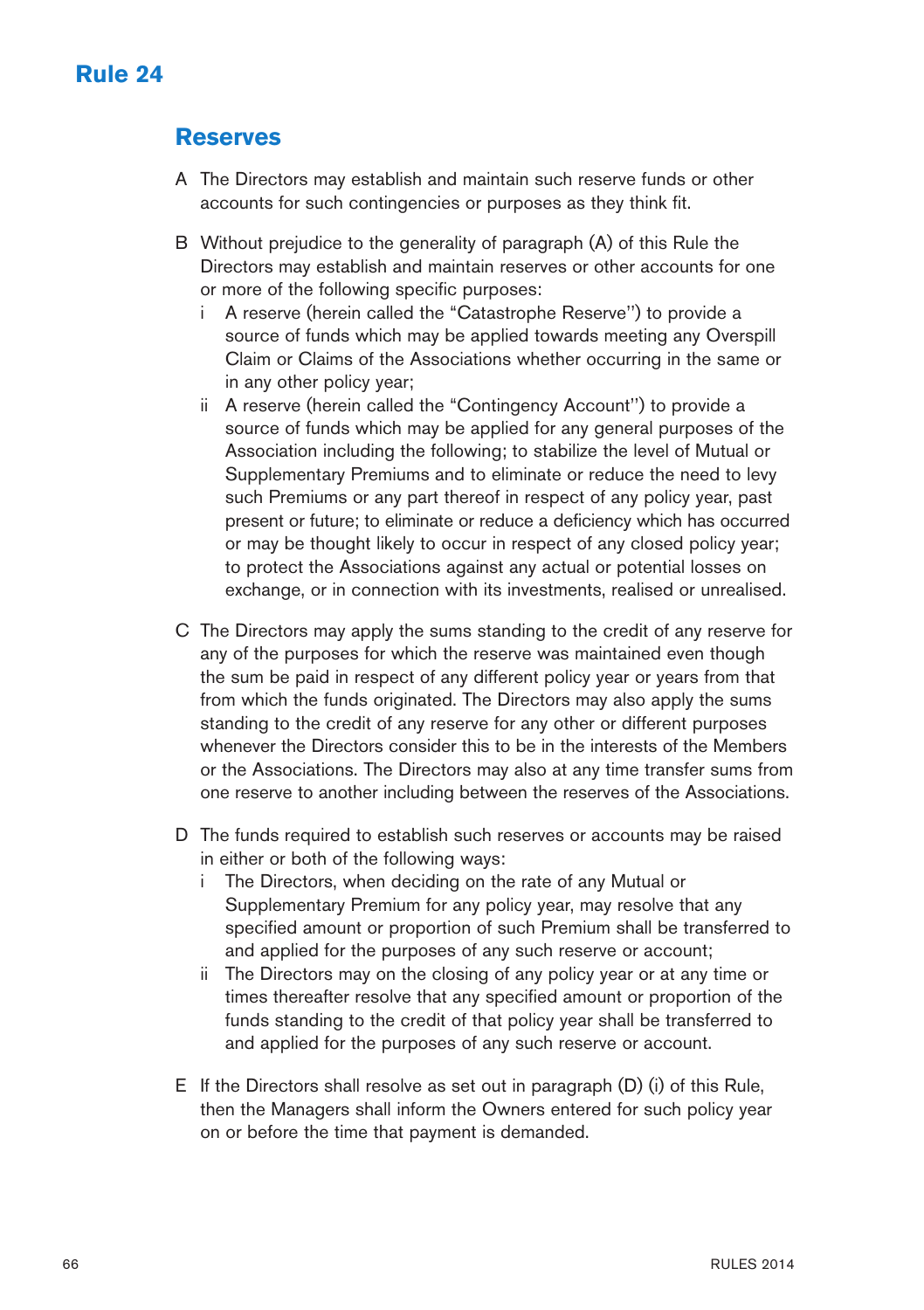## **Closing of Policy Years**

- A The Directors shall with effect from such date after the end of each policy year as they think fit declare that such policy year shall be closed or that such policy year shall be closed save for the purpose of levying one or more Overspill Calls as provided in paragraph (C) of this Rule.
- B After any policy year shall have been closed no further Supplementary Premiums or Overspill Calls may be levied in respect of that policy year, save as provided in paragraph (C) of this Rule and under Rule 22.
- C i If at any time prior to the expiry of a period of thirty-six months from the commencement of a Policy Year (the "relevant Policy Year"), any of the parties to the Pooling Agreement sends a notice (an "Overspill Notice") in accordance with the Pooling Agreement that an event has occurred in the relevant Policy Year which has given or at any time may give rise to an Overspill Claim, the Directors shall as soon as practicable declare that the relevant Policy Year shall remain open for the purpose of levying an Overspill Call or Calls in respect of that claim and the relevant Policy Year shall not be closed for the purpose of making an Overspill Call or Calls in respect of that claim until such date as the Directors shall determine.
	- ii If at the expiry of the period of thirty-six months provided for in subparagraph (i) above, no Overspill Notice as therein provided for has been sent, the relevant Policy Year shall be closed automatically for the purpose of levying Overspill Calls only, whether or not closed for any other purposes, such closure to have effect from the date falling thirty-six months after the commencement of the relevant Policy Year.
	- iii If at any time after a Policy Year has been closed in accordance with the provisions of sub-paragraphs (i) or (ii) above, it appears to the Directors that an event which occurred during such closed Policy Year may then or at any time in the future give rise to an Overspill Claim, the Directors shall as soon as practicable declare that the earliest subsequent open Policy Year (not being a Policy Year in respect of which the Directors have already made a declaration in accordance with sub-paragraphs (C) (i) or (C) (iii) of this Rule) shall remain open for the purpose of levying an Overspill Call or Calls in respect of that claim and such open Policy Year shall not be closed for the purpose of making an Overspill Call or Calls in respect of that claim until such date as the Directors shall determine.
	- iv If the Directors shall make a declaration as provided for in sub-paragraphs (C) (i) or (C) (iii) of this Rule, the Managers shall inform the Owners entered for the Policy Year in respect of which such declaration is made.
	- v If at any time after the levying of an Overspill Call upon the Owners entered in the Association in any Policy Year, it shall appear to the Directors that the whole of such Overspill Call is unlikely to be required to meet the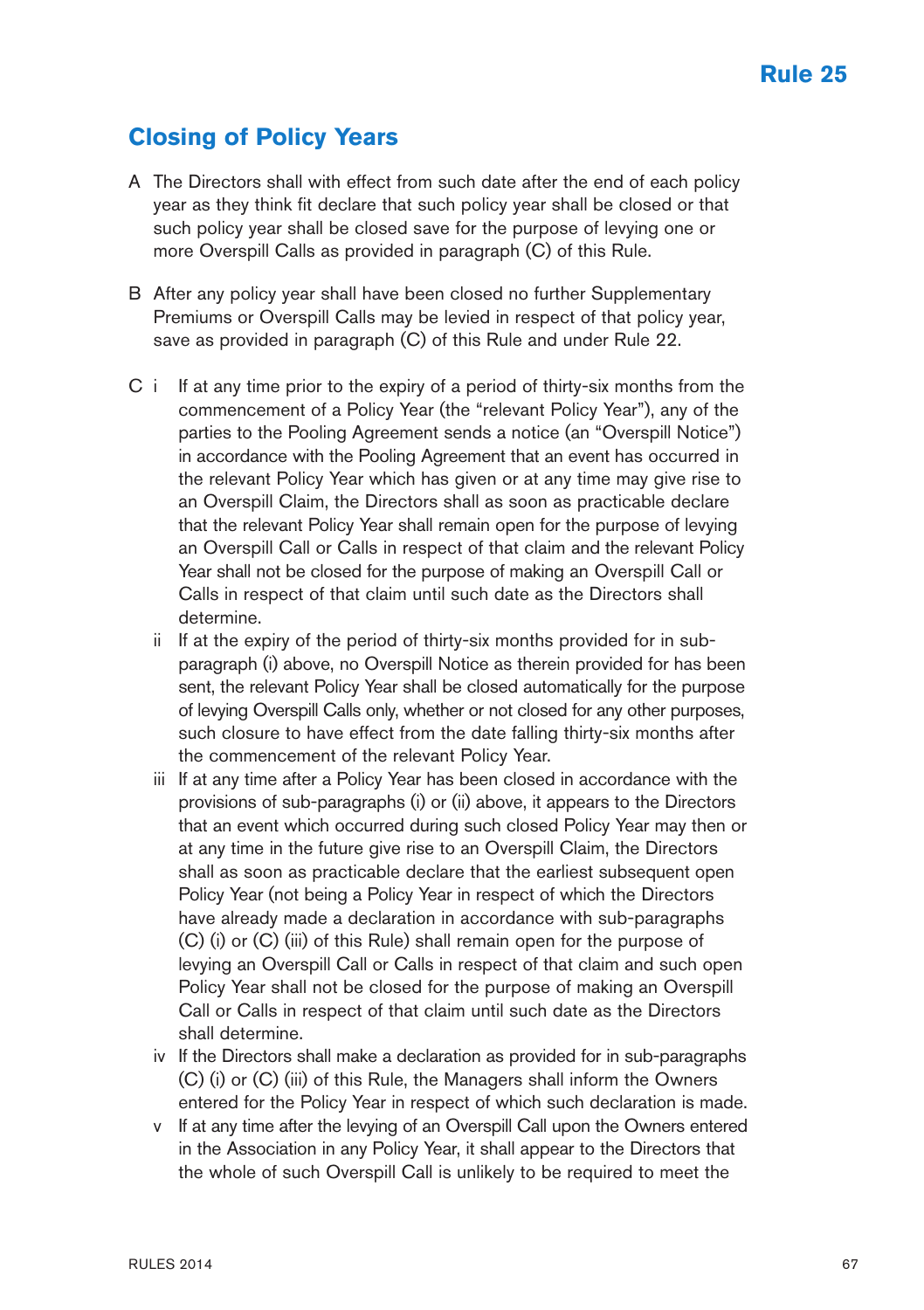Overspill Claim in respect of which such Overspill Call was levied, the Directors may decide to dispose of any excess which in their opinion is not so required in one or both of the following ways:

- a) by transferring the excess or any part thereof to the Catastrophe Reserve in accordance with Rule 24; or
- b) by returning the excess or any part thereof to those Owners who have paid that Overspill Call in proportion to the payments made by them.
- vi A Policy Year shall not be closed for the purpose of levying Overspill Calls save in accordance with this Rule 25.
- D Save as provided in paragraph (C) of this Rule, the Directors may declare that any policy year is closed notwithstanding that it is known or anticipated that there are in existence or may in the future arise claims, expenses or outgoings in respect of such policy year which have not yet accrued or whose validity, extent or amount have yet to be established.
- E If upon the closing of any policy year it shall appear to the Directors that the whole of the Calls and other receipts in respect of such policy year (and of all transfers from reserves and provisions made for the credit of or in respect of such policy year) are unlikely to be required to meet the claims, expenses and outgoings arising in respect of that policy year (as referred to in Rule 19(A) (i) and (ii)), then the Directors may decide to dispose of any excess which in their opinion is not so required in one or both of the following ways:
	- i By transferring the excess or any part thereof to the reserves of the Associations in accordance with Rule 24.
	- ii By returning the excess or any part thereof to the Owners entered for such policy year in accordance with paragraph (H) of this Rule.
- F If at any time or times after a policy year shall have been closed it shall appear to the Directors that the claims, expenses and outgoings arising in respect of that policy year (as referred to in Rule 19(A)(i) and (ii)) exceed or are likely to exceed the totality of the Calls and other receipts in respect of such policy year (and of all transfers from reserves and provisions made for the credit of or in respect of such policy year) then the Directors may decide to provide for such deficiency in any one or more of the following ways:
	- i By transferring funds from the reserves of the Association;
	- ii By transferring funds between the Associations;
	- iii By transferring funds standing to the credit of any different closed policy year;
	- iv By charging a Mutual Premium or Supplementary Premium in respect of an open policy year with the intention (as permitted by Rule 19 (A) (iv)) of applying a part thereof to meet any such deficiency.

If the Directors shall resolve as set out in sub-paragraph (iii) above, then the Managers shall inform the Owners entered for such policy year on or before the time that payment is demanded.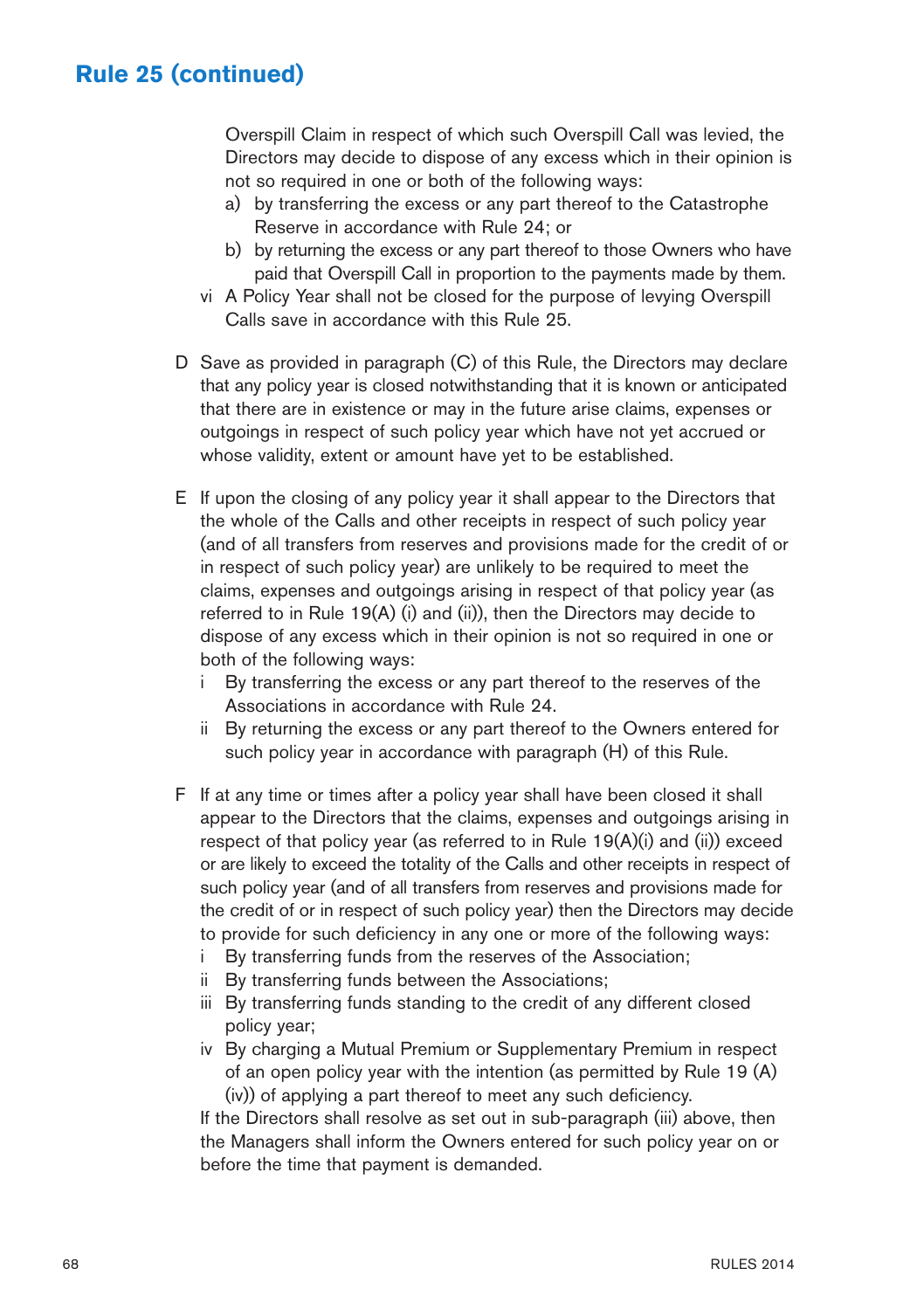- G At any time after any policy year shall have been closed the Directors may resolve to amalgamate the accounts of any two or more closed policy years and to pool the amounts standing to the credit of the same. If the Directors shall so resolve then the two or more closed policy years concerned shall for all purposes be treated as though they constituted a single closed policy year.
- H Any amount which the Directors may decide to return to the Owners in accordance with paragraph (E)(ii) of this Rule shall be returned to the Owners entered in respect of such policy year in proportion to the Calls paid by them in respect of such policy year (after taking into account any returns or rebates applicable thereto under their terms of entry or under any other provision of these Rules).
- PROVIDED ALWAYS that:
- a) No return shall be made to any Owner whose liability for Calls has been assessed in accordance with the provisions of Rules 30 or 33, and
- b) Where the insurance of an Owner has been cancelled in accordance with the provisions of Rule 31 any amounts due for any reason whatsoever (whether by way of Calls or otherwise and whether in respect of the policy year for which the return has been decided or in respect of any other policy year or years) from the Owner to the Association shall be deducted from the return and only the balance (if any) refunded to the Owner.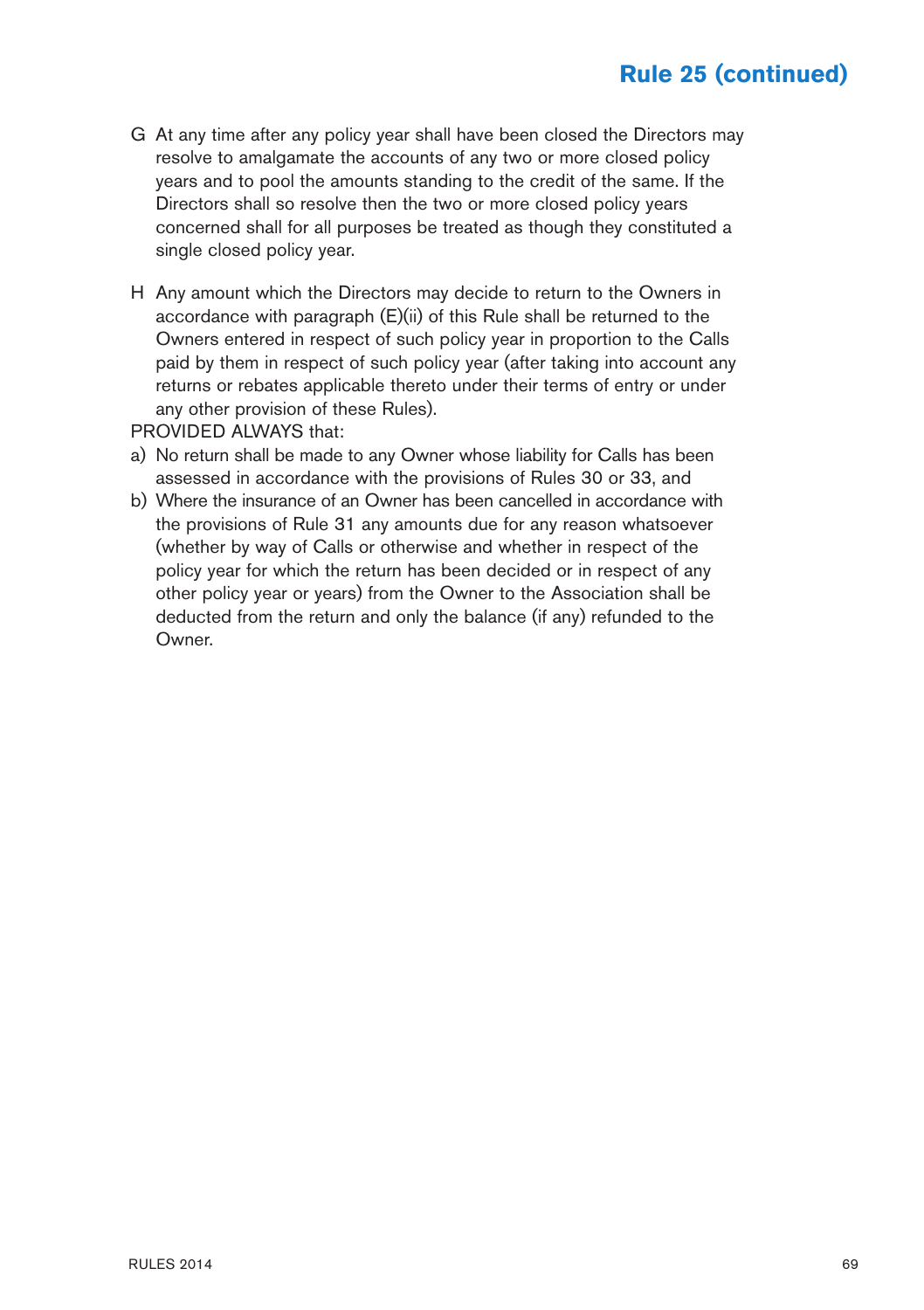### **Investment**

- A The funds of the Association may be invested as the Directors (or the Managers subject to the supervision of the Directors) may think fit.
- B Unless the Directors otherwise decide, all the funds standing to the credit of any policy year or of any reserve or account shall be pooled and invested as one fund.
- C When funds are pooled as provided in paragraph (B) above, the investment income arising on the pooled funds shall be apportioned among and between the different policy years, reserves and accounts as the Directors may think fit.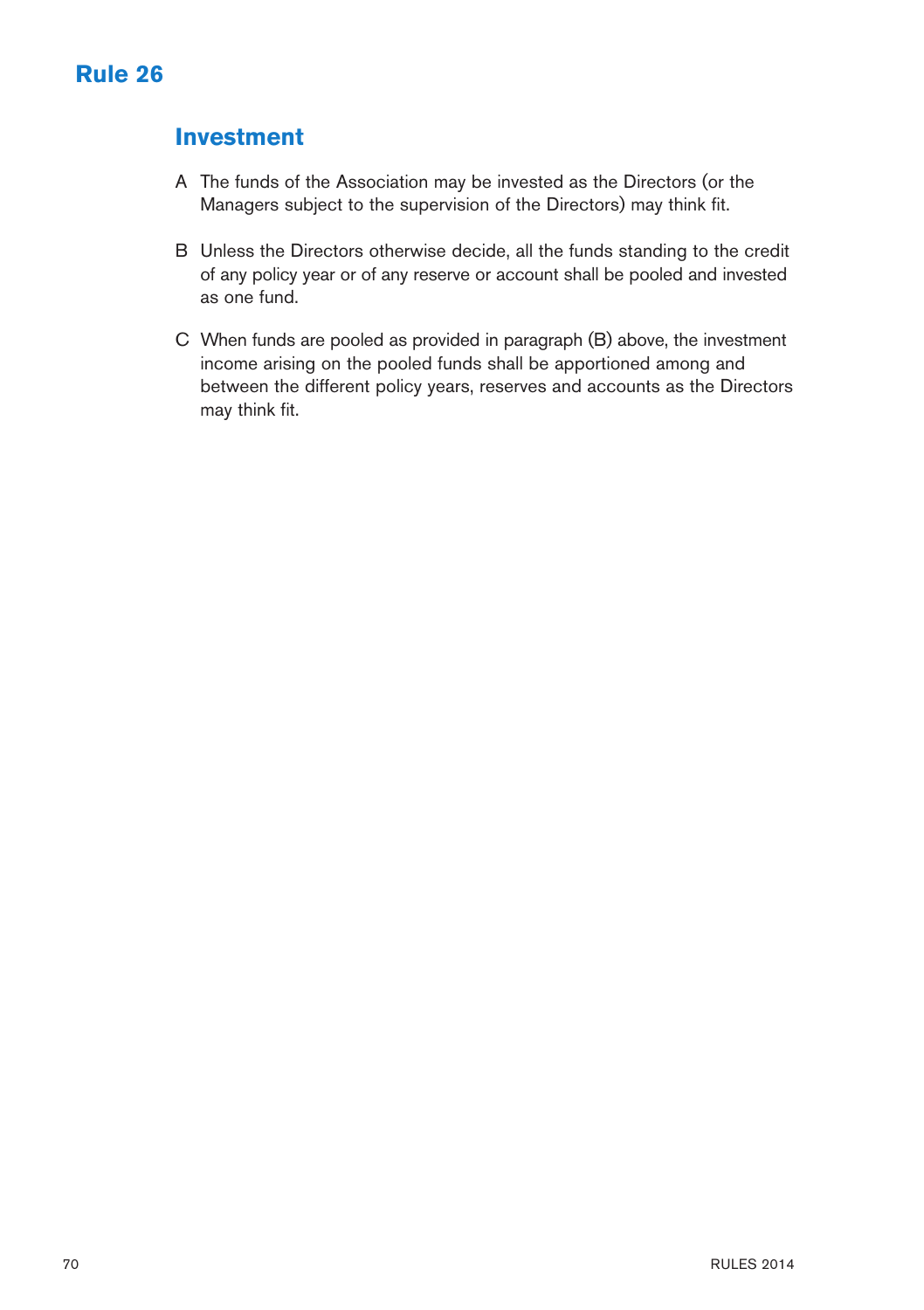## **Laid-up Returns**

Subject to any terms and conditions which may have been agreed, if an entered ship shall be laid-up without cargo on board in any safe port or place for a period of thirty or more consecutive days after finally mooring there, (such period being computed from the day of arrival to the day of departure, one only being excluded) the Owner shall be allowed a return of Calls payable in respect of such ship for the period of lay-up, calculated at such rate and after deduction of such allowance for reinsurance, administrative expenses and other outgoings as the Managers may from time to time determine, save that there shall be no laid-up returns in respect of Overspill Calls.

For the purposes of this Rule,

- a) the Managers shall have sole discretion in deciding whether the port or place involved is a safe port or place within the meaning of this Rule, and
- b) no claim for laid-up returns relating to any policy year shall be recoverable from the Association unless written notice thereof has been given to the Association within six months of the end of the policy year concerned.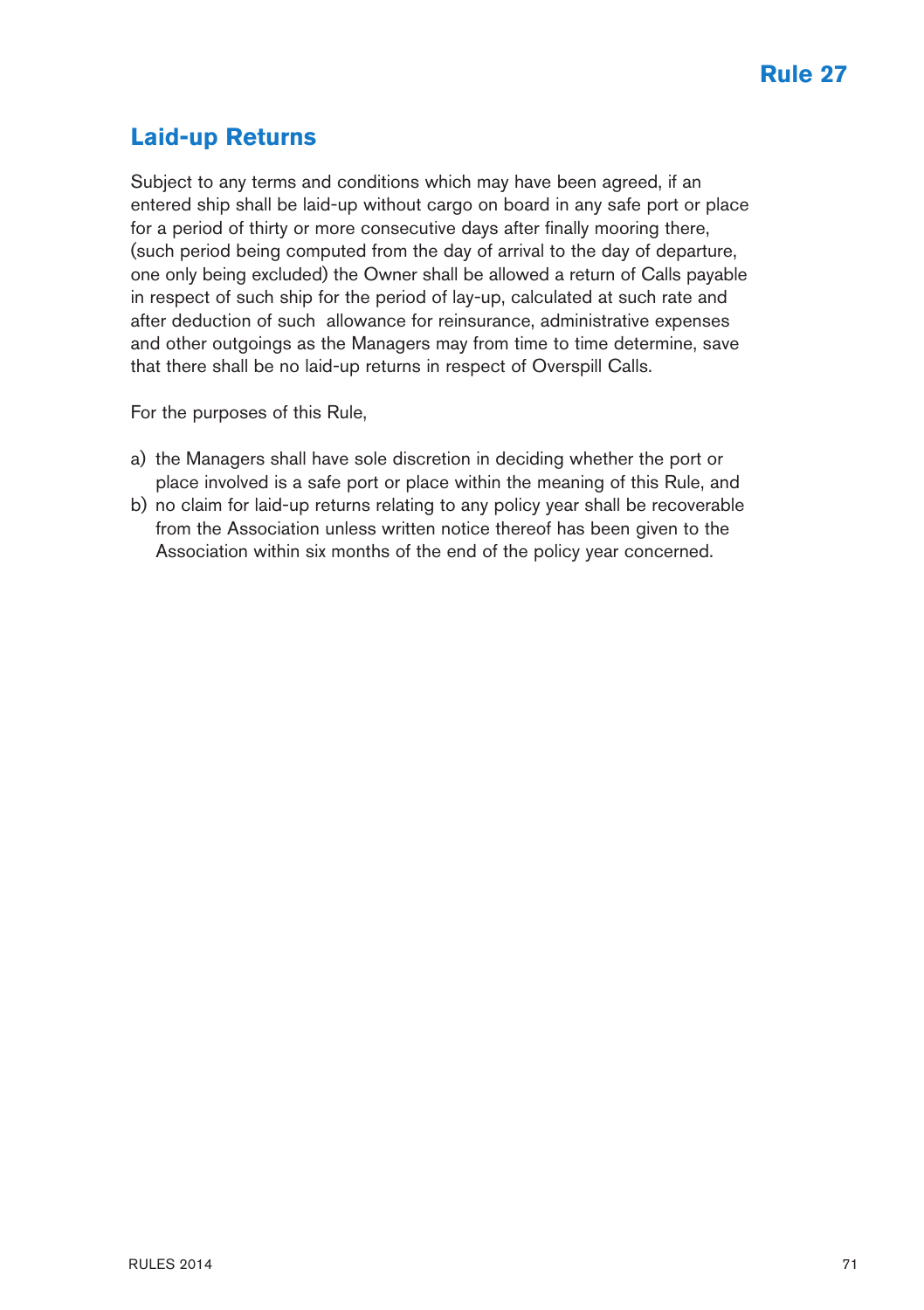### **Termination and its Effects**

- A Upon an Owner ceasing to be insured by the Association in respect of any ship by virtue of a notice given (whether by the Owner or the Directors) in accordance with Rule 17 or Rule 18 and without prejudice to the effects of cancellation of insurance pursuant to Rule 31, then:
	- Unless and to the extent that in the case of Call Entries the Owner's liability may have been otherwise agreed or assessed under Rule 30 (Release Calls upon Cesser), such Owner and his successors shall be and remain liable for all contributions, premiums and other sums payable in respect of the whole of the policy year in which such notice was given, and in respect of previous policy years, and
	- ii Subject to the other provisions of these Rules and to the terms of entry the Association shall remain liable in respect of such entered ship for all claims under these Rules arising by reason of any event which had occurred prior to noon on 20th February immediately following the giving of such notice, but shall not otherwise be under any liability whatsoever by reason of anything occurring at or after that date and time.
- B Upon an Owner ceasing to be insured by the Association in respect of any ship pursuant to paragraph Q, R or V of Rule 5 or otherwise than in accordance with Rule 17, Rule 18, Rule 29 (A), (B) or (C), or Rule 31 (A), then:
	- i Unless and to the extent that in the case of Call Entries the Owner's liability may have been agreed or assessed under Rule 30 (Release Calls upon Cesser), such Owner and his successors shall be and remain liable in relation to any Overspill Calls for the whole amount payable by him in accordance with Rule 22, and in relation to all other contributions, premiums and other sums payable:
		- a in respect of the policy year in which such cessation occurs, on a pro rata basis, namely for the proportion of such sums applicable to the period beginning at the commencement of that policy year (or, in the case of a ship entered during that policy year, the date of entry) and ending at noon on the date of such cessation, and
		- b in respect of previous policy years, for the whole of those policy years, and
	- ii Subject to the other provisions of these Rules and to the terms of entry the Association shall remain liable in respect of such entered ship for all claims under these Rules arising by reason of any event which had occurred prior to noon on the day of such cessation, but shall not otherwise be under any liability whatsoever by reason of anything occurring at or after that date and time,

#### PROVIDED ALWAYS that:

nothing in paragraph (B) of this Rule shall be taken to confer validity on any notice purporting to terminate the entry of any ship given otherwise than in accordance with Rule 17, Rule 18 or Rule 31 (A).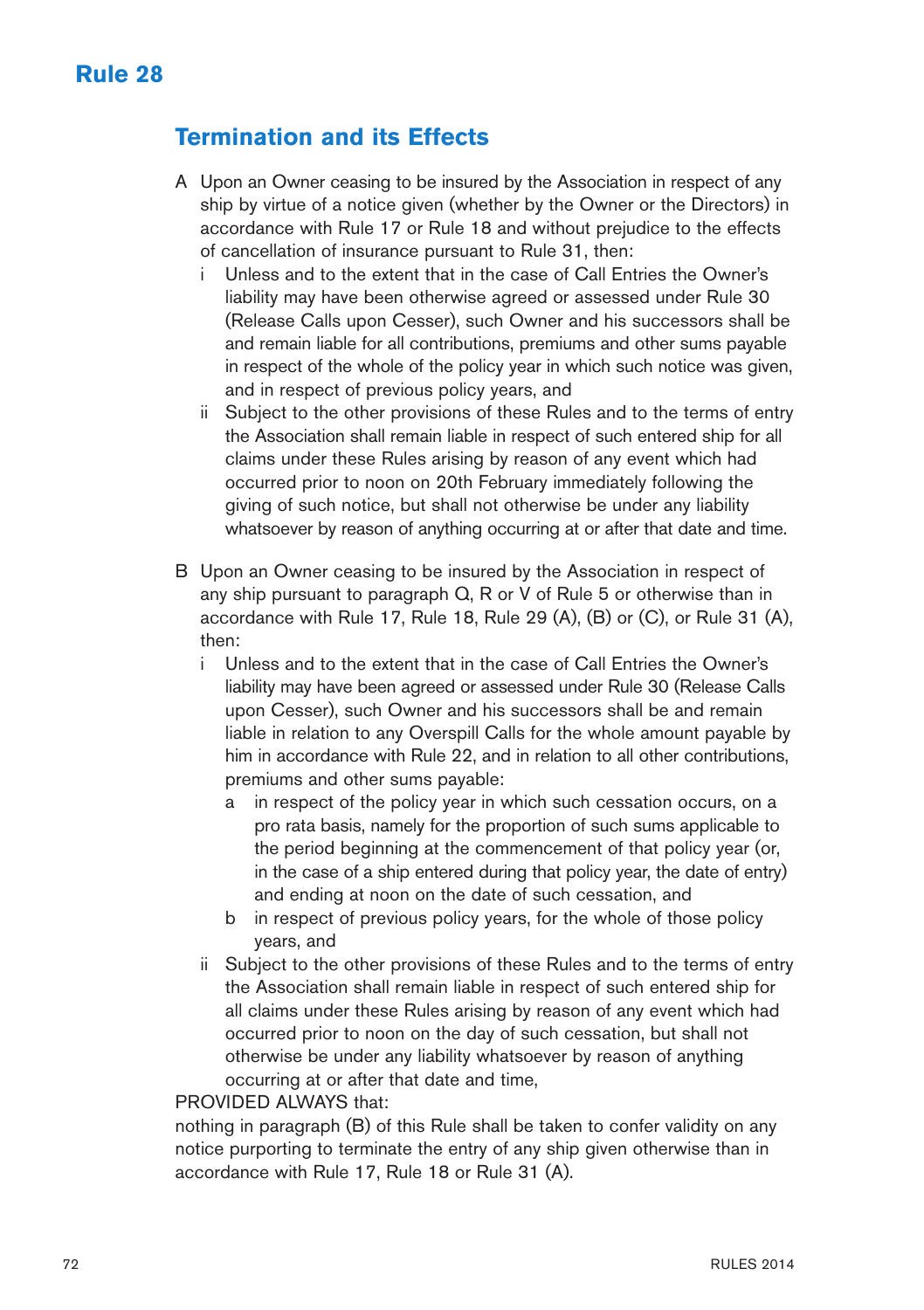### **Cesser of Insurance and its Effects**

- A An Owner shall forthwith cease to be insured by the Association in respect of any and all ships entered by him or on his behalf upon the happening of any of the following events:
	- i Where the Owner is an individual,
		- a) upon his death,
		- b) if a receiving order is made against him,
		- c) if he becomes bankrupt,
		- d) if he makes any composition or arrangement with his creditors generally,
		- e) if he becomes incapable by reason of mental disorder of managing or administering his property and affairs;
	- ii Where the Owner is a corporation,
		- a) upon the passing of any resolution for its voluntary winding up (other than voluntary winding up for the purposes of company or group reorganisation),
		- b) upon an order being made for its compulsory winding up,
		- c) upon its dissolution,
		- d) upon a receiver or manager being appointed of all or part of its business or undertaking,
		- e) upon its commencing proceedings under any bankruptcy or insolvency laws to seek protection from its creditors or to reorganise its affairs.
- B Unless otherwise agreed in writing by the Managers, an Owner shall forthwith cease to be insured by the Association in respect of any ship entered by him or on his behalf upon the happening of any of the following events in relation to such ship:
	- i upon the Owner parting with or assigning the whole or any part of his interest in the ship whether by bill of sale or other formal document or agreement or in any other way whatsoever;
	- ii upon the mortgaging or hypothecation of the ship or of any part of the Owner's interest in that ship;
	- iii upon the managers of the ship being changed by the appointment of new managers;
	- iv upon undisputed possession being taken of the ship by or on behalf of a secured party.
	- v upon the Owner, as at noon on 20th February in any policy year, failing to pay in respect of the ship any amounts due from him to the Association.
	- vi upon the Owner, as at noon on 20th February in any policy year, being in breach of, or otherwise failing to fulfil, his obligations in respect of the ship under Rules  $5$  (K),  $5$  (Q) or  $5$  (R).
- C Unless otherwise agreed in writing by the Managers, an Owner shall forthwith cease to be insured by the Association in respect of any ship entered by him or on his behalf upon the happening of whichever shall be the earliest of the following events: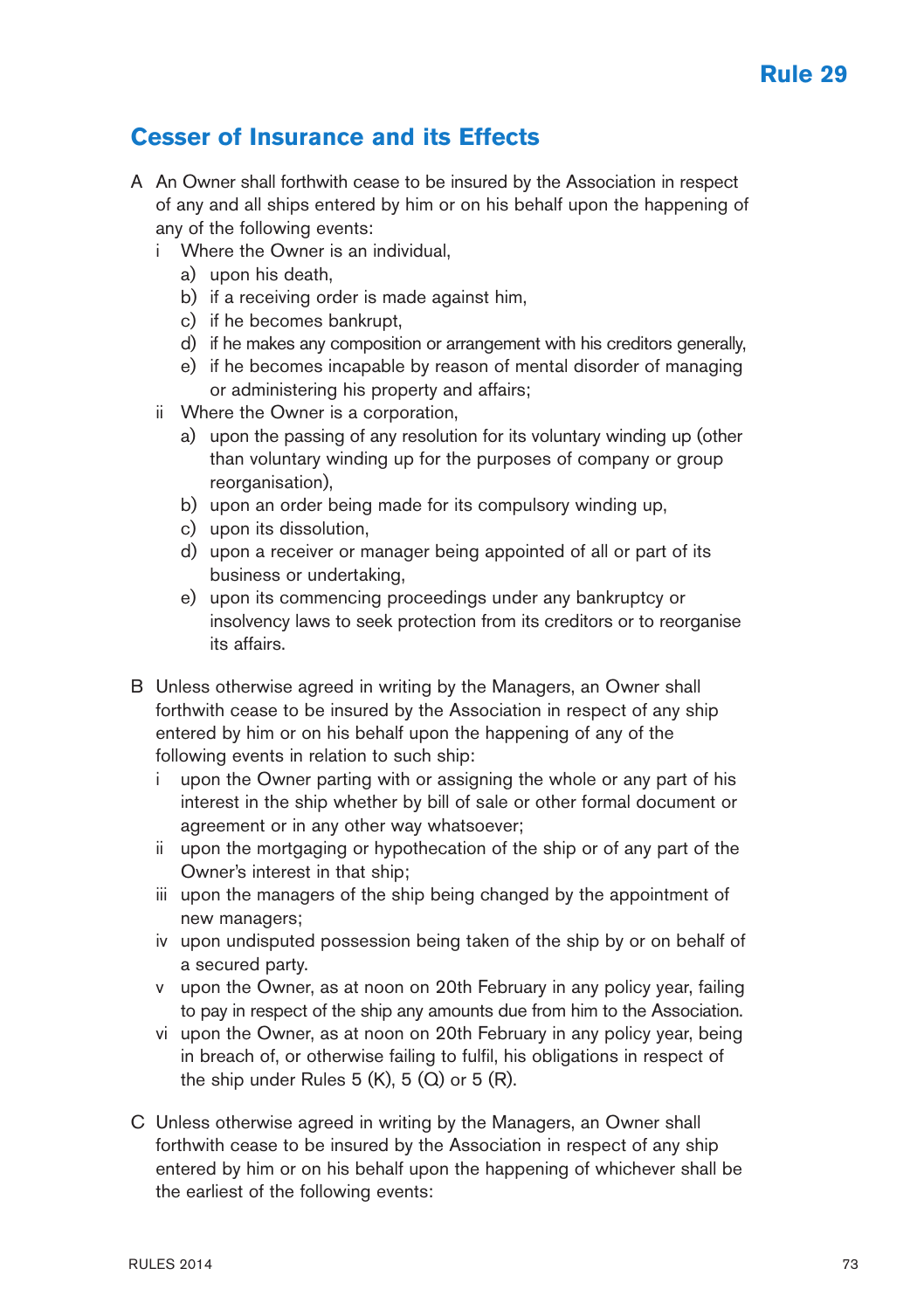# **Rule 29 (continued)**

- i upon the ship being missing for ten days from the date when she was last heard of;
- ii upon the ship being posted at Lloyd's as missing;
- iii upon the ship becoming an actual total loss:
- iv upon acceptance by hull underwriters (whether of marine or war risks) that the ship is a constructive total loss;
- v upon agreement by hull underwriters (whether of marine or war risks) to pay to the Owner of the ship an unrepaired damage claim which exceeds the market value of the ship without commitment immediately prior to the casualty which gave rise to such claim;
- vi upon a compromise or settlement with hull underwriters (whether of marine or war risks) on the basis of which the ship is considered or deemed to be an actual or constructive total loss;
- vii upon a decision by the Managers that the ship is to be considered or deemed to be an actual or constructive total loss or otherwise commercially lost.

#### PROVIDED ALWAYS that:

- a) Notwithstanding the cesser of the insurance under Rule 29 (C) the Association shall, subject always to the Rules and to the terms and conditions of the entry of the ship in the Association, remain liable as regards liabilities flowing directly from the casualty which has given rise to the actual or constructive loss of the ship.
- b) If the Managers agree that the insurance of the ship shall continue after the happening of any of the events listed in paragraph (B) and (C) of this Rule they may in their discretion impose such terms and conditions as they think fit for the continuation of the insurance.
- D On the occurrence of any of the events specified in paragraphs (A) to (C) inclusive of this Rule in respect of an entered ship, the Owner shall give notice in writing of such event to the Managers within one month after the date thereof.
- E Upon an Owner ceasing to be insured by virtue of paragraph (A) of this Rule, and upon an Owner ceasing to be insured in respect of any ship by virtue of paragraphs (B) or (C) of this Rule, and without prejudice to the effects of cancellation of insurance pursuant to Rule 31 (A) then:
	- i Unless and to the extent that in the case of Call Entries the Owner's liability may have been agreed or assessed under Rule 30 (Release Calls upon Cesser), such Owner and his successors shall be and remain liable in relation to any Overspill Calls for the whole amount payable by him in accordance with Rule 22, and in relation to all other contributions, premiums and other sums payable:
		- a) in respect of the policy year in which such cessation occurs, on a pro rata basis, namely for the proportion of such sums applicable to the period beginning at the commencement of that policy year (or, in the case of a ship entered during that policy year, the date of entry) and ending at noon on the date of such cessation; provided that, if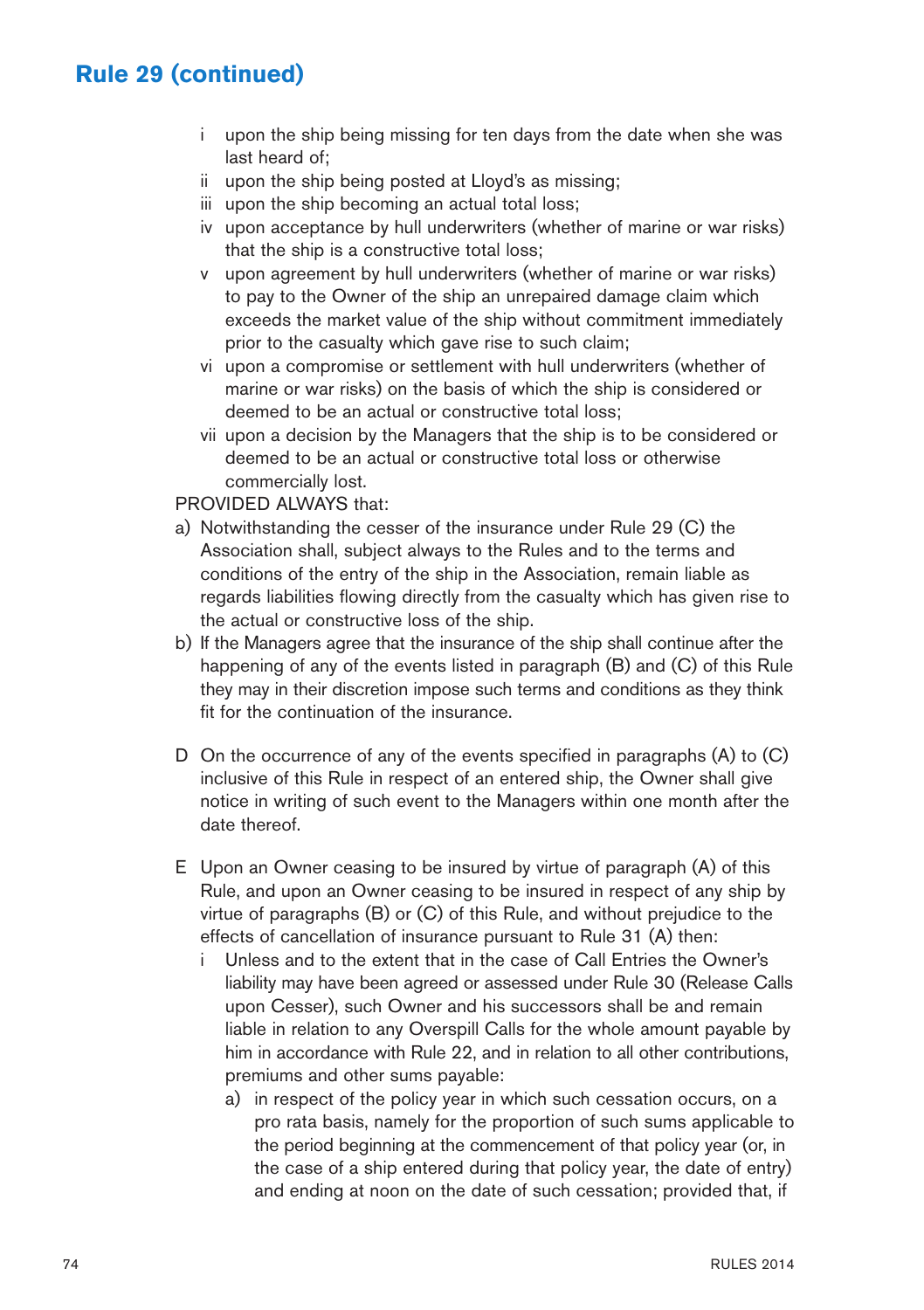# **Rule 29 (continued)**

the Owner fails to give notice of the event in accordance with paragraph (D) of this Rule, such period shall end at noon on such later date as the Managers in their discretion shall decide, and

- b) in respect of previous policy years, for the whole of those policy years, and
- ii Subject to the other provisions of these Rules and to the terms of entry the Association shall remain liable in respect of any ship entered by such Owner or in respect of such entered ship (as the case may be) for all claims under these Rules arising by reason of any event which had occurred prior to the date of such cessation, but shall not otherwise be under any liability whatsoever by reason of anything occurring after that date.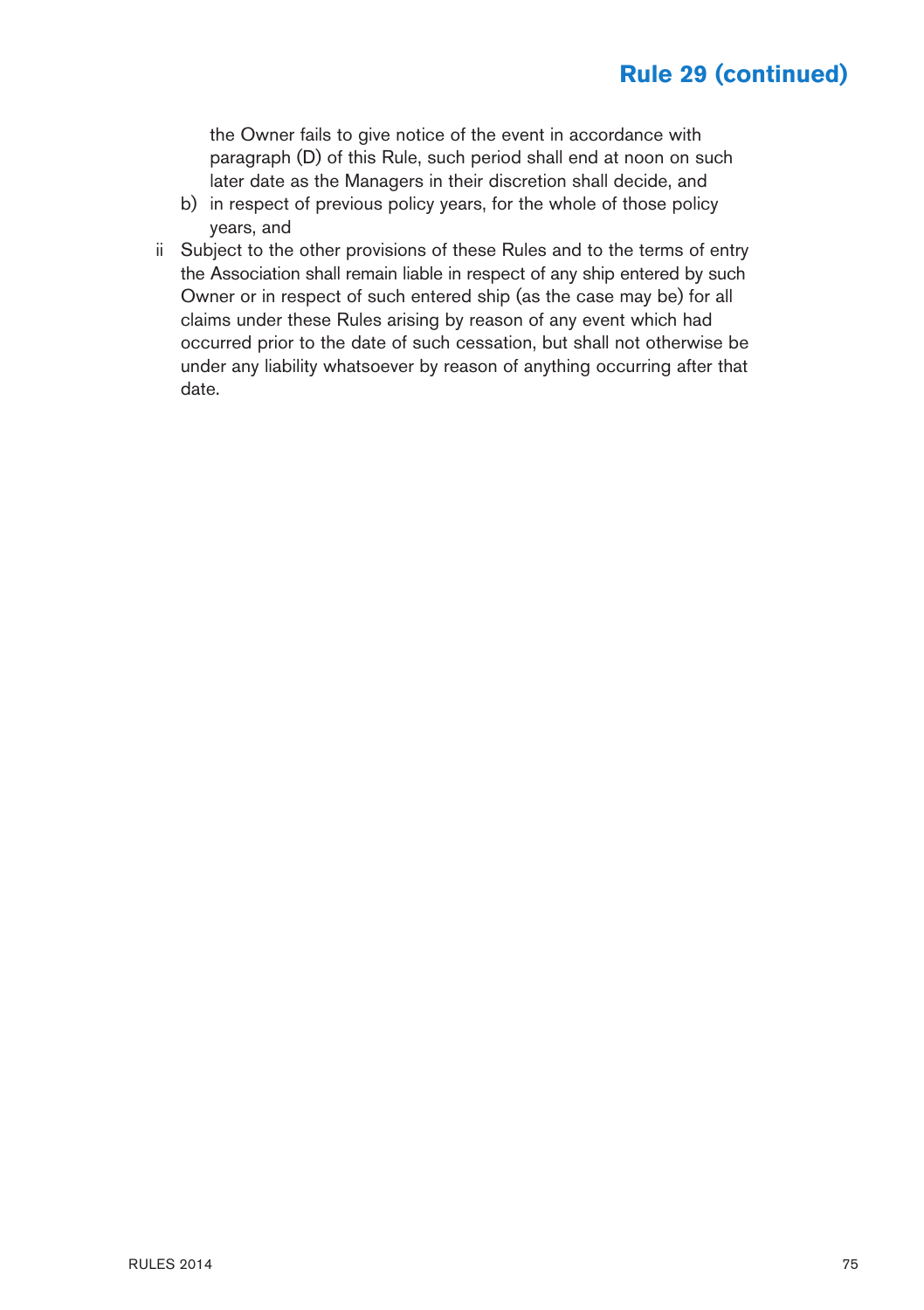#### **Release Calls upon Cesser of Insurance**

Upon an entered ship ceasing to be insured by the Association for any reason, whether or not the circumstances giving rise to such cesser of insurance shall be any of those specified in Rules 17 and 18 or in paragraphs (A), (B) and (C) of Rule 29, the Managers may:

- A Release the Owner from liability to pay Supplementary Premiums in respect of such ship, wholly or partly or upon such terms as the Managers in their discretion may deem to be appropriate in the circumstances.
- B Whether or not negotiations may have taken place with the view to the application of paragraph (A) hereof, assess as at the date of the cesser of insurance the amount which seems to the Managers in their discretion to represent the likely liability of the Owner for Supplementary Premiums and for Mutual Premiums falling due after such date in respect of such ship.

If the Managers shall exercise their powers under paragraph (A) or paragraph (B) of this Rule, then:

- i Any terms imposed by the Managers or agreed between the Managers and the Owner pursuant to paragraph (A) hereof shall be performed at such time or times as the Managers shall have specified;
- ii The amount of any assessment made under paragraph (B) hereof shall be payable by the Owner without deduction on demand; and
- iii The Owner shall be under no liability for any Supplementary Premiums which the Directors may decide to levy after the date of a release given under paragraph (A) hereof or after the date of an assessment made under paragraph (B) hereof, as the case may be, or for any Mutual Premiums becoming due after such date, and the Owner shall have no right to share in any return of contributions or other receipts, or any Mutual Premium Discount, which the Directors may thereafter decide to declare or make in accordance with Rule 20 or 25 (E) respectively.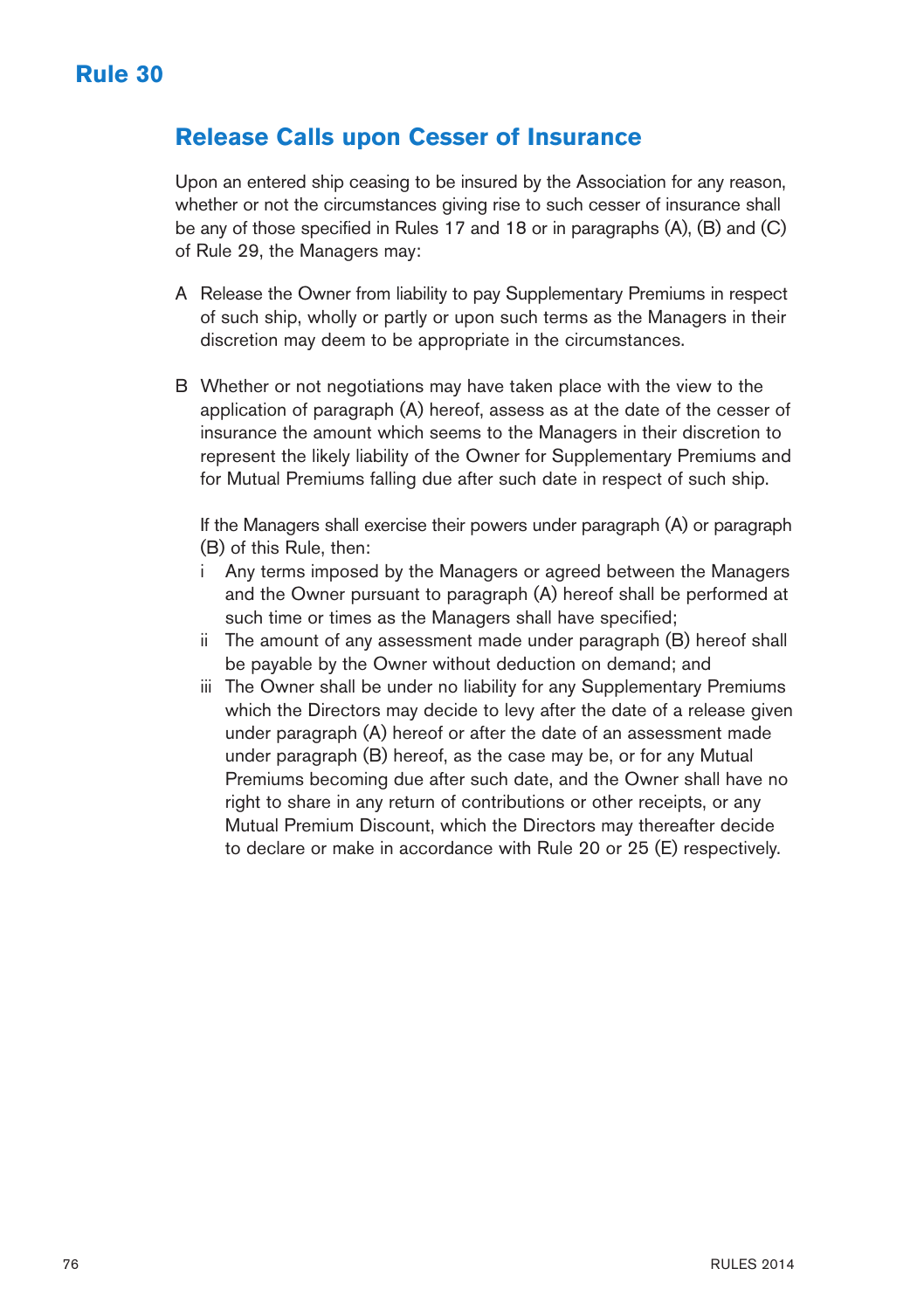#### **Cancellation of Insurance and its Effects**

- A Where an Owner has failed to pay, either in whole or in part, any amount due from him to the Association, the Managers may give him notice in writing requiring him to pay such amount by any date specified in such notice, not being less than seven days from the date on which such notice is given. If the Owner fails to make such a payment in full on or before the date so specified, the insurance of the Owner (whether the insurance is current on such date or has ceased by virtue of paragraphs (A), (B), or (C) of Rule 29 or in accordance with any other provisions of these Rules) in respect of any and all ships referred to in such notice and entered in the Association by him or on his behalf shall be cancelled forthwith without further notice or other formality.
- B When the insurance of an Owner is cancelled in accordance with paragraph (A) of this Rule (which time is hereinafter in this Rule 31 referred to as "the date of cancellation'') then:
	- Unless and to the extent that in the case of Call Entries the Owner's liability may have been otherwise assessed under Rule 33 (Release Calls upon Cancellation), such Owner and his successors shall be and remain liable in relation to any Overspill Calls for the whole amount payable by him in accordance with Rule 22, and in relation to all other contributions, premiums and other sums payable:
		- a) in respect of the policy year in which the date of cancellation falls, on a pro rata basis, namely for the proportion of such sums applicable to the period beginning at the commencement of that policy year (or, in the case of a ship entered during that policy year, the date of entry) and ending on the date of cancellation or such earlier date as the Managers in their discretion decide and agree in writing, and
		- b) in respect of previous policy years, for the whole of those policy years, and
	- ii The Association shall with effect from the date of cancellation cease to be liable for any claims of whatsoever kind under these Rules in respect of any and all ships in relation to which the insurance of the Owner has been cancelled.
		- a) irrespective whether such claims have occurred or arisen or may arise by reason of any event which has occurred at any time prior to the date of cancellation, including during previous years;
		- b) irrespective whether such claims arise by reason of any event occurring after the date of cancellation;
		- c) irrespective whether the Association may have admitted liability for or appointed lawyers, surveyors or any other person to deal with such claims;
		- d) irrespective whether the Association at the date of or prior to the date of cancellation knew that such claims might or would arise, and as from the date of cancellation any liability of the Association for such claims shall terminate retrospectively and the Association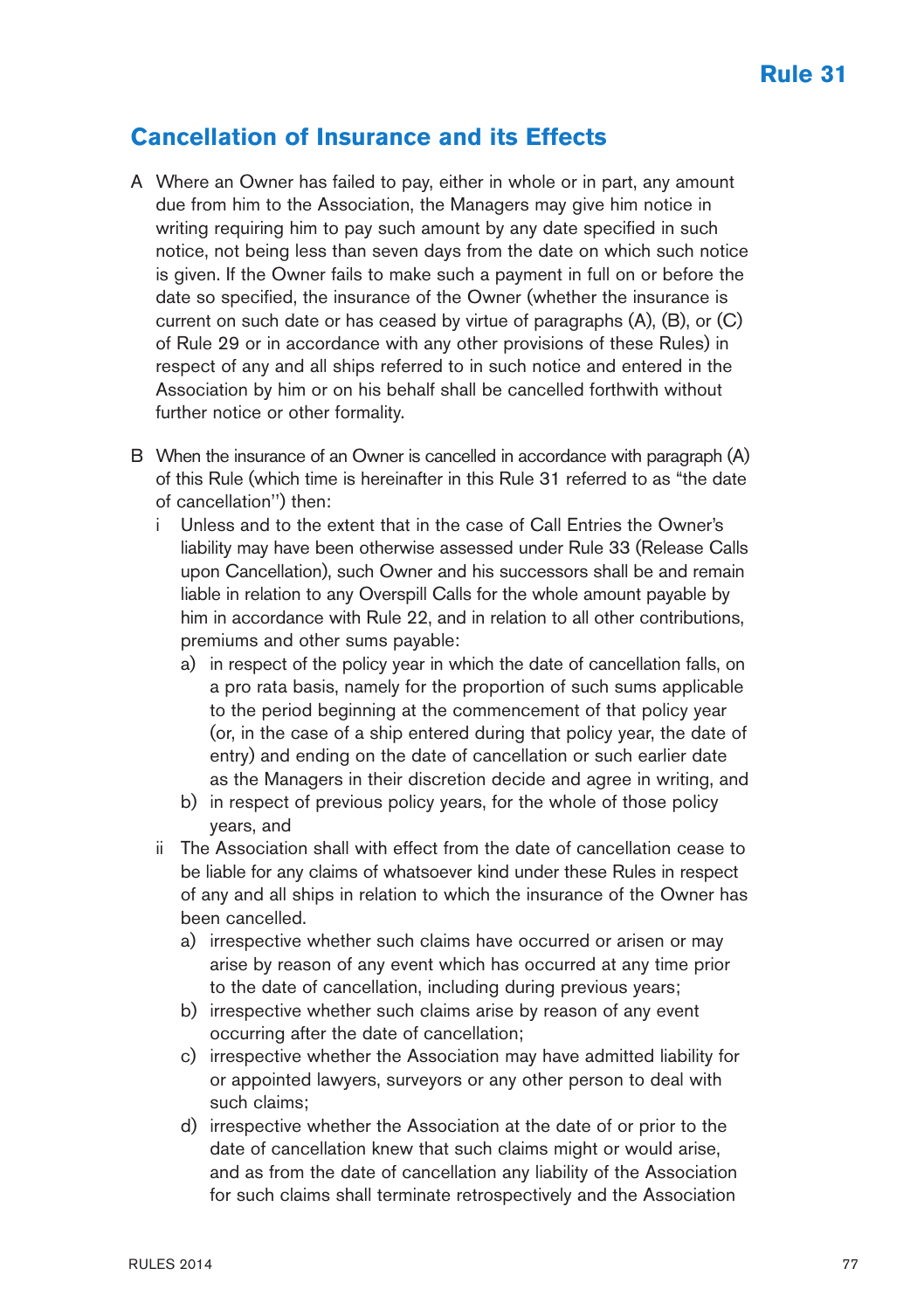# **Rule 31 (continued)**

shall be under no liability to such Owner for any such claims or on any account whatsoever;

#### PROVIDED ALWAYS that:

The Directors may in their discretion and upon such terms as they think fit, including but not restricted to terms as to payment of contributions, premiums or other sums, admit either in whole or in part any claim in respect of any ship entered by an Owner for which the Association is under no liability by virtue of paragraph (A) or (B) of this Rule, whether such claim has arisen before or arises after the date of cessation or the date of cancellation as the case may be, or remit wholly or partly any payment of contribution, premiums or other sums due to the Association.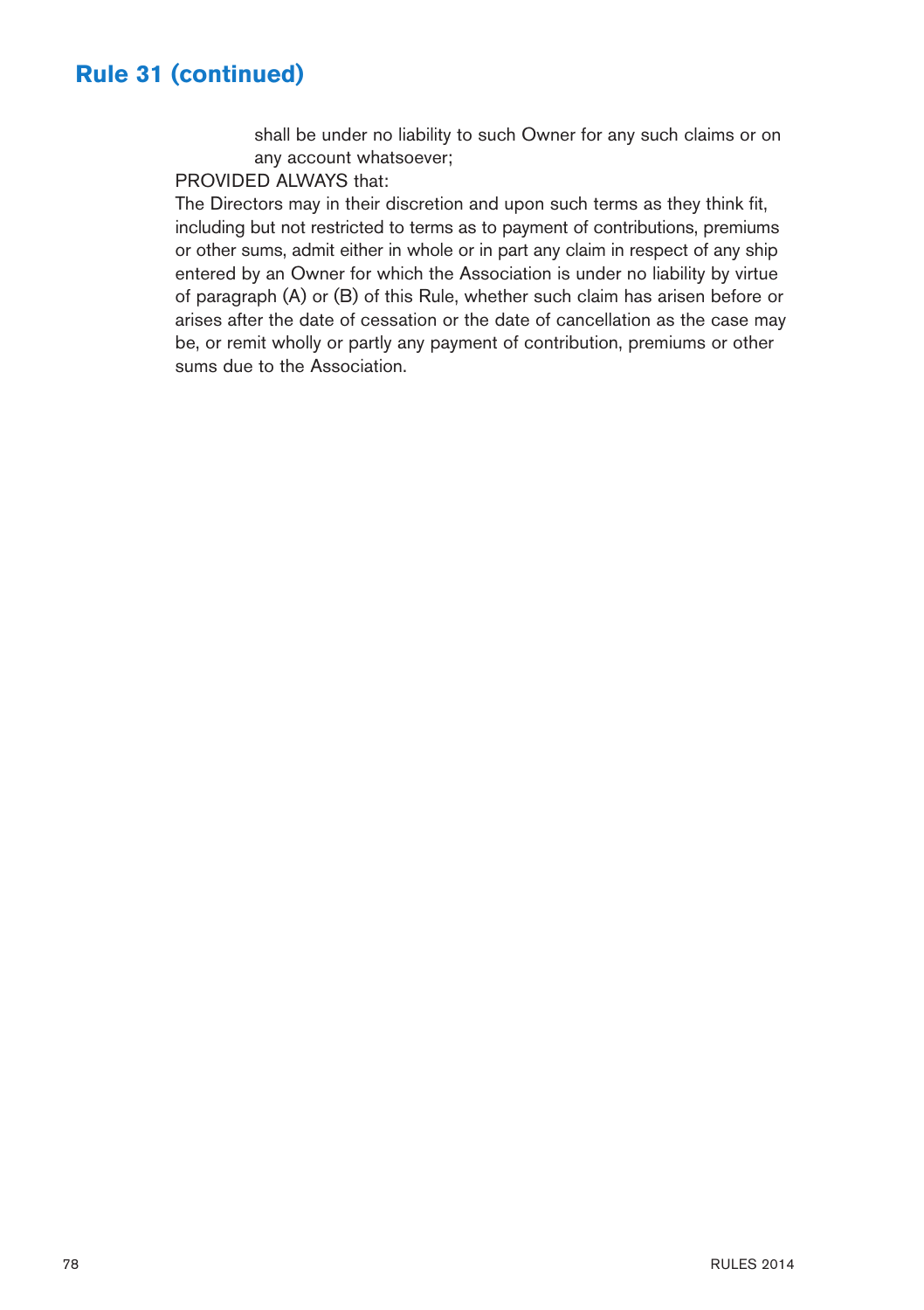#### **Sums Due to the Association for the Purpose of Application of the Rules on Cancellation**

- A For the purpose of determining whether any (and, if so, what) sum is due for the purposes of Rule 31 (A) or otherwise under these Rules no account shall be taken of any amount due or alleged to be due by the Associations to the Owner on any ground whatever, and no set-off of any kind (including set-off which might otherwise have arisen by reason of the bankruptcy or winding up of the Owner) shall be allowed against such sum (whether or not any set-off against contributions has been allowed at any time in the past), except to the extent (if any) to which any sum demanded by the Managers as due, and required to be paid in a notice served under the said sub-paragraph, may (in the Managers' discretion) in itself have already allowed for a set-off or credit in favour of the Owner.
- B Without prejudice to the generality of Rule 39 no act, omission, course of dealing, forbearance, delay or indulgence of any kind by or on behalf of the Association nor the granting of time, nor the acceptance by the Association (whether express or implied) of liability for, or the recognition of, any claim, and whether occurring before or after any date of cessation or date of cancellation as hereinbefore referred to shall derogate from the effect of Rules 28 to 33 inclusive or be treated as any waiver of any of the Association's rights thereunder.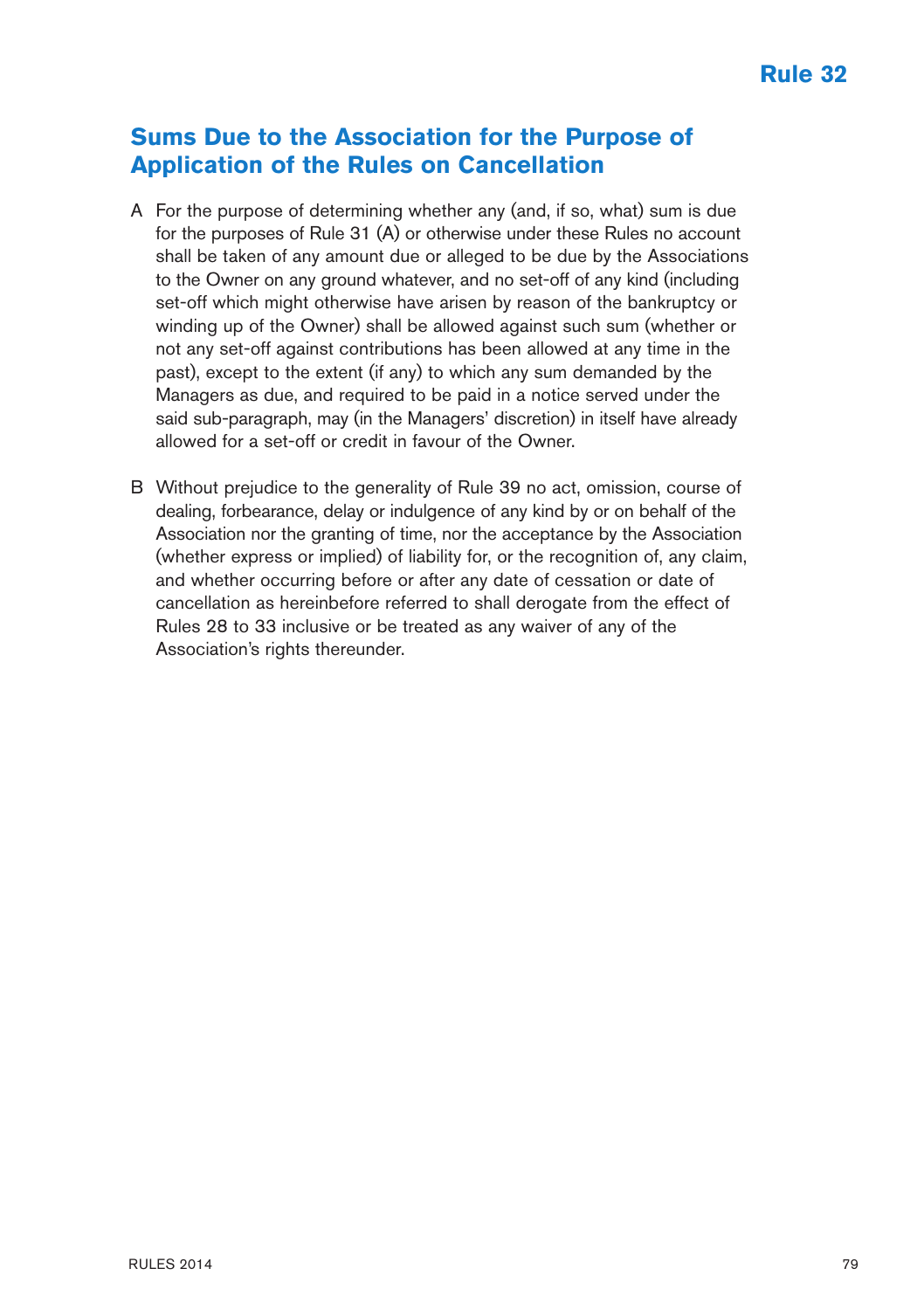#### **Release Calls upon Cancellation**

- A Upon the cancellation of an Owner's insurance in accordance with paragraph (A) of Rule 31, not withstanding that, if there has been a cesser of insurance prior to such cancellation, the Managers at the time of such prior cesser may not have exercised or may have agreed not to exercise the powers described in paragraphs (A) and (B) of Rule 30, the Managers may assess as at the date of the cancellation of insurance the amount which seems to the Managers in their discretion to represent the likely liability of the Owner for Supplementary Premiums and for Mutual Premiums falling due after such date in respect of such ship.
- B If the Managers shall exercise their powers under paragraph (A) of this Rule 33, then:
	- i The amount of any such assessment made under paragraph (A) hereof shall be payable by the Owner without deduction on demand, and
	- ii The Owner shall be under no liability for any Supplementary Premiums which the Directors may decide to levy after the date of such assessment made under paragraph (A) hereof, or for any Mutual Premiums becoming due after such date, and the Owner shall have no right to share in any return of contributions or other receipts or any Mutual Premium Discount, which the Directors may thereafter decide to declare or make in accordance with Rule 20 or 25 (E) respectively.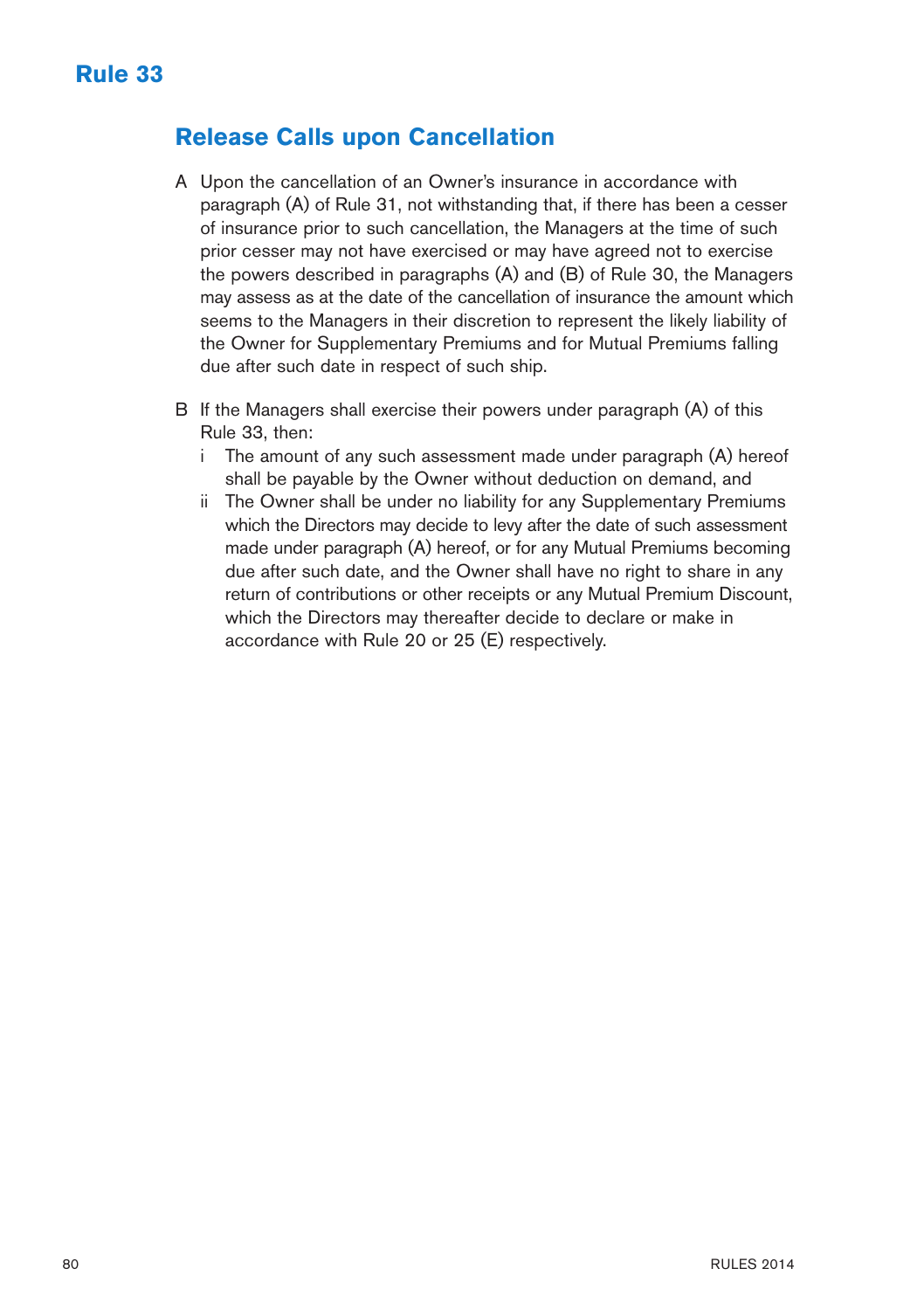#### **Regulations and Recommendations by Directors**

- A The Directors shall have power from time to time to make regulations prescribing the conditions or forms of contracts of carriage either generally or for use in any particular trade or at any particular port or place. Upon the passing of any such regulation it shall be deemed to be incorporated in these Rules so as to take effect as from the beginning of the policy year next following the time and date of the making of such regulation, and as from such taking effect every Owner shall conform thereto in so far as the same may apply to the ships entered by him or on his behalf in the Association or to the trades in which they may be engaged. If any Owner shall commit a breach of any regulation, the Directors may reject or reduce any claim made by the Owner to the extent to which it would not have arisen if he had complied with the regulation and may further impose such terms upon him as they may think fit as a condition of the continuance of the entry of the Owner's ship or ships in the Association.
- B The Directors may also from time to time recommend the use of any particular form of contract of carriage in any particular trade. Owners whose ships are engaged in such trades shall endeavour to use the appropriate form of contract of carriage when the circumstances of the fixture or engagement of such ships permit.
- C Notice giving particulars of every regulation made (and the policy year at the beginning of which it takes effect) and every recommendation made pursuant to this Rule shall forthwith be sent to every Owner, and a copy thereof shall be included in or with every copy of the Rules issued by the Association after such regulation or recommendation comes into force.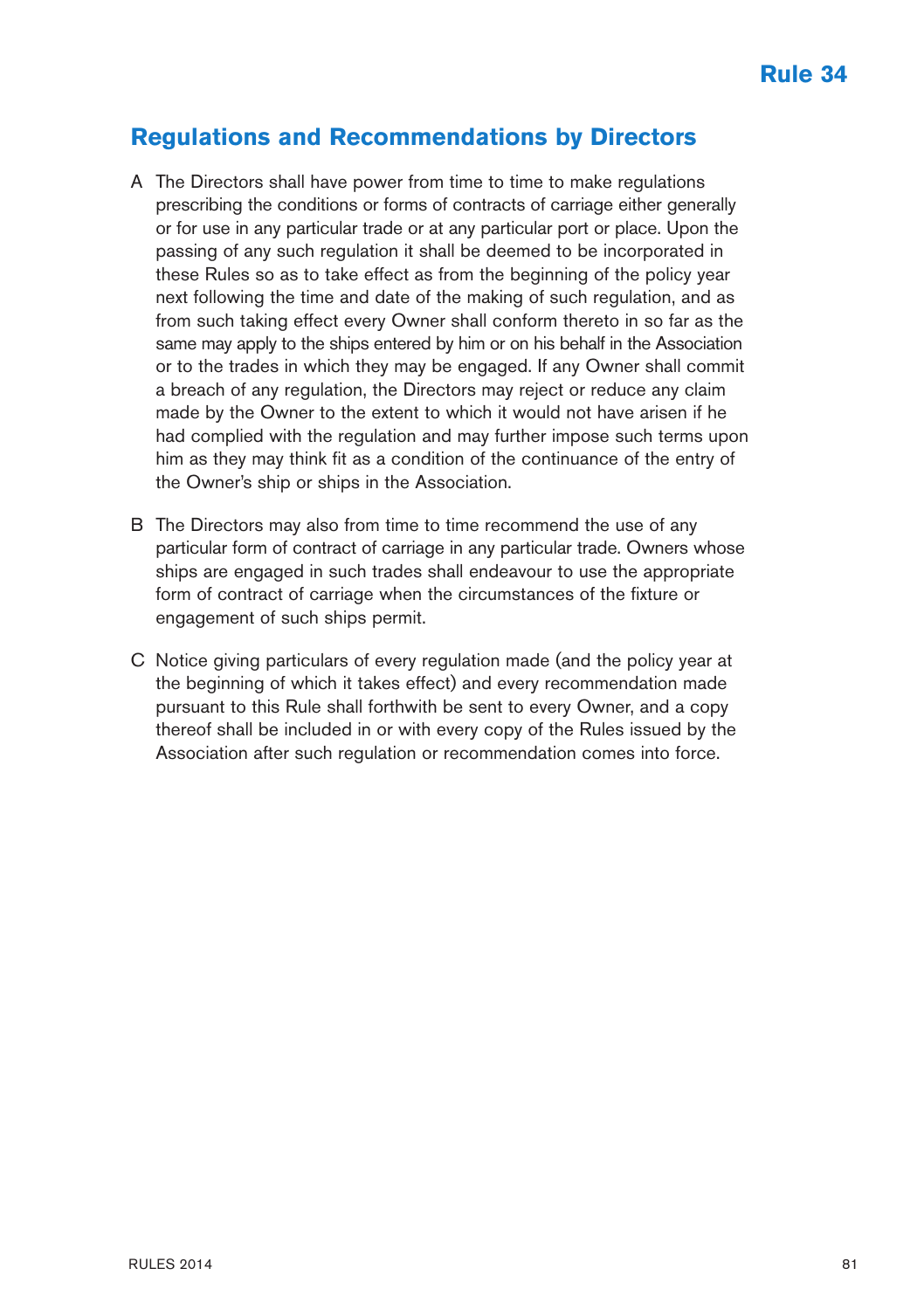

# **Managers' Remuneration**

The Managers shall be remunerated by the Association on such basis as may be approved by the Directors.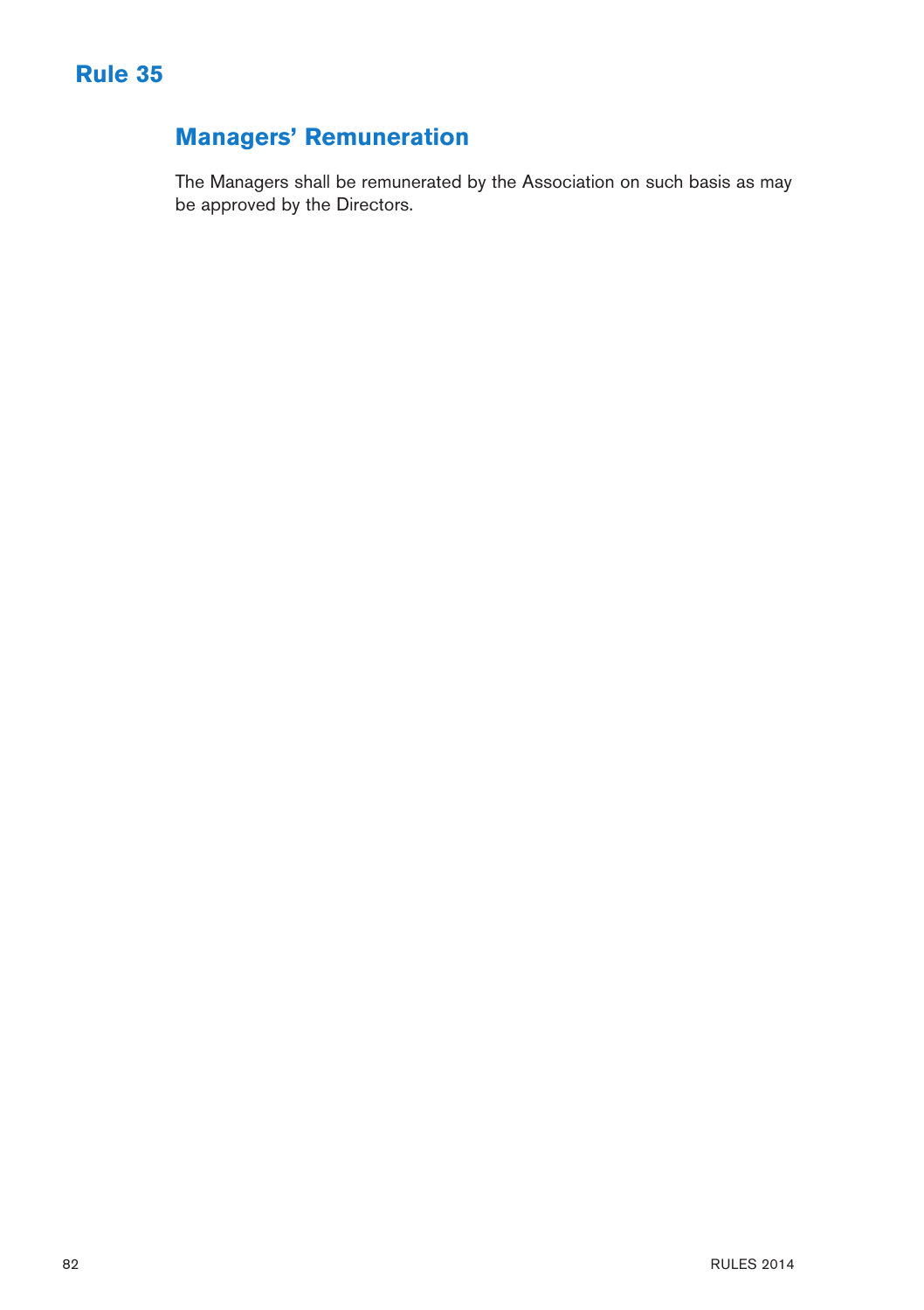# **Claims**

- A Without prejudice to any other provision of these Rules and without waiving any of the Association's rights hereunder, the Managers may at any and all times appoint and employ on behalf of the Owner upon such terms as the Managers may think fit lawyers, surveyors or other persons for the purpose of dealing with any matter liable to give rise to a claim by an Owner upon the Association, including investigating or advising upon any such matter and taking or defending legal or other proceedings in connection therewith. The Managers may also at any time discontinue such employment if they think fit.
- B All lawyers, surveyors and other persons appointed by the Managers on behalf of the Owner or appointed by the Owner with the prior consent of the Managers shall at all times be and be deemed to be appointed and employed on the terms that they have been instructed by the Owner at all times (both while so acting and after having retired from the matter) to give advice and to report to the Association in connection with the matter without prior reference to the Owner and to produce to the Association without prior reference to the Owner any documents or information in their possession or power relating to such matter, all as if such person had been appointed to act and had at all times been acting on behalf of the Association.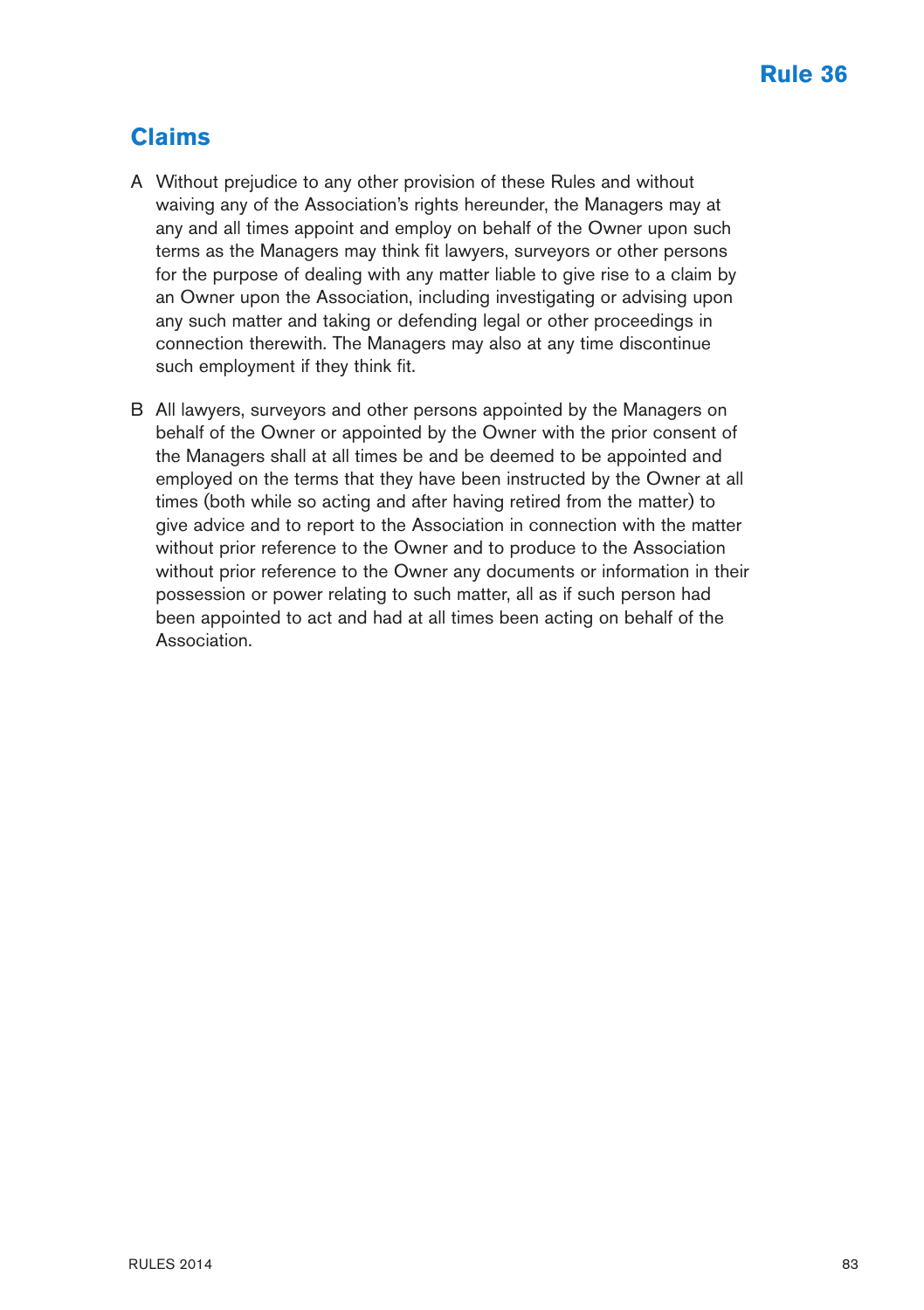#### **Powers of the Managers relating to the Handling and Settlement of Claims**

- A The Managers shall have the right if they so decide to control or direct the conduct of any claim or legal or other proceedings relating to any liability, loss or damage in respect whereof the Owner is or may be insured in whole or in part, and to require the Owner to settle, compromise or otherwise dispose of such claim or proceedings in such manner and upon such terms as the Managers see fit.
- B If the Owner does not settle, compromise or dispose of a claim or of proceedings after being required to do so by the Managers in accordance with paragraph (A) of this section, any eventual recovery by the Owner from the Association in respect of such claim or proceedings shall be limited to the amount he would have recovered if he had acted as required by the Managers.
- C The Association is under no obligation to provide bail or other security on behalf of any Owner, but where the same is provided it shall be on such terms as the Managers may consider appropriate and shall not constitute any admission of liability by the Association for the claim in respect of which the bail or other security is given. It shall be a condition of the provision of bail or other security that the Owner shall indemnify the Association for any costs or liability arising therefrom or associated therewith, save to the extent that such costs or liability would have been recoverable from the Association if the Owner had incurred them directly.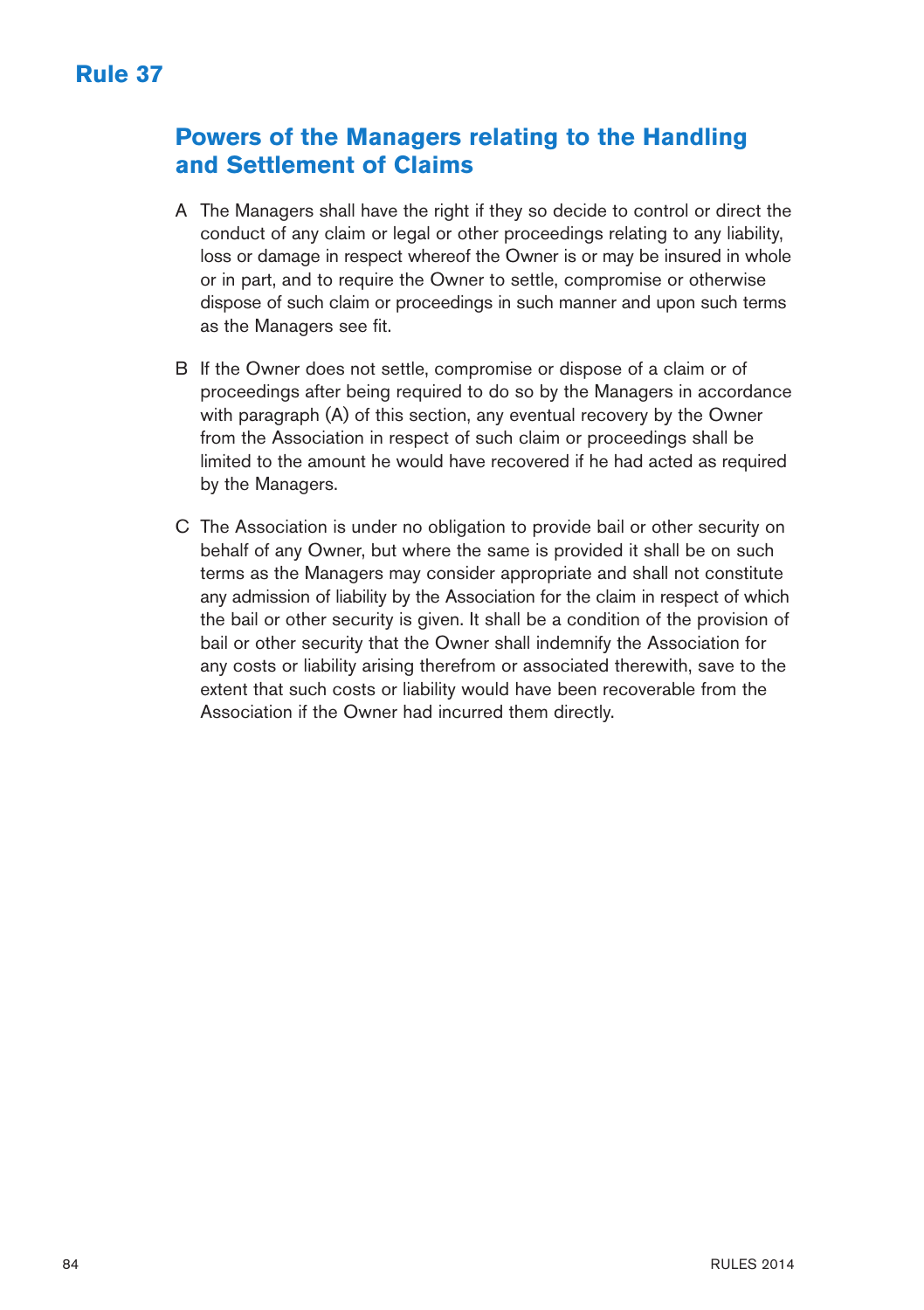#### **Meetings of the Directors**

The Directors shall meet as often as they may consider necessary for the settlement of claims which shall be paid by the Association as the Directors may determine in accordance with these Rules and the Directors shall have power from time to time to authorise the Managers, without prior reference to the Directors, to effect payment of claims of such types and up to such sums as the Directors may determine. No Director shall act as such in the settlement of any claim in which he is interested.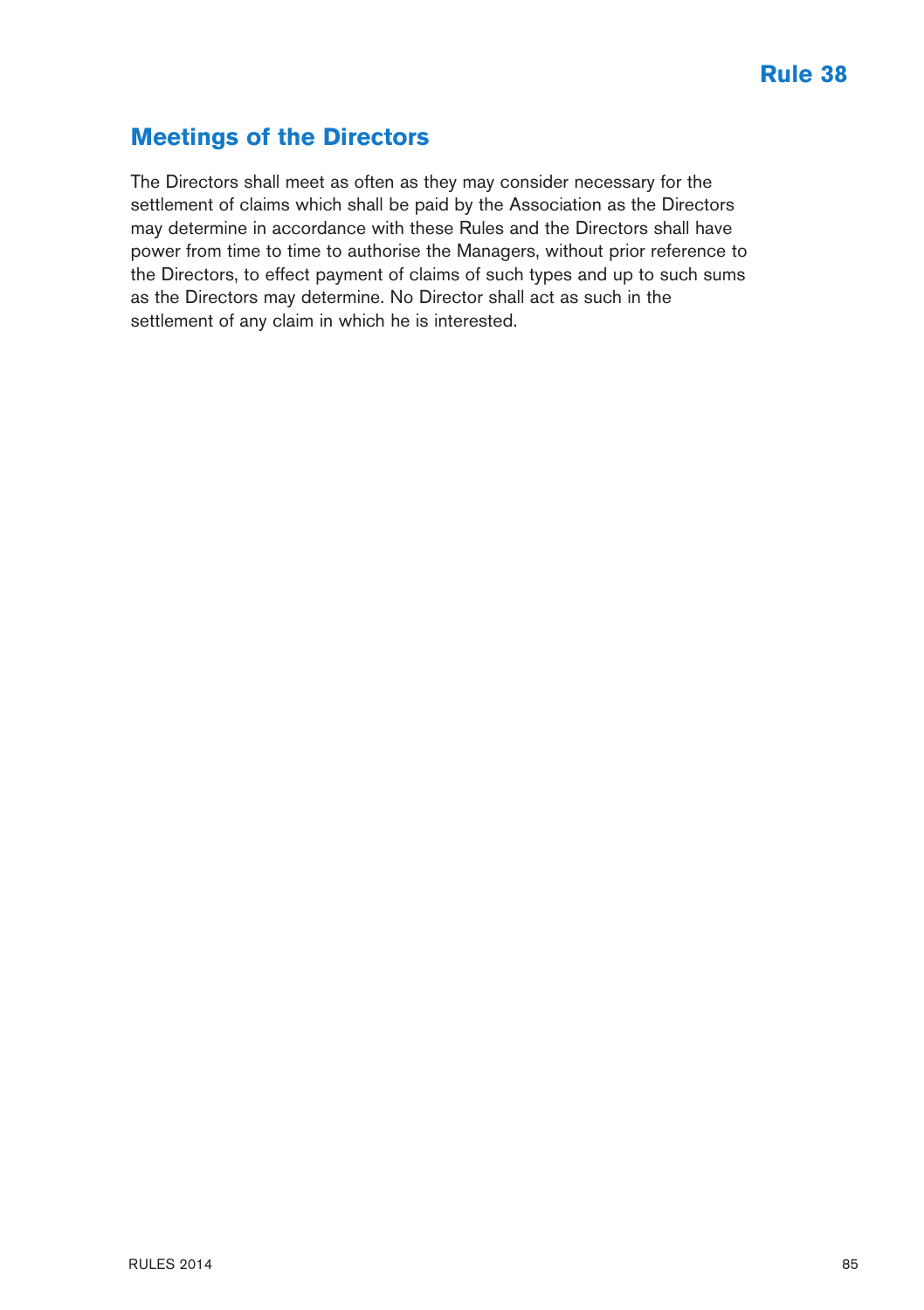#### **Forbearance and Reimbursement**

- A No act, omission, course of dealing, forbearance, delay or indulgence by the Association in enforcing any of these Rules or any of the terms or conditions of its contracts with Owners nor any granting of time by the Association shall prejudice or affect the rights and remedies of the Association under these Rules or under such contracts, and no such matter shall be treated as any evidence of waiver of the Association's rights thereunder, nor shall any waiver of a breach by an Owner of such Rules or contracts operate as a waiver of any subsequent breach thereof. The Association shall at all times and without notice be entitled to insist on the strict application of these Rules and on the strict enforcement of its contracts with Owners.
- B The Owner shall reimburse to the Association on demand the amount of any payment made to any third party by the Association on behalf of or as guarantor for such Owner to the extent that such payment is in respect of any amount which in the opinion of the Managers is not recoverable from the Association.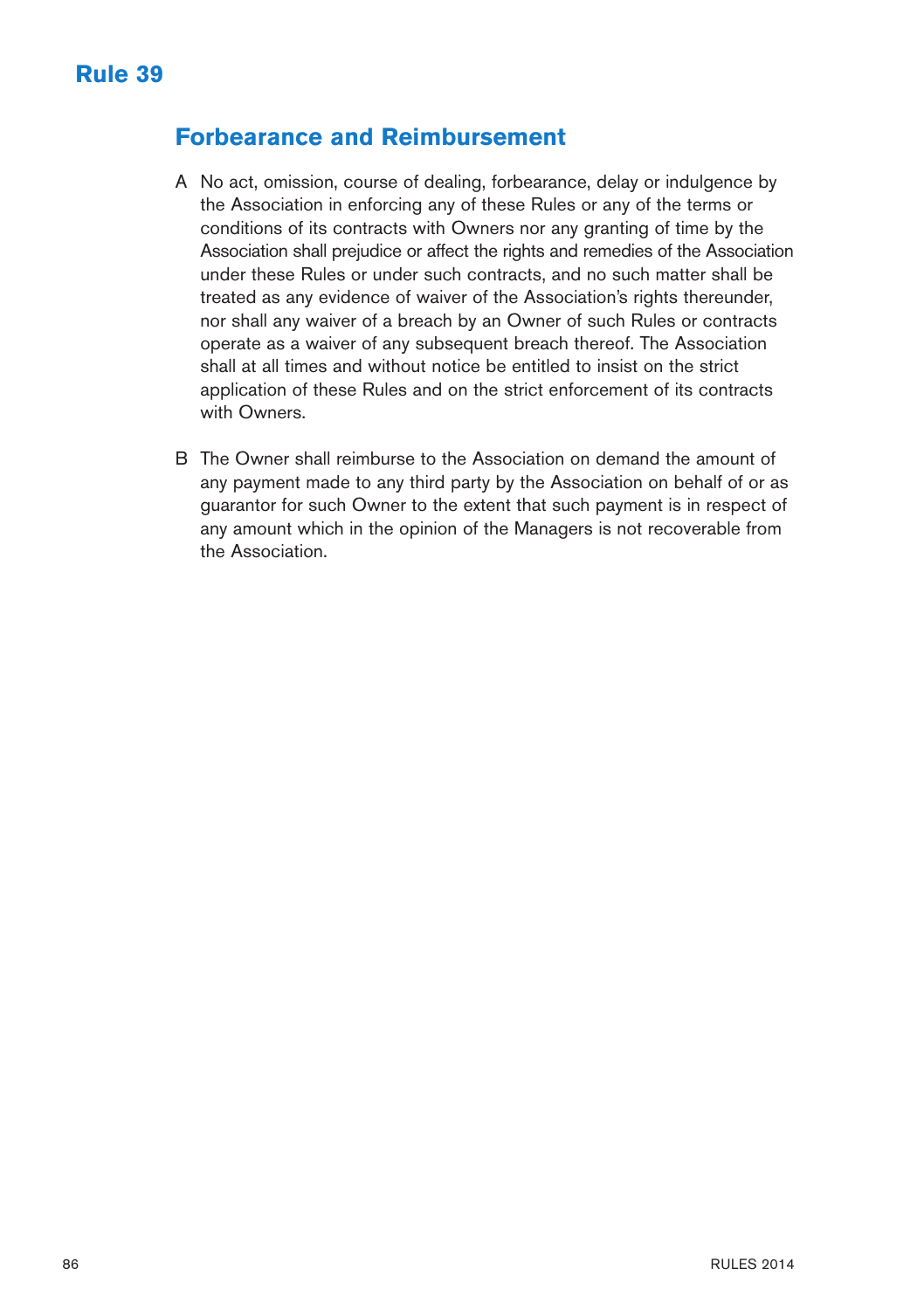#### **Disputes**

- A The Owner hereby submits to the jurisdiction of the High Court of Justice of England in respect of any action brought by the Association to recover sums which the Association may consider to be due to it from the Owner. Without prejudice to the foregoing the Association shall be entitled to commence and maintain in any jurisdiction any action to recover sums which the Association may consider to be due to it from the Owner.
- B Save as provided in Section 4 of Rule 22, if any other difference or dispute shall arise between an Owner or any other person and the Association out of or in connection with these Rules or any contract between the Owner and the Association or as to the rights or obligations of the Association or the Owner or any other person thereunder or in connection therewith, such difference or dispute shall in the first instance be referred to and adjudicated upon by the Directors, unless the Directors elect to waive such adjudication, whereupon the Owner or such other person concerned shall be entitled to refer the difference or dispute to arbitration in accordance with the provisions of paragraph C of this Rule. Such reference and adjudication shall be on written submissions only.
- C If the Owner or such other person concerned in such difference or dispute does not accept the decision of the Directors it shall be referred to the arbitration in London of two Arbitrators (one to be appointed by the Association and the other by such Owner or such other person) and an Umpire to be appointed by the Arbitrators, and the submission to arbitration and all the proceedings therein shall be subject to the provisions of the English Arbitration Act, 1996, and any statutory modification or re-enactment thereof.
- D No Owner nor such other person shall be entitled to maintain any action, suit or other legal proceedings against the Association upon any such difference or dispute
	- i unless and until the same has been so referred to the Directors for adjudication under paragraph (B) of this Rule and the Directors shall have given their decision thereon or the reference to such adjudication shall have been waived in accordance with the proviso to paragraph (B) of this Rule, and
	- ii if such decision is not accepted by such Owner or such other person or if the reference to such adjudication shall have been waived, unless and until such difference or dispute shall have been referred to arbitration as provided in paragraph (C) of this Rule and the Award in such reference shall have been published, and
	- iii then only for such sum (if any) as the Award may direct to be paid by the Association, and
	- iv the sole obligation of the Association to such Owner or such other person under these Rules and any contract between the Association and the Owner or otherwise howsoever in respect of any such dispute or difference shall be to pay such sum as may be directed by such an Award.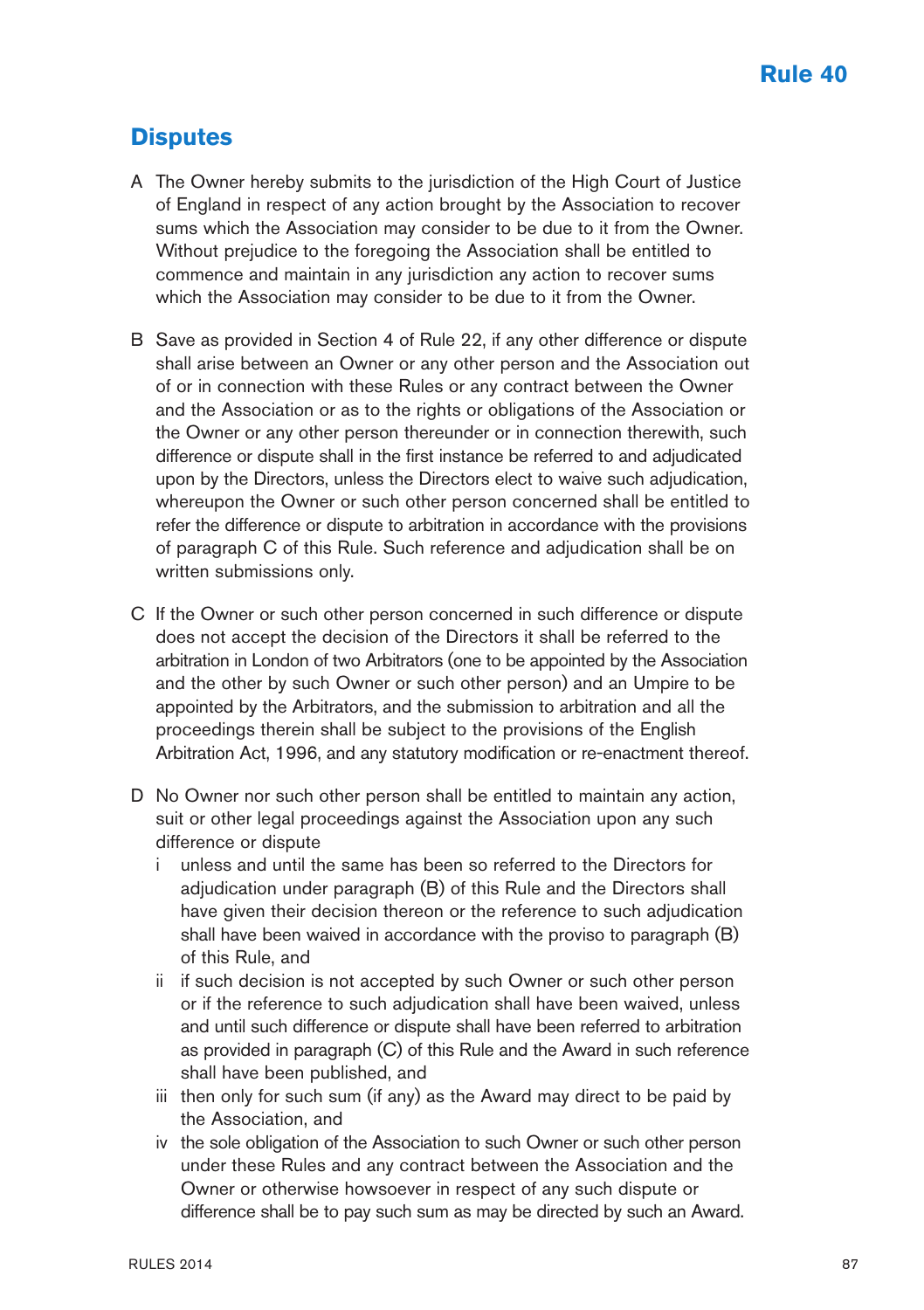# **Rule 40 (continued)**

E If any difference or dispute shall arise between an Owner or any other person and the Managers or their servants or agents (collectively the Managers' Group), out of or in connection with these Rules or any contract between the Owner and the Association or as to the rights or obligations of anyone of the Manager's Group or the Owner in any other way in connection therewith, such difference or dispute shall be referred to arbitration in London of two Arbitrators (one to be appointed by the Manager's Group and the other by such Owner or other person) and an Umpire to be appointed by the Arbitrators, and the submission to arbitration and all the proceedings therein shall be subject to the provisions of the English Arbitration Act, 1996, and any statutory modification or re-enactment thereof.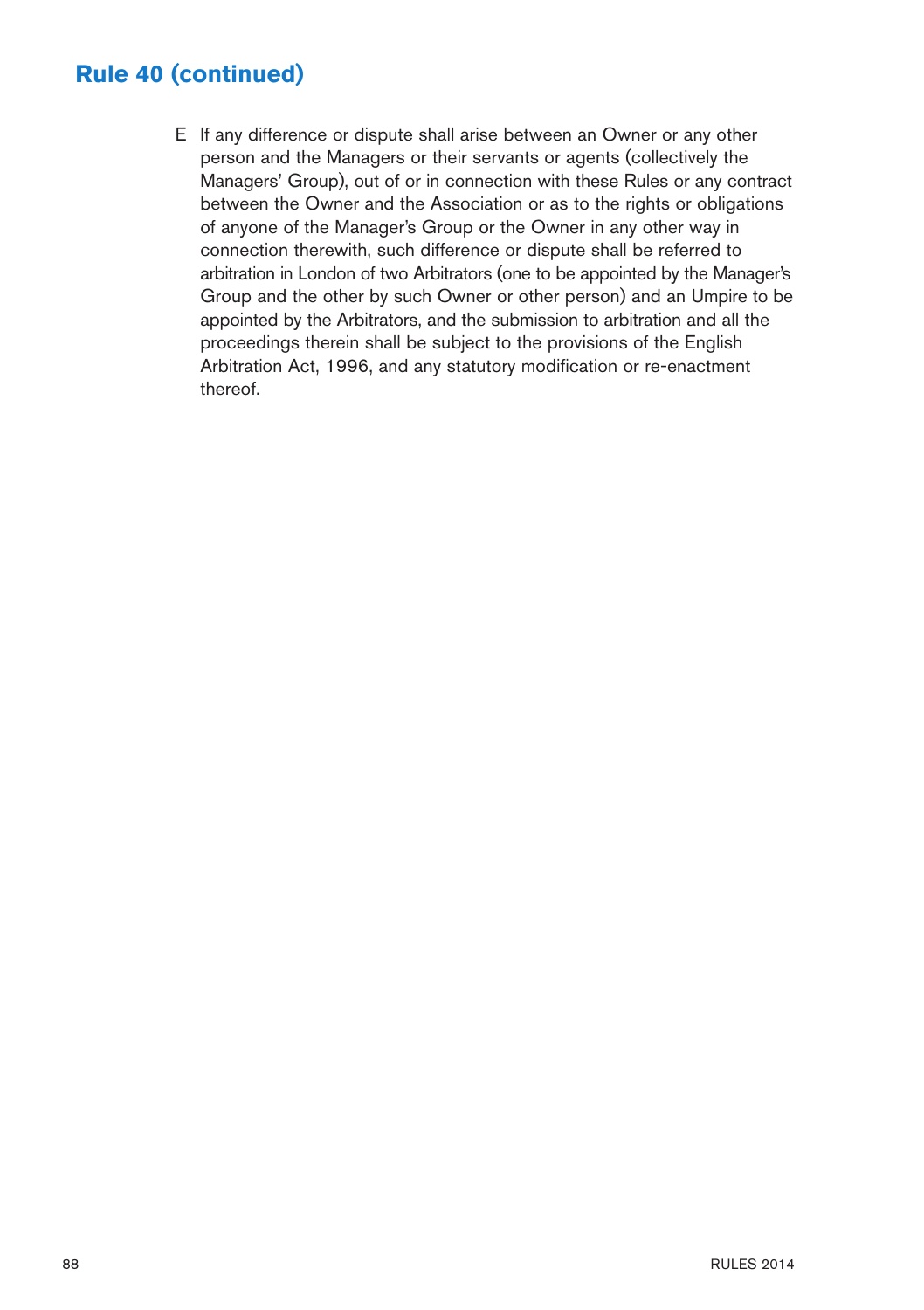### **Notices**

- A A notice or other document required under these Rules to be served on the Association may be served by sending it by courier or through the post in a prepaid letter or by sending it by telegram, cable, radio telegraph, telex or facsimile transmission (fax) addressed to the Association at the Association's registered office for the time being.
- B A notice or other document required under these Rules to be served on an Owner may be served by sending it by courier or through the post in a prepaid letter or by sending it by telegram, cable, radio telegraph, telex, facsimile transmission (fax) or electronic transmission (e-mail) addressed to such Owner:
	- at the address which shall have been expressly furnished by him to the Association as the address at which notices from the Association may be served upon him, or,
	- ii if no such address shall have been furnished, at his address as appearing in the Register of Members, or,
	- iii if such Owner is not and was not a Member at the address which is his last known address to the knowledge of the Managers.

In the case of Joint Owners all such notices or other documents shall be served upon the Joint Owner whose address has been furnished in accordance with sub-paragraph (i) above, or, if no such address has been furnished, upon the senior of the Joint Owners and such service shall be sufficient service on all the Joint Owners. For this purpose seniority as between Joint Owners shall be determined by the order in which the names stand as Joint Owners in the Register of Members.

- C Any such notice or other document if served by courier or by post shall be deemed to have been served on the day following the day on which the letter containing the same was handed to the courier or put into the post, and in proving such service it shall be sufficient to prove that the letter containing the notice or document was properly addressed and handed to the courier or put into the post as a prepaid letter. Any such notice or other document if served by telegram, cable, radio telegraph, telex, facsimile transmission (fax) or electronic transmission (e-mail) shall be deemed to have been served on the day on which it was handed in to the telegraph, cable or radio telegraph office or, in the case of telex, facsimile transmission (fax) or electronic transmission (e-mail), despatched, and in proving such service it shall be sufficient to prove that such telegram, cable or radio telegraph was duly handed in or, in the case of telex, facsimile transmission (fax) or electronic transmission (e-mail) that the notice or other document was duly despatched.
- D The successors of anyone who is or was at any time an Owner of an entered ship shall be bound by a notice or other document served as aforesaid if sent to the last such address of such Owner notwithstanding that the Association may have notice of the Owner's death, disability, lunacy, bankruptcy or liquidation.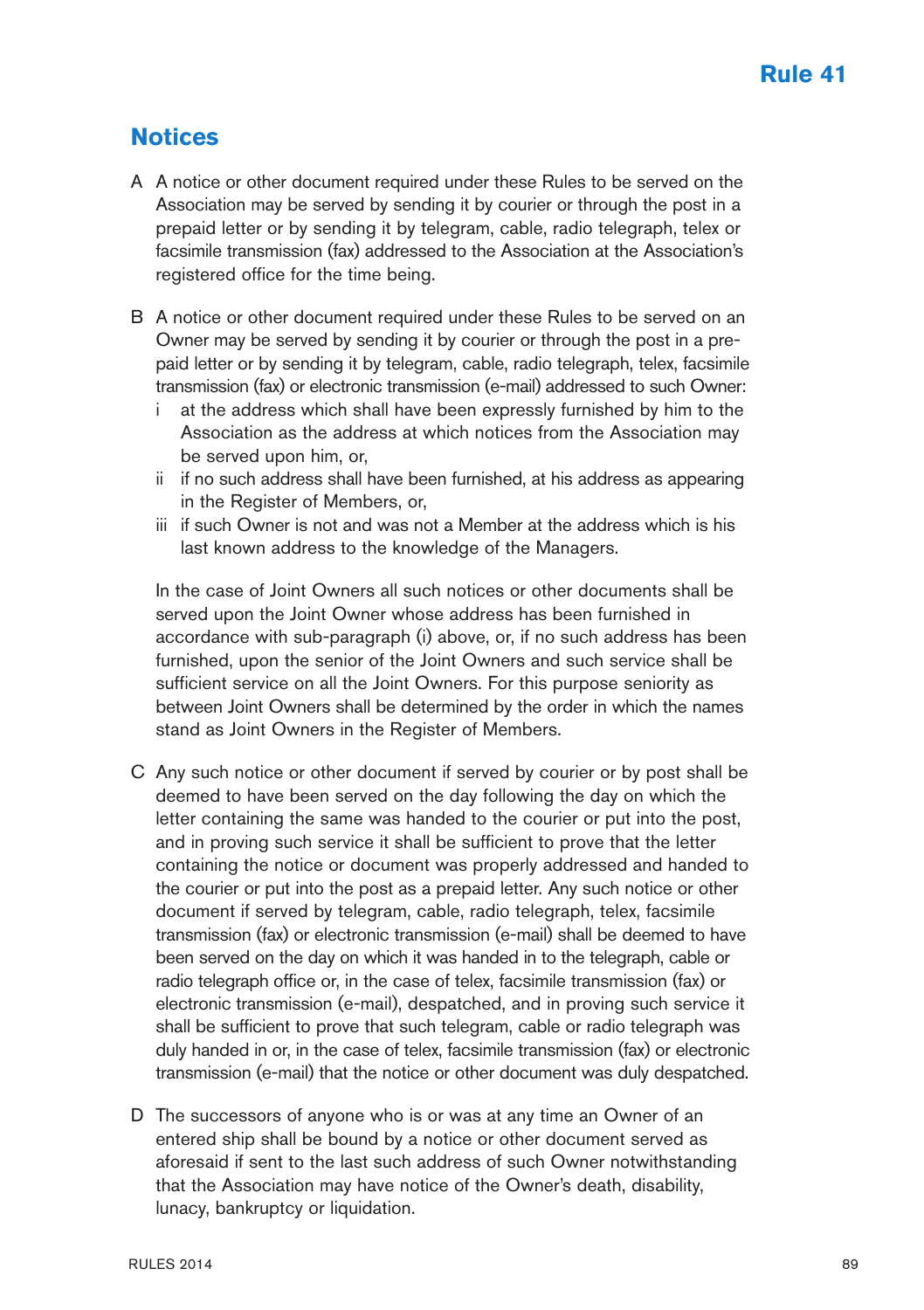

### **Law of Contract**

Any contract of insurance howsoever made between the Association and an Owner shall be deemed to have been concluded in Bermuda unless otherwise stated in such contract, and both these Rules and any such contract shall be governed by and construed in accordance with English law.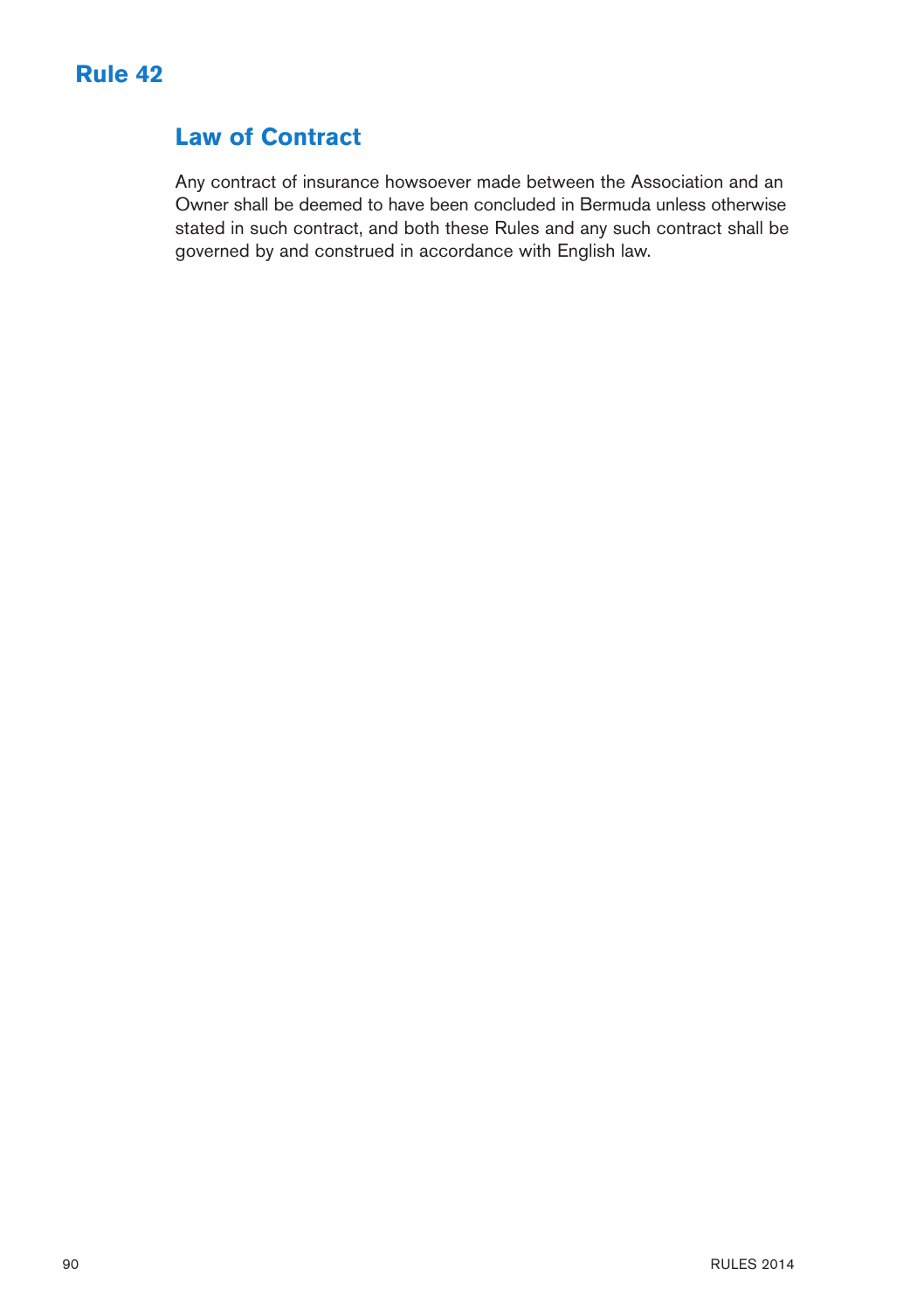# **Delegation**

- A Whenever any power, duty or discretion is conferred or imposed upon the Managers by virtue of these Rules, such power, duty or discretion may, subject to any terms, conditions or restrictions contained in these Rules, be exercised by any one or more of the Managers or by any servant or agent of the Managers to whom the same shall have been delegated or sub-delegated.
- B Whenever any power, duty or discretion is stated in these Rules to be vested in the Directors, such power, duty or discretion shall be exercisable by the Directors unless the same shall have been delegated to any Committee of the Directors or to the Managers in accordance with the provisions as regards delegation contained in the Bye-Laws, in which event the power, duty or discretion may be exercised by any person to whom the same shall have been so delegated.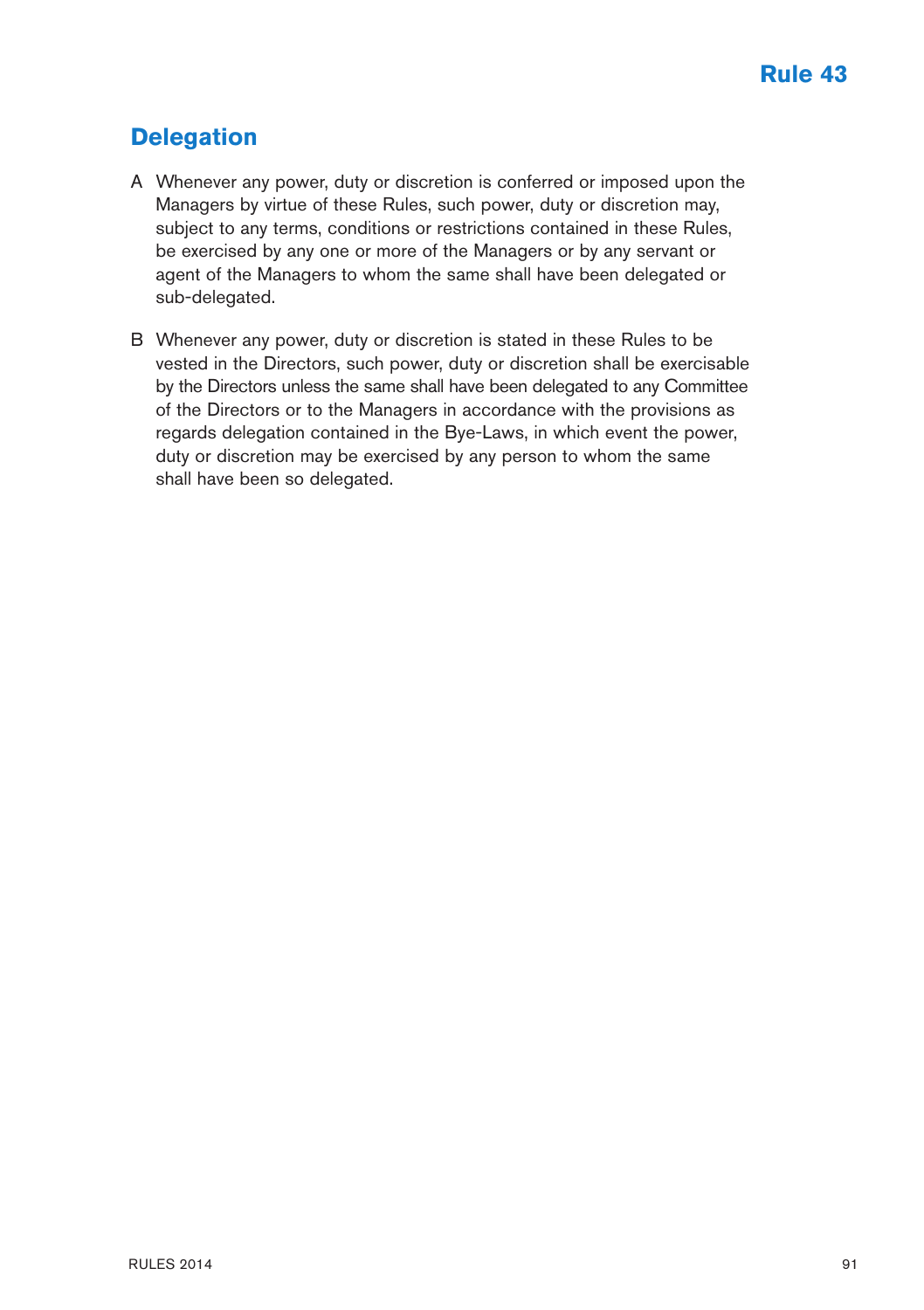# **Rule 44**

# **Definitions**

In these Rules the words standing in the first column of the table next hereinafter contained shall bear the meanings set opposite to them respectively in the second column thereof, if not inconsistent with the subject or context:

**Act** The United Kingdom Mutual Steam Ship Assurance Association (Bermuda) Limited Consolidation and Amendment Act 1993 and every modification thereof for the time being in force. **Applicant Owner** In relation to a ship which is desired or intended to be entered for insurance in the Association, means owner, owners in partnership, owners holding separate shares in severalty, part owner, mortgagee, trustee, charterer, operator, manager or builder of such ship and any other person (not being an insurer seeking reinsurance), by or on whose behalf an application has been, is being or is to be made for the entry of the same in the Association for insurance whether he be or is to be a Member of the Association or not. **Association** The United Kingdom Mutual Steam Ship Assurance Association (Bermuda) Limited. **Associations** The United Kingdom Mutual Steam Ship Assurance Association (Bermuda) Limited and The United Kingdom Mutual Steam Ship Assurance Association (Europe) Limited **Bye-Laws** The Bye-Laws for the time being of the Association. **Call entry** An insurance on terms that the Owner is bound to pay calls to the Association. **Calls** Sum or sums payable to the Association in respect of an entered ship pursuant to Rules 19 to 23, including Mutual Premiums, Supplementary Premiums and Overspill Calls. **Cargo** Goods, including anything used or intended to be used to pack or secure goods, in respect of which an Owner enters into a contract of carriage, but excluding containers or other equipment owned or leased by the Owner. **Catastrophe Reserve**Any reserve maintained by the Association pursuant to Rule 24(B)(i). **Closed policy year** A policy year of the Association which has been closed in accordance with the provisions of Rule 25.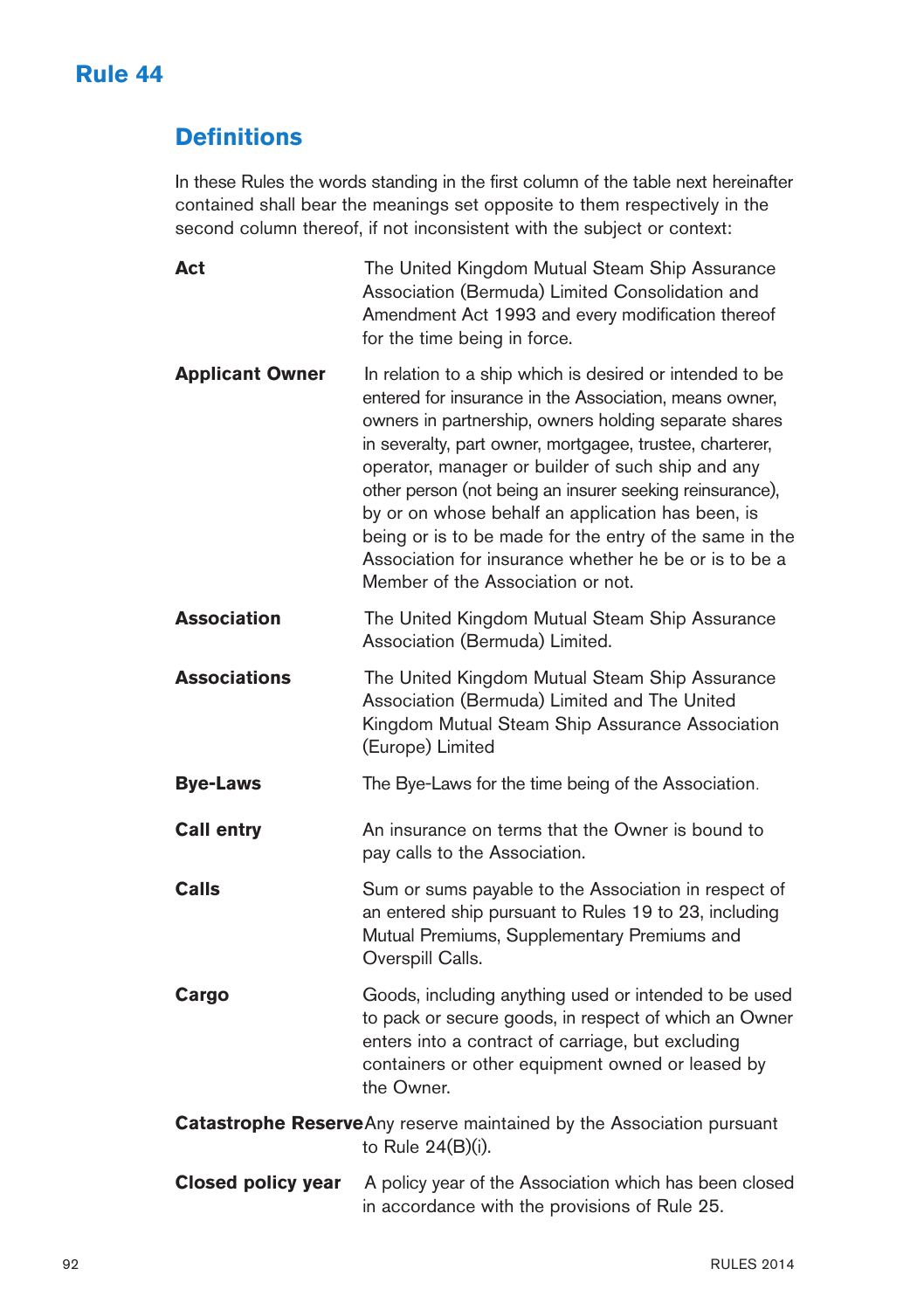# **Rule 44 (continued)**

| <b>Convention Limit</b>                                  | In respect of a ship, the limit of liability of the owner of<br>that ship for claims (other than claims for loss of life or<br>personal injury) at the Overspill Claim Date, calculated<br>in accordance with Article 6 paragraph 1(b) of the<br>International Convention on Limitation of Liability for<br>Maritime Claims 1976 (the "Convention") and converted<br>from Special Drawing Rights into United States Dollars<br>at the rate of exchange conclusively certified by the<br>Association as being the rate prevailing on the Overspill<br>Claim Date, provided that, (a) where a ship is entered<br>for a proportion (the "relevant proportion") of its tonnage<br>only, the Convention Limit shall be the relevant proportion<br>of the limit of liability calculated and converted as afore-<br>said and (b) each ship shall be deemed to be a sea-<br>going ship to which the Convention applies, notwith-<br>standing any provision in the Convention to the contrary. |
|----------------------------------------------------------|---------------------------------------------------------------------------------------------------------------------------------------------------------------------------------------------------------------------------------------------------------------------------------------------------------------------------------------------------------------------------------------------------------------------------------------------------------------------------------------------------------------------------------------------------------------------------------------------------------------------------------------------------------------------------------------------------------------------------------------------------------------------------------------------------------------------------------------------------------------------------------------------------------------------------------------------------------------------------------------|
| <b>Directors</b>                                         | The Board of Directors for the time being of the<br>Association.                                                                                                                                                                                                                                                                                                                                                                                                                                                                                                                                                                                                                                                                                                                                                                                                                                                                                                                      |
| <b>Entered ship</b>                                      | A ship which has been entered in the Association for<br>insurance.                                                                                                                                                                                                                                                                                                                                                                                                                                                                                                                                                                                                                                                                                                                                                                                                                                                                                                                    |
| <b>Entered tonnage</b>                                   | The tonnage figure recorded as entered tonnage in the<br>Certificate of Entry of an entered ship and used for the<br>purposes of calculation of calls whether (a) the tonnage<br>of the ship or (b) a proportion of the tonnage of the<br>ship or (c) a figure exceeding the tonnage of the ship.                                                                                                                                                                                                                                                                                                                                                                                                                                                                                                                                                                                                                                                                                     |
| <b>Fines</b>                                             | Includes penalties and other impositions similar in<br>nature to fines.                                                                                                                                                                                                                                                                                                                                                                                                                                                                                                                                                                                                                                                                                                                                                                                                                                                                                                               |
| <b>Fixed premium</b>                                     | A fixed premium payable to the Association in respect<br>of an entered ship pursuant to Rule 9.                                                                                                                                                                                                                                                                                                                                                                                                                                                                                                                                                                                                                                                                                                                                                                                                                                                                                       |
|                                                          | Fixed premium entry An insurance on terms that the Owner is bound to pay<br>a fixed premium to the Association.                                                                                                                                                                                                                                                                                                                                                                                                                                                                                                                                                                                                                                                                                                                                                                                                                                                                       |
| <b>Group Excess</b><br><b>Group Reinsurance</b><br>Limit | The excess of loss reinsurance policies effected by<br>Reinsurance Policies the parties to the Pooling Agreement.<br>The amount of the smallest claim (other than any<br>claim arising in respect of oil pollution) incurred by<br>the Association or by any other party to the Pooling<br>Agreement which would exhaust the largest limit for<br>any type of claim (other than a claim arising in respect<br>of oil pollution) from time to time imposed in the Group<br>Excess Reinsurance Policies.                                                                                                                                                                                                                                                                                                                                                                                                                                                                                |
| <b>Hull policy</b>                                       | A policy effected on the hull and machinery of a ship<br>including an Excess Liability Policy.                                                                                                                                                                                                                                                                                                                                                                                                                                                                                                                                                                                                                                                                                                                                                                                                                                                                                        |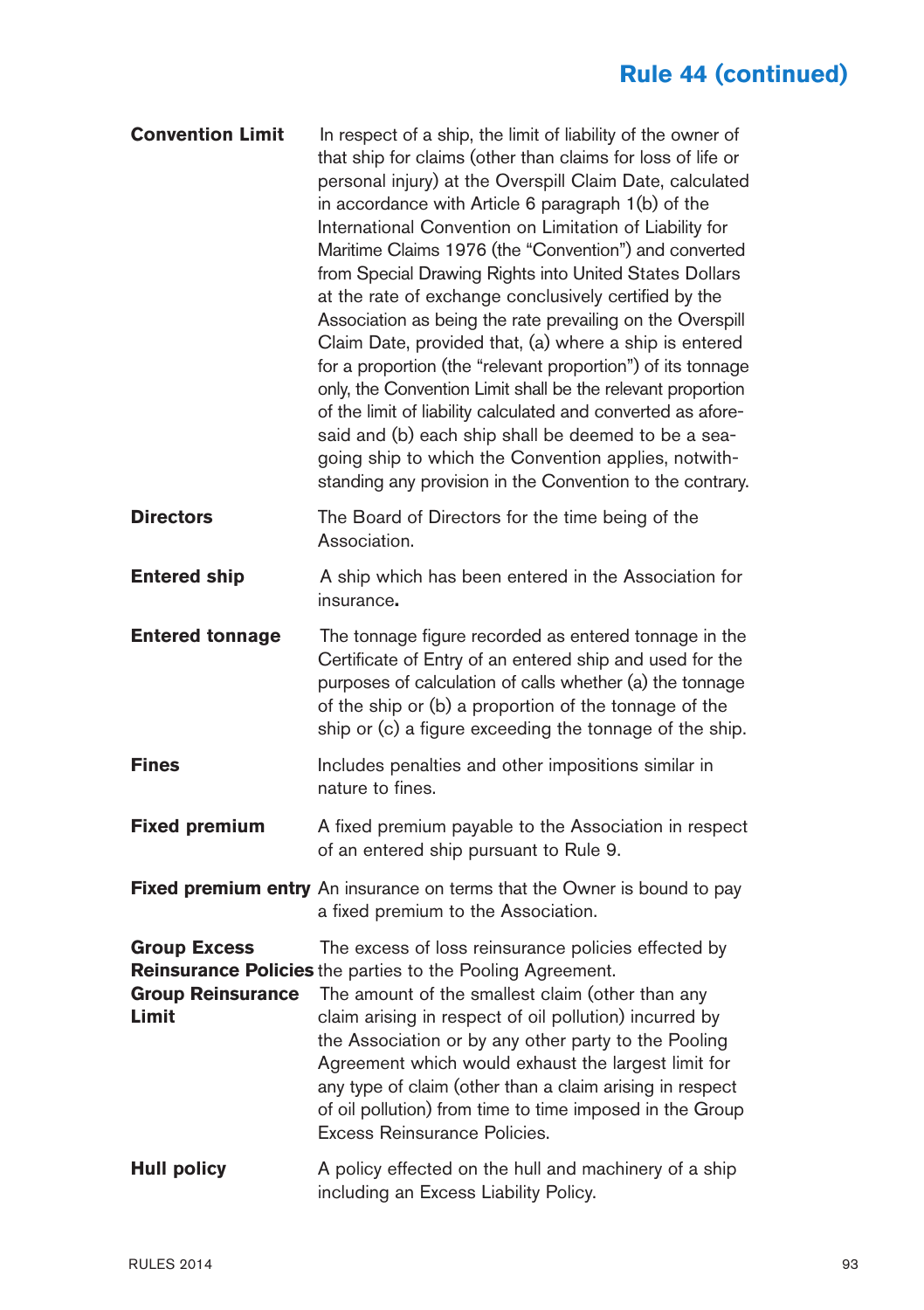# **Rule 44 (continued)**

| <b>Insurance</b>         | Any insurance or reinsurance.                                                                                                                                                                                                                                                                                                                                                                                                                                                       |
|--------------------------|-------------------------------------------------------------------------------------------------------------------------------------------------------------------------------------------------------------------------------------------------------------------------------------------------------------------------------------------------------------------------------------------------------------------------------------------------------------------------------------|
| In writing               | Written, printed or lithographed, or visibly expressed<br>in all or any of those or any other modes of representing<br>or reproducing words.                                                                                                                                                                                                                                                                                                                                        |
| <b>Managers</b>          | The Managers for the time being of the Association.                                                                                                                                                                                                                                                                                                                                                                                                                                 |
| Member                   | A Member for the time being of the Association.                                                                                                                                                                                                                                                                                                                                                                                                                                     |
| <b>Overspill Call</b>    | A call levied by the Association pursuant to Rule 22<br>for the purpose of providing funds to pay all or part of<br>an Overspill Claim.                                                                                                                                                                                                                                                                                                                                             |
| <b>Overspill Claim</b>   | That part (if any) of a claim (other than a claim in respect<br>of oil pollution) incurred by the Association or by any<br>other party to the Pooling Agreement under the terms<br>of entry of a ship which exceeds or may exceed the<br>Group Reinsurance Limit.                                                                                                                                                                                                                   |
|                          | Overspill Claim Date In relation to any Overspill Call, the time and date on<br>which there occurred the event giving rise to the<br>Overspill Claim in respect of which the Overspill Call is<br>made or, if the Policy Year in which such event occurred<br>has been closed in accordance with the provisions of<br>Rules 25(C)(i) and 25(C)(ii), noon GMT on 20th August<br>of the Policy Year in respect of which the Association<br>makes a declaration under Rule 25(C)(iii). |
| Owner                    | In relation to an entered ship means owner, owners in<br>partnership, owners holding separate shares in severalty,<br>part owner, mortgagee, trustee, charterer, operator,<br>manager or builder of such ship and any other person<br>(not being an insurer reinsured under Rule 13) named<br>in the certificate of entry or endorsement slip, by or on<br>whose behalf the same has been entered in the<br>Association whether he be a Member or not.                              |
| <b>Policy year</b>       | A year from noon G.M.T. on any 20th February to noon<br>G.M.T. on the next following 20th February.                                                                                                                                                                                                                                                                                                                                                                                 |
| <b>Pooling Agreement</b> | The agreement dated 17th November 1992 between<br>certain members of the group known as the International<br>Group of Protection and Indemnity Associations and<br>any addendum, variation, or replacement of the said<br>agreement, or any other agreement of a similar nature<br>or purpose.                                                                                                                                                                                      |
| <b>Premium rating</b>    | The agreed rating per ton entered for insurance upon<br>which Calls are payable to the Association according<br>to the terms of such ship's entry for insurance in the<br>Association.                                                                                                                                                                                                                                                                                              |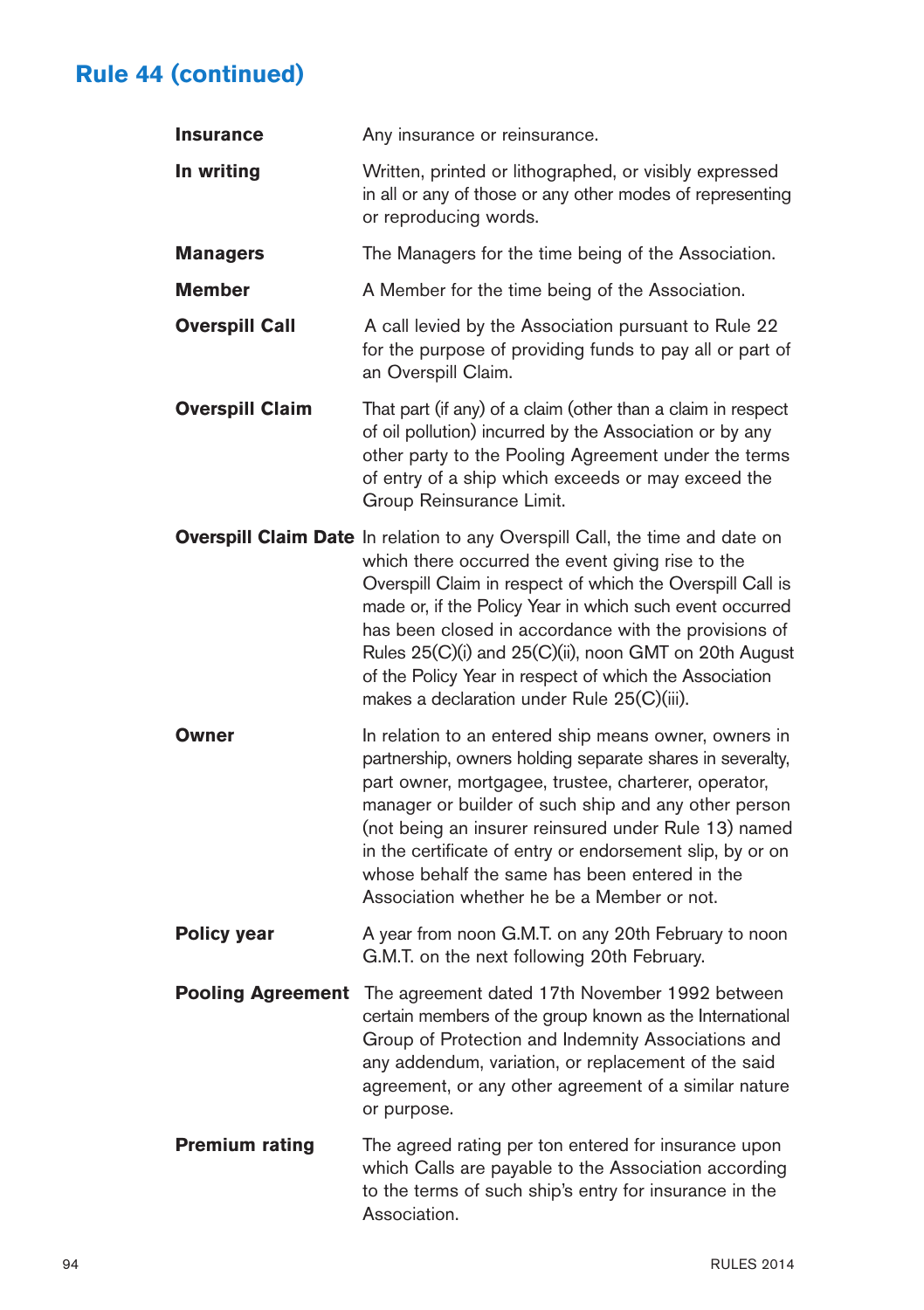# **Rule 44 (continued)**

| <b>Rules</b>             | These Rules as originally framed or as from time to time<br>altered, abrogated or added to and for the time being<br>in force.                                                                                                                                                                                                                                                                                                                                                                                                                                                                                                                             |
|--------------------------|------------------------------------------------------------------------------------------------------------------------------------------------------------------------------------------------------------------------------------------------------------------------------------------------------------------------------------------------------------------------------------------------------------------------------------------------------------------------------------------------------------------------------------------------------------------------------------------------------------------------------------------------------------|
| Seaman                   | Any person (including the Master and apprentices)<br>employed as part of a ship's complement under the<br>terms of a crew agreement or other contract of service<br>or employment to serve on board an entered ship,<br>whether or not on board that ship, including a seafarer<br>as defined in the Maritime Labour Convention 2006.                                                                                                                                                                                                                                                                                                                      |
| Ship                     | Ship (in the context of a ship entered or proposed to<br>be entered in the Association) shall mean ship, boat,<br>hovercraft or other description of vessel or structure<br>(including any ship, boat, hovercraft or other vessel or<br>structure under construction) used or intended to be<br>used for any purpose whatsoever in navigation or other-<br>wise on, under, over or in water or any part thereof or any<br>proportion of the tonnage thereof or any share therein.                                                                                                                                                                          |
| <b>Standard terms of</b> | The terms of contracts of carriage referred to in<br>contracts of carriage Proviso (a) to Rule 2 Section 17.                                                                                                                                                                                                                                                                                                                                                                                                                                                                                                                                               |
|                          | <b>Statutory obligation</b> Any obligation, liability or direction imposed by any<br>legislative enactment, decree order or regulation having<br>the force of law in any country.                                                                                                                                                                                                                                                                                                                                                                                                                                                                          |
| <b>Successors</b>        | In relation to all the persons hereinbefore specified in<br>connection with "Owner" and "Applicant Owner" and<br>in relation to any other person whatsoever by whom or on<br>whose behalf a ship shall have been entered for insurance<br>or reinsurance in the Association, shall include their heirs,<br>executors, administrators, personal representatives,<br>assigns (when permitted under these Rules), receiver,<br>curator or other person authorised to act on behalf of one<br>who becomes incapable by reason of mental disorder of<br>managing his property or affairs, trustee in bankruptcy,<br>liquidator and other successors whatsoever. |
| Ton                      | The unit of tonnage.                                                                                                                                                                                                                                                                                                                                                                                                                                                                                                                                                                                                                                       |
| Tonnage                  | The register tonnage of a ship as certified in the<br>Certificate of Registry of such ship or in any other official<br>document relating to the registration of such ship.                                                                                                                                                                                                                                                                                                                                                                                                                                                                                 |

*Words importing the singular number only shall include the plural number and vice versa. Words importing the masculine gender only shall include the feminine gender. Words importing persons shall include corporations.*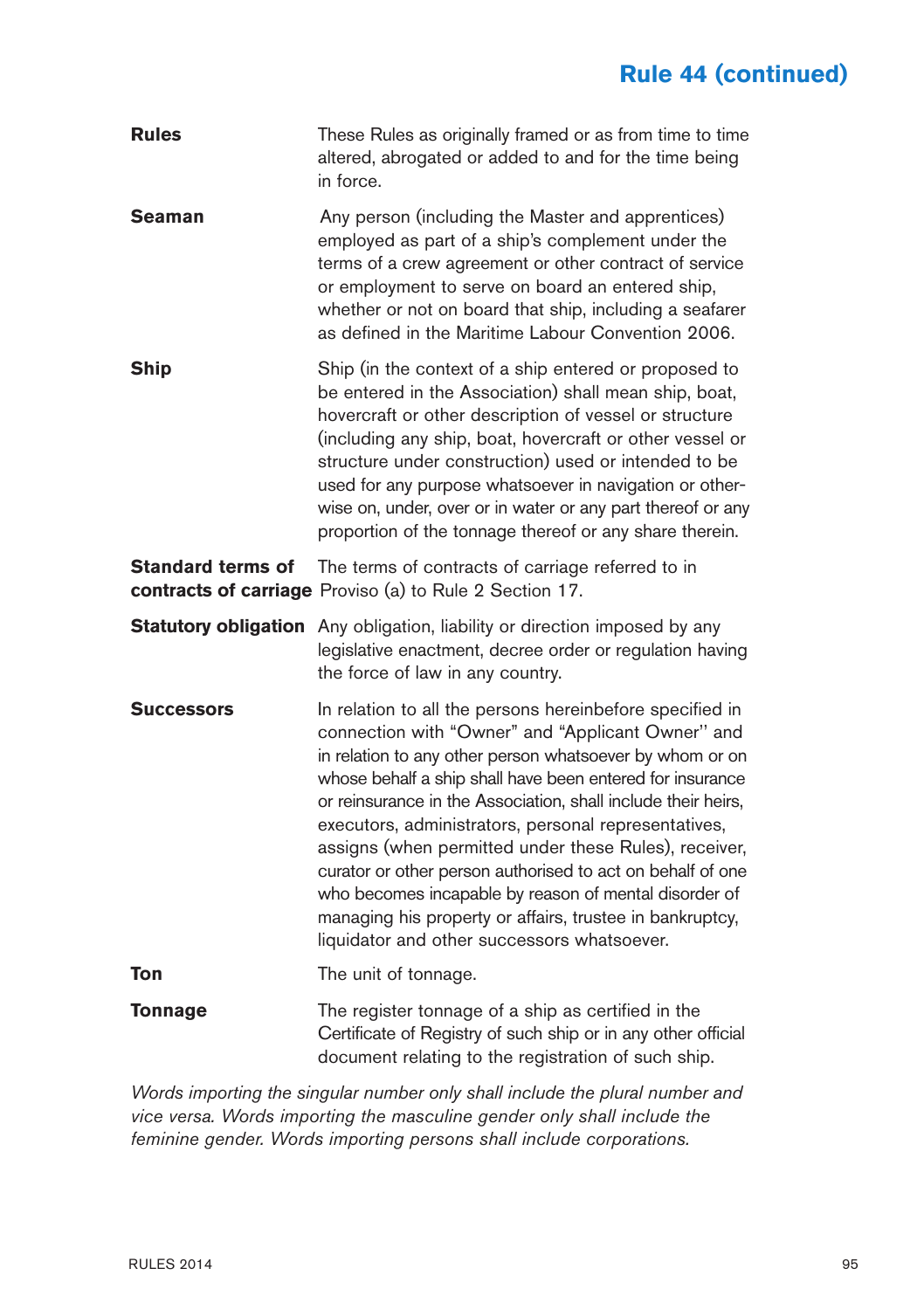| Ad valorem bills of lading              | 2, Section 17, Proviso (d)           |
|-----------------------------------------|--------------------------------------|
| <b>Agents, insolvency of</b>            | 5(G)(vi)                             |
| <b>Assignment</b>                       |                                      |
| of insurance                            | 15                                   |
| of owner's interest in entered ship     | 29 (B) (i)                           |
| <b>Bankruptcy of Owner</b>              | 29(A)                                |
| <b>Bills of Lading</b>                  |                                      |
| ad valorem                              | 2, Section 17, Proviso (d)           |
| dating of                               | 2, Section 17, Proviso (c) (iii)     |
| delivery of cargo without production of | 2, Section 17, Proviso (c) (ii)(iii) |
| description of cargo in                 | 2, Section 17, Proviso (c) (v)       |
| through or transhipment                 | 2, Section 17 (D)                    |
| <b>Blockade running</b>                 | 5 <sub>(</sub> )                     |
| <b>Bullion</b>                          | 2, Section 17, Proviso (e)           |
| <b>Bye-Laws</b>                         | 43 (B); 44                           |
| Calls                                   |                                      |
| call entries                            | 1; 8; 19; 20; 21; 22; 23             |
| calls, purposes for which levied        | 19                                   |
| cesser of insurance, effect on calls    | 29 (E)                               |
| failure to pay calls                    | 31                                   |
| interest on late payment                | 23 (E)                               |
| mutual premium                          | 20                                   |
| obligation to pay calls                 | 1; 19; 20; 21; 22                    |
| overspill calls                         | 22                                   |
| payment of calls                        | 23                                   |
| premium rating on which calls based     | 8                                    |
| release calls upon cancellation         | 33                                   |
| release calls upon cesser               | 30                                   |
| return of calls on closed years         | 25                                   |
| return of calls when ship laid up       | 27                                   |
| supplementary premium                   | 21                                   |
| <b>Cancellation of insurance</b>        | 31                                   |
| <b>Cargo liabilities</b>                |                                      |
| ad valorem bills of lading              | 2, Section 17, Proviso (d)           |
| cargo's proportion of general average   | 2, Section 19                        |
| collisions                              | 2, Section 10 (B) (iii)              |
| contracts of carriage, standard terms   | 2, Section 17, Proviso (a)           |
| damaged cargo                           | 2, Section 17 (A)                    |
| dating of bills of lading               | 2, Section 17, Proviso (c) (iv)      |
| delivery of cargo without               |                                      |
| production of bills of lading           | 2, Section 17, Proviso (c) (ii)(iii) |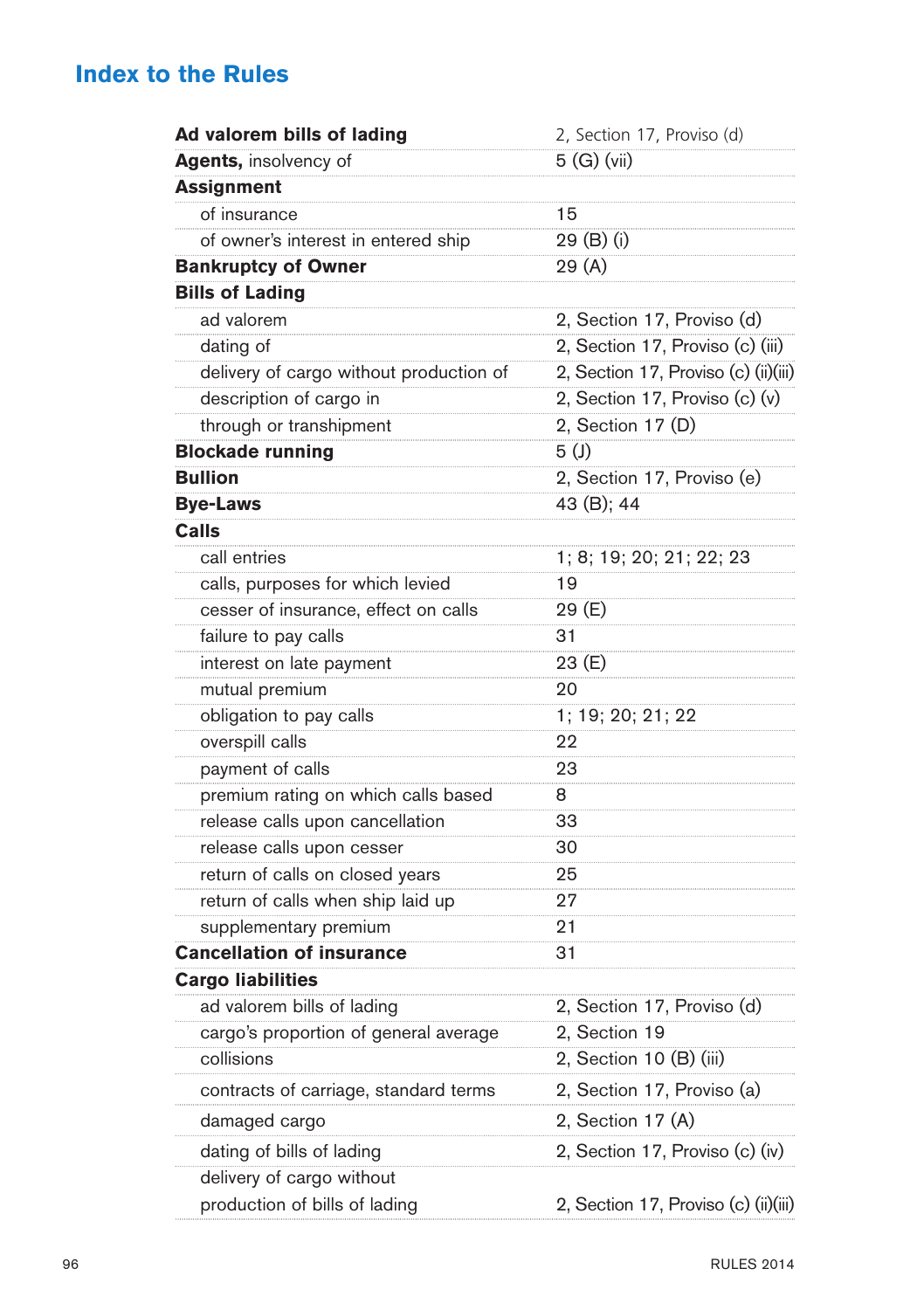| description of cargo in bill of lading              | 2, Section 17, Proviso (c) (v)  |
|-----------------------------------------------------|---------------------------------|
| deviation                                           | 2, Section 17, Proviso (b)      |
| disposal of damaged cargo                           | 2, Section 17 (B)               |
| failure to load                                     | 2, Section 17, Proviso (c) (vi) |
| fines relating to cargo                             | 2, Section 22 (B)               |
| loss of cargo                                       | 2, Section 17 (A)               |
| nuclear and radioactive materials                   | 5 (F)                           |
| rare and valuable cargo                             | 2, Section 17, Proviso (e)      |
| shortage                                            | 2, Section 17 (A)               |
| through or transhipment bills of lading             | 2, Section 17 (D)               |
| <b>Certificate of entry</b>                         | 12                              |
| <b>Cesser of insurance</b>                          | 29                              |
| <b>Charterers, special cover for</b>                | 4, Section 1                    |
| <b>Claims</b>                                       |                                 |
| appointment of surveyors and lawyers                | 36                              |
| cancellation of insurance, effect on claims         | 31(B)                           |
| cesser of insurance, effect on claims               | 29 (E)                          |
| Directors, meetings of to pass claims               | 38                              |
| notification of claims by Member, time limits 5 (O) |                                 |
| overspill claims                                    | 22                              |
| obligations of Member                               | 5(N)                            |
| payment first by Member                             | 5(A)                            |
| settlement of claims                                | 5(N)(iv)                        |
| sue and labour                                      | 5(M)                            |
| <b>Classification of entered ship</b>               | 5 (K)                           |
| <b>Closing of policy years</b>                      | 25                              |
| <b>Collision</b>                                    |                                 |
| collision risks covered                             | 2, Section 10                   |
| excess collision cover                              | 2, Section 10 (C)               |
| one fourth collision liabilities                    | 2, Section 10 (A)               |
| Running Down Clause, cover for risks                |                                 |
| excluded by                                         | 2, Section 10 (B)               |
| <b>Contraband</b>                                   | 5(J)                            |
| <b>Contract</b>                                     |                                 |
| carriage, contracts of                              | 2, Section 17; 34               |
| effects, contracts relating to                      | 2, Section 5                    |
| liability under contracts                           | 2, Section 14                   |
| passengers and other persons,                       |                                 |
| contracts relating to                               | 2, Sections 1, 5 and 14         |
| property, contracts relating to                     | 2, Section 11, Proviso (a) (i)  |
| property on a ship, contracts relating to           | 2, Section 18                   |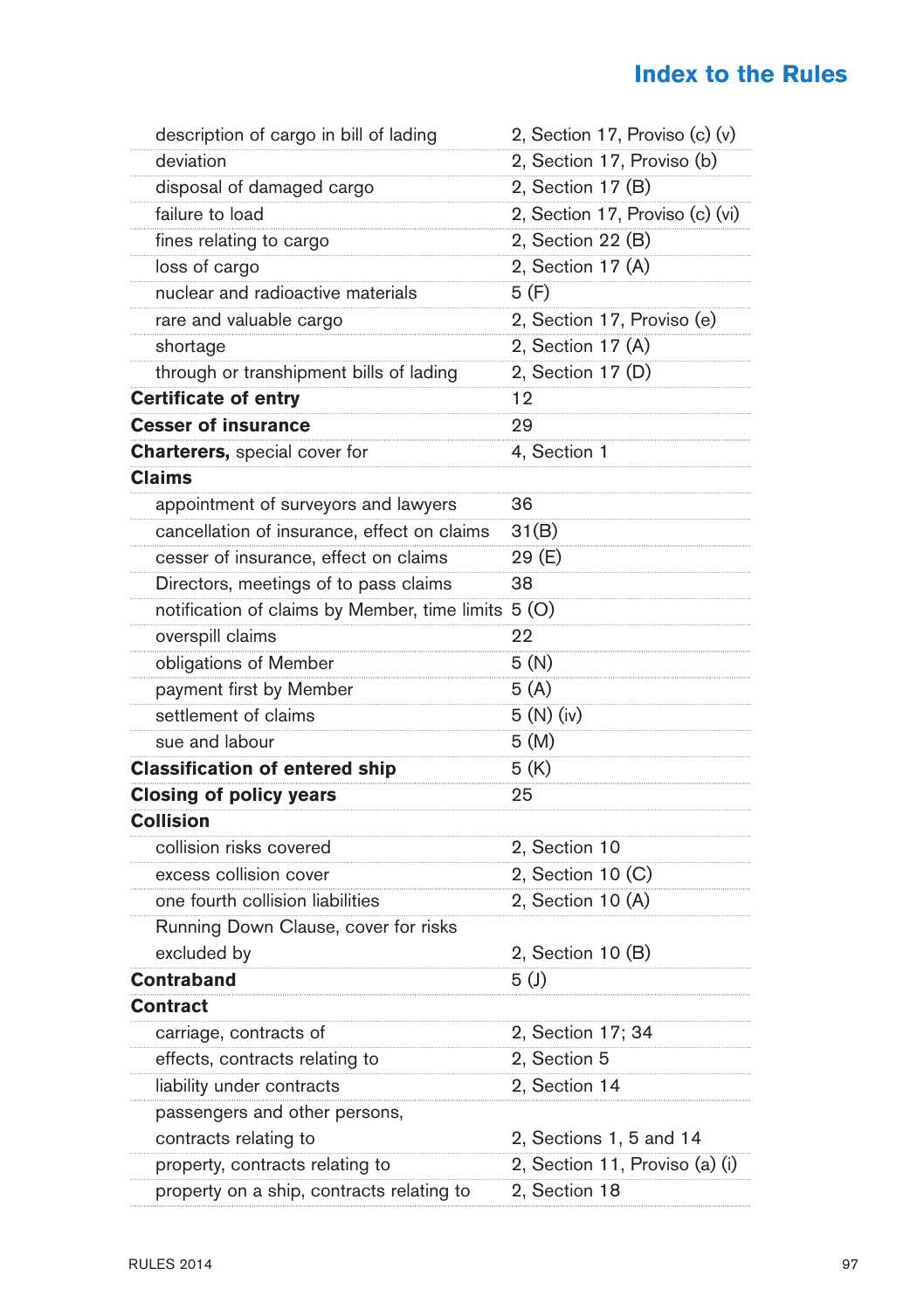| seamen, contracts relating to                          | 2, Sections 2, 3, 4 and 5            |
|--------------------------------------------------------|--------------------------------------|
| towage, contracts for                                  | 2, Section 13                        |
| variation of contract                                  | 17                                   |
| <b>Contract of carriage</b>                            |                                      |
| deviation                                              | 2, Section 17, Proviso (b)           |
| terms of contract                                      | 2, Section 17, Proviso (a)           |
| through or transhipment bills of lading                | 2, Section 17 (D)                    |
| regulations & recommendations by Directors 34          |                                      |
| <b>Costs (see also Expenses)</b>                       |                                      |
| cargo liabilities, costs relating to                   | 2, Section 17                        |
| enquiry expenses, costs relating to                    | 2, Section 23                        |
| expenses incidental to operation of                    |                                      |
| ships, costs relating to                               | 2, Section 24                        |
| incurred by direction of Association                   | 2, Section 26                        |
| legal costs                                            | 2, Section 25                        |
| pollution, costs relating to                           | 2, Section 12                        |
| sue and labour costs                                   | 2, Section 25                        |
| wreck liabilities, costs relating to                   | 2, Section 15                        |
| <b>Crew (see Seamen)</b>                               |                                      |
| <b>Death</b>                                           |                                      |
| collision, death consequent upon                       | 2, Section 10 (B) (v)                |
| Owner, effect of death on insurance                    | 29(A)                                |
| persons other than seamen                              | 2, Section 1                         |
| seamen, death by illness                               | 2, Section 3                         |
| seamen, death other than by illness                    | 2, Section 2                         |
| <b>Deductibles</b>                                     | 2, Appendix B                        |
| <b>Definitions</b>                                     | 44                                   |
| <b>Delegation of powers</b>                            | 43                                   |
| <b>Delivery</b>                                        |                                      |
| short or over delivery, fines relating to              | 2, Section 22 (B)                    |
| without production of bills of lading                  | 2, Section 17, Proviso (c) (ii)(iii) |
| Demurrage on entered ship not covered                  | 5(G)(viii)                           |
| Detention of entered ship not covered                  | 5(G)(viii)                           |
| <b>Deviation from contract</b>                         | 2, Section 17 Proviso (b)            |
| Disinfection of entered ship (See Quarantine expenses) |                                      |
| Disputes between Member & Association 40               |                                      |
| <b>Diversion expenses</b>                              | 2, Section 7                         |
| <b>Docks,</b> damage to by entered ship                | 2, Section 11                        |
| <b>Double insurance</b>                                | 5(1)                                 |
| <b>Effects</b>                                         | 2, Sections 1, 5 and                 |
|                                                        | 11 Proviso (a) (ii)                  |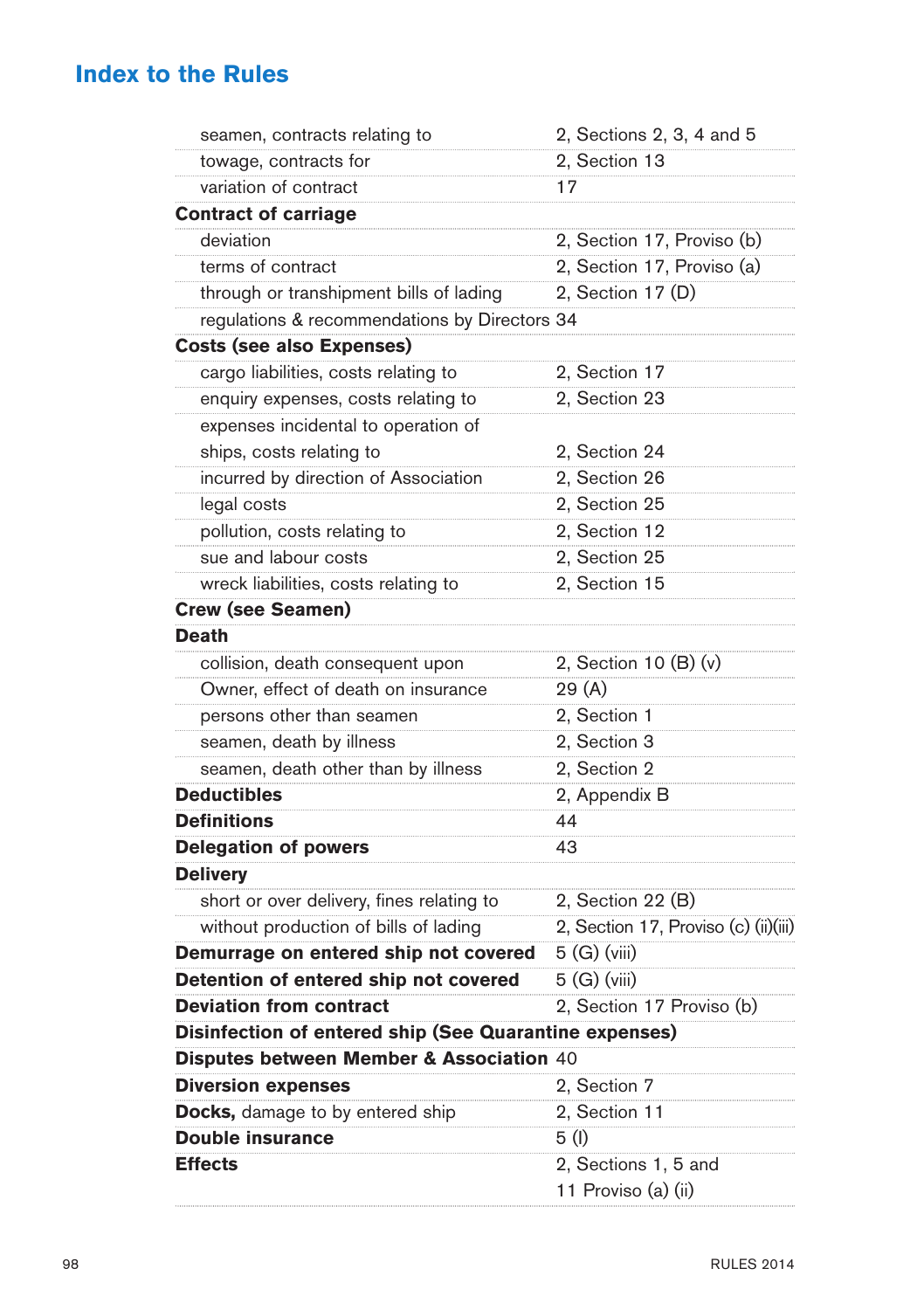| Entered ship, definition of                | 44                         |
|--------------------------------------------|----------------------------|
| Entered tonnage, definition of             | 44                         |
| <b>Entry</b>                               |                            |
| application for                            | 7                          |
| call entry                                 | $1(6)$ ; 44                |
| call entry, premium rating for             | 8                          |
| certificate of entry                       | 12                         |
| fixed premium entry                        | 1(7); 44                   |
| fixed premium entry, amount of premium     | 9                          |
| joint entry                                | 10                         |
| membership of Association                  | 14                         |
| tonnage entered                            | 5 (B) (i); 44              |
| <b>Excess collision cover</b>              | 2, Section 10 (C)          |
| <b>Exclusions from the cover</b>           | 5                          |
| <b>Expenses (see also Costs)</b>           |                            |
| funeral                                    | 2, Sections 1, 2 and 3     |
| incidental to the operation of ships       | 2, Section 24              |
| incurred by direction of the Association   | 2, Section 26              |
| legal expenses recoverable                 | 2, Section 25              |
| in general                                 | 2                          |
| <b>Experts, appointment of by Managers</b> | 36                         |
| <b>Fines</b>                               | 2, Section 22; 2,          |
|                                            | Appendix B; 44             |
| <b>Fixed premium</b>                       | $1(7)$ ; 9; 44             |
| <b>Forbearance by the Association</b>      | 39                         |
| <b>Freight, loss of not covered</b>        | 5(G)(iv)                   |
| <b>Funds of the Association</b>            |                            |
| investment of                              | 26                         |
| reserves                                   | 24                         |
| <b>Funeral expenses</b>                    |                            |
| recovery of persons other than seamen      | 2, Section 1               |
| seamen                                     | 2, Sections 2 and 3        |
| General average                            |                            |
| cargo's proportion of                      | 2, Section 19              |
| ship's proportion of                       | 2, Section 20              |
| <b>Group Affiliate Cover</b>               | 11                         |
| <b>Hague Visby Rules</b>                   | 2, Section 17, Proviso (a) |
| <b>Hazardous operations</b>                | 5 <sup>(j)</sup>           |
| Hire, loss of not covered                  | 5(G)(iv)                   |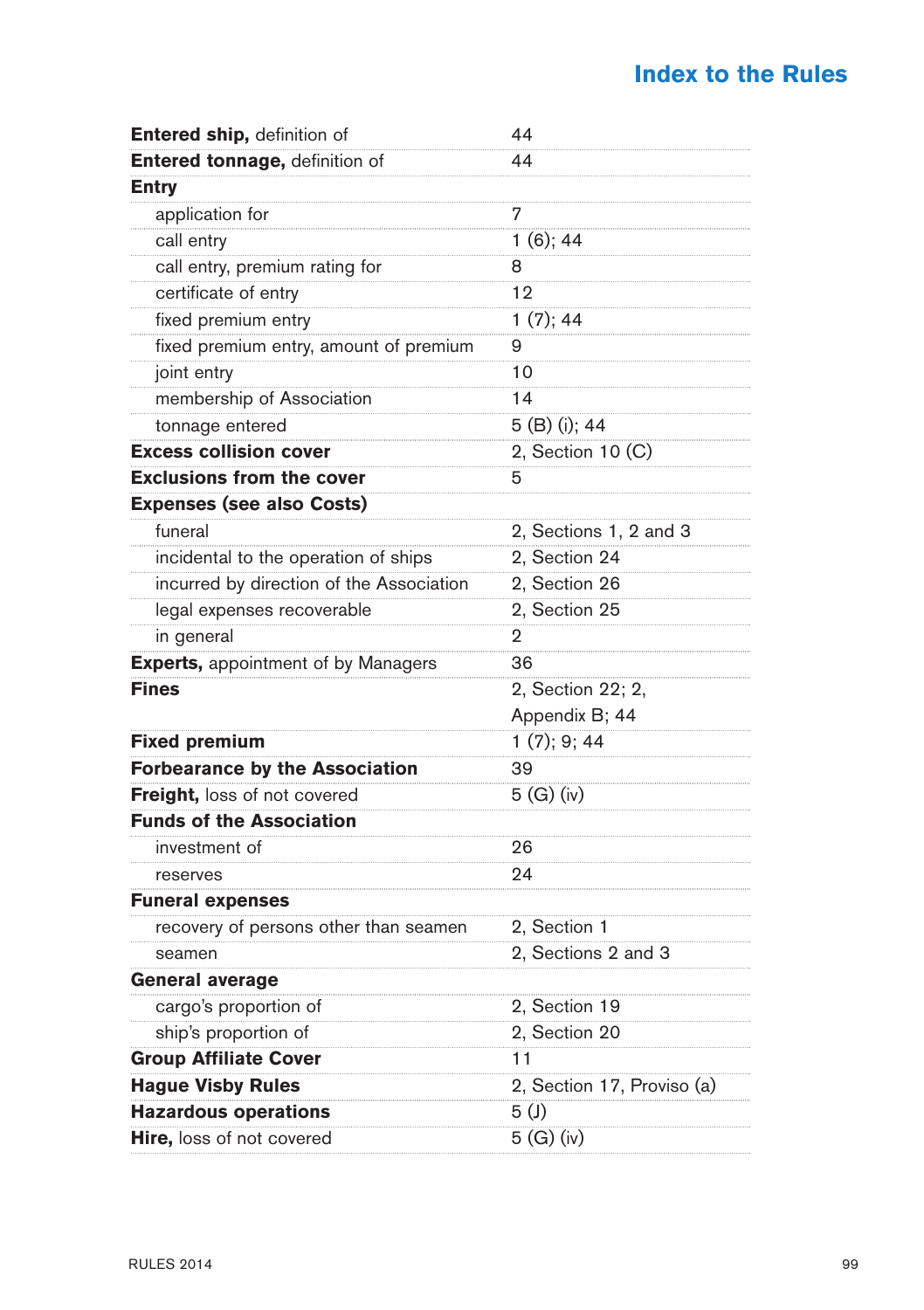| <b>Hull policies</b>                           |                      |
|------------------------------------------------|----------------------|
| collision risks in relation to                 | 2, Section 10        |
| definition                                     | 44                   |
| exclusion of risks covered under hull policies | 5 (D)                |
| <b>Illness</b>                                 |                      |
| persons other than seamen                      | 2, Section 1         |
| seamen                                         | 2, Section 3         |
| Immigration, fines relating to                 | 2, Section 22 (D)    |
| <b>Indemnities (see also Contracts)</b>        |                      |
| liabilities arising under                      | 2, Section 14        |
| shipwreck unemployment                         | 2, Section 6         |
| <b>Injury</b>                                  |                      |
| persons other than seamen                      | 2, Section 1         |
| seamen                                         | 2, Section 2         |
| <b>Insurance</b>                               |                      |
| application for                                | 7                    |
| assignment of                                  | 15                   |
| cancellation of insurance                      | 31                   |
| cesser of insurance                            | 29                   |
| commencement of                                | 16                   |
| contract of insurance, incorporates Rules      | 6(A)                 |
| contract of insurance, law applicable to       | 42                   |
| double insurance                               | 5(1)                 |
| Marine Insurance Act, application of           | 5(L)                 |
| period of                                      | 16                   |
| termination of insurance                       | 28                   |
| termination, notice of                         | 18                   |
| <b>Investment of Funds</b>                     | 26                   |
| <b>ISM Code</b>                                | 5 (K) (vi)           |
| Jetty, damage to                               | 2, Section 11        |
| Joint entries                                  | 10                   |
| Laid up returns                                | 27                   |
| Laid up ships, surveys after lay up            | 5(R)                 |
| Lawyers, appointment of                        | 36                   |
| <b>Life salvage</b>                            | 2, Section 9         |
| <b>Limitation of cover</b>                     |                      |
| generally                                      | 5(B)                 |
| overspill claim                                | 22                   |
| pollution, limit on cover for                  | 2, Appendix A; 5 (B) |
| powers of Directors to limit cover             | 2(ii)                |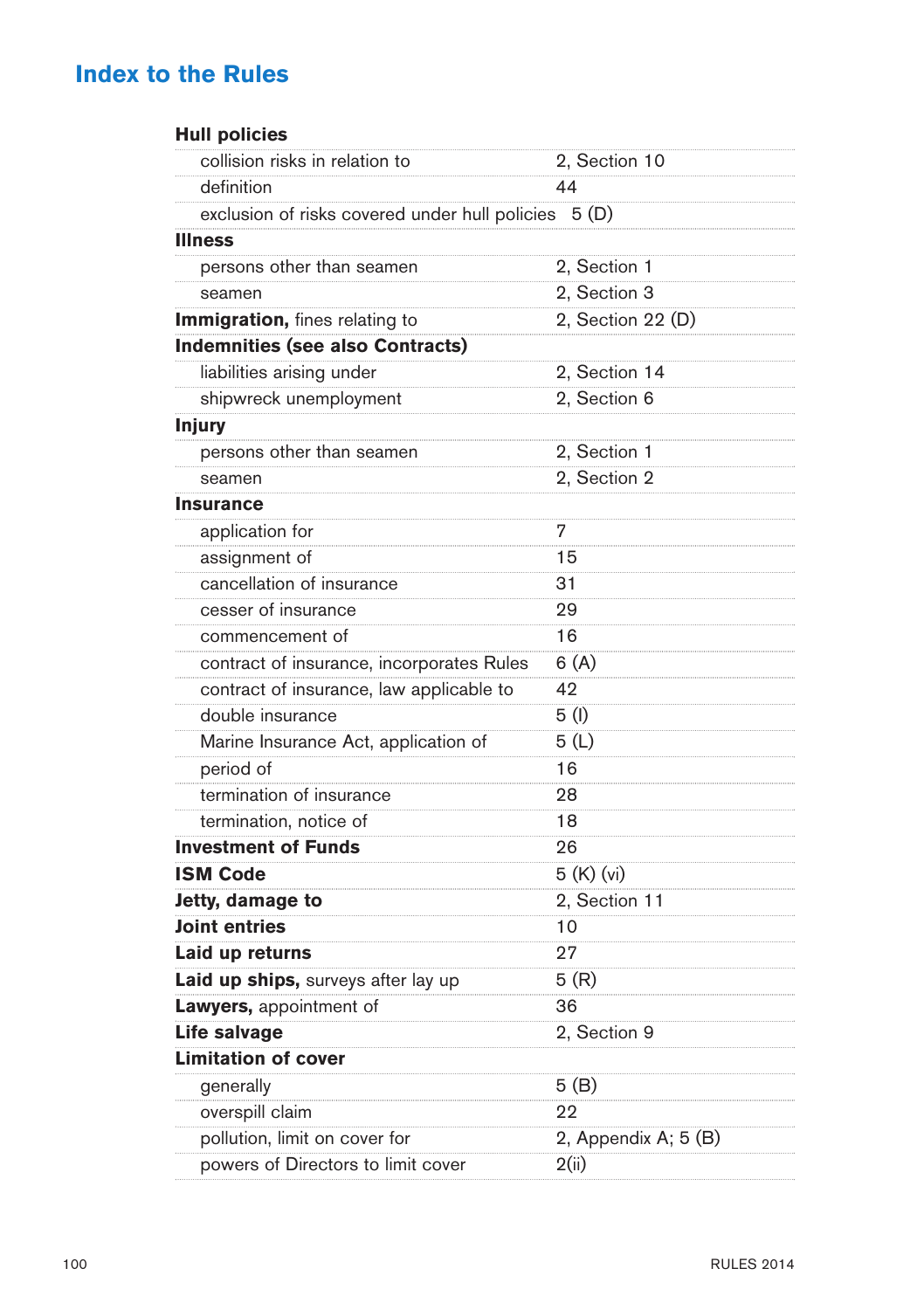| <b>Management of entered ship</b>            |                         |
|----------------------------------------------|-------------------------|
| effect of change in                          | 29 (B) (iii)            |
| <b>Manning, requirements relating to</b>     | 5(K)(vi)                |
| <b>Marine Insurance Act</b>                  | 5 (L)                   |
| <b>Membership of Association</b>             | 14                      |
| Mortgage of entered ship                     | 29 (B) (ii)             |
| <b>Mutual Premium</b>                        | 20                      |
| <b>Notice</b>                                |                         |
| of claim by owner                            | 5(N)                    |
| of termination of insurance                  | 18                      |
| service of                                   | 41                      |
| <b>Nuclear risks, exclusions relating to</b> | 5(F)                    |
| <b>Oil Pollution (see Pollution)</b>         |                         |
| Overloading of entered ship                  | 2, Section 22 (Proviso) |
| <b>Overspill call</b>                        | 22, Sections 5 and 6    |
| <b>Overspill claims</b>                      | 22                      |
| <b>Passengers</b>                            |                         |
| diversion expenses                           | 2, Section 7            |
| injury, illness and death                    | 2, Section $1(C)$       |
| liability to, under contracts or indemnities | 2. Section $1(C)$       |
| loss of effects                              | 2, Section 1 (C)        |
| Passenger ships, special cover for           | 4, Section 3            |
| <b>Personal effects (see Effects)</b>        |                         |
| <b>Policy year</b>                           |                         |
| closing of                                   | 25                      |
| period of insurance                          | 16                      |
| <b>Pollution</b>                             |                         |
| fines for                                    | 2, Section 22 (E)       |
| limitation of Association's liability        | 2, Appendix A; 5 (B)    |
| risks covered                                | 2, Section 12           |
| salvors' expenses                            | 2, Section 21           |
| STOPIA, TOPIA                                | 2, Section 12           |
| <b>Pooling Agreement</b>                     |                         |
| definition                                   | 44                      |
| in relation to reinsurance                   | 13 $(B)$                |
| <b>Powers,</b> delegation of                 | 43                      |
| <b>Premium rating</b>                        |                         |
| calculation of                               | 8                       |
| definition of                                | 44                      |
| <b>Property</b>                              |                         |
| loss of or damage to                         | 2, Section 11           |
| on the entered ship                          | 2, Section 18           |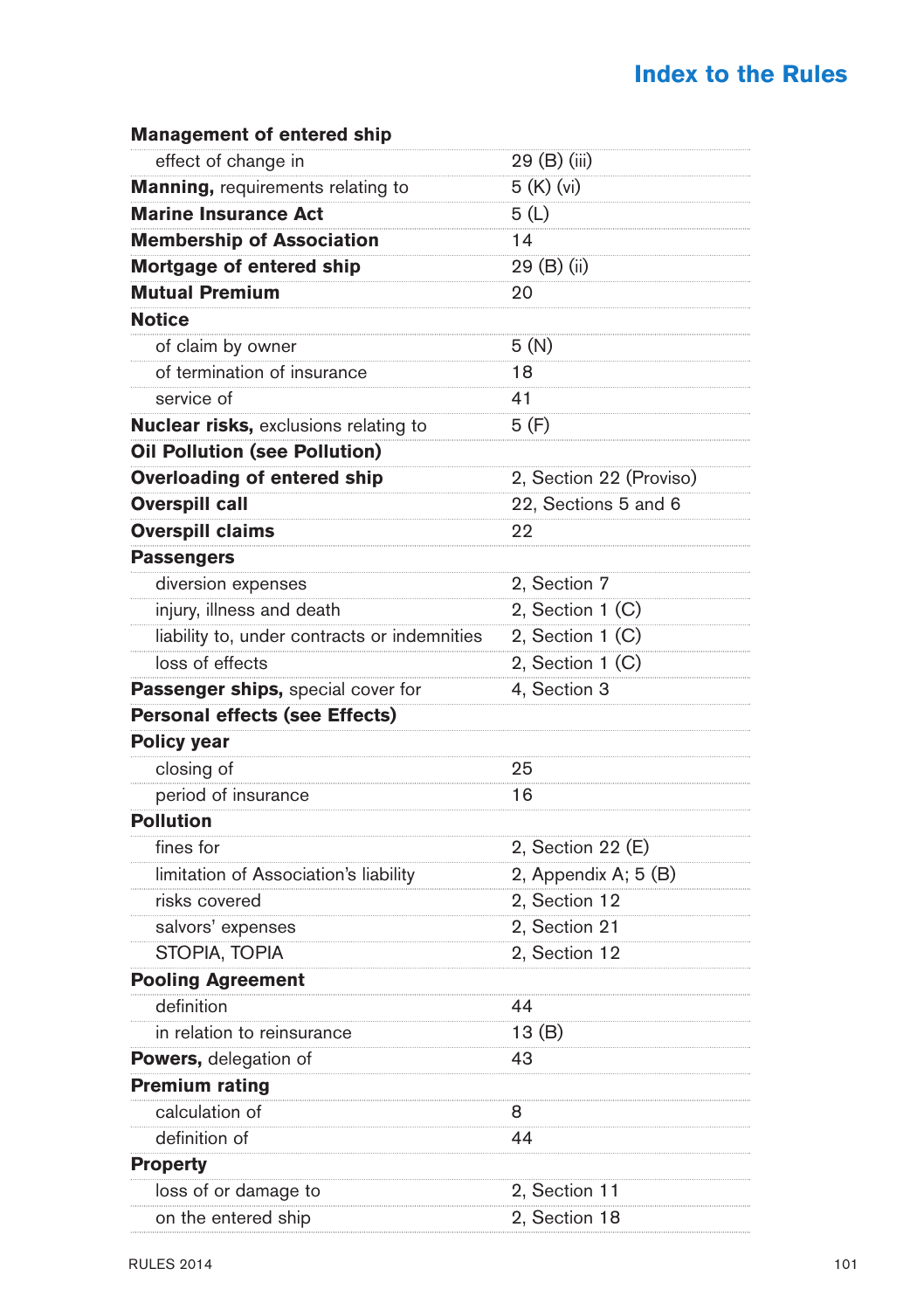| <b>Quarantine expenses</b>                          | 2, Section 16          |
|-----------------------------------------------------|------------------------|
| Radioactive materials, exclusions relating to 5 (F) |                        |
| Rating                                              |                        |
| calls based on premium rating                       | 20; 21                 |
| definition                                          | 44                     |
| premium rating                                      | 8                      |
| <b>Refugees</b>                                     | 2, Sections 7 and 8    |
| <b>Regulations, by Directors</b>                    | 34                     |
| <b>Recommendations, by Directors</b>                | 34                     |
| <b>Reinsurance</b>                                  | 13                     |
| <b>Release calls</b>                                |                        |
| upon cancellation                                   | 33                     |
| upon cesser                                         | 30                     |
| Removal of wreck (see Wreck liabilities)            |                        |
| <b>Remuneration of Managers</b>                     | 35                     |
| Repairs to entered ship, not covered                | 5 (G) (iii)            |
| <b>Repatriation of seamen</b>                       | 2, Sections 2, 3 and 4 |
| <b>Reserves</b>                                     | 24                     |
| <b>Returns</b>                                      |                        |
| of calls upon closing of policy year                | 25                     |
| laid up returns                                     | 27                     |
| Rights in relation to property                      | 2, Section 11          |
| <b>Risks</b>                                        |                        |
| risks covered                                       | 2                      |
| risks excluded from cover                           | 5                      |
| special cover                                       | 3                      |
| special cover for salvors                           | 4, Section 2           |
| <b>Rules of the Association</b>                     |                        |
| breach of by Member                                 | 39                     |
| incorporation into contract of insurance            | 6                      |
| subject to Marine Insurance Act                     | 5(L)                   |
| <b>Running Down Clause</b>                          | 2, Section 10          |
| Sale of entered ship                                | 29 (B) (i)             |
| <b>Salvage</b>                                      |                        |
| cargo's proportion of salvage                       | 2, Section 19          |
| liability for salvors' expenses                     | 2, Section 21          |
| life salvage                                        | 2, Section 9           |
| ship's proportion of salvage                        | 2, Section 20          |
| special insurance for salvors                       | 4, Section 2           |
| Sanctions risks, exclusions relating to             | 5(V)                   |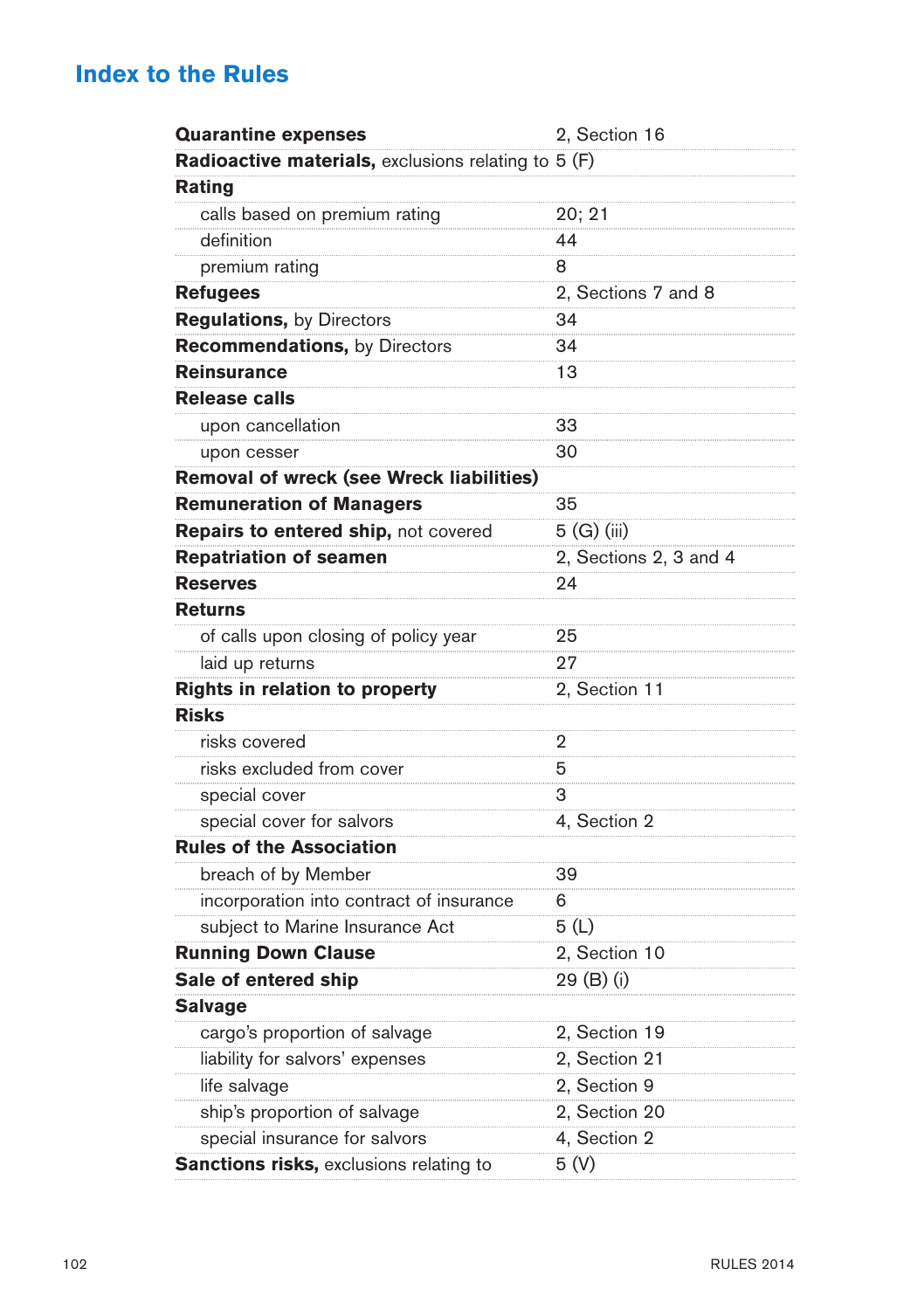#### **Seamen** death of 2, Sections 2 and 3 definition 44 effects of 2, Section 5 fines imposed on 22, Section 22 illness of 2, Section 3 injury to 2, Section 2 repatriation and substitution 2, Sections 2, 3 and 4 shipwreck unemployment indemnity 2, Section 6 **Set off**  $5 (C): 23 (D)$ **Ship**  change of management of 29 (B) (iii) change of ownership of 29 (B) (i) classification of 5 (K) entered ship, definition of  $\sqrt{44}$ exclusions from cover, relating to use of ship  $5(H)(J)$ loss of or damage to ship, exclusions from cover 5 (G) (i) loss of or damage to equipment, exclusions from cover 5 (G) (ii) mortgage of 29 (B) (ii) repair of, exclusions from cover 5 (G) (iii) sale of 29 (B) (i) ship's proportion of general average 2, Section 20 surveys of  $5 (Q)$ ; 5  $(R)$ **Shipwreck unemployment indemnity** 2, Section 6 **Shortage of cargo (see Cargo). Smuggling,** fines for 2, Section 22 (C) **Standard terms of carriage contracts** 2, Section 17, Proviso (a) **Statutory requirements** 5 (K) (vi) **Stevedores** indemnities and contracts 2. Section 14 injury, illness and death 2, Section 1 (B) **Stowaways** 2, Sections 7 and 8 **Substitute expenses** 2, Sections 2, 3 and 4 **Supplementary Premium** 21 **Surveyors, appointment of 36 Surveys** of ships  $5 (Q)$ of ships after lay-up  $5 (R)$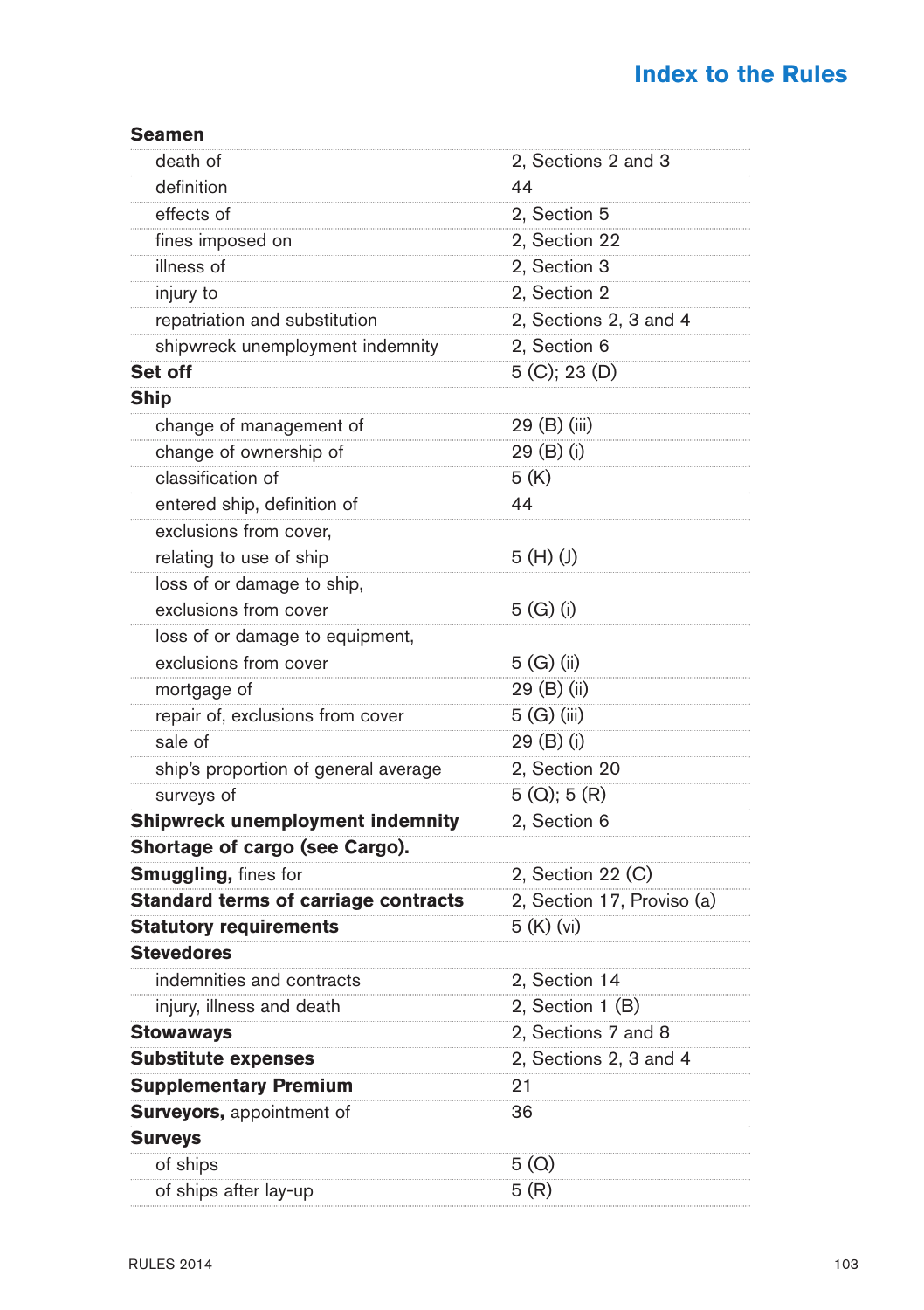#### **Termination of insurance**

| notice of                                              |                            |
|--------------------------------------------------------|----------------------------|
|                                                        | 18                         |
| effects of                                             | 28                         |
| Through or transhipment bills of lading                | 2, Section 17 (D)          |
| Tonnage                                                |                            |
| entered tonnage, definition of                         | 44                         |
| entry of less than full tonnage of ship                | 5 (B) (i)                  |
| <b>Total loss, cesser of insurance upon</b>            | 29 (C)                     |
| Towage                                                 | 2, Section 13              |
| Valuable cargo                                         | 2, Section 17, Proviso (e) |
| <b>Valuation</b>                                       |                            |
| of ship in hull policies                               | 2, Section 10; 5 (D)       |
| of ship in general average                             | 2, Section 20; 5 (D)       |
| <b>Value of cargo,</b> under ad valorem bill of lading | 2, Section 17, Proviso (d) |
| <b>Variation of contract</b>                           | 17                         |
| War risks excluded from cover                          | 5 (E)                      |
| <b>Wreck liabilities</b>                               | 2, Section 15              |
|                                                        |                            |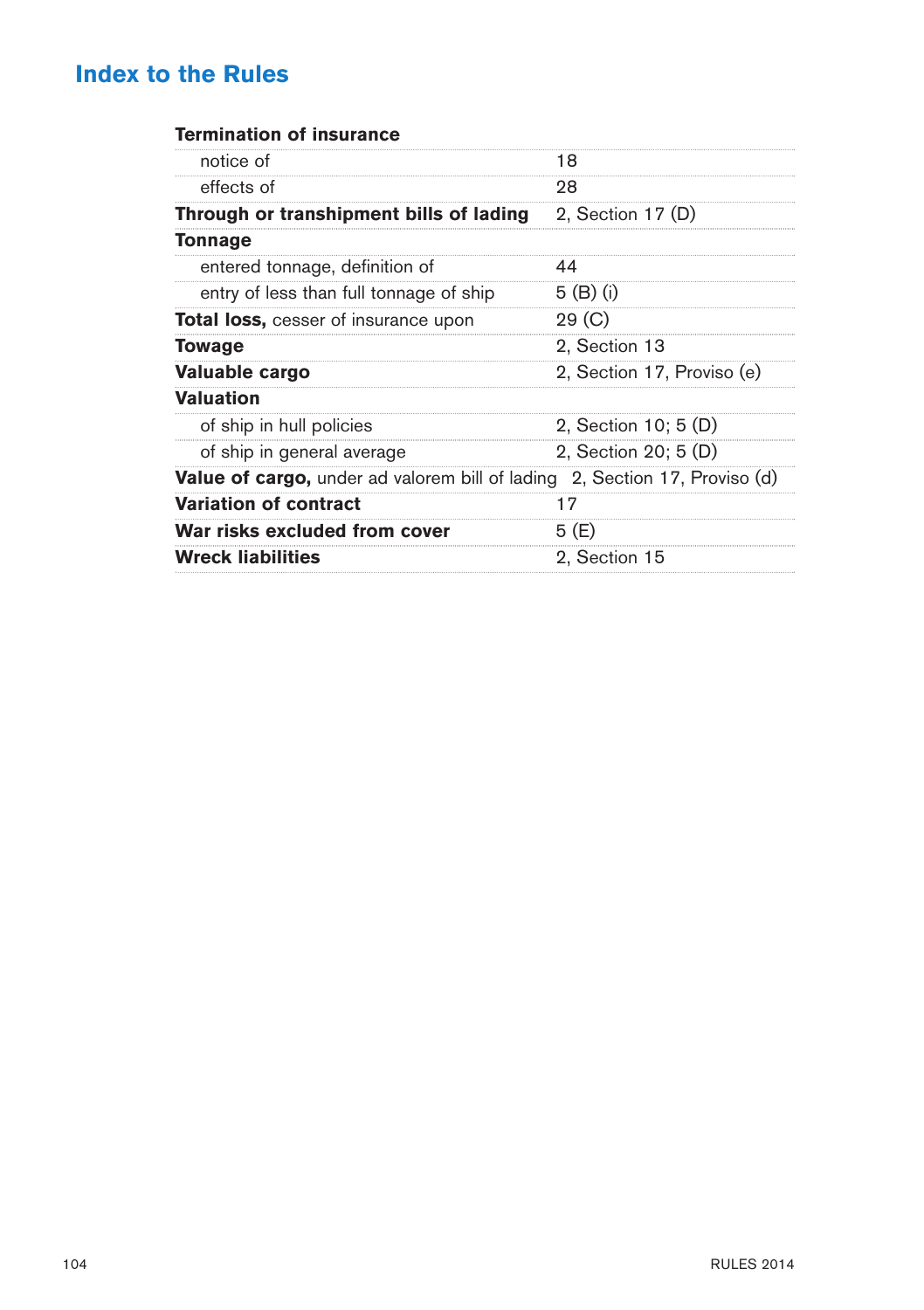# **Bye-laws**

**The United Kingdom Mutual Steam Ship Assurance Association (Bermuda) Limited**

#### **Managers Thomas Miller (Bermuda) Ltd.** Canon's Court 22 Victoria Street

Hamilton HM 1179 Bermuda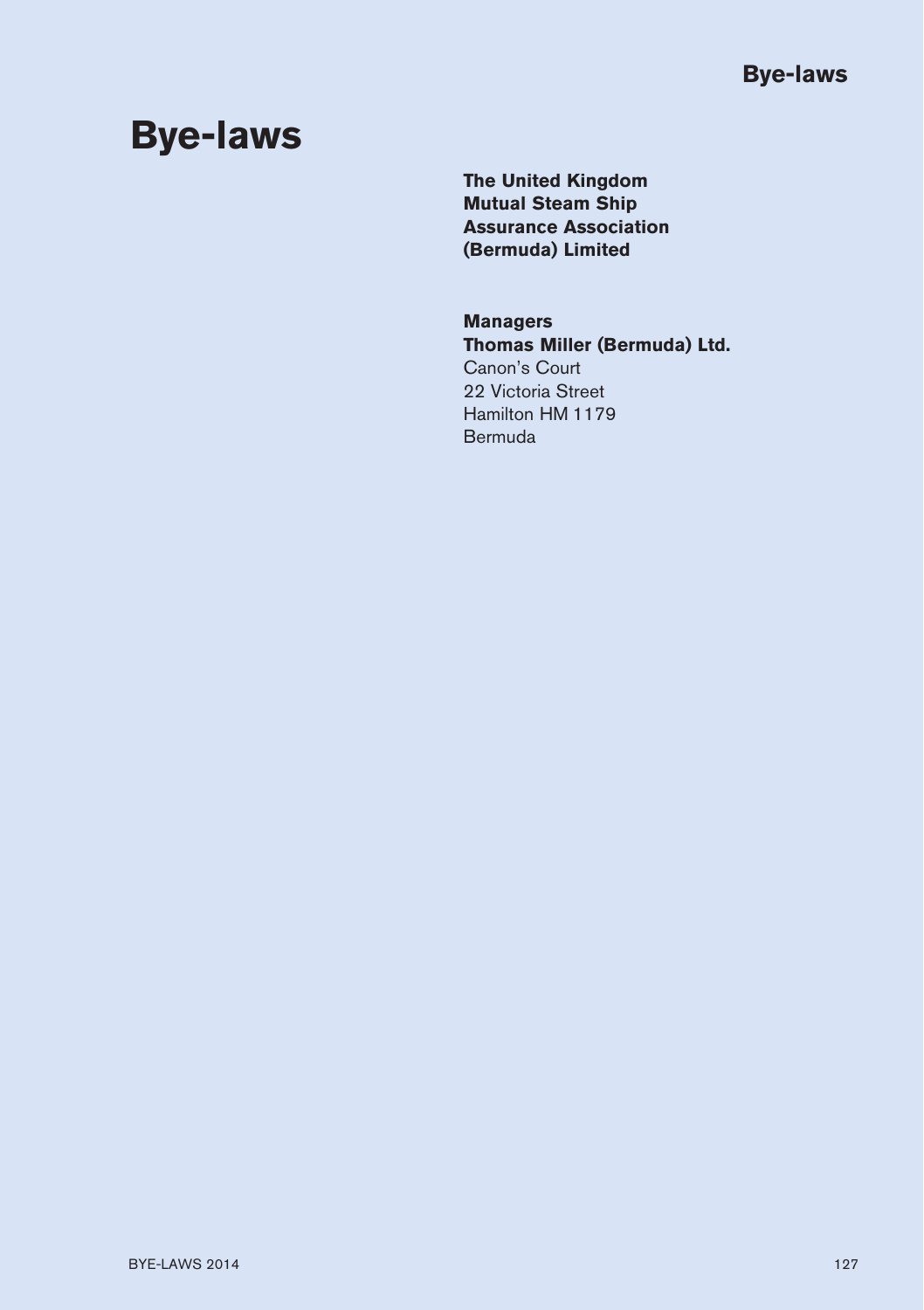#### **Interpretation**

1 In these Bye-Laws the following expressions shall where the context so admits have the following respective meanings:—

**"The Acts"** means every Bermuda statute from time to time in force concerning companies insofar as the same applies to the Company, and includes The United Kingdom Mutual Steam Ship Assurance Association (Bermuda) Limited Consolidation and Amendment Act 1993.

**"The Company"** means The United Kingdom Mutual Steam Ship Assurance Association (Bermuda) Limited.

**"The Companies"** means The United Kingdom Mutual Steam Ship Assurance Association (Bermuda) Limited and The United Kingdom Mutual Steam Ship Assurance Association (Europe) Limited

**"Register of Members"** means the Register of Members for the time being maintained by the Company.

**"The Rules"** means the Rules from time to time in force governing the conduct of the whole or any part of as relevant and/or applicable the business of the Company and/or the business of UK Europe.

**"Board"** means the Board of Directors of the Company.

**"The Directors"** means the members of the Board for the time being.

**"Chairman"** means the Chairman of the Board.

**"President" "Vice-President" "Secretary"** and **"Treasurer"** mean, respectively, only the officers of the Company having such titles.

**"The Managers"** means the Managers for the time being of the Company.

**"Ship"** (in the context of a ship entered or proposed to be entered in either of the Companies) means ship, boat or hovercraft or any other description of vessel or structure (including any ship, boat, hovercraft or other vessel or structure under construction) used or intended to be used for any purpose whatsoever in navigation or otherwise on, under, over or in water or any part thereof or any proportion of the tonnage thereof or any share therein.

**"Tonnage"** means the gross tonnage of a ship as certified in the Certificate of Registry of such ship or in any other official document relating to the registration of such ship.

**"Entered Tonnage"** means the tonnage figure recorded as entered tonnage in the certificate of entry of an entered ship

**"Ton"** means the unit of tonnage.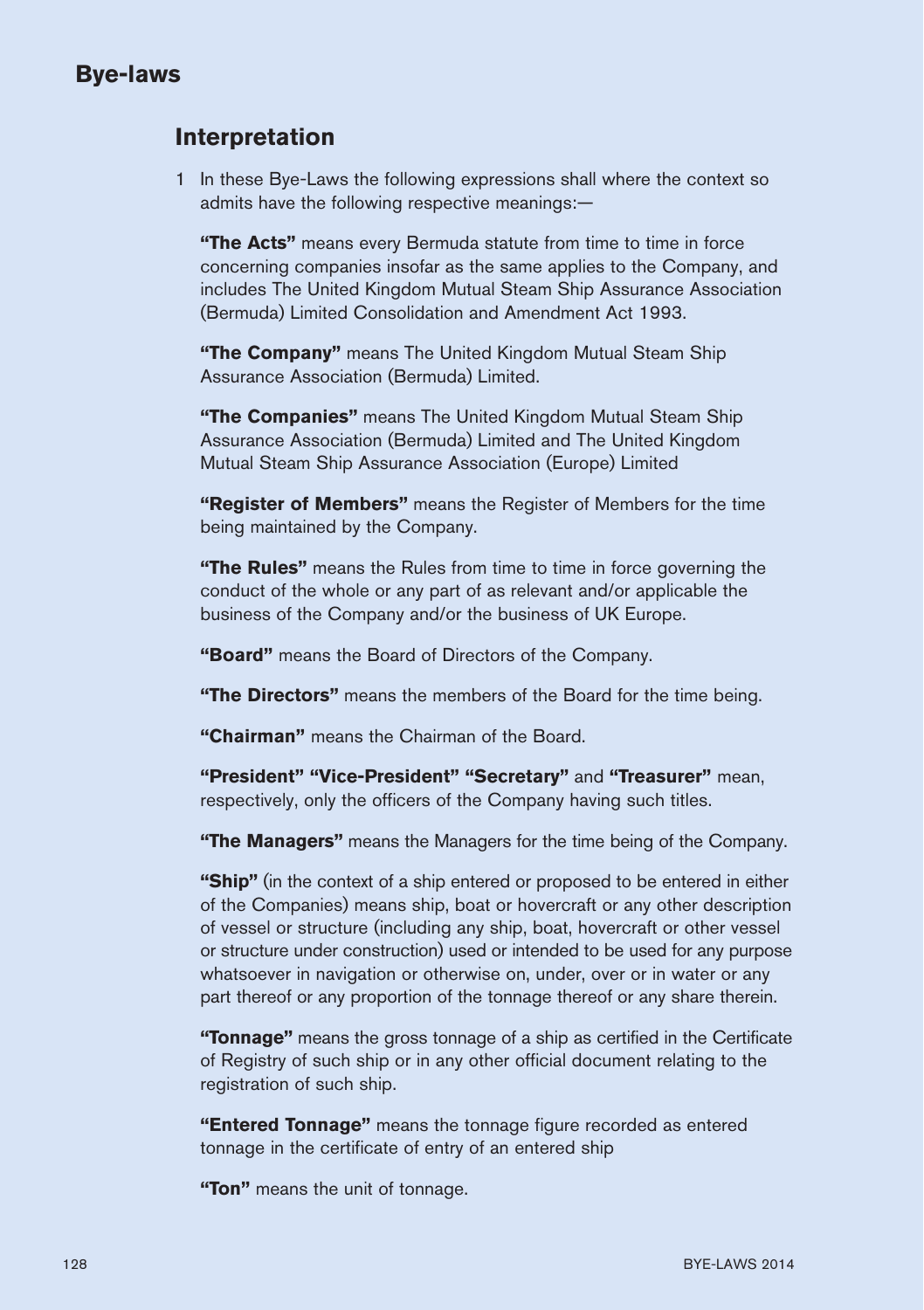**"Insurance"** means any insurance or reinsurance.

**"Owner"** in relation to an entered ship means owners, owners in partnership, owners holding separate shares in severalty, part owner, mortgagee, trustee, charterer, operator or builder of such ship and any other person (not being an insurer reinsured under Rule 13) named in the certificate of entry or endorsement slip, by or on whose behalf the same has been entered in either of the Companies whether he be a member of the Company or not.

**"Reserves"** means the Reserve Fund established and maintained in accordance with the provisions of the Acts and such other reserves as the Directors may from time to time decide to establish and maintain.

**"The Seal"** means the Common Seal of the Company.

**"Year"** means calendar year unless otherwise specifically stated.

**"Month"** means calendar month.

**"Notice"** means written notice unless otherwise specifically stated.

**"May**" shall be construed as permissive.

**"Shall"** shall be construed as imperative.

**"UK Europe"** means The United Kingdom Mutual Steam Ship Assurance Association (Europe) Limited.

Words importing only the singular number shall also include the plural number and vice versa. Words importing only the masculine gender shall also include the feminine and neuter genders. Words importing persons shall also include companies or associations or bodies of persons whether corporate or unincorporated .

**"Electronic communication"** means the same as in the Electronic Transactions Act 1999 (and includes for the avoidance of doubt e-mail.)

"**In writing"** and **"written"** means visibly expressed in any mode of permanently representing or reproducing words, including telegram, facsimile transmission (fax) and other electronic communication.

**"These Islands"** means the Islands of Bermuda.

Words and expressions shall (a) bear the same meaning as in The United Kingdom Mutual Steam Ship Assurance Association (Bermuda) Limited Consolidation and Amendment Act 1993 or any statutory modification thereof in force for the time being and (b) to the extent consistent with that Act and any modification thereof in force for the time being bear the same meaning as in the Rules.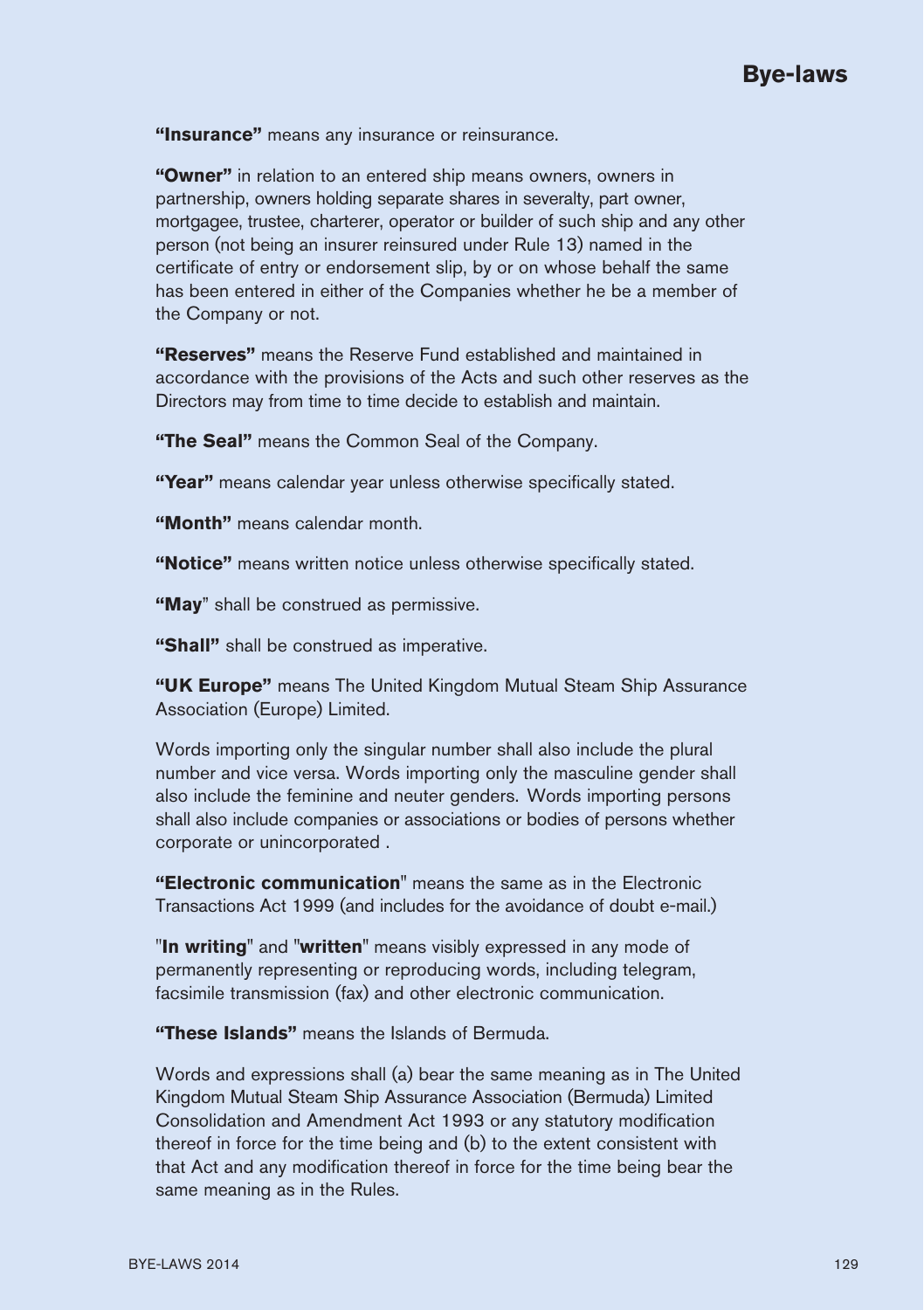#### **Membership**

- 2 The Company shall consist of an unlimited number of members.
- 3 A Every Owner who has a ship entered for insurance in either of the Companies, whether in the name of the Owner or by way of reinsurance, and every insurer reinsured by either of the Companies, shall, provided the name of such Owner (or as the case may be such insurer) is entered in the Register of Members and subject to the proviso to paragraph (B) of this Bye-Law, be a member of the Company.
	- B Subject to the proviso to this paragraph, any owner who desires to enter a ship for insurance in either of the Companies, and any Owner whose ship is the subject or part of the subject of an application by an insurer for reinsurance by either of the Companies and any insurer who applies for reinsurance by either of the Companies shall, if he is not already a member of the Company, be deemed in applying for such entry or reinsurance to have agreed that if such entry or reinsurance is accepted he will thereupon become and be a member of the Company in accordance with these Bye-Laws;

PROVIDED ALWAYS that subject to the Rules

- a) The Managers shall have the right to require that acceptance of an application from an Owner shall be upon terms that such Owner shall not be or become a member of the Company, and
- b) Unless otherwise agreed in writing by the Managers no insurer who applies for reinsurance by either of the Companies and no Owner whose ship is the subject or part of the subject of such application for reinsurance shall be or become a member of the Company, but in any event the insurance of every Owner and the reinsurance of every insurer shall be subject to the Acts, to these Bye-Laws and to the Rules whether or not such Owner or insurer be a member of the Company.
- C Every Director of the Company whilst holding that office shall be a member of the Company and his name shall be entered in the Register of Members.
- D Membership shall not be transferable or transmissible.
- E The Register of Members shall be open to inspection by any officer of a member in person on payment of any expenses incurred. A member is not entitled to make copies of any entry in the Register.
- F Every member shall in respect of any period during which it is a member pay to the Company such membership fee as the Directors may determine from time to time.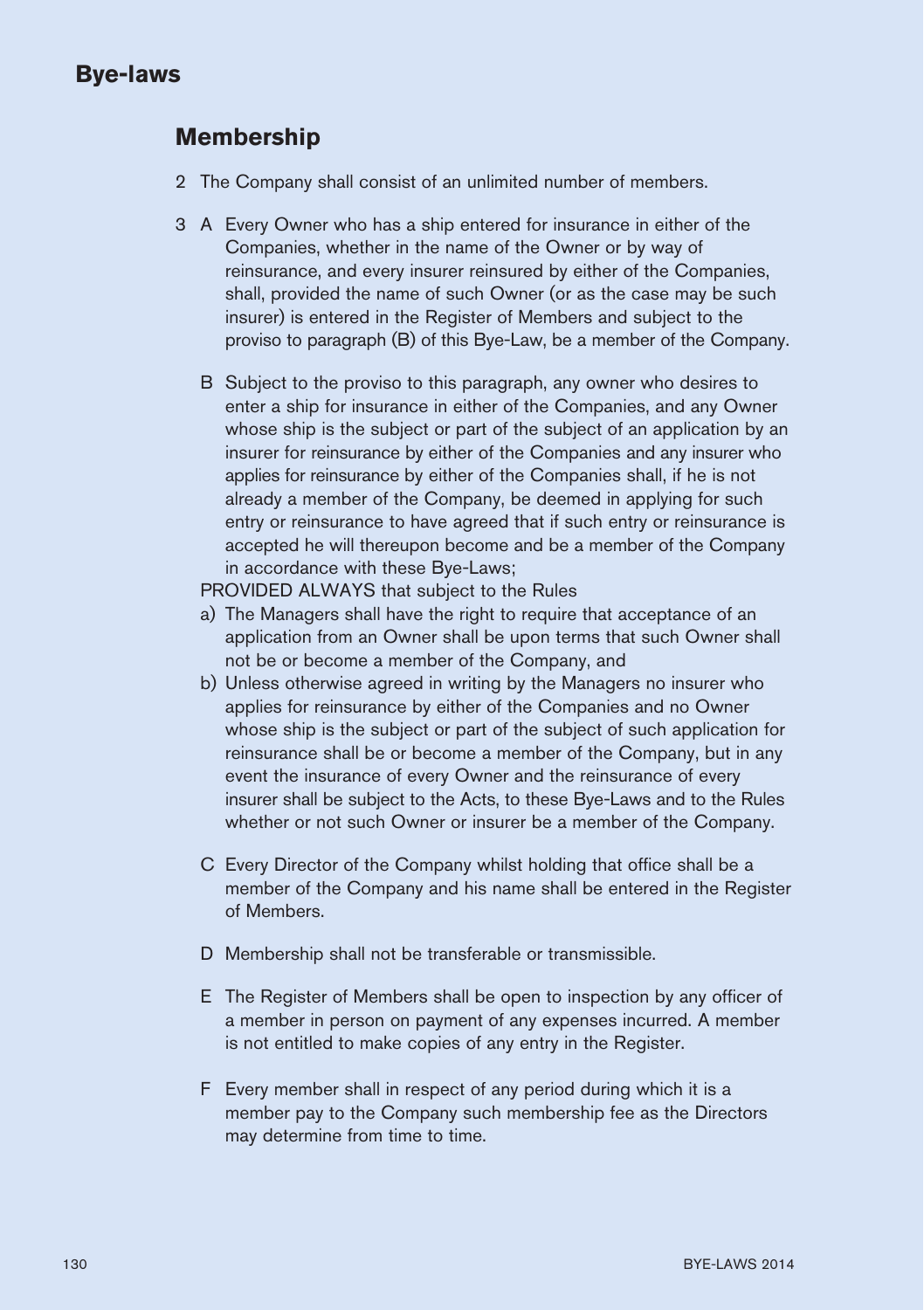### **Cesser of membership**

- 4 A A member shall *ipso facto* cease to be a member:
	- i If being a member in his capacity as a Director and not otherwise, he shall cease to be a Director;
	- ii If, being an individual, he shall die or a receiving order shall be made against him or he shall make any arrangement or composition with his creditors generally;
	- iii If, being an individual, he become incapable by reason of mental disorder of managing and administering his property and affairs;
	- iv If, being a corporation, it be wound up or dissolved;
	- v If, not being a member in his capacity as a Director, he shall cease to have any ship entered for insurance in either of the Companies, whether the entry be in his name or by way of reinsurance.
	- vi If, being an insurer reinsured by the Company, he shall cease to be reinsured by either of the Companies.
	- B A member who ceases to be a member and his estate, personal representatives, trustees in bankruptcy, receiver or other person authorised to act on behalf of a member who becomes incapable by reason of mental disorder of managing his property and affairs or liquidator as the case may require shall, notwithstanding such cesser, be and remain liable to pay to the Company all moneys which under these Bye-Laws or the Rules such member would, had he not ceased to be a member, have been liable to pay to the Company and/or UK Europe in respect of the period down to and including the 20th February next after the date of such cesser.

#### **Meeting of members**

- 5 A general meeting of the members of the Company shall be held at least once in every year either in these Islands or elsewhere at a time and place to be fixed from time to time by the Board.
- 6 Notice of each annual general meeting of the Company shall be given by an officer of the Company in writing to each member entitled to receive notice and to attend and vote at general meetings. All such notices shall be sent not less than five business days before the meeting convenes, stating the date, time, place and objects and that the election of Directors will take place thereat.

PROVIDED ALWAYS that only members:-

- a) who are members by reason of their position as Directors of the Company; or
- b) who are entered in the Register of Members at least sixty days prior to the date of any general meeting of the Company shall be entitled to receive notice of and attend and vote (either in person or by proxy) at such meeting and all references in these Bye-Laws to the rights and obligations of members in respect of general meetings shall be construed accordingly.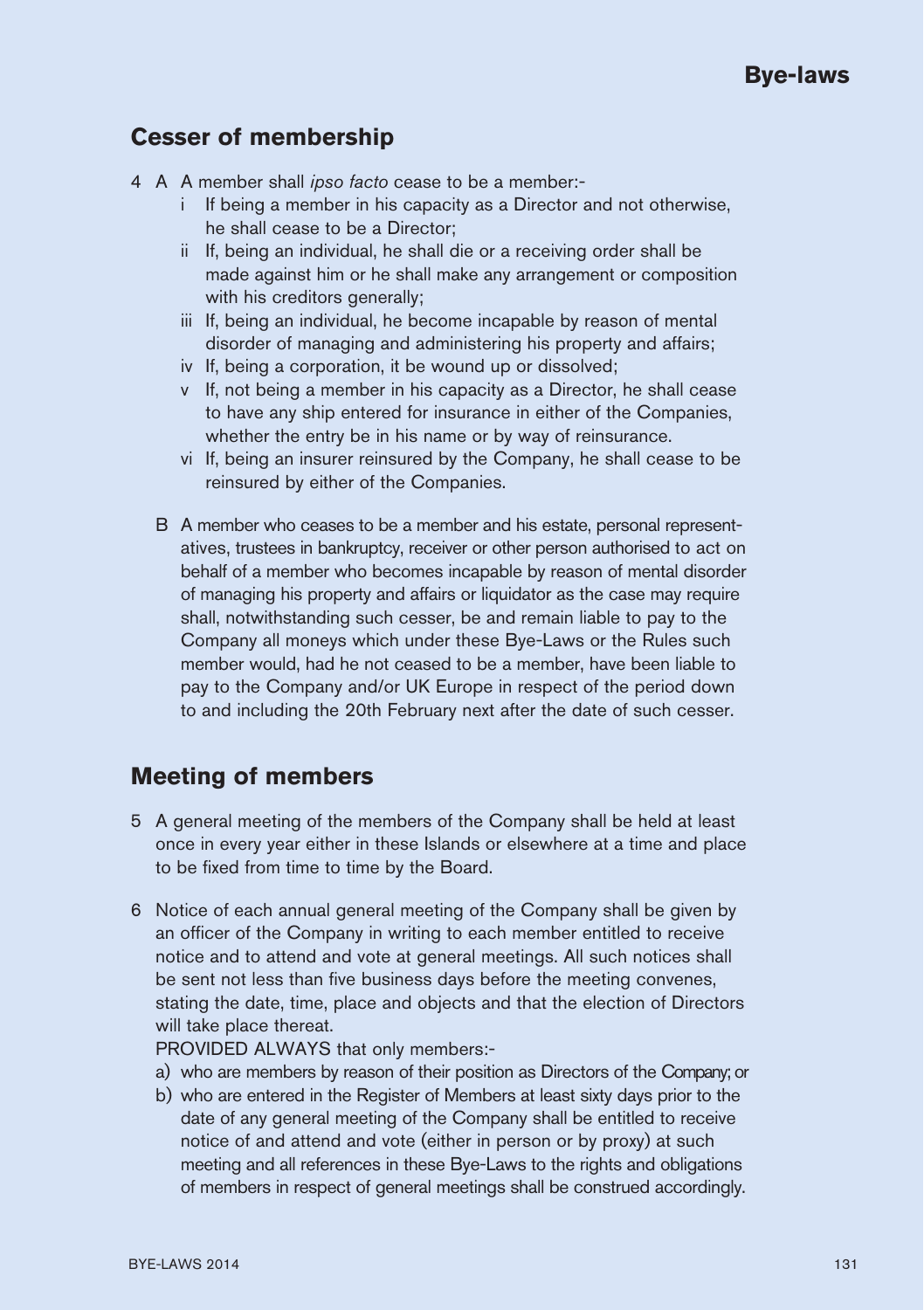- 7 The Board or any two members thereof or the President may convene a special general meeting of the members upon at least five business days' notice in writing to each member. Such notice shall state the date, time, place and objects of such meeting, which may be held either in these Islands or elsewhere.
- 8 The chairman of a general meeting of the members or of a meeting of the Board or of a meeting of a committee of the Directors may, provided that a quorum is present, with the consent of a majority of those present and if so directed by the meeting, adjourn the same from time to time and from place to place, but no business shall be transacted at any adjourned meeting other than business left unfinished at the meeting from which the adjournment took place.

#### **Votings at meetings of members**

- 9 Five members of the Company present in person or by proxy shall constitute a quorum at any general meeting of the members.
- 10 A Where an appointment is made in writing (but not by electronic communication) the instrument appointing the proxy shall be signed under the hand of the appointor or his attorney or, if such appointor is a corporation, the proxy shall be executed on behalf of the corporation by one of its officers.
	- B Where an appointment is made by electronic communication it shall be subject to such procedure for verifying appointments made in this manner as the Board shall from time to time specify; provided however, that if the Board has not specified any such procedure for verifying appointments made in this manner, no appointment may be made by electronic communication.
	- C The instrument appointing a proxy shall, subject always to Bye-Law 52 hereof, be in the form in the schedule annexed hereto. A person appointed a proxy need not be a member.
- 11 A Where an appointment is made by an instrument in writing (but not by an electronic communication) the instrument appointing a proxy shall be left with the Secretary not less than twelve hours before the holding of the meeting or adjourned meeting, as the case may be, at which the person named in such instrument proposes to vote.
	- B Where an appointment is contained in an electronic communication and an address has been specified for the purpose of receiving electronic communications
		- i in the notice convening the meeting, or
		- ii in any instrument of proxy sent out by the Company in relation to the meeting, or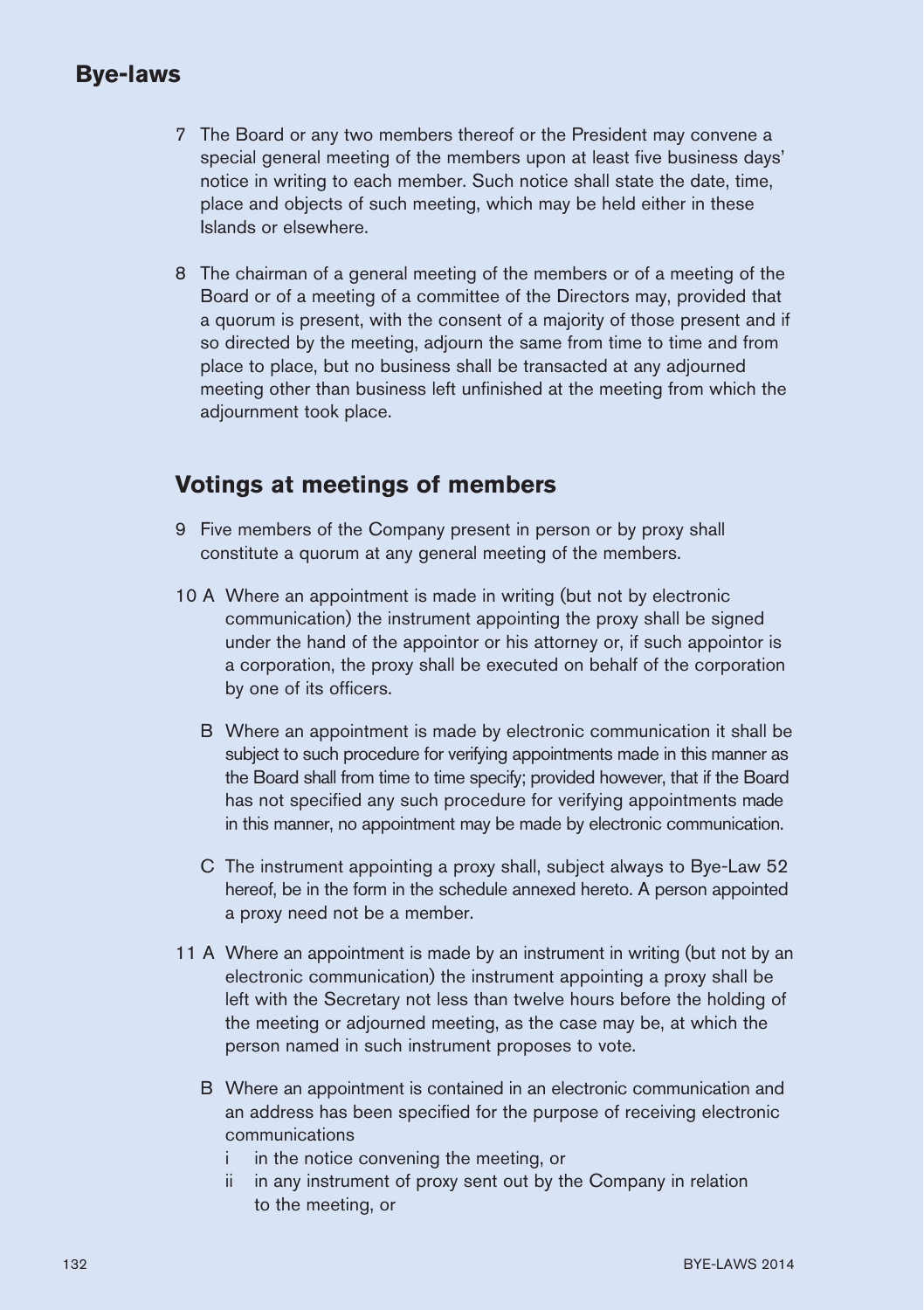- iii in any invitation contained in an electronic communication to appoint a proxy issued by the Company in relation to the meeting, the electronic communication shall be received at such address not less than twelve hours before the commencement of the meeting or adjourned meeting at which the person named in such appointment proposes to vote. In relation to electronic communications 'address' includes any number or address used for the purpose of such communications.
- 12 A All questions proposed for consideration by the members at any general meeting of the Company shall be determined by a majority of votes of those present or represented by proxy. All such questions shall be decided by a show of hands, unless a poll is demanded by the chairman of the meeting or by at least five of the members present or represented by proxy. At any general meeting, unless the matter is determined by a poll, a declaration by the chairman of that meeting that a resolution has been carried and an entry made to that effect in the minutes of the meeting shall be sufficient evidence of the fact. In the case of an equality of votes, the chairman shall have a second or casting vote.
	- B Any ballot for the election of Directors pursuant to Bye-Law 14(C)(iii) shall be conducted in such manner and at such time as the Directors may from time to time decide and may be by means of a postal ballot or otherwise provided that on such ballot a member shall not vote for more candidates than there are vacancies and in respect of each candidate for whom he votes he shall be entitled to the same number of votes which he would have had on a poll. The result of such ballot shall be announced and be deemed to be an integral part of a general meeting of the Company.
	- C i Every member shall, on a show of hands, have one vote.
		- ii On a poll members shall have the vote or votes specified in subparagraphs (a) to (c) below, and shall be entitled to cast votes under more than one of those sub-paragraphs if qualified to do so:
			- a) A Director who is a member by virtue of Bye-Law 3(C), in his capacity as member – one vote.
			- b) A member in whose name a ship or ships is or are entered for insurance in either of the Companies on terms that such member is liable to pay a fixed premium to either of the Companies in respect of such ship or ships – one vote.
			- c) A member in whose name a ship or ships is or are entered for insurance in either of the Companies on terms that such member is liable to pay calls (as defined in the Rules) to either of the Companies
				- i For each ship whose entered tonnage is 1500 tons or more one vote;
				- ii For other such ships each of whose entered tonnage is less than 1500 tons–one vote only, irrespective of the number of those other ships.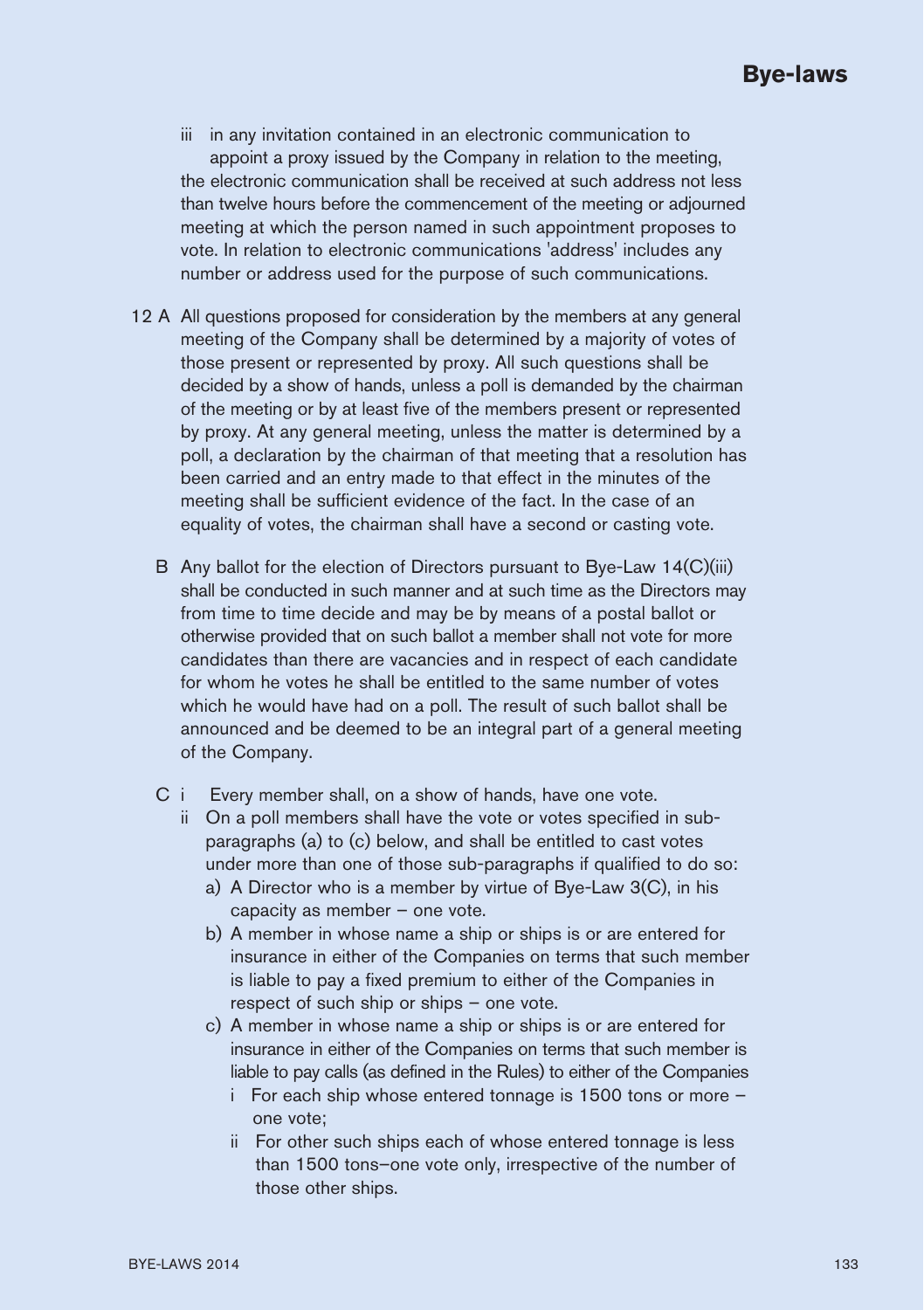#### PROVIDED ALWAYS that:

An insurer reinsured by either of the Companies shall not in any event be entitled to a vote under any of the sub-sections of this paragraph.

D Where a number of persons are members of the Companies by virtue of their having jointly entered the same ship for insurance in either of the Companies, then only one member shall be entitled to receive notice of and to attend and vote (by reason of the ownership of that ship) either in person or by proxy at any general meeting of the Company and, in the absence of agreement between those members, the member first named in the relevant certificate of entry shall be the one entitled to notice and to attend and vote either in person or by proxy.

#### **Directors**

- 13 The number of Directors shall be not less than ten nor more than thirty-five as the members may from time to time determine.
- 14 A Any person who has not attained the age of seventy shall be eligible to be appointed, elected or re-elected a Director if he is either (a) ordinarily resident in these Islands or (b) the owner or agent or a director of, or employed in an executive capacity by, a corporation which is the owner or agent of a ship or ships entered for insurance in either of the Companies to the extent of not less than 10,000 entered tons.
	- B No Manager and no employee of any Manager shall be eligible to be appointed or elected as a Director.
	- C i At each annual general meeting those Directors who have been in office for three years since their last election or re-election shall retire from office. For the purpose of this Bye-Law, "year" means a period from one annual general meeting of the Company to the next annual general meeting.
		- ii A Director retiring in accordance with Bye-Law 14(C)(i) and qualified to hold office under Bye-Law 14(A) shall be eligible for re-election.
		- iii The Company at the meeting at which a Director retires in manner aforesaid may fill the vacated office by electing a qualified person thereto, and in default the retiring Director shall if offering himself for re-election be deemed to have been re-elected, unless at such meeting it is expressly resolved not to fill such vacated office or unless a resolution for the re-election of such Director shall have been put to the meeting and lost. If there shall be more candidates than vacancies for any office(s) of Director, then the persons to be elected shall be selected by ballot conducted in accordance with the provisions of Bye-Law  $12(B)$ .
		- iv No person other than a Director retiring at the meeting shall be eligible for election to the office of Director at any general meeting unless not later than 30th June in the year in which such general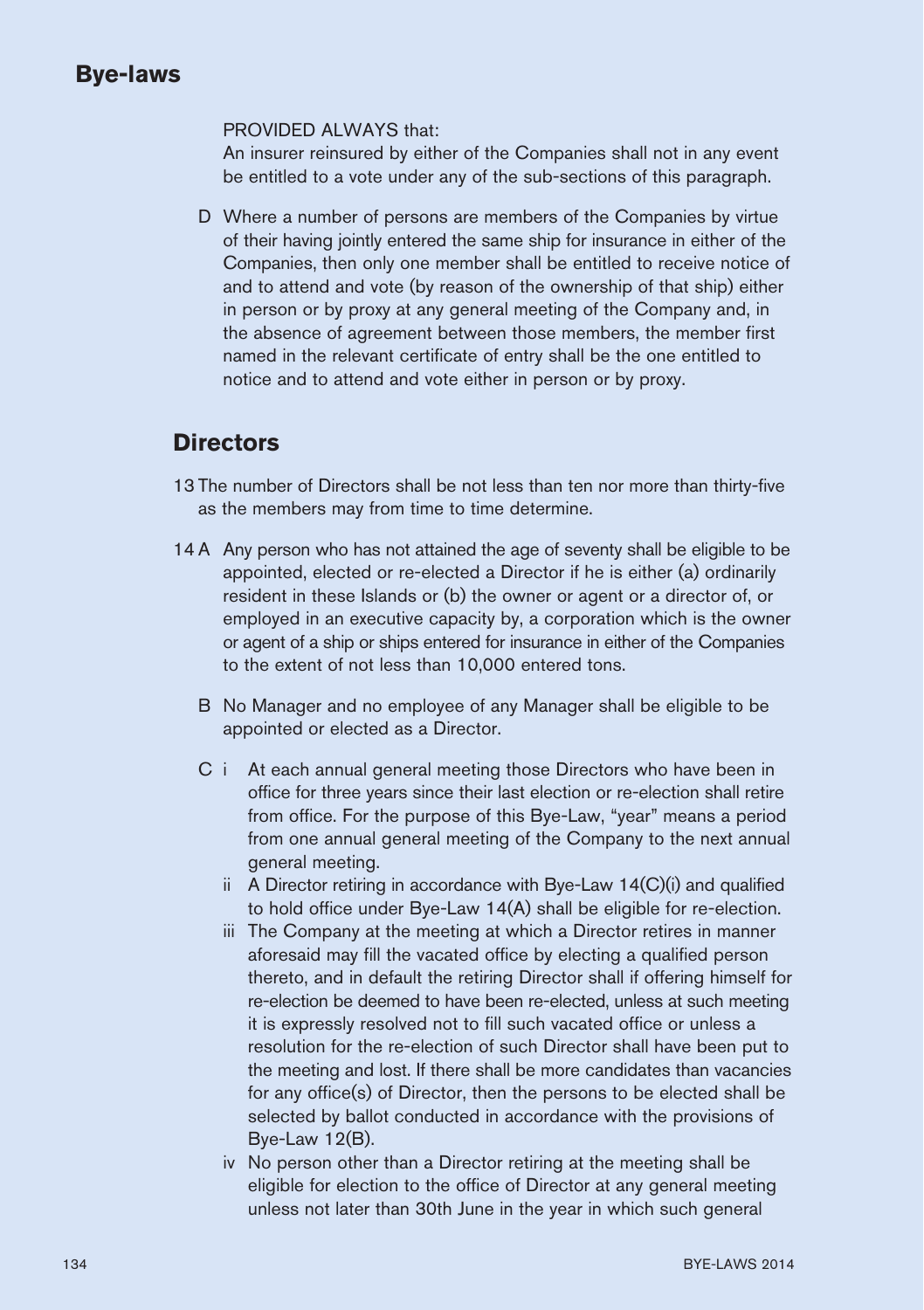meeting is held there shall have been delivered to the registered office of the Company:

- a) notice in writing signed by at least five members none of whom has any commercial, proprietary or business interests in any ship entered for insurance in either of the Companies by or on behalf of any of the other members whose names appear in the said notice, and each of whom is duly qualified to attend and vote at such meeting, of their intention to propose such person for election; and
- b) notice in writing signed by that person of his willingness to be elected.
- v The Directors shall have power from time to time and at any time to appoint any qualified person to fill a casual vacancy in the Board of Directors, and the continuing Directors may act, notwithstanding any vacancy in their number provided that in the event that the number of continuing Directors has been reduced below the number of ten the continuing Directors must immediately appoint a sufficient number of persons to restore the number of continuing Directors to a minimum of ten. Any Director so appointed shall hold office only until the next following annual general meeting, and, provided always that he is qualified to hold office under Bye-Law l4(A), shall then be eligible for re-election.
- 15 A The business of the Company shall be managed by the Directors who may pay all expenses incurred in promoting and incorporating the Company, and who, in addition to the powers and authorities by these Bye-Laws or the Rules or otherwise expressly conferred upon them, may exercise all such powers and do all such acts and things as may be exercised or done by the Company and as are not hereby or by statute expressly directed to be exercised or done by the Company in general meeting, subject nevertheless to the provisions of any statute and of these Bye-Laws and the Rules. Subject to the provisions of these Bye-Laws the business of the Company shall be conducted in accordance with Rules from time to time adopted by the Company in general meeting which may at any time be altered, abrogated or added to by the Company in general meeting.
	- B Without prejudice to the generality of the foregoing the Directors may exercise all the powers of the Company to borrow money and to mortgage or charge its undertaking and property or any part thereof or to issue debentures or other securities.
- 16 The Directors shall exercise a general supervision over the affairs of the Company and without limitation of the foregoing they shall be responsible for the correct keeping of the books and for the safekeeping of all moneys and securities of the Company and shall submit their books, accounts and vouchers to the auditor whenever required so to do and shall furnish such information and explanations to the auditor as may be necessary for the performance of his duties.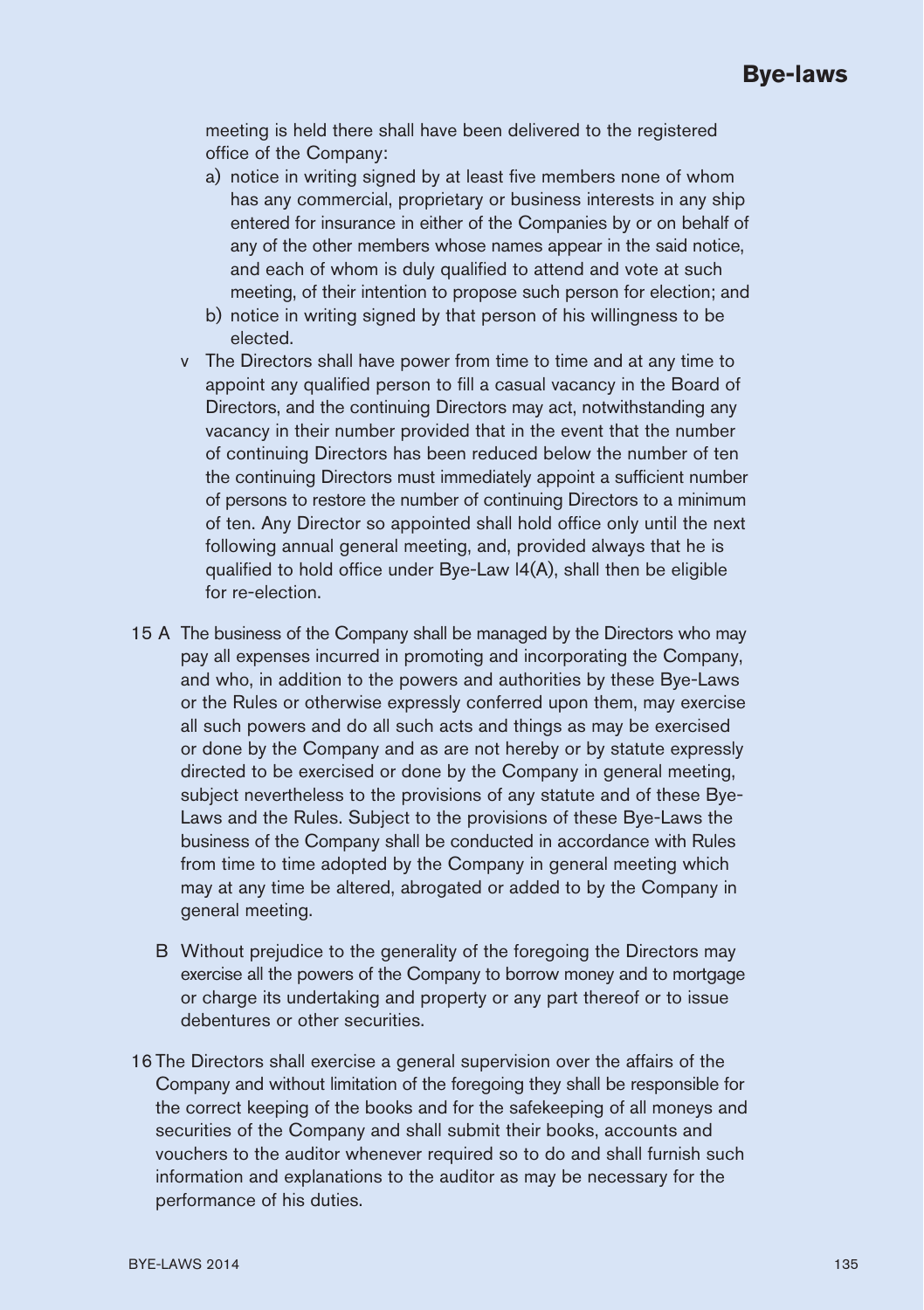- 17 The Directors may delegate any of their powers to committees consisting of two or more of the Directors, and such other persons (not being Directors) as the Directors may think appropriate, but every such committee, shall conform to such directions as the Directors shall impose on it.
- 18 The Directors may from time to time delegate to the Managers such of the powers, duties or discretions hereby or by the Rules vested in the Directors as they may think fit and such powers, duties or discretions may be made exercisable for such period and upon such terms and conditions and subject to such restrictions as the Directors may determine and the Directors may at any time revoke such delegation: Provided that nothing hereinbefore in this Bye-Law contained shall entitle the Directors to delegate to the Managers any of the powers, duties or discretions of the Directors:–
	- A Which are required by law to be exercised by the Directors personally, or
	- B Which relate to general meetings of the proceedings thereat, or
	- C Which are conferred by Bye-Laws 15(B) or 20, or
	- D Which relate to meetings of the Directors or committees of the Directors or the proceedings thereat, or
	- E Which relate to the appointment of Managers or the Secretary, or
	- F Which relate to the Seal, Reserves, accounts or notices of general meetings; And so that:
		- i The Directors may at any time and from time to time by notice in writing to the Managers revoke or vary any such delegation, term, condition or restriction as aforesaid, and
		- ii Nothing hereinbefore in this Bye-Law contained and no such delegation as aforesaid shall constitute the Managers directors of the Company.
- 19 A A Director may hold any other office or position of profit with the Company or any body corporate in which the Company is interested (except that of auditor) in conjunction with his office of Director for such period and upon such terms as the Board may determine, and may be paid such extra remuneration therefor (whether by way of salary, commission, participation in profits or otherwise) as the Board may determine, and such extra remuneration shall be in addition to any remuneration provided for by or pursuant to any other Bye-Law.
- B A Director may act by himself or his firm in a professional capacity for the Company (otherwise than as auditor) and he or his firm shall be entitled to remuneration for professional services as if he were not a **Director**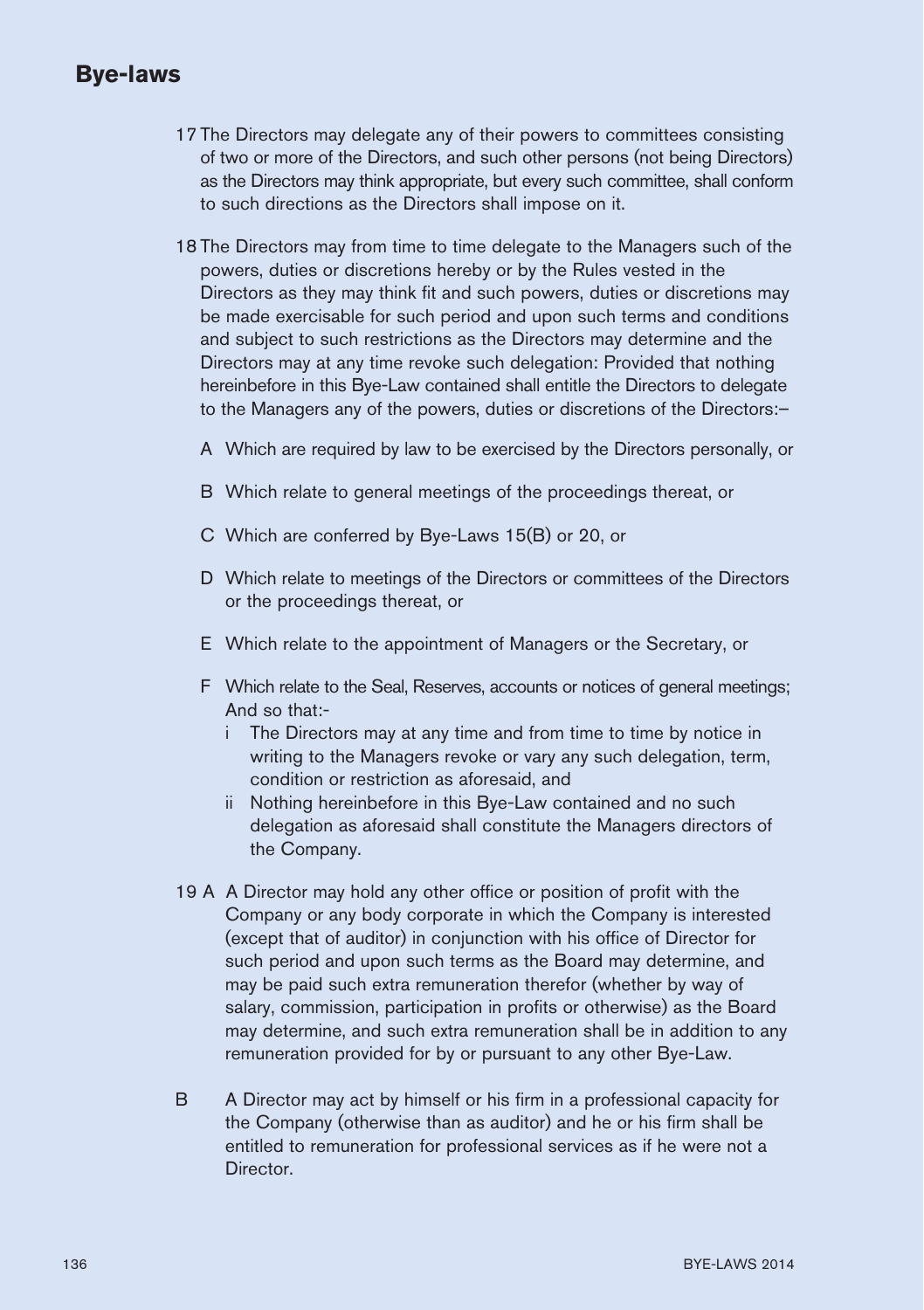- C Subject to the provisions of the Acts and the Rules, a Director may notwithstanding his office be a party to, or otherwise interested in, any transaction or arrangement with the Company or in which the Company is otherwise interested; and be a director or other officer of, or employed by, or a party to any transaction or arrangement with, or otherwise interested in, any body corporate promoted by the Company or in which the Company is interested. The Board may also cause the voting power conferred by the shares (or otherwise conferred) in any other company held or owned by the Company to be exercised in such manner in all respects as it thinks fit, including the exercise thereof in favour of any resolution appointing the Directors or any of them to be directors or officers of such other company, or voting or providing for the payment of remuneration to the directors or officers of such other company.
- D So long as, where it is necessary, he declares the nature of his interest at the first opportunity at a meeting of the Board or by writing to the Directors as required by the Acts, a Director shall not by reason of his office be accountable to the Company for any benefit which he derives from any office or employment to which these Bye-Laws allow him to be appointed or from any transaction or arrangement in which these Bye-Laws allow him to be interested, and no such transaction or arrangement shall be liable to be avoided on the ground of any interest or benefit.
- E Subject to the Acts and the Rules and any further disclosure required thereby, a general notice to the Directors by a Director or officer declaring that he is a director or officer or has an interest in a person and is to be regarded as interested in any transaction or arrangement made with that person, shall be a sufficient declaration of interest in relation to any transaction or arrangement so made.
- F Subject to the provisions of the Rules, a Director who to his knowledge is in any way, whether directly or indirectly, interested in a contract or proposed contract, transaction or arrangement with the Company and has complied with the provisions of the Acts and these Bye-Laws with regard to disclosure of his interest shall be entitled to vote in respect of any contract, transaction or arrangement in which he is so interested and if he shall do so his vote shall be counted, and he shall be taken into account in ascertaining whether a quorum is present.
- 20 The remuneration of the Directors shall be such sum (if any) as shall from time to time be voted to them by the Company in general meeting, and any such sum (unless otherwise determined by the resolution by which it is voted) shall be divided amongst the Directors as they shall resolve or, failing such resolution, equally. The Directors' remuneration shall be deemed to accrue *de die in diem.*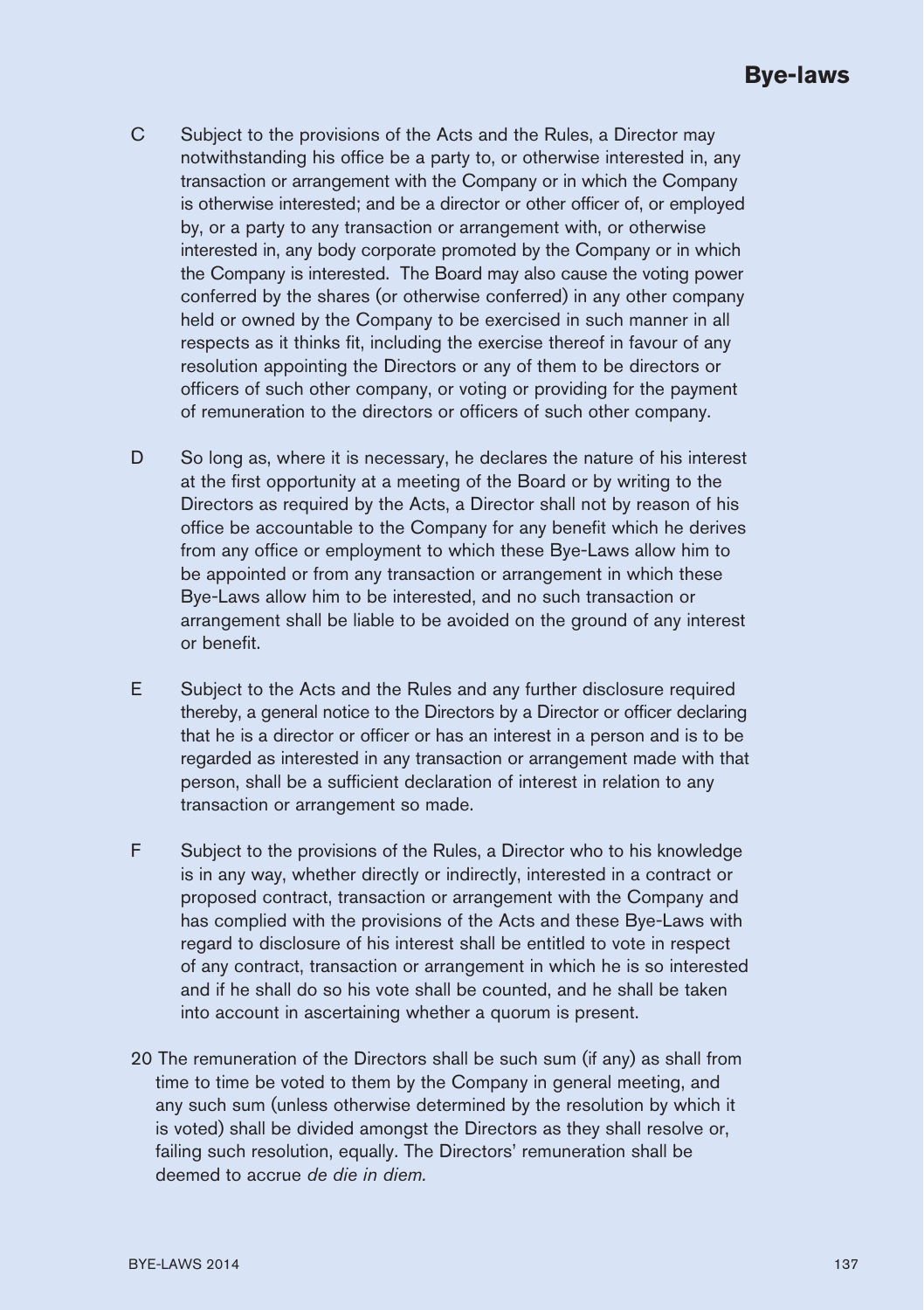- 21 The Directors shall also be entitled to be paid all travelling, hotel and other expenses properly incurred by them in attending and returning from meetings of the Directors or of committees of the Directors or of general meetings of the Company or otherwise in connection with the business of the Company.
- 22 The quorum necessary for the transaction of the business of the Board shall be two. Any Director or member of a committee of Directors may participate in a meeting of the Directors or of such committee by means of a conference telephone or any communication equipment which allows all persons participating in the meeting to communicate with and hear each other. A person so participating shall be deemed to be present at the meeting and shall be entitled to vote and be counted in the quorum accordingly. Such a meeting shall, unless otherwise agreed by the participants, be deemed to take place where the largest group of those participating is assembled or, if there is no such group, at the place where the chairman of the meeting is participating.
- 23 Questions arising at any meeting of the Directors shall be decided by a majority of those present and entitled to vote. In the case of an equality of votes the chairman shall have a second or casting vote.
- 24 The Secretary on the requisition of any Director shall and a Director may, at any time summon a meeting of the Directors. Notice of meetings of the Directors may be by telephone or otherwise.
- 25 A resolution in writing signed or otherwise approved by three-quarters of the Directors shall be as valid and effectual as if it had been passed by a meeting of the Board duly called and constituted.
- 26 A The office of Director shall immediately be vacated if the Director:
	- i Ceases to be eligible for appointment, election or re-election as provided in Bye-Law 14 or
	- ii Resigns his office by notice in writing to the Company.
	- B Subject to any provisions to the contrary contained in the Acts the members may at any special or annual general meeting convened and held in accordance with the Bye-Laws remove a Director. The notice of any such meeting shall contain a statement of the intention so to do and at any such meeting such Director shall be entitled to be heard on the matter of his removal. Nothing in this Bye-Law shall have the effect of depriving any person of any compensation or damages which may be payable to him in respect to the termination of his appointment as a Director of the Company or of any other appointment with the Company. A vacancy upon the Board created by the removal of a Director under the provisions of this Bye-Law may be filled by election of the members at the meeting at which such Director is removed and, in the absence of such election, there shall be deemed to be a vacancy which may be filled in accordance with the provisions of Bye-Law 14(C)(y).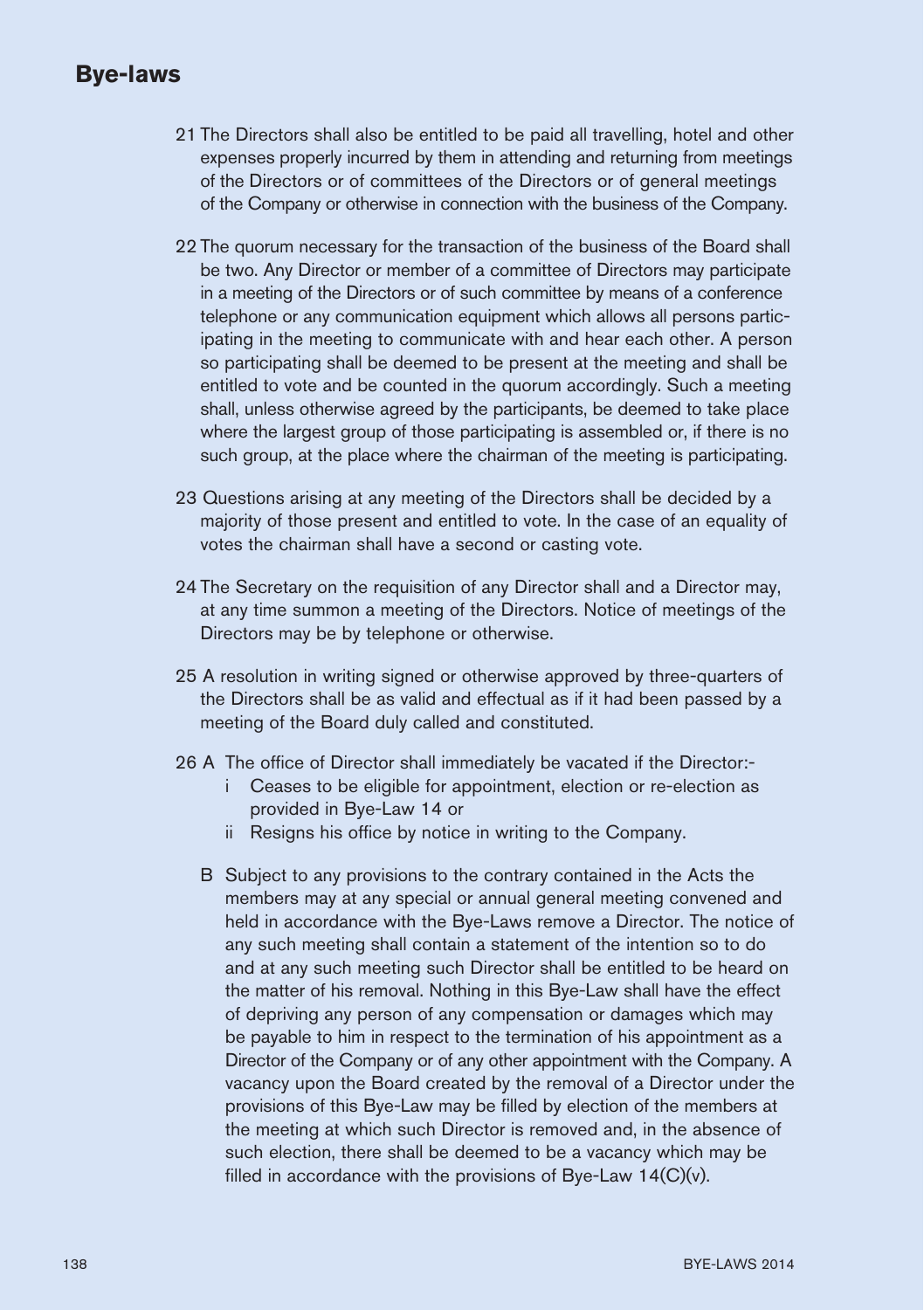#### **Minutes**

- 27 The Directors shall cause minutes to be duly entered in books provided for the purpose:-
	- A Of all elections and appointments of officers;
	- B Of the names of the Directors present at each meeting of the Directors and of any committee of the Directors;
	- C Of all orders made by the Directors and committees of the Directors; and
	- D Of all resolutions and proceedings of each general meeting of the members and of each meeting of the Directors or any committee of the Directors.

### **Officers other than Directors**

- 28 The officers of the Company may consist of a President, one or more Vice-Presidents, a Secretary and such other officers, including a Chairman of the Board, as the Directors may from time to time determine.
- 29 The Directors shall as soon as conveniently may be after each annual election of Directors, choose or elect one of their number to be the President and one or more of their number to be Vice-Presidents and, if the Board desires to have a Chairman of the Board, the Directors shall choose or elect such officer from their number. Other officers may be appointed as the Directors may from time to time determine.
- 30 The Secretary shall be appointed by the Directors and shall hold office during the pleasure of the Directors. The Secretary need not be a Director.
- 31 A Treasurer may be appointed by the Directors and shall hold office during the pleasure of the Directors. The Treasurer need not be a Director.
- 32 Other officers, such as Assistant Secretaries and Assistant Treasurers, may be appointed by the Directors and shall hold office during the pleasure of the Directors.
- 33 The same person may hold the offices of Chairman of the Board, President, Secretary and Treasurer. Any of the Vice-Presidents may also hold the offices of Secretary or Treasurer.
- 34 The Chairman of the Board, if any, shall act as chairman at all meetings of the members and at all meetings of the Board at which he is present. In his absence, the President, if present, shall act as chairman and, in the absence of both of them, one of the Vice-Presidents shall act as chairman. If none of them is present, a chairman shall be appointed or elected by those present at the meeting.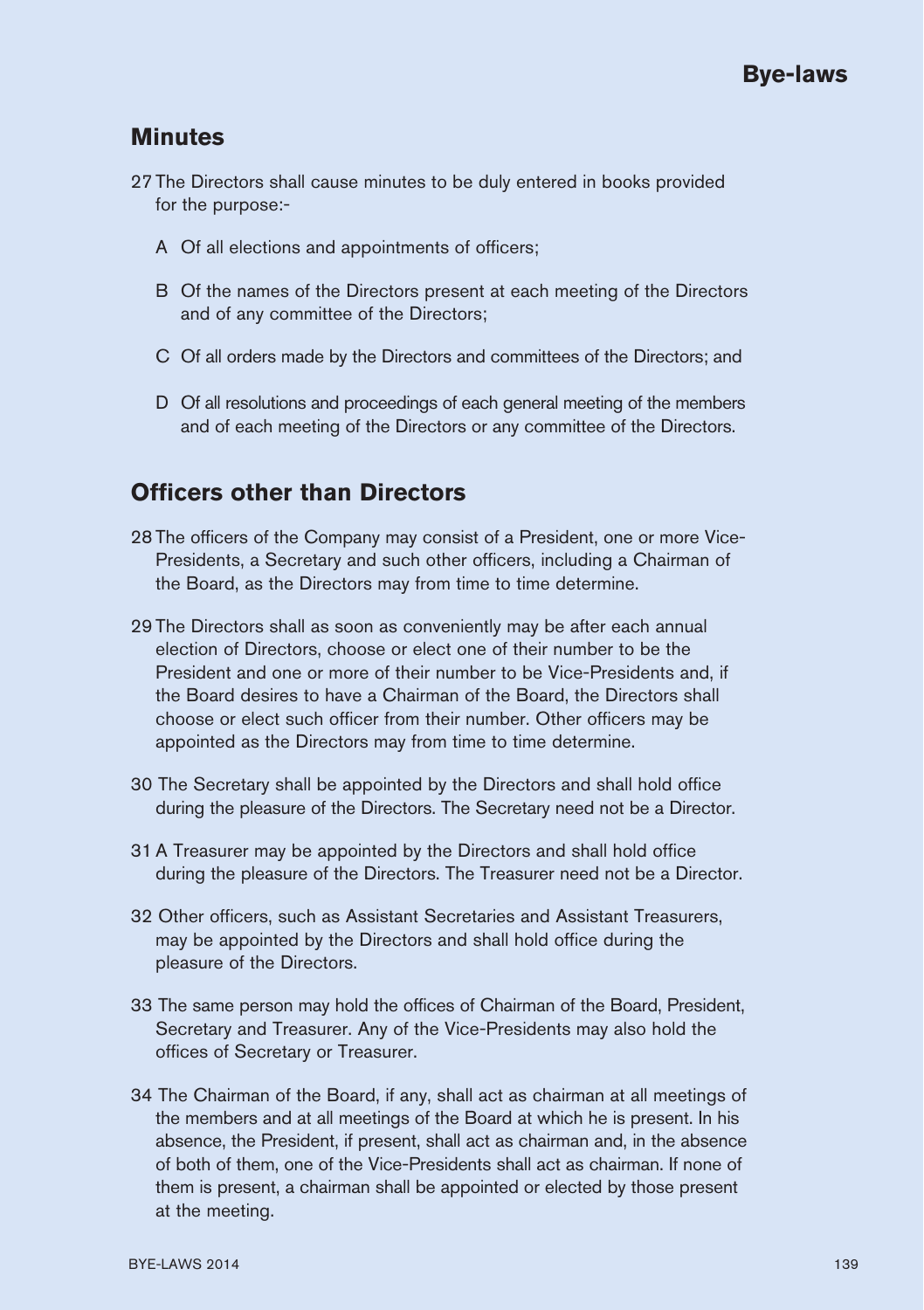35 The Secretary or an Assistant Secretary if there be one shall attend all meetings of the members, of the Board and of committees of the Directors, keep correct minutes of such meetings and enter the same in proper books provided for the purpose. They shall perform such other duties as are prescribed by the Acts or Bye-Laws, or as shall be prescribed by the Directors from time to time.

#### **Managers**

36 Thomas Miller (Bermuda) Ltd shall be the Managers of the Company.

- 37 The Managers shall be entitled to attend all meetings of the Directors and of committees of the Directors and all annual or special general meetings of the Company.
- 38 In addition and without prejudice to any powers, duties and discretions for the time being delegated to the Managers pursuant to these Bye-Laws, the Managers may exercise and discharge all such powers, duties and discretions as may be conferred or imposed upon the Managers by the Rules.
- 39 Whenever any power, duty or discretion is delegated to the Managers pursuant to these Bye-Laws or is conferred or imposed upon the Managers by the Rules, such power, duty or discretion may, subject to any terms, conditions or restrictions imposed upon the Managers in relation thereto either pursuant to these Bye-Laws or (as the case may be) by the Rules, be exercised by any one or more of the Managers or by any servant or agent of the Managers to whom the same shall have been delegated or sub delegated.

#### **Accounts**

- 40 Any moneys for the time being in the hands of the Company and not immediately required to meet any claims, expenses and outgoings to which under these Bye-Laws or the Rules the same are applicable and the Reserves may be invested in such investments as the Directors think fit.
- 41 The Directors shall cause true accounts to be kept of all transactions of the Company in such manner as to show the assets and liabilities of the Company for the time being and the books of account shall at all times be kept at the registered office of the Company or at such other place as the Directors may from time to time determine and shall always be open to the inspection of the Directors.
- 42 The Board of Directors shall cause the accounts of the Company to be audited once at least in every fiscal year by the auditor appointed in conformity with Bye-Law 43 and such audited accounts shall be laid before the members at the annual general meeting in each year and shall be open to inspection by any member.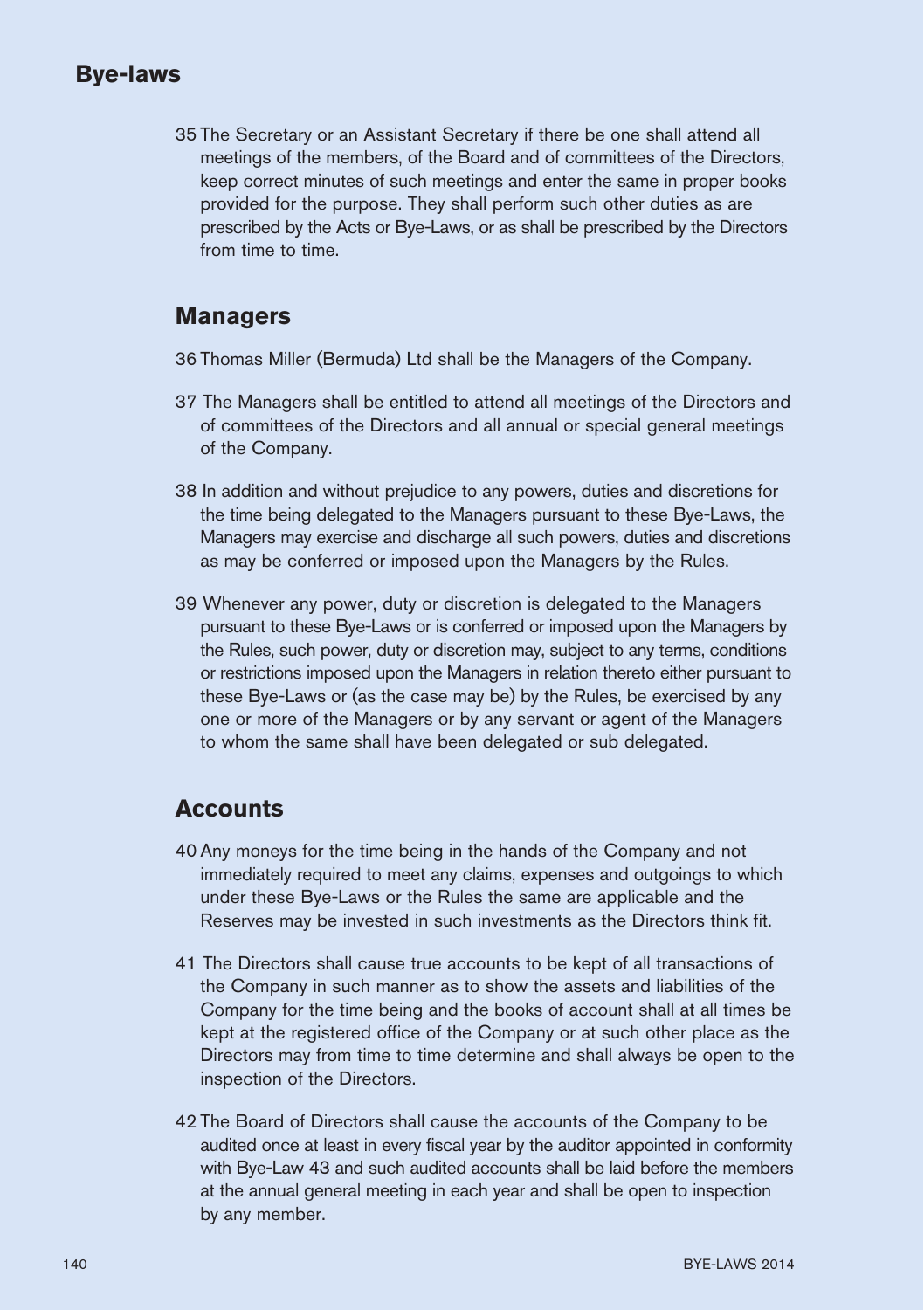## **Audit**

- 43 At the annual general meeting or at a subsequent special general meeting, an independent representative of the members shall be appointed as auditor of the accounts of the Company and such auditor shall hold office until the members shall appoint another auditor. Such auditor shall not be a Director or officer of the Company during his continuance in office.
- 44 The remuneration of the auditor shall be fixed by the members at the time of their appointment or subsequently and they may delegate this duty to the Directors.
- 45 If the office of auditor becomes vacant or the auditor is incapable of performing his duties, the Directors shall as early as practicable convene a special general meeting of the members to appoint an auditor to fill the vacancy or an acting auditor to act during the incapacity of the auditor.
- 46 A The auditor shall examine such books, accounts and vouchers as may be necessary for the performance of his duties.
	- B The auditor shall make a report to the members of the accounts examined by him at the annual general meeting in each year.
	- C The auditor shall be furnished with a list of all books kept by the Company and shall at all times have the right of access to the books, accounts and vouchers of the Company and shall be entitled to require from the Directors such information and explanation as may be necessary for the performance of his duties.
	- D The auditor shall be entitled to attend any general meeting of the Company at which any accounts which have been examined or reported on by him are to be laid before the Company and to make any statements or explanations he may desire with respect to the accounts and notice of every such meeting shall be given to the auditor in the manner prescribed for members.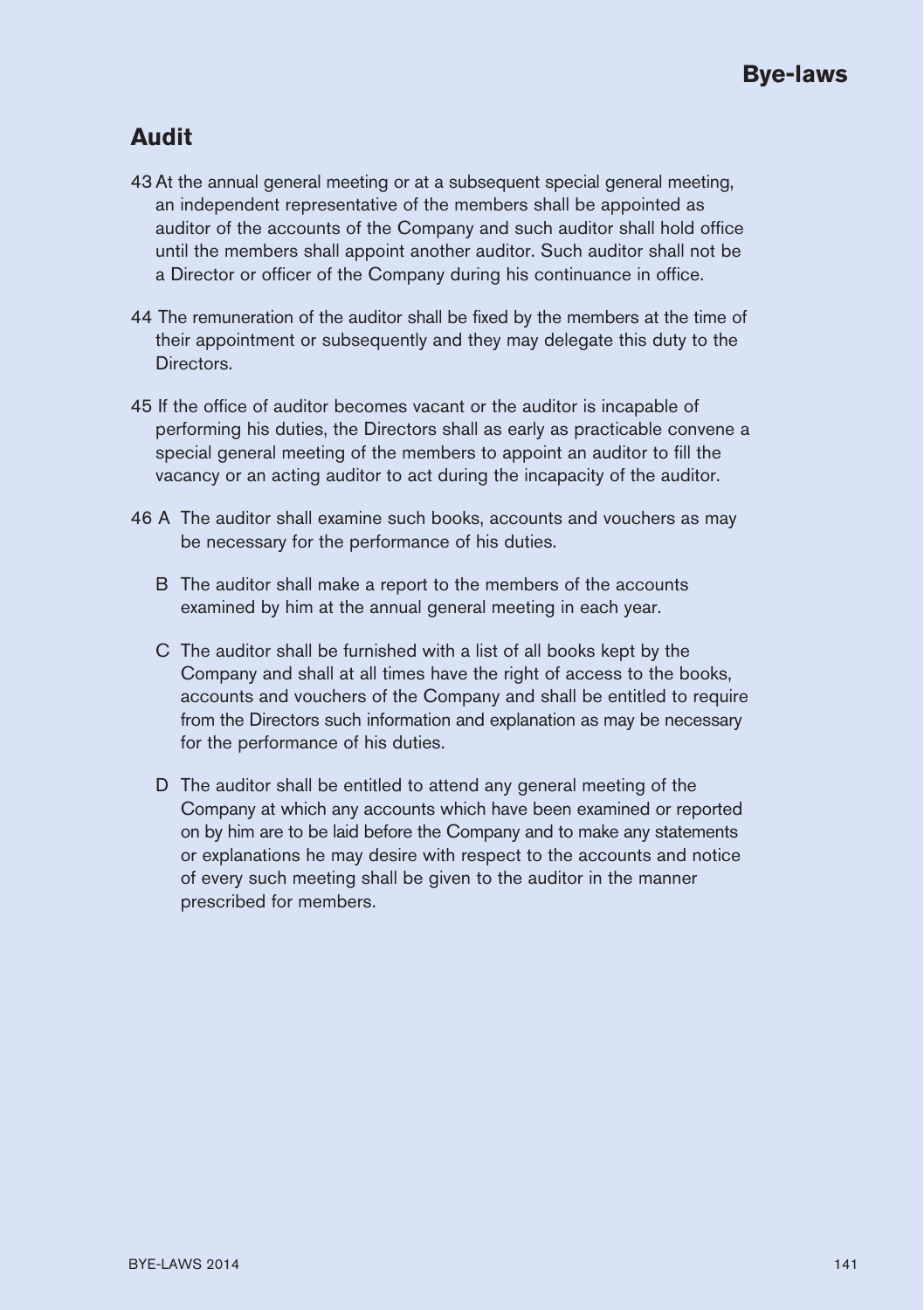### **Notices**

- 47 Except as otherwise prescribed in the Acts, these Bye-Laws or the Rules, a notice or other document may be served by the Company on any member either by sending it by courier or through the post in a prepaid letter or by sending it by telegram, cable, radio telegraph, facsimile transmission (fax), or electronic communication, addressed to such member:
	- i at the address which shall have been expressly furnished by him to the Company as the address at which notices from the Company may be served upon him (including, for electronic communication, any address furnished for that purpose); or
	- ii if no such address shall have been furnished, at his address as appearing in the Register of Members.
- 48 A Any notice or other document if sent by courier or by post shall be deemed to have been served on the day following the day on which it was handed to the courier or put into the post, and in proving such service it shall be sufficient to prove that the notice or document was properly addressed and handed to the courier or stamped and put into the post.
	- B Any notice or other document if sent by telegram, cable, radio telegraph, facsimile transmission (fax) or electronic communication shall be deemed to have been served on the day on which it was transmitted.
- 49 Nothing in these Bye-Laws shall require the Company to accept any electronic communication (including any proxy):
	- i other than at the address supplied by the Company for the purpose;
	- ii found or suspected to contain a computer virus or to be otherwise contaminated;
	- iii other than in compliance with any verification procedure applied by the Company from time to time, and, for the avoidance of doubt, if no verification procedure has been adopted by the Company, the Company shall not be required to accept any electronic communication for any purpose under these Bye-Laws.

### **Seal**

50 The Directors shall provide for the safe custody of the Seal, which shall only be used by authority of the Board or of any committee of the Directors authorised by the Board in that behalf and every instrument to which the Seal shall be affixed shall be signed by a Director or the Secretary or by some other person appointed by the Board for the purpose. Any document required to be executed as a deed on behalf of the Company may be signed or executed by any person authorised by the Board for that purpose, without the use of the Seal.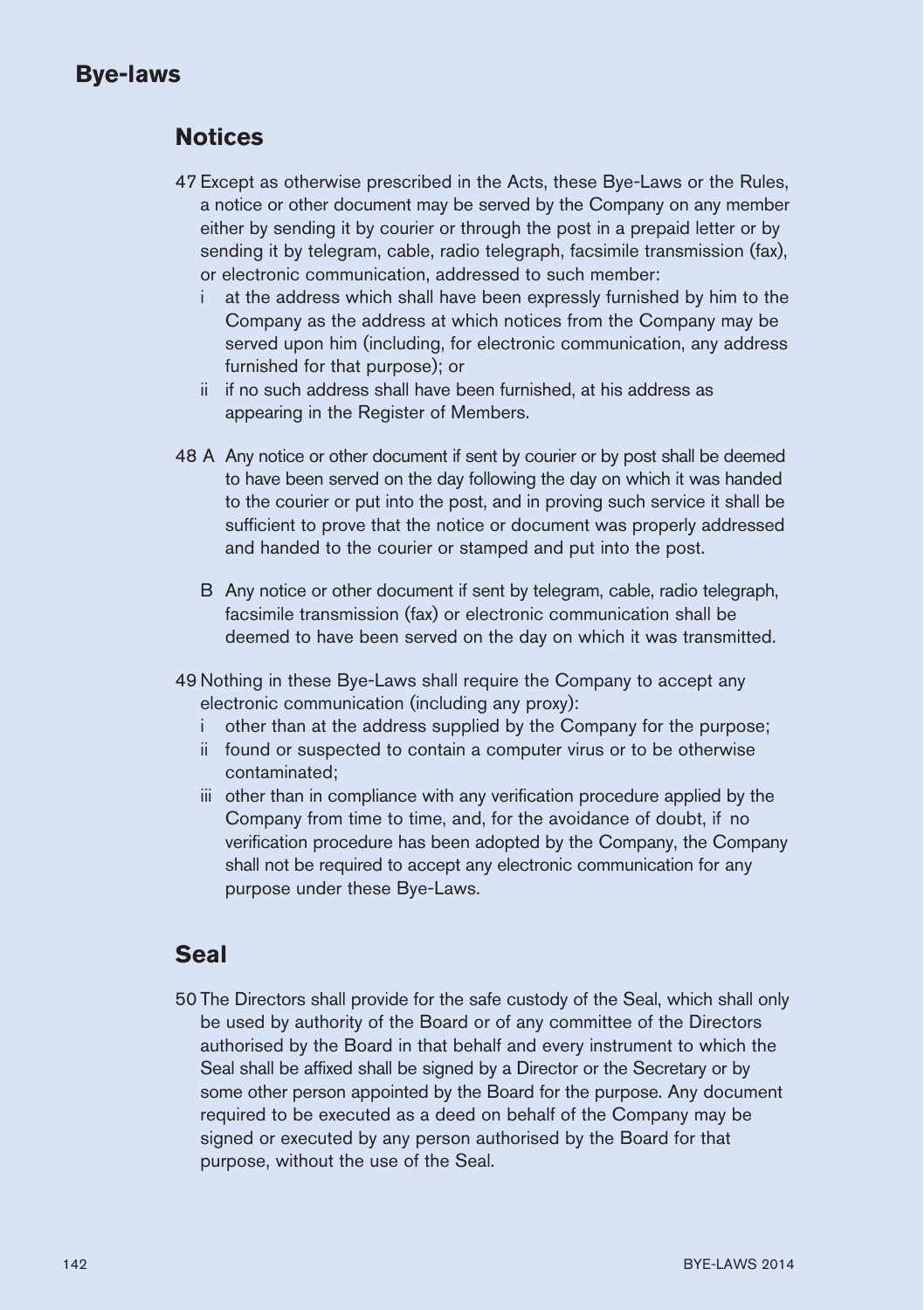#### **Alteration of Bye-Laws**

51 The Board may from time to time revoke, alter, amend or add to the Bye-Laws. However, no such revocation, alteration, amendment or addition shall be operative unless or until it is confirmed at a special general meeting or at the next annual general meeting.

### **Form of proxy**

52 The form of proxy in the schedule which is part of the Bye-Laws shall be used subject to such variations or alterations to meet the circumstances of particular cases as may be necessary and as the Directors may approve.

### **Indemnity**

53 A Every Director and other officer of the Company, any member of a committee duly constituted under these Bye-Laws and the Managers (as defined in paragraph (C) of this Bye-Law) shall be indemnified by the Company against, and it shall be the duty of the Directors out of the funds of the Company to pay, all costs, liabilities, losses, damages and expenses (including but not limited to liabilities under contract, tort and statute or any applicable foreign law or regulation and all reasonable legal and other costs and expenses properly payable) incurred or suffered by him as such Director, officer of the Company, or the Managers (as the case may be), and the indemnity contained in this Bye-Law shall extend to any person acting as a Director, officer of the Company, or the Managers in the reasonable belief that he has been so appointed or elected notwithstanding any defect in such appointment or election. PROVIDED ALWAYS that:

The indemnity contained in this paragraph (A) shall not extend to any matter which would render it void at law.

- B Every person specified in paragraph (A) shall be indemnified out of the funds of the Company against all liabilities incurred by him as such Director, officer of the Company or the Managers in defending any proceedings, whether civil or criminal, in which judgement is given in his favour, or in which he is acquitted, or in connection with any application under the Companies Acts in which relief from liability is granted to him by the court.
- C For the purposes of this Bye-Law "the Managers" means the Managers and any and all servants and agents of the Managers to whom duties of the Managers have been entrusted.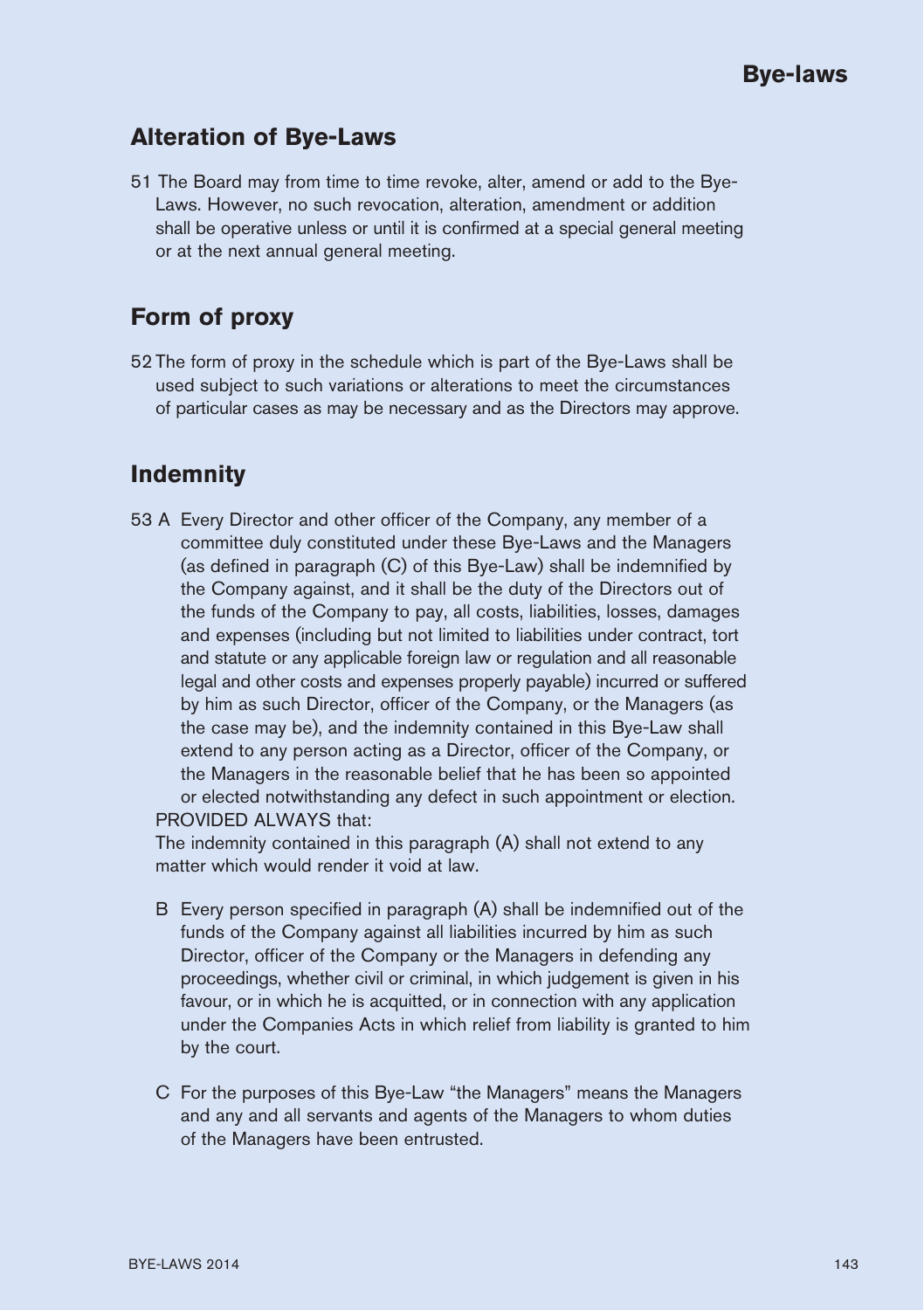- D The indemnity provided in paragraphs (A) and (B) of this Bye-Law shall be extended to the directors, other officers, committee members and managers of any subsidiary companies wholly owned or controlled by the Company.
- 54 No person specified in Bye-Law 53 shall be liable for the acts, receipts, neglects or defaults of any other such person, or for joining in any receipt or other act for conformity, or for any loss or expense happening to or incurred by the Company through the insufficiency or deficiency of title to any property acquired by order of the Directors for or on behalf of the Company, or for the insufficiency or deficiency of any security in or upon which any of the moneys of the Company may be or have been invested, or for any loss or damage arising from the bankruptcy, insolvency or tortious act of any person with whom any moneys, securities or effects are or have been deposited, or for any loss occasioned by any error of judgement, omission, default or oversight on his part, or for any other loss, damage or misfortune whatever which happens in relation to the Company or any subsidiary thereof.

PROVIDED ALWAYS that:

The exemption of liability contained in this Bye-Law shall not extend to any matter which would render it void at law.

55 The indemnification and exemption of liability provided by, or granted pursuant to, these Bye-Laws shall, unless otherwise provided when authorised or ratified, continue as to a person who has ceased to hold the position for which he is entitled to be indemnified or exempted from liability and shall inure to the benefit of the heirs, executors and administrators of such a person.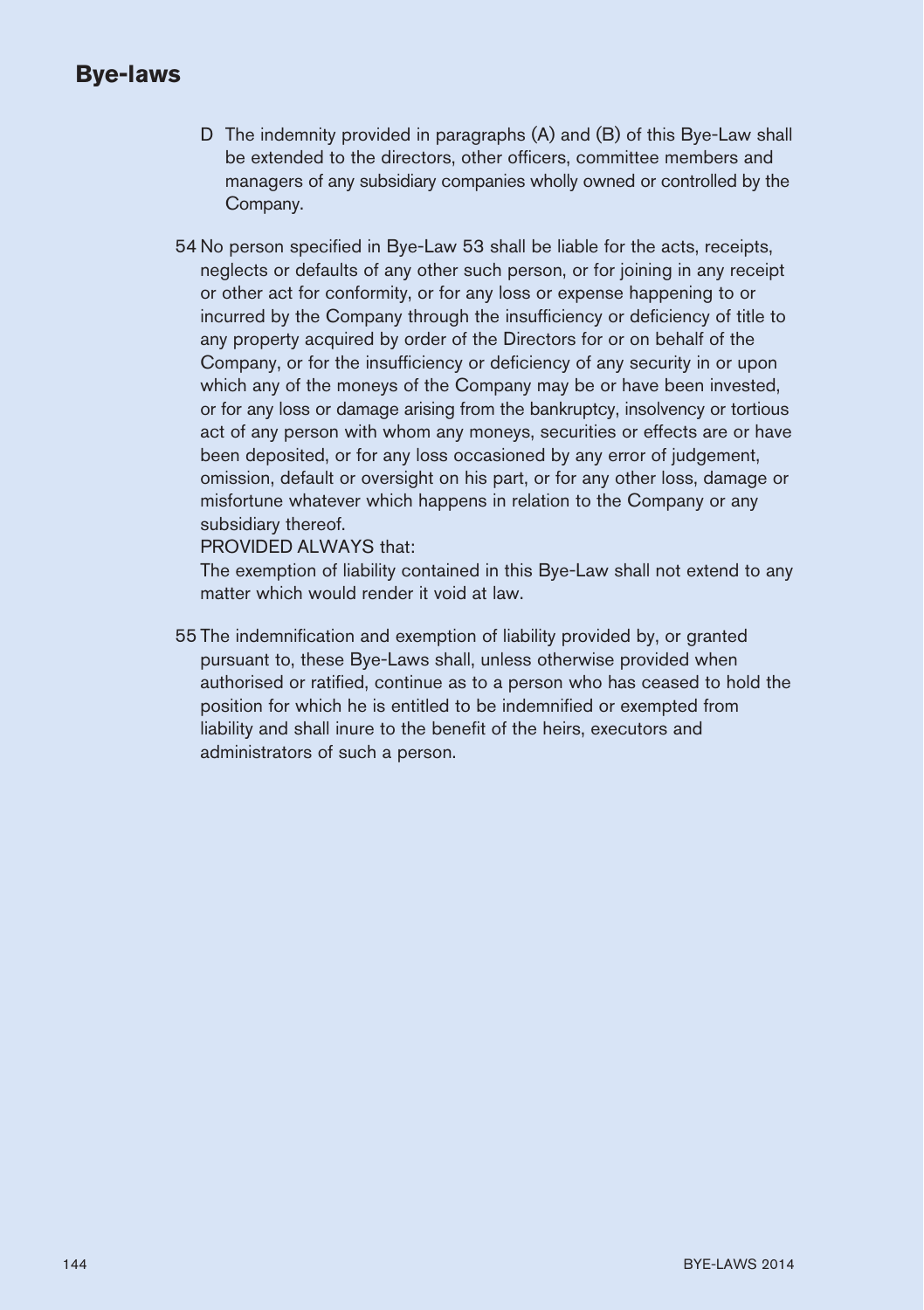# **Form of proxy**

| The undersigned, a Member of The United Kingdom Mutual Steam Ship Assurance |     |         |
|-----------------------------------------------------------------------------|-----|---------|
|                                                                             |     |         |
|                                                                             |     |         |
|                                                                             |     |         |
|                                                                             |     |         |
|                                                                             |     |         |
| to be the undersigned's proxy in the order named to vote on behalf of the   |     |         |
| undersigned at the (Annual or Special, as the case may be) General Meeting  |     |         |
| of the Company to be held on                                                |     |         |
|                                                                             |     |         |
| and at any adjournment thereof.                                             |     |         |
|                                                                             |     |         |
| Please indicate with a tick in the space below how you wish your vote to be |     |         |
| cast:                                                                       |     |         |
|                                                                             | For | Against |
| Resolution (1)                                                              |     |         |
|                                                                             |     |         |
| Resolution (2)                                                              |     |         |
|                                                                             |     |         |
| etc.                                                                        |     |         |
|                                                                             |     |         |
| Unless otherwise instructed, the proxy will vote as he thinks fit.          |     |         |
|                                                                             |     |         |
| As witness the hand of the undersigned this day                             |     |         |
|                                                                             |     |         |
|                                                                             |     |         |
|                                                                             |     |         |
|                                                                             |     |         |